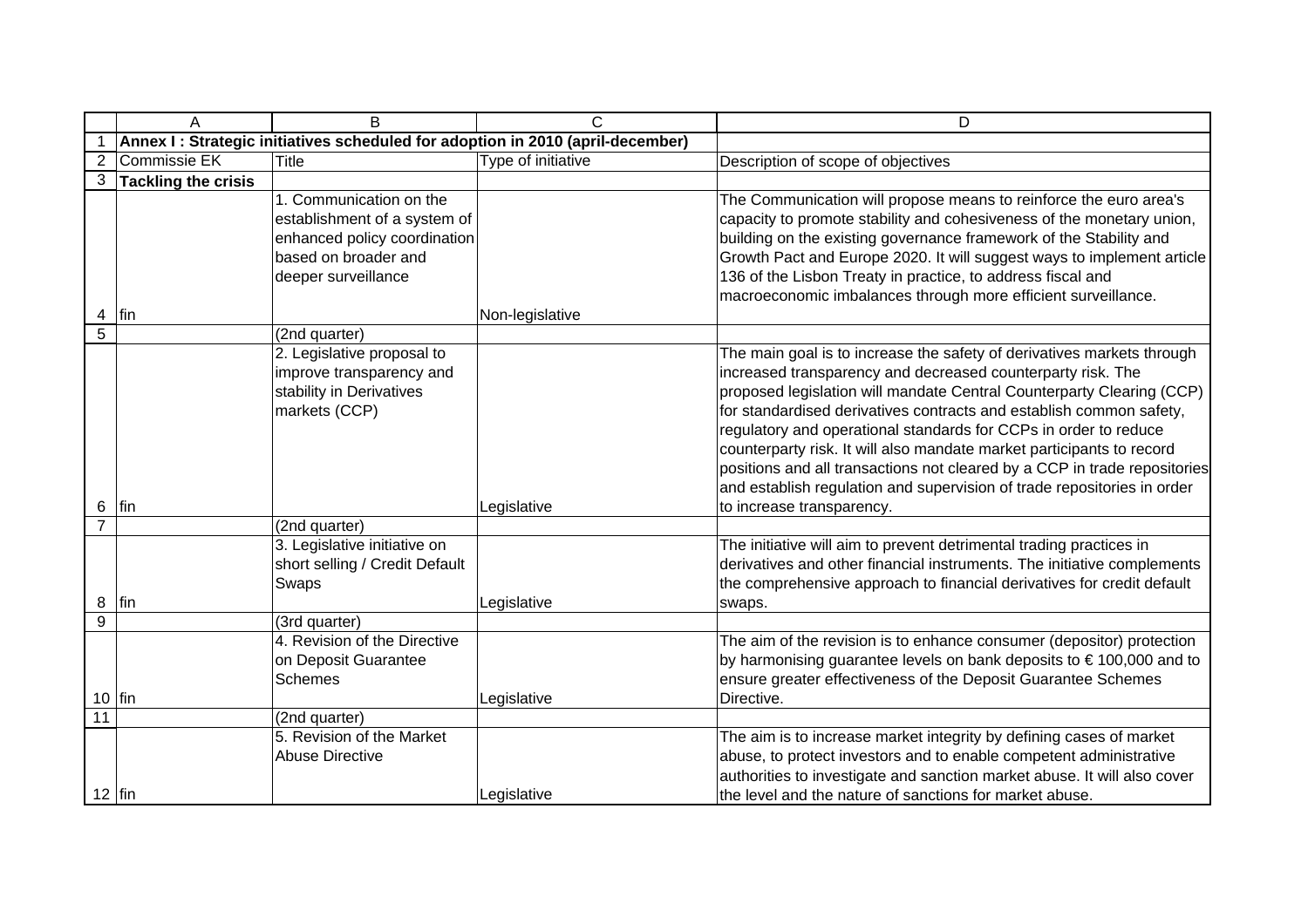|          | Α                                                                | B                                                                             | C                            | D                                                                                                                                                                                                                                                                                                                                                                                                                                                                                                                                                                                                                                           |
|----------|------------------------------------------------------------------|-------------------------------------------------------------------------------|------------------------------|---------------------------------------------------------------------------------------------------------------------------------------------------------------------------------------------------------------------------------------------------------------------------------------------------------------------------------------------------------------------------------------------------------------------------------------------------------------------------------------------------------------------------------------------------------------------------------------------------------------------------------------------|
| 13       |                                                                  | 4th quarter)                                                                  |                              |                                                                                                                                                                                                                                                                                                                                                                                                                                                                                                                                                                                                                                             |
|          |                                                                  | 6. Communication on<br>effective and efficient crisis<br>management framework |                              | The Communication will set out the Commission's proposals in order to<br>equip authorities with the tools necessary to effectively resolve cross-<br>border bank crises, thereby reducing costs to the taxpayer. New tools<br>should improve legal certainty and reduce the risk of legal challenge.                                                                                                                                                                                                                                                                                                                                        |
| $14$ fin |                                                                  |                                                                               | Non-legislative              |                                                                                                                                                                                                                                                                                                                                                                                                                                                                                                                                                                                                                                             |
| 15       |                                                                  | (4th quarter)                                                                 |                              |                                                                                                                                                                                                                                                                                                                                                                                                                                                                                                                                                                                                                                             |
| $16$ fin |                                                                  | 7. Revision of the Capital<br><b>Requirements Directive</b><br>(CRD IV)       | Legislative                  | The Revision will cover leverage ratio, dynamic provisioning, liquidity,<br>procyclicality/buffers, definition of capital, systemically important<br>financial institutions and counterparty credit risks. The aim is to update<br>the legislative framework in response to the crisis and to promote<br>financial stability in the EU, e.g. force banks to put excess capital aside<br>when market conditions are good and to build up a cushion of capital<br>when market conditions worsen.                                                                                                                                              |
| 17       |                                                                  | (4th quarter)                                                                 |                              |                                                                                                                                                                                                                                                                                                                                                                                                                                                                                                                                                                                                                                             |
| $18$ fin |                                                                  | 8. Communication on<br>options for bank resolution<br>funds                   | Non-legislative              | The Paper will set out options for the European Council on the<br>establishment of bank resolution funds as a crisis management tool, in<br>the light of the IMF's expected report in April.                                                                                                                                                                                                                                                                                                                                                                                                                                                |
| 19       |                                                                  | (2nd quarter)                                                                 |                              |                                                                                                                                                                                                                                                                                                                                                                                                                                                                                                                                                                                                                                             |
|          | <b>Advancing the</b><br>"Europe 2020"<br>20 flagship initiatives |                                                                               |                              |                                                                                                                                                                                                                                                                                                                                                                                                                                                                                                                                                                                                                                             |
|          |                                                                  | 9. Communication on a<br>European Digital Agenda                              |                              | The European Digital Agenda will aim at exploiting the potential of<br>Information and Communication Technologies as a major enabling<br>technology for moving to a low-carbon, knowledge-based and<br>competitive economy. It will adopt an integrated approach to the<br>challenges of a digital economy and society, addressing the issues<br>both from the supply and demand side. It will identify concrete<br>measures to be taken at EU or Member States' level for rolling out high<br>speed internet, achieving a borderless online market for goods,<br>services and content; upgrading skills and delivering the services of the |
|          | 21 EZ/ OCW                                                       |                                                                               | Legislative /Non-legislative | future.                                                                                                                                                                                                                                                                                                                                                                                                                                                                                                                                                                                                                                     |
| 22       |                                                                  | (2nd quarter)                                                                 |                              |                                                                                                                                                                                                                                                                                                                                                                                                                                                                                                                                                                                                                                             |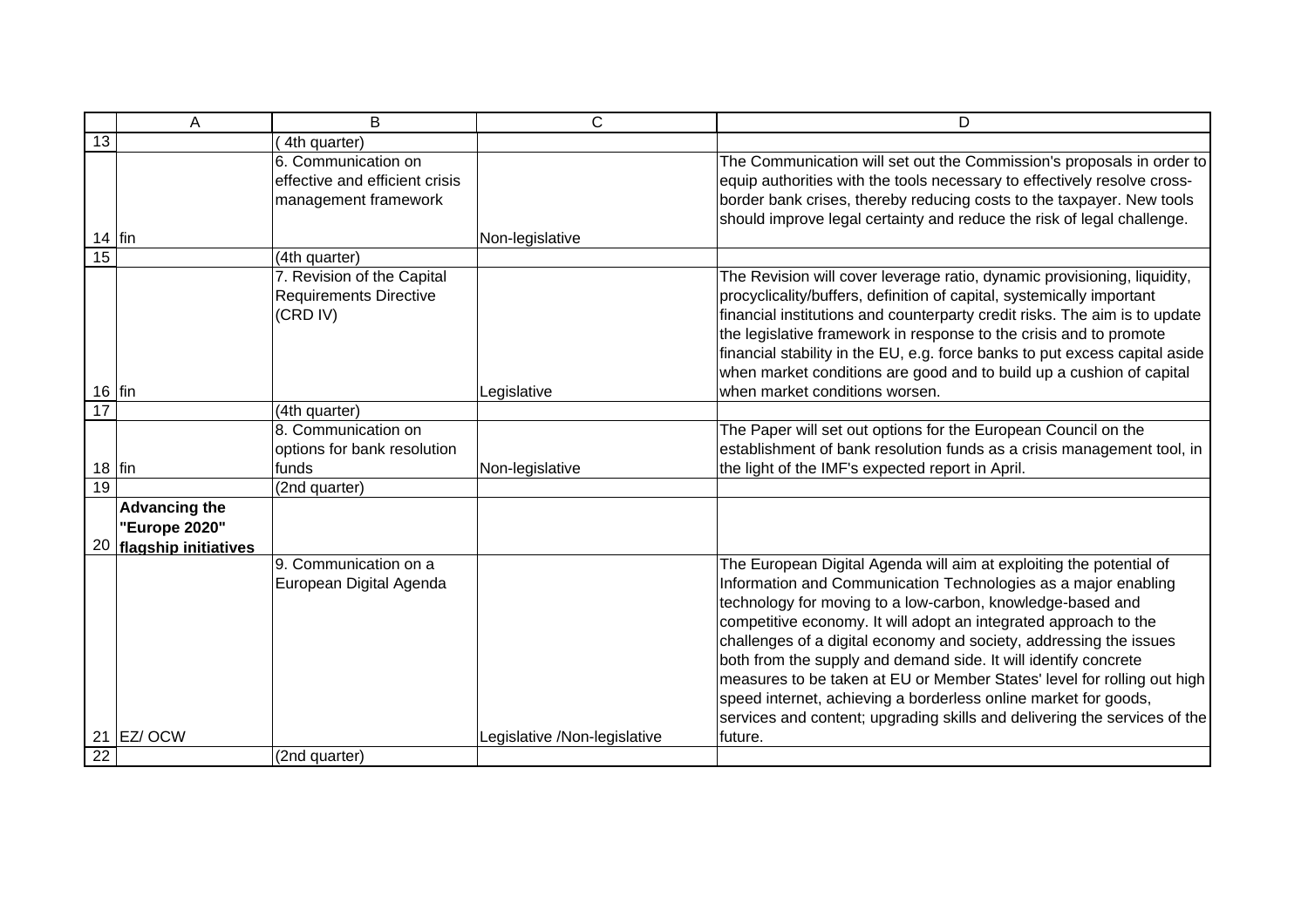|                 | А               | B                                                                               | C               | D                                                                                                                                                                                                                                                                                                                                                                                                                                                                                                                                                                                                                 |
|-----------------|-----------------|---------------------------------------------------------------------------------|-----------------|-------------------------------------------------------------------------------------------------------------------------------------------------------------------------------------------------------------------------------------------------------------------------------------------------------------------------------------------------------------------------------------------------------------------------------------------------------------------------------------------------------------------------------------------------------------------------------------------------------------------|
|                 | $23$ EZ         | 10. Communication on "An<br>Industrial Policy for the<br><b>Globalised Era"</b> | Non-legislative | The Communication will translate the overall objectives of enhancing<br>industrial competitiveness whilst pursuing a low-carbon path into<br>concrete initiatives at EU level; it will define a framework with<br>stakeholders to steer the restructuring of sectors towards future<br>oriented activities combining instruments such as smart regulation,<br>public procurement, competition rules and standards, as well as work<br>with social partners to deal with the anticipation and management of<br>change, and the social consequences of restructuring.                                               |
| $\overline{24}$ |                 | (3rd quarter)                                                                   |                 |                                                                                                                                                                                                                                                                                                                                                                                                                                                                                                                                                                                                                   |
|                 | 25 EZ/ OCW      | 11. Communication on a<br>European Plan for Research<br>and Innovation          | Non-legislative | The European Plan for Research and Innovation will propose an<br>indicator to track innovation, as announced in the Europe 2020<br>Communication. It will also specify a policy framework for developing<br>European Research and Innovation Partnerships, developing<br>underpinning technologies, optimising framework conditions for<br>research and innovation, strengthening, simplifying and further<br>developing the scope of EU instruments to support research and<br>innovation. Building on the review of Environmental Technology Action<br>Plan (2004-2009), eco-innovation will also be addressed. |
| 26              |                 | (3rd quarter)                                                                   |                 |                                                                                                                                                                                                                                                                                                                                                                                                                                                                                                                                                                                                                   |
|                 |                 | 12. "Youth on the Move"<br>initiative                                           |                 | The Communication will set out a strategy to integrate EU and national<br>mobility, university and researchers programmes, to modernise higher<br>education, to promote entrepreneurship through mobility of young<br>professionals, and to promote the recognition of informal learning. It will<br>announce further initiatives, covering both policy and programme<br>related elements, which will be brought forward in coming years. This<br>framework will include a European entrepreneur exchange programme<br>"ERASMUS for young entrepreneurs".                                                         |
| 28              | 27 OCW + VWS/JG |                                                                                 | Non-legislative |                                                                                                                                                                                                                                                                                                                                                                                                                                                                                                                                                                                                                   |
|                 |                 | (3rd quarter)                                                                   |                 |                                                                                                                                                                                                                                                                                                                                                                                                                                                                                                                                                                                                                   |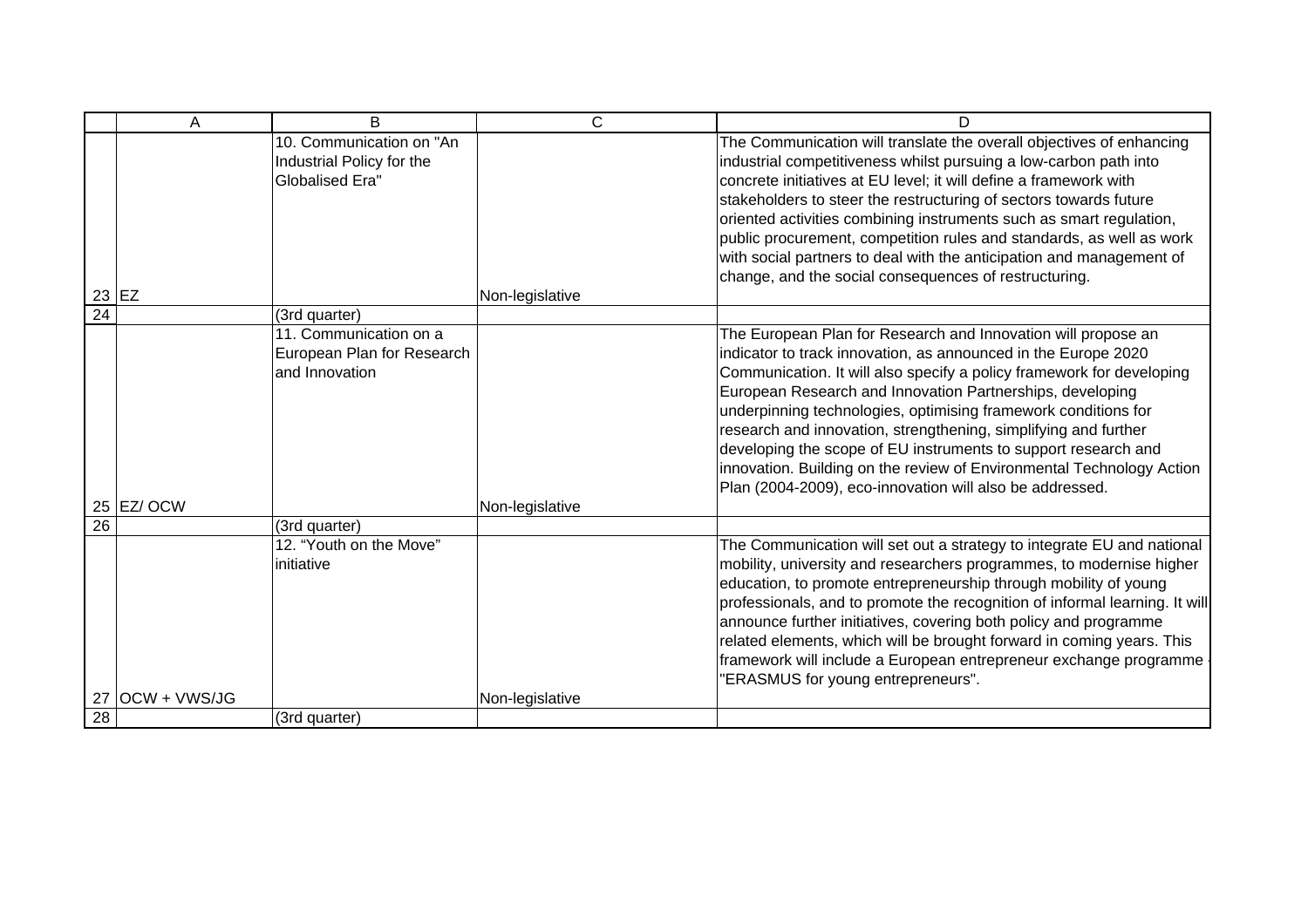|                 | A                        | B                                                    | С               | D                                                                                                                                                                                                                                                                                                                                                                                                                                                                                                                                                                                                                                                                                    |
|-----------------|--------------------------|------------------------------------------------------|-----------------|--------------------------------------------------------------------------------------------------------------------------------------------------------------------------------------------------------------------------------------------------------------------------------------------------------------------------------------------------------------------------------------------------------------------------------------------------------------------------------------------------------------------------------------------------------------------------------------------------------------------------------------------------------------------------------------|
| 29              | <b>SZW</b>               | 13. Communication on Youth<br>Employment             | Non-legislative | The Communication will look at ways of strengthening policy to<br>overcome the impact of the crisis on young people. It will explore how<br>to ease transitions from education and training work. The document will<br>also address how to ensure a better link between policy priorities and<br>EU funds, especially the European Social Fund. The Communication<br>will announce a set of new initiatives including the promotion of youth<br>geographical mobility (EURES), a mobilisation of the business sector to<br>recruit youth, and announce increased direct support to innovative<br>projects through PROGRESS, the Lifelong Learning and Youth in<br>Action Programmes. |
| $\overline{30}$ |                          | (4th quarter)                                        |                 |                                                                                                                                                                                                                                                                                                                                                                                                                                                                                                                                                                                                                                                                                      |
| 31              | <b>SZW</b>               | 14. Agenda for New skills<br>and jobs                | Non-legislative | The purpose is to identify ways to better manage economic transitions<br>and raise activity rates, to facilitate intra-EU labour mobility and better<br>match skills and labour supply with demand with appropriate financial<br>support from the structural funds, to strengthen the capacity of social<br>partners, to strengthen cooperation in education and training, aimed at<br>raising skill levels, and ensuring that competences are acquired and<br>recognised throughout general, vocational, higher and adult education:<br>a European Skills, Competences and Occupations framework (ESCO).                                                                            |
| $\overline{32}$ |                          | (3rd quarter)                                        |                 |                                                                                                                                                                                                                                                                                                                                                                                                                                                                                                                                                                                                                                                                                      |
|                 | 33 SZW                   | 15. Communication on the<br>platform against poverty | Non-legislative | The aim is to put forward proposals for a platform against poverty and<br>announce changes to the Social OMC to help deliver this. The<br>Communication will look at progress in the social domain and push<br>forward an agenda to generate greater political commitment and<br>visibility, and a stronger positive interaction with other policies.<br>Particular focus will be on active inclusion and child poverty.                                                                                                                                                                                                                                                             |
| 34              |                          | (4th quarter)                                        |                 |                                                                                                                                                                                                                                                                                                                                                                                                                                                                                                                                                                                                                                                                                      |
|                 | <b>Tackling Europe's</b> |                                                      |                 |                                                                                                                                                                                                                                                                                                                                                                                                                                                                                                                                                                                                                                                                                      |
|                 | 35 bottlenecks           |                                                      |                 |                                                                                                                                                                                                                                                                                                                                                                                                                                                                                                                                                                                                                                                                                      |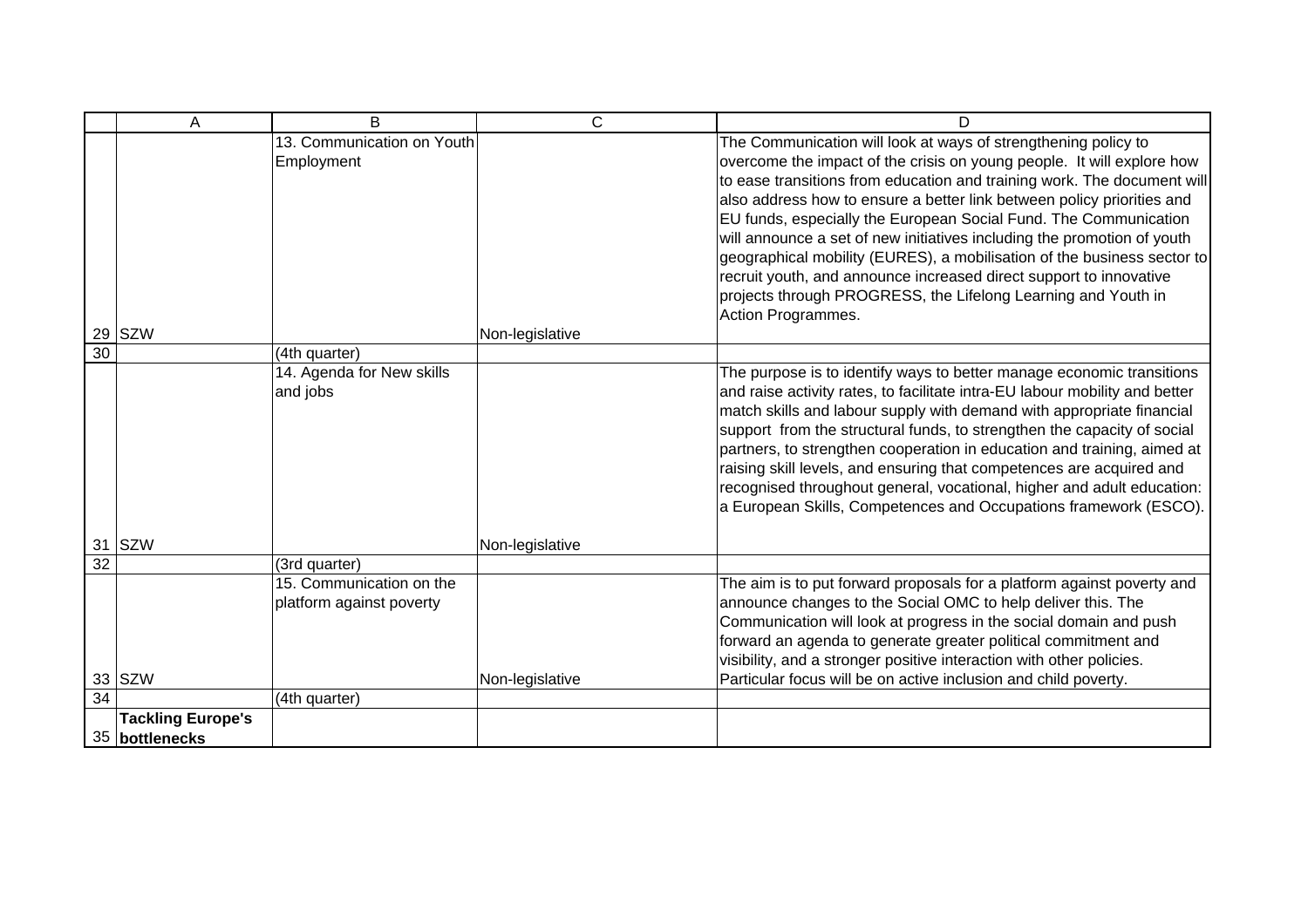|                 | Α      | B                                                                                   | C               | D                                                                                                                                                                                                                                                                                                                                                                                                                                                                                                                                                                                                                                                          |
|-----------------|--------|-------------------------------------------------------------------------------------|-----------------|------------------------------------------------------------------------------------------------------------------------------------------------------------------------------------------------------------------------------------------------------------------------------------------------------------------------------------------------------------------------------------------------------------------------------------------------------------------------------------------------------------------------------------------------------------------------------------------------------------------------------------------------------------|
|                 | 36 EZ  | 16. Relaunch of the Single<br>Market                                                | Non-legislative | This Communication will follow the Monti Report. In follow up to the<br>Europe 2020 Strategy it will provide a diagnosis of the 'missing links'<br>and set direction for a relaunch of the Single Market to deliver on its full<br>potential.                                                                                                                                                                                                                                                                                                                                                                                                              |
| $\overline{37}$ |        | (2nd quarter)                                                                       |                 |                                                                                                                                                                                                                                                                                                                                                                                                                                                                                                                                                                                                                                                            |
|                 | 38 EZ  | 17. Regulation governing<br>translation requirements for<br>the future EU patent    | Legislative     | The Regulation is needed in order to solve the translation<br>arrangements for the EU Patent, which have been excluded from the<br>EU Patent Regulation (given that the Lisbon Treaty provides for a<br>specific legal basis for a separate Regulation on linguistic and<br>translation arrangements). This is a critical element in making the EU<br>Patent a reality.                                                                                                                                                                                                                                                                                    |
| $\overline{39}$ |        | (2nd quarter)                                                                       |                 |                                                                                                                                                                                                                                                                                                                                                                                                                                                                                                                                                                                                                                                            |
|                 | 40 V&W | 18. White Paper on the<br>future of transport                                       | Non-legislative | The White Paper will outline a transport action programme until 2020. It<br>will define the overall framework for actions in the next ten years in the<br>fields of transport infrastructure, internal market legislation,<br>decarbonisation of transport, technology for traffic management and<br>clean vehicles, and the use of standardisation, market based<br>instruments and incentives. It will set out the actions required to create<br>a Single Transport area and address the targets of EU 2020 Strategy<br>(i.e. in particular the 3% of GDP in R&D and the 20/20/20 targets for<br>GHG emissions, renewable energy and energy efficiency). |
| 41              |        | (4th quarter)                                                                       |                 |                                                                                                                                                                                                                                                                                                                                                                                                                                                                                                                                                                                                                                                            |
|                 |        | 19. Energy Infrastructure<br>Package:                                               |                 | The Communication will focus on investment needs, based on supply<br>and demand scenarios, the 10-year network plans of the European<br>Network of Transmission System Operators (ENTSO) and on priorities<br>for infrastructure development and funding. Furthermore, it will look at<br>measures aiming at diversifying gas supply sources and routes as well<br>as at future infrastructure needs, e.g. for oil or CO2.                                                                                                                                                                                                                                 |
|                 | 42 EZ  |                                                                                     |                 |                                                                                                                                                                                                                                                                                                                                                                                                                                                                                                                                                                                                                                                            |
|                 | 43 EZ  | Communication on<br>Energy Infrastructure<br>Development for the 2020/30<br>horizon | Non-Legislative |                                                                                                                                                                                                                                                                                                                                                                                                                                                                                                                                                                                                                                                            |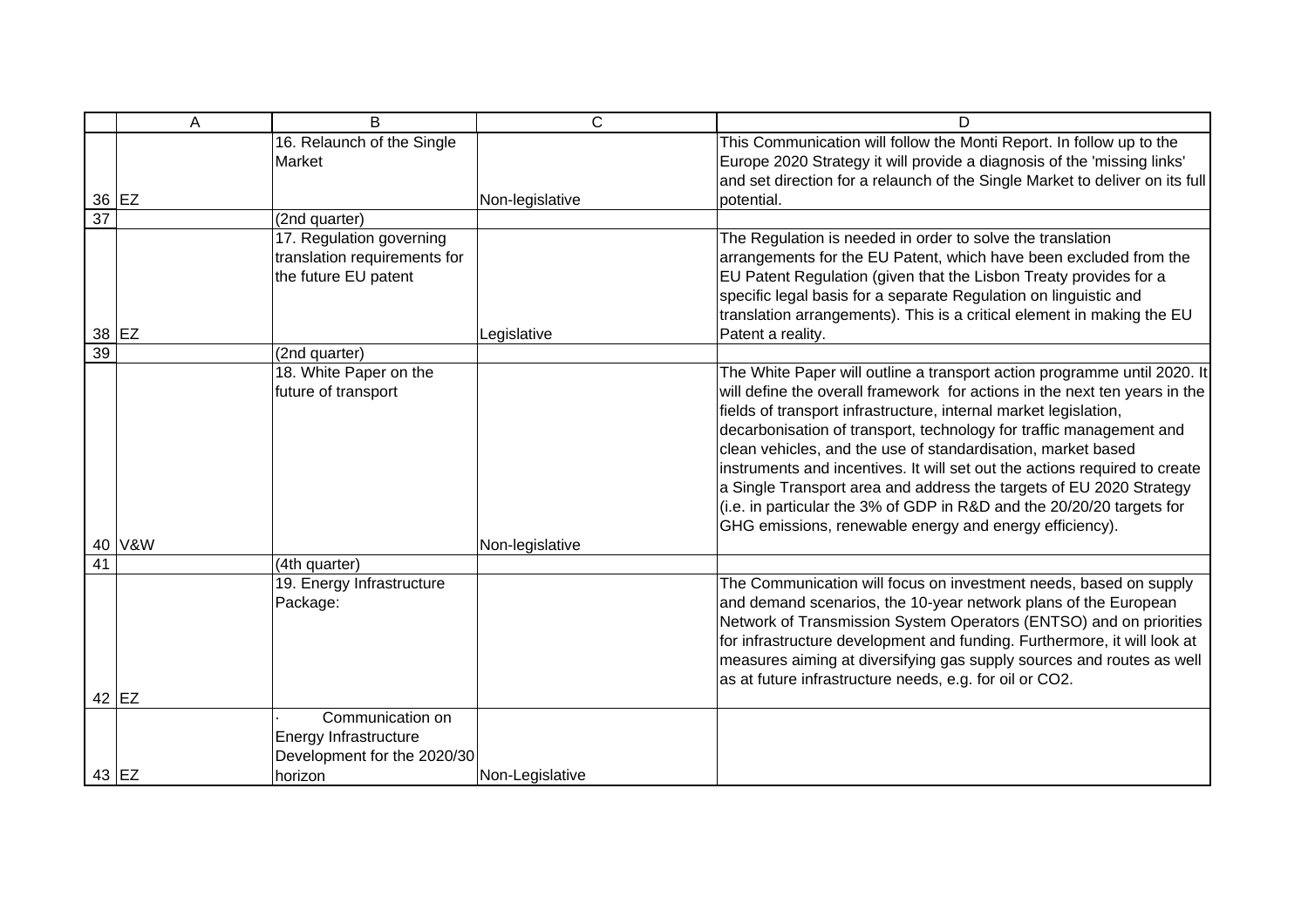|                 | Α                      | B                               | $\mathsf{C}$    | D                                                                          |
|-----------------|------------------------|---------------------------------|-----------------|----------------------------------------------------------------------------|
|                 |                        | Commission staff                |                 | The staff working paper will evaluate the six priority infrastructure      |
|                 |                        | working paper on energy         |                 | actions announced in the 2nd Strategic Energy Review, including            |
|                 |                        | infrastructure                  |                 | Mediterranean gas and electricity interconnection. The Communication       |
|                 |                        |                                 |                 | on offshore grids will present a vision for 2020 and 2030 as well as       |
|                 |                        |                                 |                 | identify key regulatory issues to address in order to enable more          |
|                 |                        |                                 |                 | integrated grid solutions to be developed in the longer term. The report   |
|                 |                        |                                 |                 | on smart grids will present developments in this field leading to a        |
|                 | 44 EZ                  |                                 | Non-Legislative | possible legislative proposal in 2011.                                     |
|                 |                        | Communication on                |                 |                                                                            |
|                 |                        | the preparation of a blue       |                 |                                                                            |
|                 |                        | print for offshore grids in the |                 |                                                                            |
|                 |                        | Northern Seas of Europe         |                 |                                                                            |
|                 | 45 EZ                  |                                 | Non-Legislative |                                                                            |
|                 |                        | Report on the state of          |                 |                                                                            |
|                 | 46 EZ                  | play of smart grids             | Non-Legislative |                                                                            |
| $\overline{47}$ |                        | (4th quarter)                   |                 |                                                                            |
|                 | Putting people at      |                                 |                 |                                                                            |
|                 | the Heart of           |                                 |                 |                                                                            |
|                 | <b>European action</b> |                                 |                 |                                                                            |
|                 | and building a         |                                 |                 |                                                                            |
| 48              | citizens' Europe       |                                 |                 |                                                                            |
|                 |                        | 20. Action Plan                 |                 | The Action Plan will elaborate the Stockholm Programme by setting out      |
|                 |                        | Implementing the Stockholm      |                 | precise actions to be taken to fulfil its objectives. It could consist of: |
| 49              | <b>JBZ</b>             | Programme                       | Non-legislative |                                                                            |
|                 |                        | (2nd quarter)                   |                 | a short introductory communication which aims to allow the new             |
|                 |                        |                                 |                 | Commission to give its views on the Programme, highlighting its            |
|                 |                        |                                 |                 | priorities for the next term; and transforming the Stockholm programme     |
| 50              |                        |                                 |                 | into a more focused political message;                                     |
|                 |                        |                                 |                 | a set of tables with the actions needed to fulfil the Stockholm            |
|                 |                        |                                 |                 | Programme objectives, indicating for each of them, the timeframe for       |
| 51              |                        |                                 |                 | delivery and the responsible party(ies) covering the period 2010-2014.     |
| $\overline{52}$ |                        |                                 |                 |                                                                            |
|                 |                        |                                 |                 |                                                                            |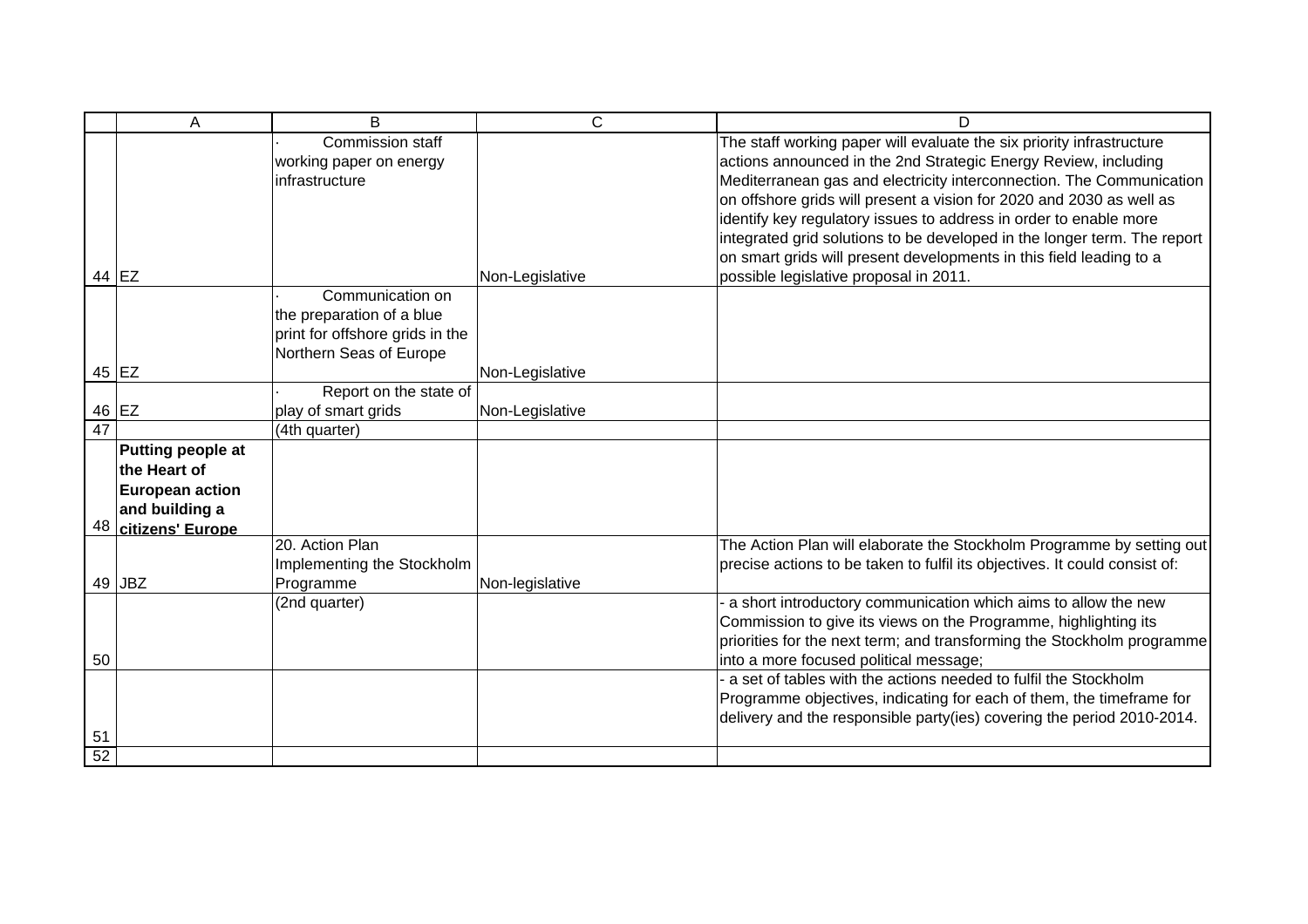|    | $\overline{A}$ | $\overline{B}$                | $\overline{C}$  | D                                                                           |
|----|----------------|-------------------------------|-----------------|-----------------------------------------------------------------------------|
|    |                | 21. Revision of Regulation    |                 | The amendment of the Regulation will pursue the following objectives:       |
|    |                | (EC) No 44/2001 on            |                 | move toward the abolition of exequatur in civil and commercial matters,     |
|    |                | jurisdiction, recognition and |                 | extend its scope to situations involving relations with third States, adapt |
|    |                | enforcement of judgments in   |                 | its provisions to new international instruments in the area concerned       |
|    |                | civil and commercial matters  |                 | and improve the operation of those provisions where problems have           |
|    |                | (Brussels I)                  |                 | been detected in their application.                                         |
|    | $53$ Jus + JBZ |                               | Legislative     |                                                                             |
| 54 |                | (4th quarter)                 |                 |                                                                             |
|    |                | 22. Revision of the Working   |                 | The purpose is to come forward with new proposals to adapt the              |
|    |                | <b>Time Directive</b>         |                 | legislation to the needs of workers, businesses, public services and        |
|    |                |                               |                 | consumers of the 21st century. These proposals will be based on a two-      |
|    |                |                               |                 | stage consultation of Social Partners (treaty based) and a legal, social    |
|    |                |                               |                 | and economic impact assessment published in advance.                        |
|    | 55 SZW         |                               | Legislative     |                                                                             |
| 56 |                | (4th quarter)                 |                 |                                                                             |
|    |                | 23. Communication on the      |                 | The Communication aims to open a process leading to a European              |
|    |                | European contract law -       |                 | Contract Law as optional 28th regime or even a European Civil Code.         |
|    |                | Method towards the adoption   |                 | Based on the work undertaken on the Common Frame of Reference               |
|    |                | of the Common Framework       |                 | (CFR) on contractual matters, the initiative will set out the method to     |
|    |                | Reference                     |                 | adopt and use the CFR. A new regime would ease cross-border                 |
|    |                |                               |                 | transactions guaranteeing standard terms and conditions, benefitting        |
|    |                |                               |                 | small businesses venturing into new markets.                                |
|    | $57$ JBZ + JUS |                               | Non-legislative |                                                                             |
| 58 |                | (3rd quarter)                 |                 |                                                                             |
|    |                | 24. Citizenship Report        |                 | Article 25 TFEU invites the European Commission to produce a Report         |
|    |                | including analysis and        |                 | every three years on the application of Citizenship Rights. On this         |
|    |                | remedies for obstacles to     |                 | basis, proposals to 'strengthen or add' to these rights can be made.        |
|    |                | free movement                 |                 | The citizenship report will also report on obstacles for citizens when      |
|    |                |                               |                 | trying to source goods and services across borders and propose how          |
|    | 59 JBZ         |                               | Non-legislative | they can best be removed.                                                   |
| 60 |                | (4th quarter)                 |                 |                                                                             |
|    |                | 25. New comprehensive         |                 | The EU Data Protection Directive (1995) needs to be adapted to new          |
|    |                | legal framework for data      |                 | technological developments and in addition ensure data protection with      |
|    |                | protection                    |                 | regard all EU action, as foreseen by the Lisbon Treaty (Article 16) and     |
|    | $61$ Jus + JBZ |                               | Legislative     | the Charter of Fundamental rights.                                          |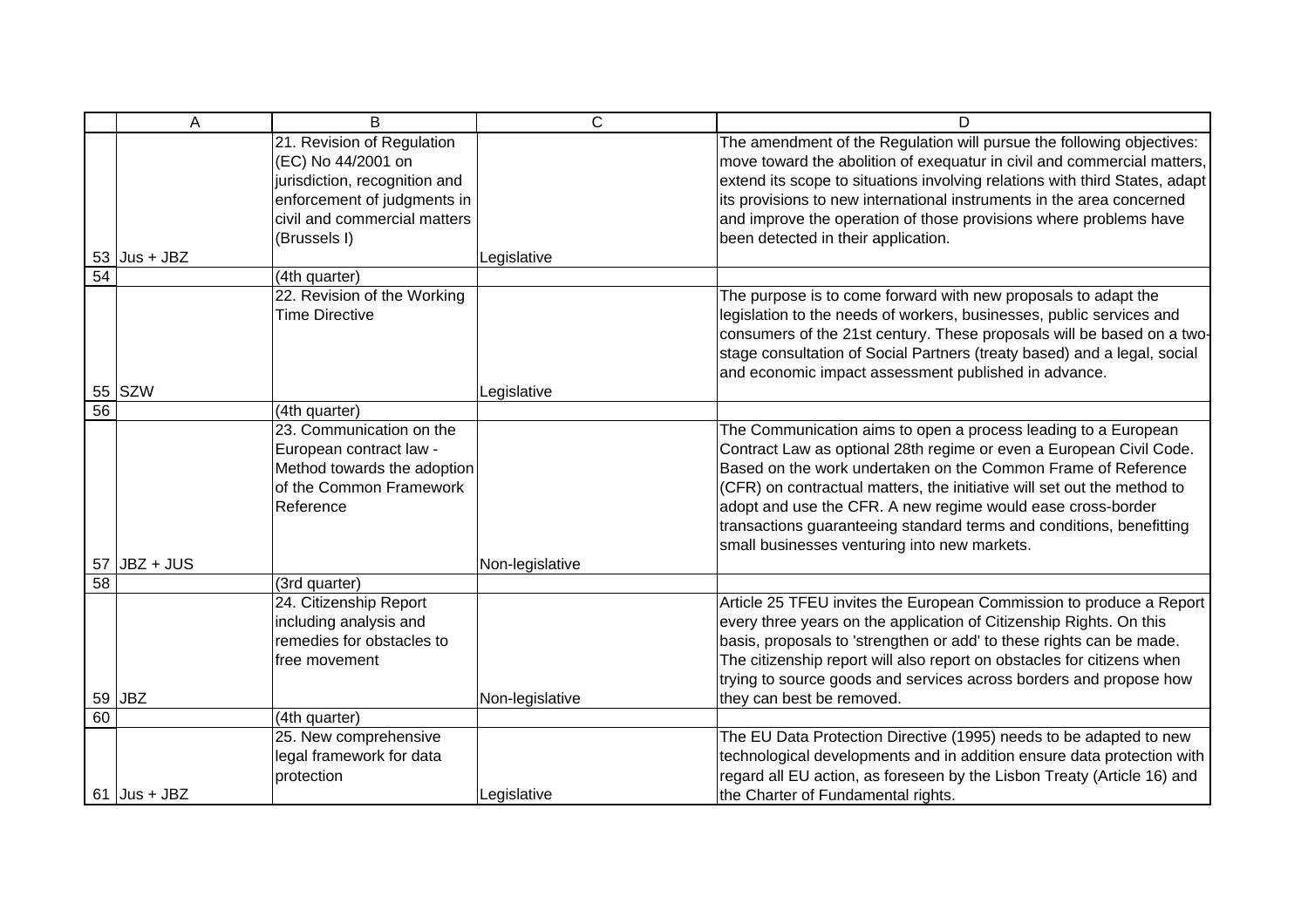|          | A                        | B                                                         | C               | D                                                                                                                                                                                                                                                                                                                                                                                                                                                                                                                                                                                                                                                                                                                             |
|----------|--------------------------|-----------------------------------------------------------|-----------------|-------------------------------------------------------------------------------------------------------------------------------------------------------------------------------------------------------------------------------------------------------------------------------------------------------------------------------------------------------------------------------------------------------------------------------------------------------------------------------------------------------------------------------------------------------------------------------------------------------------------------------------------------------------------------------------------------------------------------------|
| 62       |                          | (4th quarter)                                             |                 |                                                                                                                                                                                                                                                                                                                                                                                                                                                                                                                                                                                                                                                                                                                               |
|          |                          | Ensuring an open and                                      |                 |                                                                                                                                                                                                                                                                                                                                                                                                                                                                                                                                                                                                                                                                                                                               |
| 63       |                          | secure Europe                                             |                 |                                                                                                                                                                                                                                                                                                                                                                                                                                                                                                                                                                                                                                                                                                                               |
|          |                          | 26. Communication on<br><b>Internal Security Strategy</b> |                 | The internal security strategy is an important part of the Stockholm<br>Programme. The Stockholm Programme identifies common threats<br>and common tools and policies which the EU needs to deploy to<br>maximum effect in tackling those threats. The Spanish Presidency<br>prepared a first document aimed at citizens. The Communication will<br>consolidate these works through effective policies in police<br>cooperation, access to borders and criminal justice to combat common<br>threats. Its emphasis will be on where EU can add value through                                                                                                                                                                   |
|          | 64 JBZ                   |                                                           | Non-legislative | specific actions.                                                                                                                                                                                                                                                                                                                                                                                                                                                                                                                                                                                                                                                                                                             |
| 65       |                          | (4th quarter)                                             |                 |                                                                                                                                                                                                                                                                                                                                                                                                                                                                                                                                                                                                                                                                                                                               |
|          | <b>Addressing long-</b>  |                                                           |                 |                                                                                                                                                                                                                                                                                                                                                                                                                                                                                                                                                                                                                                                                                                                               |
|          | term societal            |                                                           |                 |                                                                                                                                                                                                                                                                                                                                                                                                                                                                                                                                                                                                                                                                                                                               |
| 67<br>68 | 66 changes<br><b>SZW</b> | 27. Green Paper on<br>Pensions<br>(2nd quarter)           | Non-legislative | The aim is to identify challenges, to discuss the responsibilities of<br>Member States and the Union in this domain, and to collect input from<br>a wide range of stakeholders. The Green paper will be broad in scope,<br>and will look at a range of policy tools. These include the use of the<br>Open Method of Coordination in the pensions domain, looking at Art. 8<br>of the Insolvency Directive, the Directive on safeguarding<br>supplementary pension rights, the IORP Directive, and the interaction<br>with the Social Security Regulation. The Green paper will also consider<br>implications more widely including issues linked to insurance,<br>investment (private savings), and housing (equity release). |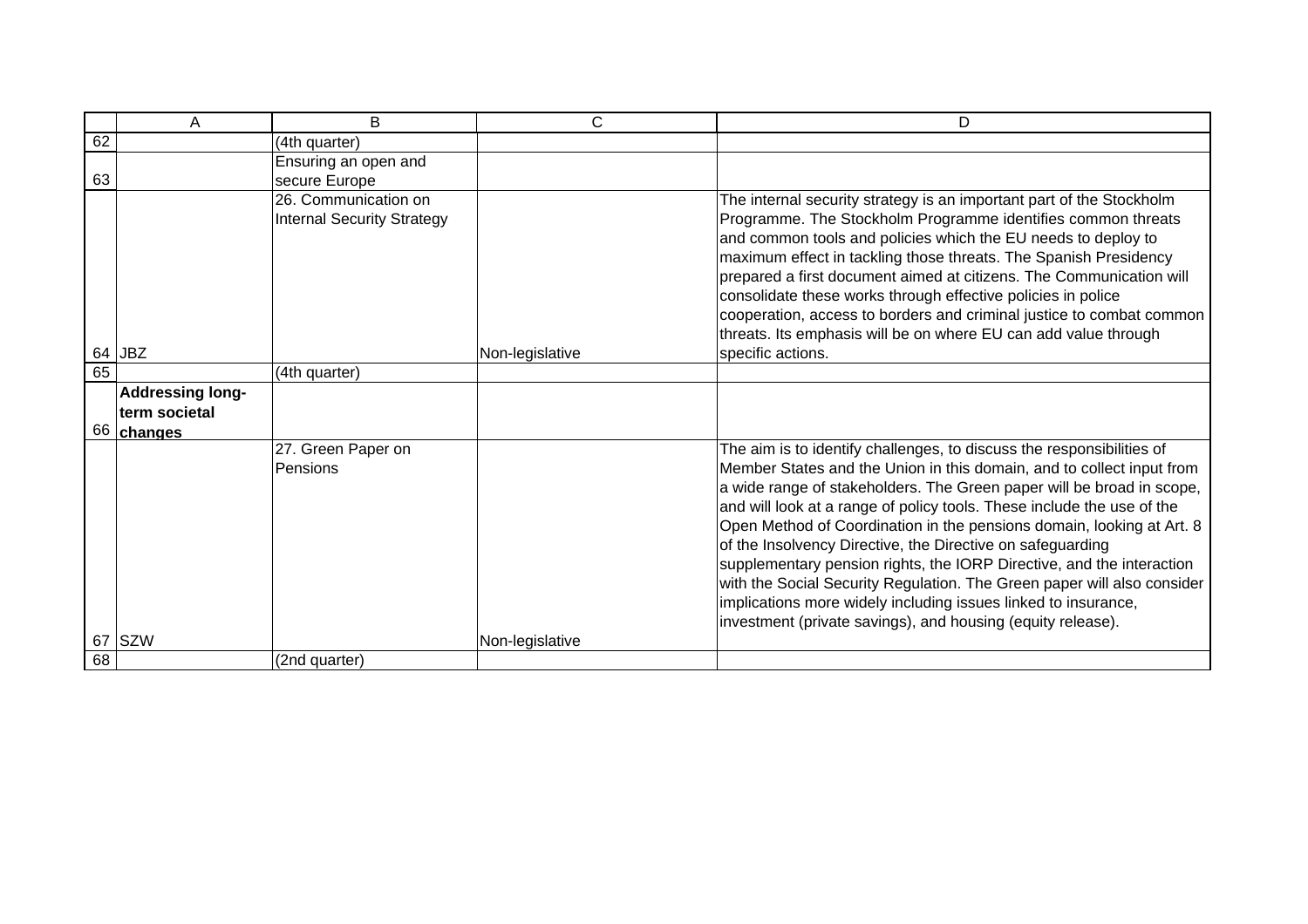|                 | A                         | B                                         | $\mathsf{C}$    | D                                                                           |
|-----------------|---------------------------|-------------------------------------------|-----------------|-----------------------------------------------------------------------------|
|                 |                           | 28. Communication on a                    |                 | The Communication will set out the commitments that the EU should           |
|                 |                           | new post-2010 EU                          |                 | consider taking on in the context of international efforts and in the light |
|                 |                           | biodiversity policy and                   |                 | of the pressures on the ecosystems. The strategy will establish a           |
|                 |                           | strategy                                  |                 | number of sub-targets on the basis of which action will be undertaken.      |
|                 |                           |                                           |                 | The analysis will cover all pressures (over-exploitation; climate change;   |
|                 |                           |                                           |                 | land-use change/fragmentation; invasive species) and ecosystems             |
|                 |                           |                                           |                 | (forest, water, marine, etc). However, emphasis will be on the main         |
|                 |                           |                                           |                 | biodiversity components or pressures exerted at EU level by specific        |
|                 |                           |                                           |                 | sectors (incl. agriculture and fisheries), to ensure focus and more         |
|                 | 69 VROM/WWI + LNV         |                                           | Non-legislative | effective delivery.                                                         |
| $\overline{70}$ |                           | (4th quarter)                             |                 |                                                                             |
|                 |                           | 29. Communication on the                  |                 | Communication setting out options to reinforce the EU Disaster              |
|                 |                           | reinforcement of the EU's                 |                 | Response and preparedness capacities inside and outside the Europe,         |
|                 |                           | <b>Disaster Response Capacity</b>         |                 | covering three main building blocks: civil protection, humanitarian aid     |
| 71              | BZK + BDO + JBZ           |                                           | Non-legislative | and increased civil-military cooperation.                                   |
| $\overline{72}$ |                           | (4th quarter)                             |                 |                                                                             |
|                 | <b>Deepening Europe's</b> |                                           |                 |                                                                             |
|                 | trade agenda              |                                           |                 |                                                                             |
| 73              |                           |                                           |                 |                                                                             |
|                 |                           | 30. Communication on "A                   |                 | The communication will set out the broad strategic trade policy             |
|                 |                           | trade strategy for Europe                 |                 | priorities that need to be pursued in the next few years. The initiative    |
|                 |                           | 2020"                                     |                 | will also relate to other relevant economic and horizontal strategies       |
|                 |                           |                                           |                 | adopted at EU level, in particular the Europe 2020 Strategy.                |
| 74 EZ<br>75     |                           |                                           | Non-legislative |                                                                             |
|                 |                           | (3rd quarter)<br>31. Communication on the |                 |                                                                             |
|                 |                           | Union contribution to                     |                 | To prepare for the UN High Level MDGs Review Summit (Sept 2010),            |
|                 |                           |                                           |                 | assessing progress on reaching the eight MDGs by 2015 and                   |
|                 |                           | achieving the Millennium                  |                 | identifying a joint EU strategy for ensuring its fair contribution to       |
|                 |                           | Development Goals: a                      |                 | meeting the remaining challenges.                                           |
|                 | 76 BDO                    | twelve point action plan in               |                 |                                                                             |
|                 | <b>Modernizing EU</b>     | support of the MDGs                       | Non-legislative |                                                                             |
|                 | instruments and the       |                                           |                 |                                                                             |
|                 |                           |                                           |                 |                                                                             |
| 77              | ways of working           |                                           |                 |                                                                             |
|                 |                           |                                           |                 |                                                                             |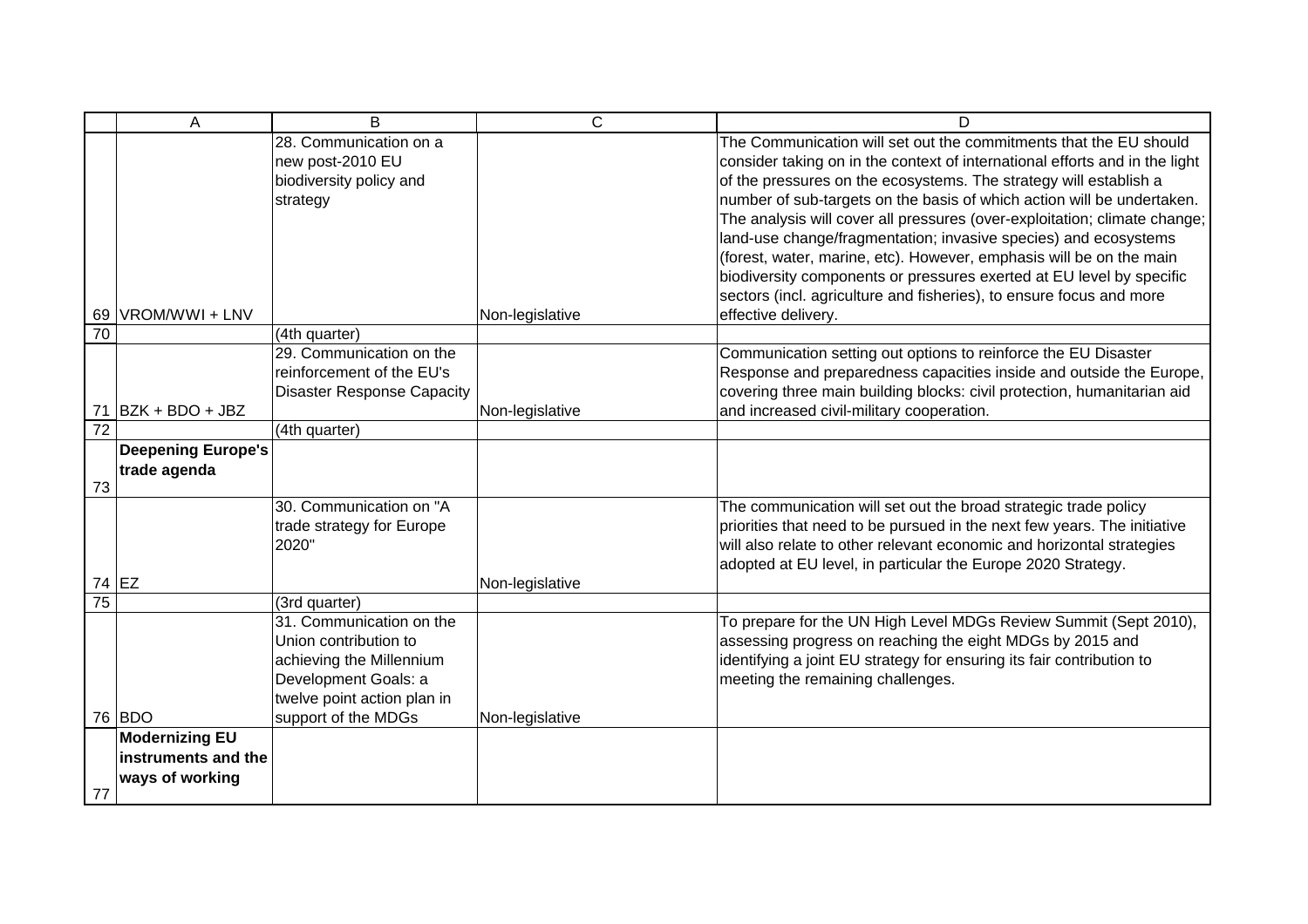|    | Α              | B                                                                             | С               |                                                                                                                                                                                                                                                                                                                                                                                                                                                                                                                           |
|----|----------------|-------------------------------------------------------------------------------|-----------------|---------------------------------------------------------------------------------------------------------------------------------------------------------------------------------------------------------------------------------------------------------------------------------------------------------------------------------------------------------------------------------------------------------------------------------------------------------------------------------------------------------------------------|
|    | 78 $fin + ESO$ | 32. Budget Review                                                             | Non-legislative | In light of the priorities identified in Europe 2020 Strategy, this<br>comprehensive review of the EU budget for the period 2007-2013 will<br>assess how the EU's financial resources most effectively reflect and<br>serve the key policy objectives of the Union, thus paving the way for the<br>discussions leading to the next Multiannual Financial Framework.                                                                                                                                                       |
| 79 |                | (3rd quarter)                                                                 |                 |                                                                                                                                                                                                                                                                                                                                                                                                                                                                                                                           |
|    | 80 LNV         | 33. Communication on the<br>future of the Common<br><b>Agriculture Policy</b> | Non-legislative | The Communication will explore avenues on the future of the CAP<br>essential to the public debate and to ensure consultation before<br>preparation of legal proposals. It will follow on the Budget Review and<br>will be without prejudice to the proposals that the Commission will<br>make in 2011 on the multi-annual financial framework.                                                                                                                                                                            |
| 81 |                | (4th quarter)                                                                 |                 |                                                                                                                                                                                                                                                                                                                                                                                                                                                                                                                           |
|    | 82 $FN + EZ$   | 34. Fifth report on economic,<br>social, and territorial<br>cohesion          | Non-legislative | Progress made on economic, social and territorial cohesion, and the<br>integration of EU priorities; the role of the Funds, the EIB and the other<br>financial instruments, and the effect of other EU and national policies<br>on the progress made including options on the future of cohesion policy<br>before preparation of legal proposals. It will follow on the Budget<br>Review and will be without prejudice to the proposals that the<br>Commission will make in 2011 on the multi-annual financial framework. |
| 83 |                | (4th quarter)                                                                 |                 |                                                                                                                                                                                                                                                                                                                                                                                                                                                                                                                           |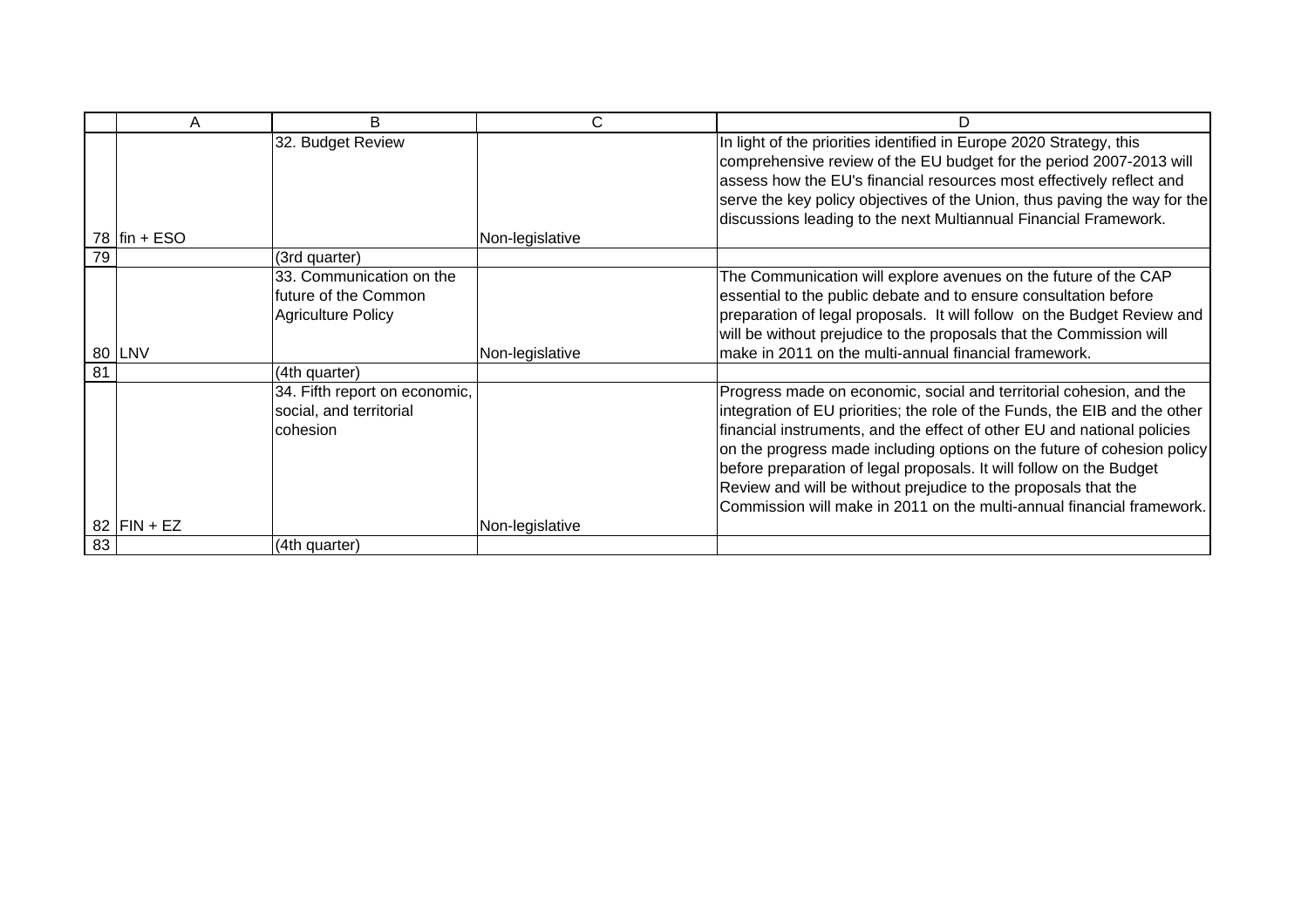|                | A                         | B                                                                                             | C                         | D                                                                                              |
|----------------|---------------------------|-----------------------------------------------------------------------------------------------|---------------------------|------------------------------------------------------------------------------------------------|
|                |                           | Annex II : Indicative list of possible strategic and priority initiatives under consideration |                           |                                                                                                |
|                | <b>Commissie EK Title</b> |                                                                                               | <b>Type of initiative</b> | Description of scope of objectives                                                             |
| $\overline{2}$ |                           |                                                                                               |                           |                                                                                                |
|                | <b>Agriculture</b>        |                                                                                               |                           |                                                                                                |
|                | and Rural                 |                                                                                               |                           |                                                                                                |
| 3              | <b>Development</b>        |                                                                                               |                           |                                                                                                |
|                | LNV                       | Legislative proposals as a follow-up to the                                                   | Legislative               | Legislative follow-up to the Commission                                                        |
|                |                           | <b>Commission Communication on Common</b>                                                     |                           | Communication on CAP post 2013.                                                                |
| 4              |                           | Agriculture Policy post 2013                                                                  |                           |                                                                                                |
|                | LNV                       | Package on agricultural product quality policy                                                |                           | Legislative and non-legislative  - Recast the legislation on geographical indications.         |
| 5              |                           |                                                                                               |                           |                                                                                                |
|                |                           |                                                                                               |                           | Examine the feasibility of laying down specific<br>optional reserved terms such as 'product of |
| 6              |                           |                                                                                               |                           | mountain farming'                                                                              |
|                |                           |                                                                                               |                           | - Consider laying down a general basic marketing                                               |
|                |                           |                                                                                               |                           | standard and appropriate labelling indicating place                                            |
|                |                           |                                                                                               |                           | of farming within marketing standards for                                                      |
| 7              |                           |                                                                                               |                           | agricultural products.                                                                         |
|                |                           |                                                                                               |                           | - Guidelines for agricultural product quality                                                  |
| 8              |                           |                                                                                               |                           | certification schemes                                                                          |
|                | LNV                       | Alignment of Council Regulations (EC) 1290/2005                                               | Legislative               | The aim is alignment of the delegated and                                                      |
|                |                           | (financing of the common agricultural policy),                                                |                           | implementing powers of the Commission with the                                                 |
|                |                           | 1234/2007 (Single CMO), 247/2006 (POSEI) and                                                  |                           | Treaty on the Functioning of the European Union                                                |
| 9              |                           | others                                                                                        |                           | (TFEU)                                                                                         |
|                | LNV                       | Report on milk quotas following Health Check (Art                                             | Non-legislative           | In accordance with the conclusions of the Health                                               |
|                |                           | 184(6) of R 1234/2007)                                                                        |                           | Check of the Common Agriculture Policy in                                                      |
|                |                           |                                                                                               |                           | November 2009 the Commission is to present two                                                 |
|                |                           |                                                                                               |                           | reports on the dairy sector, one before 2011 and                                               |
|                |                           |                                                                                               |                           | one before 2013, with particular focus on the                                                  |
|                |                           |                                                                                               |                           | implementation of the soft landing approach. This                                              |
| 10             |                           |                                                                                               |                           | will be the first of those two reports.                                                        |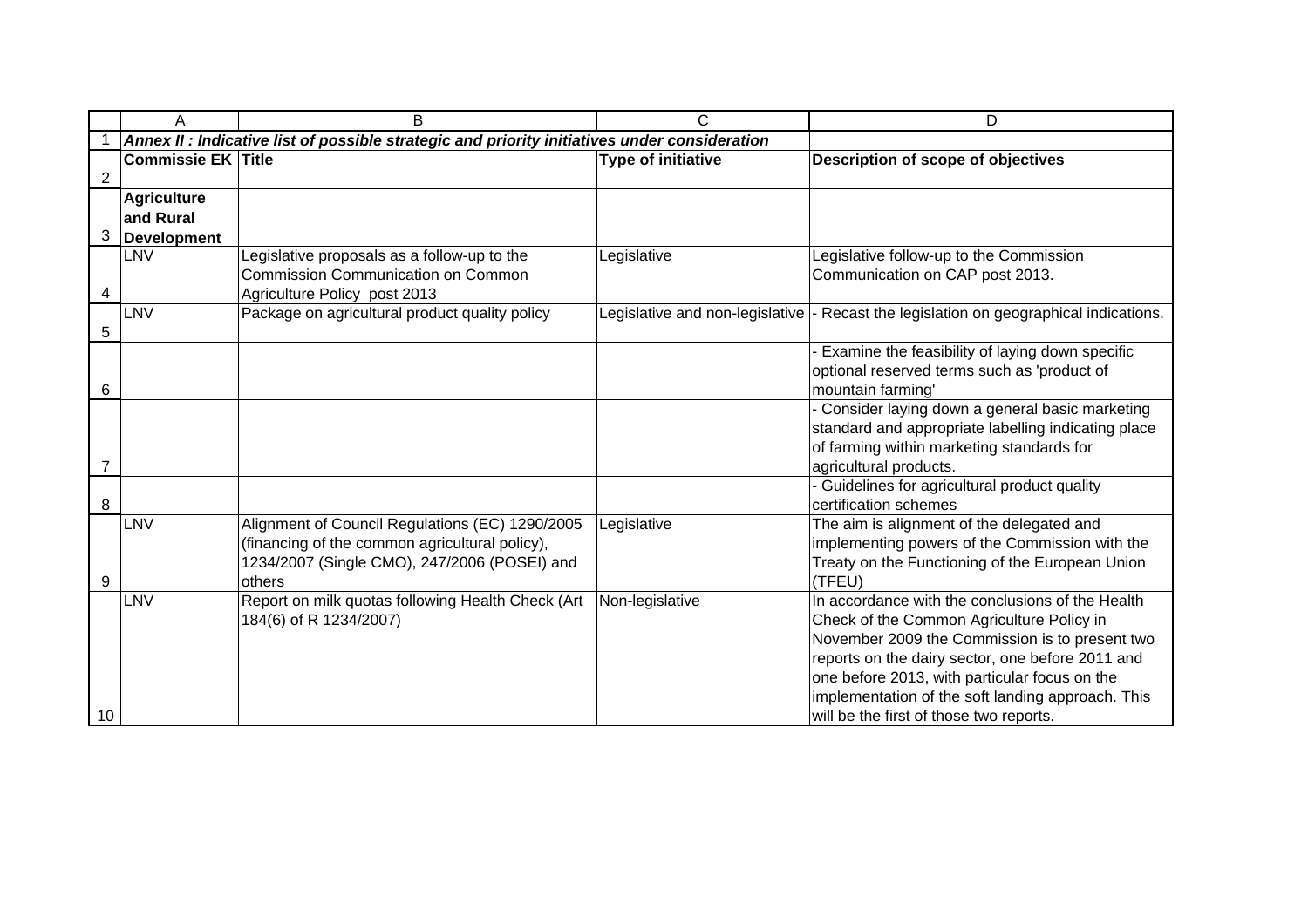|                 | A               | B                                                                                                                                                                             | $\mathsf{C}$    | D                                                                                                                                                                                                                                                                                                                                                                                                                      |
|-----------------|-----------------|-------------------------------------------------------------------------------------------------------------------------------------------------------------------------------|-----------------|------------------------------------------------------------------------------------------------------------------------------------------------------------------------------------------------------------------------------------------------------------------------------------------------------------------------------------------------------------------------------------------------------------------------|
| 11              | <b>LNV</b>      | Legislative proposal following the Commission<br>Communication "Towards a better targeting of the<br>aid to farmers in areas with natural handicaps"<br>(Less Favoured Areas) | Legislative     | Support for Less Favoured Areas (LFAs) is granted<br>with the objective to contribute through the<br>continued use of agricultural land to maintaining the<br>countryside, as well as to maintaining and promoting<br>sustainable farming systems. It is a vital part of the<br>Rural Development Policy.                                                                                                              |
| 12              | LNV             | Follow-up to the High Level Group on milk                                                                                                                                     |                 | Legislative and non-legislative The High Level Group will finish its report in June<br>2010. Legislative proposals and non-legislative<br>initiatives may follow.                                                                                                                                                                                                                                                      |
| $\overline{13}$ |                 | <b>Budget</b>                                                                                                                                                                 |                 |                                                                                                                                                                                                                                                                                                                                                                                                                        |
| 14              | $fin + ESO$     | Proposal for a new Multiannual Financial<br>Framework                                                                                                                         |                 | Setting out the budgetary priorities and the proposal<br>for a new MFF for the coming period.                                                                                                                                                                                                                                                                                                                          |
| 15              | fin             | Trienniel revision of Financial Regulation and<br>implementing rules                                                                                                          | Legislative     | The purpose of the revision of the Financial<br>Regulation is to create conditions for better<br>leveraging of budget appropriations (trust funds,<br>IFIs, PPPs) promote the performance-oriented<br>approach to grants and increase accountability for<br>budget implementation.                                                                                                                                     |
| 16              | <b>ESO</b>      | Report on the functioning of the Interinstitutional<br>Agreement                                                                                                              | Non-legislative | This report will present a thorough examination of<br>the functioning of the current Interinstitutional<br>Agreement (IIA) - in line with Declaration 1 to the<br>IIA - accompanied, if necessary, by relevant<br>proposals.                                                                                                                                                                                           |
| 17              |                 | <b>Climate Action</b>                                                                                                                                                         |                 |                                                                                                                                                                                                                                                                                                                                                                                                                        |
| 18              | <b>VROM/WWI</b> | Communication on "Mainstreaming Climate<br>Adaptation and Mitigation in EU policies and<br>climate proofing of financial instruments"                                         | Non-legislative | Communication to include a strategy and concrete<br>actions to mainstream climate adaptation and<br>mitigation in other EU policies and financial<br>instruments. This includes in particular climate<br>proofing of policies such as agriculture and rural<br>development, industry and services, energy,<br>transport, research and innovation, health, water,<br>marine and fisheries, ecosystems and biodiversity. |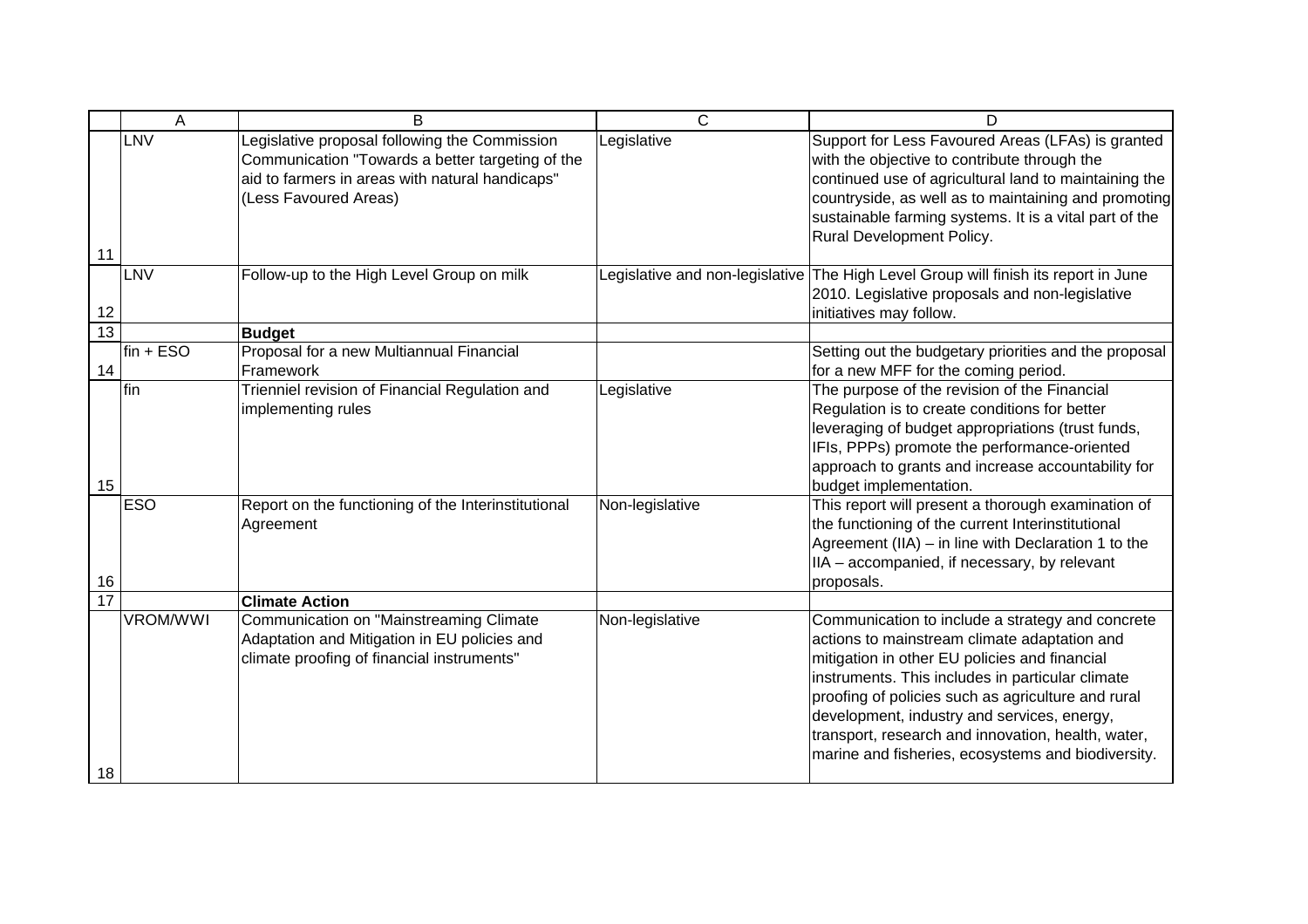|                       | Α               | B                                                                                                                                                                                         | C                                   | D                                                                                                                                                                                                                                                                                                                                                                         |
|-----------------------|-----------------|-------------------------------------------------------------------------------------------------------------------------------------------------------------------------------------------|-------------------------------------|---------------------------------------------------------------------------------------------------------------------------------------------------------------------------------------------------------------------------------------------------------------------------------------------------------------------------------------------------------------------------|
| 19                    | <b>VROM/WWI</b> | Communication on the analysis of practical policies Non-legislative<br>required to implement a 30% EU emission<br>reduction and assessment of situation of Energy<br>Intensive Industries |                                     | Analysis of the measures needed to step beyond<br>20% emission reduction by 2020, in view of<br>decarbonisation objectives for 2050. Includes also<br>an assessment of the situation of energy intensive<br>industries at risk of carbon leakage.                                                                                                                         |
| 20                    | <b>VROM/WWI</b> | Possible Commission initiative to step up beyond<br>20% (20 to 30%)                                                                                                                       | Legislative                         | Pending outcome of the 2010 analysis, possible<br>initiative to possibly reach emission reduction target<br>beyond 20%.                                                                                                                                                                                                                                                   |
| 21                    | <b>VROM/WWI</b> | Communication on roadmap for low-carbon<br>economy by 2050, also with a view to determining<br>the necessary scenarios for 2030                                                           | Non-legislative                     | The Communication will develop an analysis of<br>milestones on the pathway to 2050, including the<br>necessary scenarios of the ambition level for 2030<br>reflecting the contributions from key emitting<br>sectors.                                                                                                                                                     |
| 22                    | <b>VROM/WWI</b> | Proposal for a revision of existing legislation to<br>integrate mitigation and adaptation                                                                                                 | Legislative                         | As a follow up to the Communication on Adaptation,<br>specific proposals to integrate climate change<br>mitigation and adaptation in the different policies<br>and programmes.                                                                                                                                                                                            |
| 23                    | <b>VROM/WWI</b> | Report and poss. proposal for revision of the<br>Regulation on fluorinated greenhouse gases                                                                                               | Non-legislative / Legislative       | Report to assess the implementation of the F gases<br>Regulation. Review required by the Regulation<br>accompanied by legislative proposal if necessary.                                                                                                                                                                                                                  |
| 24<br>$\overline{25}$ | <b>VROM/WWI</b> | Revision of the EU Greenhouse Gas Monitoring<br>Decision<br><b>Competition</b>                                                                                                            | Legislative                         | Streamline and improve existing GHG monitoring<br>and reporting requirements                                                                                                                                                                                                                                                                                              |
| 26                    | <b>EZ</b>       | Review of the competition policy framework for the<br>motor vehicle industry (Motorvehicle Block<br><b>Exemption Regulation)</b>                                                          | Legislative and Non-<br>Legislative | In October 2009, the Commission adopted draft<br>guidelines and a draft Block Exemption for the<br>motor vehicle sector ("Motor vehicle BER"). They<br>are intended to replace the existing BER as of 1<br>June 2010 with regard to the aftermarket, and as of<br>1 June 2013 for the primary market. The public<br>consultation of the drafts finished in February 2010. |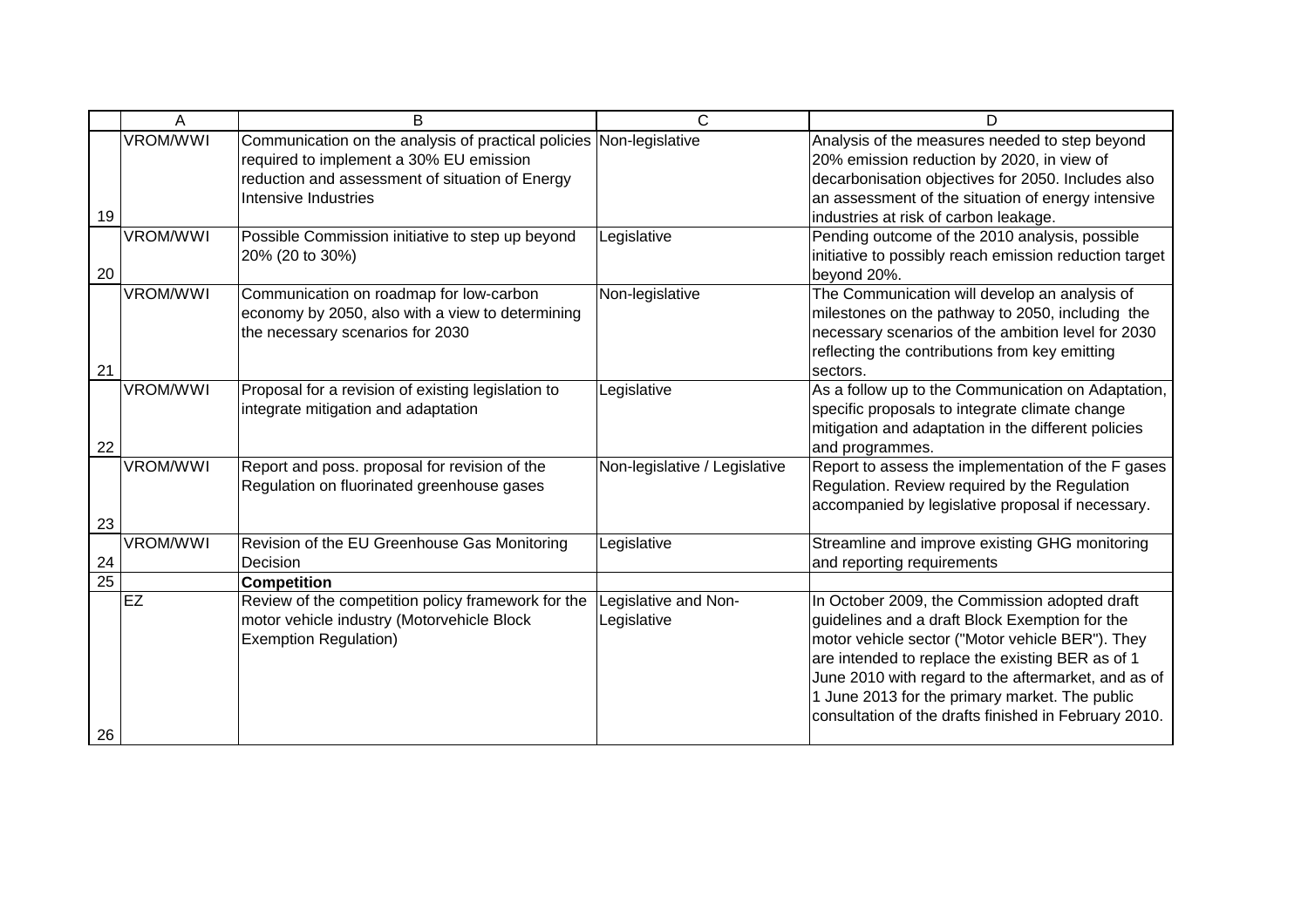|    | Α               | B                                                                                                                                                                                                                                       | C                                   | D                                                                                                                                                                                                                                                                                                                                                                                       |
|----|-----------------|-----------------------------------------------------------------------------------------------------------------------------------------------------------------------------------------------------------------------------------------|-------------------------------------|-----------------------------------------------------------------------------------------------------------------------------------------------------------------------------------------------------------------------------------------------------------------------------------------------------------------------------------------------------------------------------------------|
| 27 | EZ              | State aid short-term export-credit insurance<br>communication                                                                                                                                                                           | Non-legislative                     | The Communication on Short Term Export Credit<br>Insurance aims to remove distortions of competition<br>due to State aid in the short term export-credit<br>insurance sector. It applies to state aid in the short<br>term export-credit insurance sector. The current<br>communication expires at the end of 2010, unless it<br>is prolonged or reviewed.                              |
| 28 | $fin + EZ$      | Review of antitrust policy towards horizontal<br>agreements: review of two regulations (R&D<br>agreements and specialisation agreements) and<br>Guidelines on the application of art. 101 TFEU to<br>horizontal co-operation agreements | Legislative and Non-<br>Legislative | Review of the current Block Exemption Regulations<br>for specialisation and R&D agreements which expire<br>in December 2010; in parallel review of the<br>Guidelines on horizontal cooperation agreements.<br>The objective is to ensure the effective protection of<br>competition in the area of horizontal cooperation<br>agreements and provide legal security for<br>undertakings. |
| 29 | <b>VROM/WWI</b> | Modification of the environmental guidelines with<br>respect to the EU emission trading system after<br>2013                                                                                                                            | Non-legislative                     | A modification to the environmental guidelines will<br>have to be adopted to establish rules for the<br>treatment of aid connected to the Emission Trading<br>System (touching on the politically sensitive issue of<br>"carbon leakage").                                                                                                                                              |
| 30 | EZ              | Proposal for a regulation on State aid to the coal<br>industry                                                                                                                                                                          | Legislative                         | Proposal of a Council regulation to authorise closure<br>aid and aid for inherited costs in the coal sector.<br>Existing regulation will expire at the end of 2010.                                                                                                                                                                                                                     |
| 31 | <b>EZ</b>       | Review of Framework on State aid to shipbuilding                                                                                                                                                                                        | Non-legislative                     | The shipbuilding industry is subject to specific State<br>aid rules, in particular to tighter regional aid rules<br>and to market adapted innovation aid rules. In 2007-<br>2008, it was decided to prolong the Shipbuilding<br>Framework by 2 additional years. Alternative options<br>had been explored and the industry had been given<br>the opportunity to voice its opinion.      |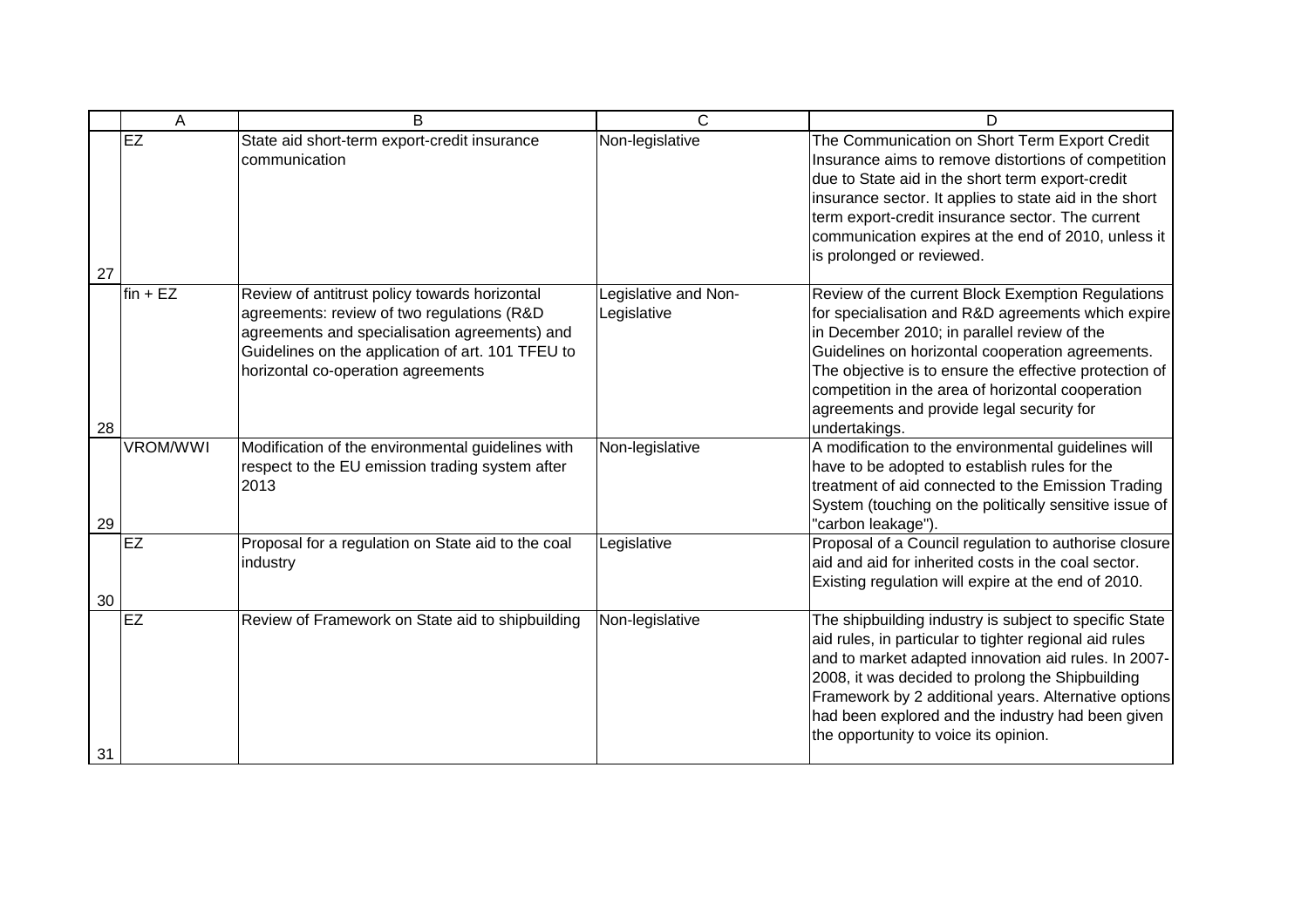|    | A          | B                                                                                                                                                                                                                            | $\mathsf{C}$    | D                                                                                                                                                                                                                                                                                                                                                                                                                                                                                                                                                     |
|----|------------|------------------------------------------------------------------------------------------------------------------------------------------------------------------------------------------------------------------------------|-----------------|-------------------------------------------------------------------------------------------------------------------------------------------------------------------------------------------------------------------------------------------------------------------------------------------------------------------------------------------------------------------------------------------------------------------------------------------------------------------------------------------------------------------------------------------------------|
| 32 |            |                                                                                                                                                                                                                              |                 | The review will cover the questions whether sector<br>specific rules are still needed and if yes, whether<br>and in how far amendments to the existing rules are<br>necessary.                                                                                                                                                                                                                                                                                                                                                                        |
| 33 |            | <b>Development</b>                                                                                                                                                                                                           |                 |                                                                                                                                                                                                                                                                                                                                                                                                                                                                                                                                                       |
| 34 | <b>BDO</b> | Future of EDF                                                                                                                                                                                                                | legislative     | The current EDF ends in 2013, possible integration<br>of the EDF into the EU budget.                                                                                                                                                                                                                                                                                                                                                                                                                                                                  |
| 35 | <b>BDO</b> | MDG spring package (SWDs: aid effectiveness,<br>MDGs, Aid for Trade, Financing for Development)<br>plus 1st Policy Coherence for Development PCD<br>Work Programme/ with a view to 2010 MDG<br><b>Review Summit (spring)</b> | Non-legislative | The package will consist of the Communication<br>(point 31) accompanied by supporting documents<br>(Progress made on the Millennium Development<br>Goals, Financing for Development, Aid<br>effectiveness, Aid for Trade and the first PCD work<br>programme) as well as separate Communications<br>on an EU policy framework to assist developing<br>countries in addressing food security challenges, EU<br>role in Global Health and Tax and Development:<br>cooperating with Developing countries on promoting<br>good governance in tax matters. |
| 36 | <b>BDO</b> | Communication on the Joint Africa-EU Strategy                                                                                                                                                                                | Non-legislative | In preparation of the third EU-Africa Summit (Tripoli<br>Nov 2010) the Communication will evaluate the<br>implementation of the Joint Africa-EU Strategy;<br>assess the results and shortfalls of the Strategy's<br>first Action Plan (2008-2010); make the necessary<br>proposals for the next Action Plan (2011-2013), and<br>address the political and strategic dimension of the<br>Partnership, and make recommendations to<br>enhance its effectiveness.                                                                                        |
| 37 | <b>BDO</b> | Green paper on budget support                                                                                                                                                                                                | Non-legislative | The weight of budget support in our external<br>cooperation - almost half of EDF programming -<br>requires an open debate on this controversial issue<br>in order to foster a strong European consensus<br>around this instrument                                                                                                                                                                                                                                                                                                                     |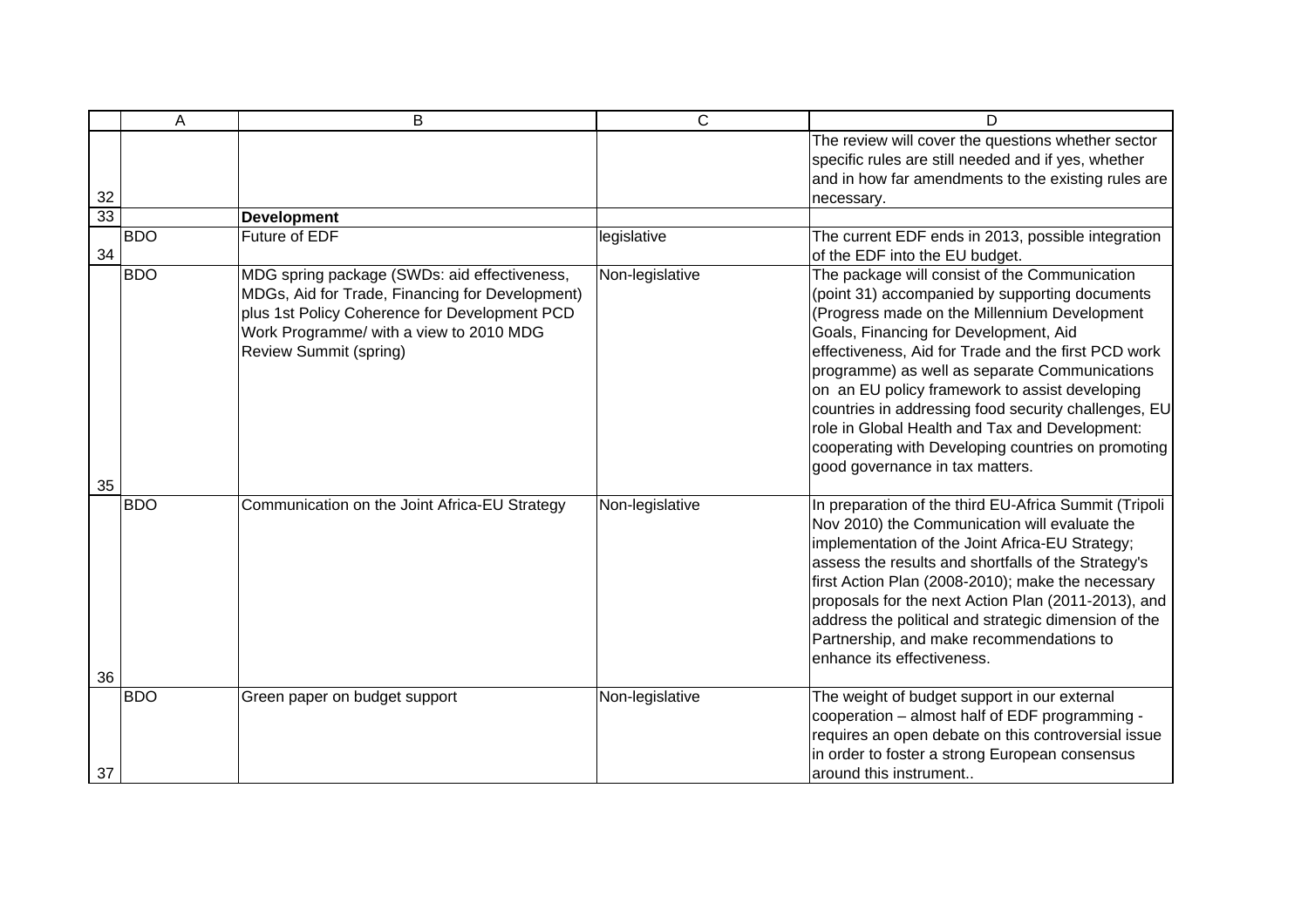|    | A                          | B                                                                                                                                                | C               | D                                                                                                                                                                                                                                                                                                                                                                                                                                                 |
|----|----------------------------|--------------------------------------------------------------------------------------------------------------------------------------------------|-----------------|---------------------------------------------------------------------------------------------------------------------------------------------------------------------------------------------------------------------------------------------------------------------------------------------------------------------------------------------------------------------------------------------------------------------------------------------------|
| 38 | <b>BDO</b>                 | Communication on climate change and<br>development                                                                                               | Non-legislative | This initiative will take stock of the results of the<br>Copenhagen summit building on what could be<br>agreed in Copenhagen. An important element in this<br>strategy should be the implementation of the Fast<br>Start Financing which the EU committed to in<br>December 2009, bearing in mind that those working<br>more closely with the EU in Copenhagen were the<br>developing countries, particularly the poorest and<br>most vulnerable. |
| 39 | NAAZ + ESO +<br>$EZ + BDO$ | Proposal on replacing the (expiring) Association<br>with Overseas Countries and Territories (OCTs)                                               | legislative     | Council Decision 2001/822/EC of 27/11/2001 on the<br>association of the Overseas Countreis and<br>Territories expires on 31/12/2013 and will need to<br>be replaced.                                                                                                                                                                                                                                                                              |
| 40 | <b>BDO</b>                 | Review of the European Consensus for<br>Development                                                                                              | Non-legislative | This initiative will build on the results of the review of<br>MDGs at the 2010 summit if it is felt appropriate to<br>review the 2005 European Consensus for<br>Development.                                                                                                                                                                                                                                                                      |
| 41 | <b>BDO</b>                 | Communication on Enhancing Growth and<br>Competitiveness in Partnership with Business: a<br><b>Strategy for Business in Developing Countries</b> | Non-legislative | The initiative will target growth and jobs creation in<br>developing countires in partnership with the private<br>sector. It is the external projection of the Europe<br>2020 inclusive growth approach.                                                                                                                                                                                                                                          |
| 42 |                            | <b>Digital Agenda</b>                                                                                                                            |                 |                                                                                                                                                                                                                                                                                                                                                                                                                                                   |
| 43 | <b>EZ</b>                  | Communication on Broadband Strategy                                                                                                              | Non-legislative | In the general context of the Digital Agenda, the EU<br>Broadband Strategy will provide the policy<br>framework for action aimed at supporting 100% EU<br>coverage of broadband and at increasing<br>investment in Next Generation Access                                                                                                                                                                                                         |
| 44 | <b>EZ</b>                  | (**) Next Generation Access Recommendation                                                                                                       | Non-legislative | In the context of the European Digital Agenda, the<br>objective of the Recommendation is to give<br>guidance to National Regulatory Authorities on the<br>future design of regulatory remedies concerning<br>Next Generation Accesses (NGA) in the interests of<br>regulatory consistency in the single market.                                                                                                                                   |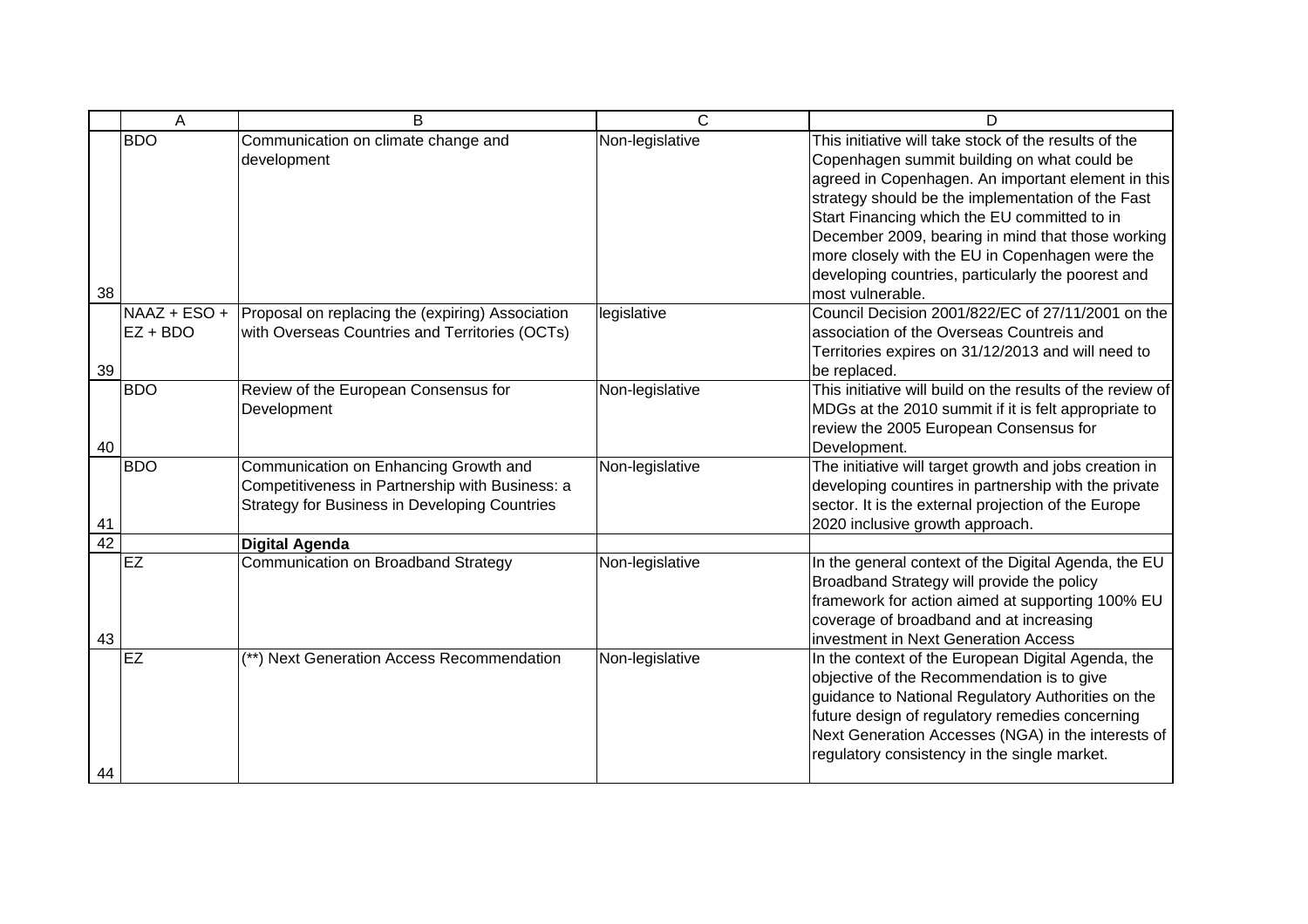|    | A           | B                                                                                  | $\mathsf{C}$                  | D                                                                                                                                                                                                                                                                                                                                              |
|----|-------------|------------------------------------------------------------------------------------|-------------------------------|------------------------------------------------------------------------------------------------------------------------------------------------------------------------------------------------------------------------------------------------------------------------------------------------------------------------------------------------|
| 45 | EZ          | Radio Spectrum Policy Programme (RSPP)                                             | Legislative                   | The aim of the multiannual RSPP is to define<br>strategic orientations for EU spectrum policy,<br>including the need for spectrum resources to help<br>the EU to meet key objectives, such as the<br>development of high-speed communications for all.                                                                                         |
| 46 | EZ          | 800 MHz band Decision                                                              | Legislative                   | Technical harmonisation decision setting the<br>minimum conditions to be respected by users of the<br>800 MHz band for other than terrestrial broadcasting<br>use.                                                                                                                                                                             |
| 47 | <b>EZ</b>   | Future of universal service and users' rights                                      | Non-legislative               | This Communication is part of the follow-up to the<br>Commission Declaration on universal service to the<br>EP in 2009 which will summarise the results of the<br>public consultation on future universal service<br>principles (1st half of 2010) and will assess the need<br>for an update of the Universal Service Directive<br>2002/22/EC. |
| 48 | EZ          | eSignature directive                                                               | Legislative                   | Framework for Electronic identity (eID) and<br>authentication                                                                                                                                                                                                                                                                                  |
| 49 | <b>VWS</b>  | eHealth Action Plan                                                                | Non-legislative               | Roadmap 2011-15 to lay out targets operational<br>steps towards the wide roll out of interoperable<br>electronic health records, telemedicine services                                                                                                                                                                                         |
| 50 | $EZ + Just$ | (**) IT security standards in public procurement                                   | Non-legislative               | Council Recommendation to promote the adoption<br>of IT security standards in public procurement (i.e.<br>ISO/IEC 15408: Evaluation Criteria for Information<br>Technology Security).                                                                                                                                                          |
| 51 | $EZ + Just$ | Regulation on a modernised Agency for network<br>and information security (ENISA). | Legislative / Non-legislative | The exiting Regulation establishing the European<br>Network and Information Security Agency (ENISA)<br>will expire in March 2012.                                                                                                                                                                                                              |
| 52 | <b>EZ</b>   | Report on the state of developments of roaming<br>services in the EU               | Non-legislative               | Under the amended Roaming Regulation the<br>European Commission must produce a report by 30<br>June 2011, reviewing the functioning of the<br>Regulation and assessing whether its objectives<br>have been reached.                                                                                                                            |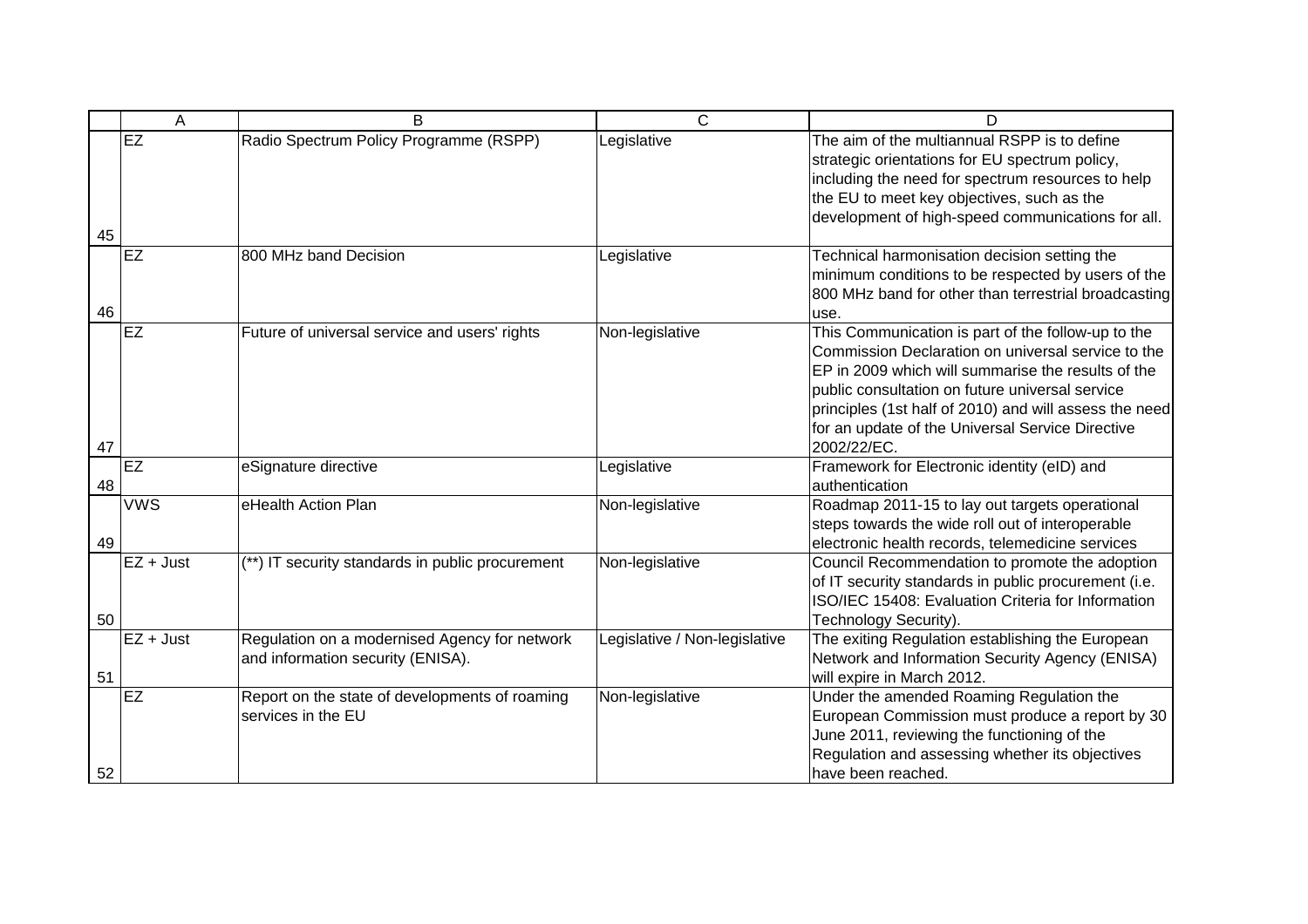|    | Α            | B                                                                                                                                                                                                                           | C               | D                                                                                                                                                                                                                                                                                                                                                                                                                                                                                                                                  |
|----|--------------|-----------------------------------------------------------------------------------------------------------------------------------------------------------------------------------------------------------------------------|-----------------|------------------------------------------------------------------------------------------------------------------------------------------------------------------------------------------------------------------------------------------------------------------------------------------------------------------------------------------------------------------------------------------------------------------------------------------------------------------------------------------------------------------------------------|
| 53 | BZK + JBZ    | <b>Critical Information Infrastructure Protection</b>                                                                                                                                                                       | Non-legislative | The Communication will propose policy guidelines<br>for international cooperation on Internet resilience<br>and stability.                                                                                                                                                                                                                                                                                                                                                                                                         |
| 54 | <b>BZK</b>   | Review of the Directive on reuse of public sector<br>information                                                                                                                                                            | Legislative     | The review will address the scope of the instrument,<br>limitations on charges for the re-use of public sector<br>information and clarifying the principle that all<br>material that is generally accessible is also re-<br>usable for non-commercial and commercial<br>purposes.                                                                                                                                                                                                                                                  |
| 55 | <b>EZ</b>    | (**) European Trustmarks                                                                                                                                                                                                    | Non-legislative | The recommendation would establish an EU<br>trademark which could be used only by cross border<br>web-services fulfilling the requirements described by<br>the regulation.                                                                                                                                                                                                                                                                                                                                                         |
| 56 |              | <b>Economic and Monetary affairs</b>                                                                                                                                                                                        |                 |                                                                                                                                                                                                                                                                                                                                                                                                                                                                                                                                    |
| 57 | <b>I</b> fin | <b>Communication on External Economic</b><br>Representation in the IMF and the World Bank                                                                                                                                   | Non-legislative | The Communication will consider the existing<br>coordination procedures and will propose a three-<br>stage approach to increase the effectiveness and<br>efficiency of euro area/EU representation in the IMF<br>and World Bank.                                                                                                                                                                                                                                                                                                   |
| 58 | <b>FIN</b>   | Commission Proposal for a Decision of the<br>European Parliament and of the Council granting<br>an EU guarantee to the European Investment Bank<br>against losses under loans and guarantees for<br>projects outside the EU | Legislative     | The EU offers a budgetary guarantee to the<br>European Investment Bank (EIB) covering risks of a<br>sovereign and political nature in connection with its<br>loan and loan guarantee operations carried out<br>outside the EU in support of EU external policy<br>objectives (the so-called EIB external mandate).<br>The Commission is required to present a proposal<br>for the second half of the 2007-2013 period. A<br>subsequent Commission proposal should be<br>prepared for the next financial framework (2014-<br>2020). |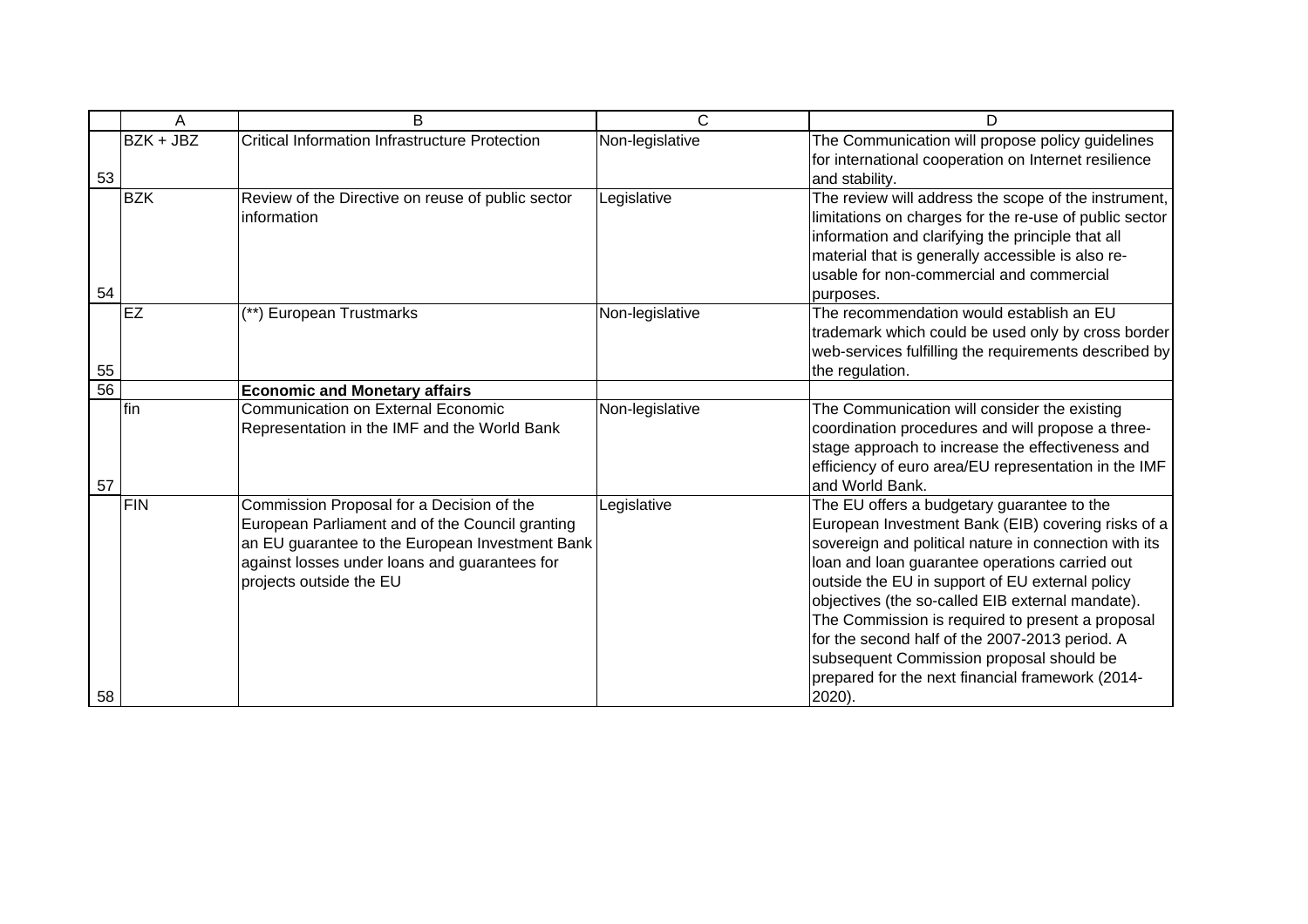|    | A    | B                                                                                                                          | C               | D                                                                                                                                                                                                                                                                                                                                                                                                                                                                                                                                                                                                                                                                                     |
|----|------|----------------------------------------------------------------------------------------------------------------------------|-----------------|---------------------------------------------------------------------------------------------------------------------------------------------------------------------------------------------------------------------------------------------------------------------------------------------------------------------------------------------------------------------------------------------------------------------------------------------------------------------------------------------------------------------------------------------------------------------------------------------------------------------------------------------------------------------------------------|
| 59 | lfin | Framework regulation for Macro-Financial<br>Assistance (MFA)                                                               | Legislative     | Streamlining the decision making process of this EU<br>external assistance instrument to make it more<br>timely and efficient. The urgency of crisis situations<br>is a strong argument to avoid long procedures and<br>delays. Instead of case by case decisions, a<br>framework regulation for delivering MFA to third<br>countries with which the European Union has<br>important political, economic and commercial ties is<br>proposed in order to make this instrument more<br>responsive.                                                                                                                                                                                      |
| 60 | fin  | Proposal for a Regulation on the European System Legislative<br>of national and regional accounts in the European<br>Union |                 | The overall aim is to revise ESA 95 (Regulation<br>2223/96) in order to bring national accounts in the<br>European Union, in line with new economic<br>environment, advances in methodological research<br>and needs of users. The new ESA should continue<br>to be the appropriate methodological reference for<br>the production of the high quality national accounts<br>data required to support the implementation of<br>major EU policies. The revision will also be the<br>occasion to further improve the standards of ESA 95<br>and make them more targeted to the various uses in<br>the EU. A more integrated system will be developed,<br>to the largest possible extent. |
| 61 | fin  | Convergence Report 2010                                                                                                    | Non-legislative | The Commission and the ECB each prepare a<br>convergence report in accordance with the<br>procedure laid down in Article 140(1) TFEU. Positive<br>convergence assessment on one or more Member<br>States might lead to euro area enlargement.                                                                                                                                                                                                                                                                                                                                                                                                                                         |
| 62 |      |                                                                                                                            |                 |                                                                                                                                                                                                                                                                                                                                                                                                                                                                                                                                                                                                                                                                                       |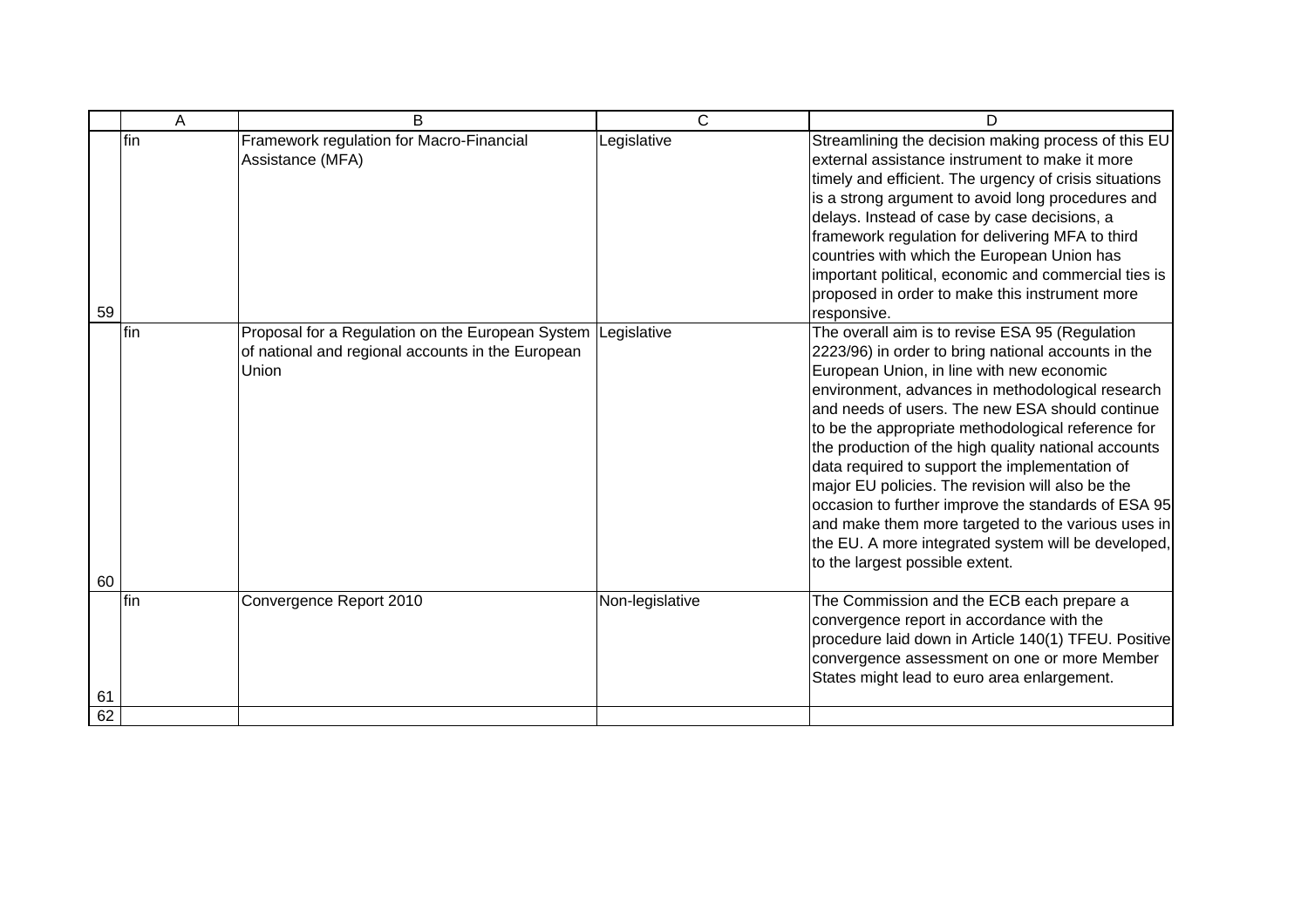|    | A          | B                                                                                                                                                 | C               | D                                                                                                                                                                                                                                                                                                                          |
|----|------------|---------------------------------------------------------------------------------------------------------------------------------------------------|-----------------|----------------------------------------------------------------------------------------------------------------------------------------------------------------------------------------------------------------------------------------------------------------------------------------------------------------------------|
| 63 | Fin        | Communication on Public Finances in EMU 2010                                                                                                      | Non-legislative | The communication on Public Finances in EMU-<br>2010 distils the policy implications/challenges of the<br>annual Public Finance Report (PFR). The PFR<br>reviews fiscal developments in the EU Member<br>States and discusses topical issues in the field of<br>fiscal policy making and fiscal surveillance in the<br>EU. |
| 64 |            | <b>Education, Culture and Youth</b>                                                                                                               |                 |                                                                                                                                                                                                                                                                                                                            |
| 65 | <b>OCW</b> | (**) Proposal of the Commission for a Council<br>Recommendation on Early School Leaving                                                           | Legislative     | Early school leaving is one of the key targets under<br>Europe 2020 strategy. The Recommendation would<br>provide Member States with a "policy toolbox" which<br>could be used to tackle the issue and accelerate the<br>rate of improvement in the EU.                                                                    |
|    | OCW+       | Proposal for an integrated Youth on the Move                                                                                                      | Legislative     | In line with the initiative Youth on the Move, the                                                                                                                                                                                                                                                                         |
| 66 | VWS/JG     | programme 2014 - 2020 (Phase II)                                                                                                                  |                 | programme will draw together the existing<br>programmes 'Lifelong Learning' and 'Youth in<br>Action' as well as external actions to create and<br>integrate programme support for the objectives of<br>Youth on the Move.                                                                                                  |
| 67 | <b>OCW</b> | Commission Proposal for an EP and Council<br>decision on the Strategic innovation agenda of the<br>EIT and on the amendment to the EIT Regulation | Legislative     | As requested under the EIT regulation, the strategic<br>innovation agenda will make proposals for further<br>governance, operations, and resources for the 7-<br>year period ahead.                                                                                                                                        |
| 68 | <b>VWS</b> | Communication on the implementation of the sport<br>provisions of the Lisbon Treaty                                                               | Non-legislative | This communication will make proposals for the<br>implementation of the new competence on sport in<br>the Lisbon treaty, including establishing a framework<br>for political cooperation.                                                                                                                                  |
| 69 | <b>OCW</b> | Green paper Unlocking the potential of cultural and Non-legislative<br>creative industries                                                        |                 | This explores how to improve the framework<br>conditions to enhance the contribution of the<br>creative and cultural industries to Europe's green<br>knowledge-based growth.                                                                                                                                               |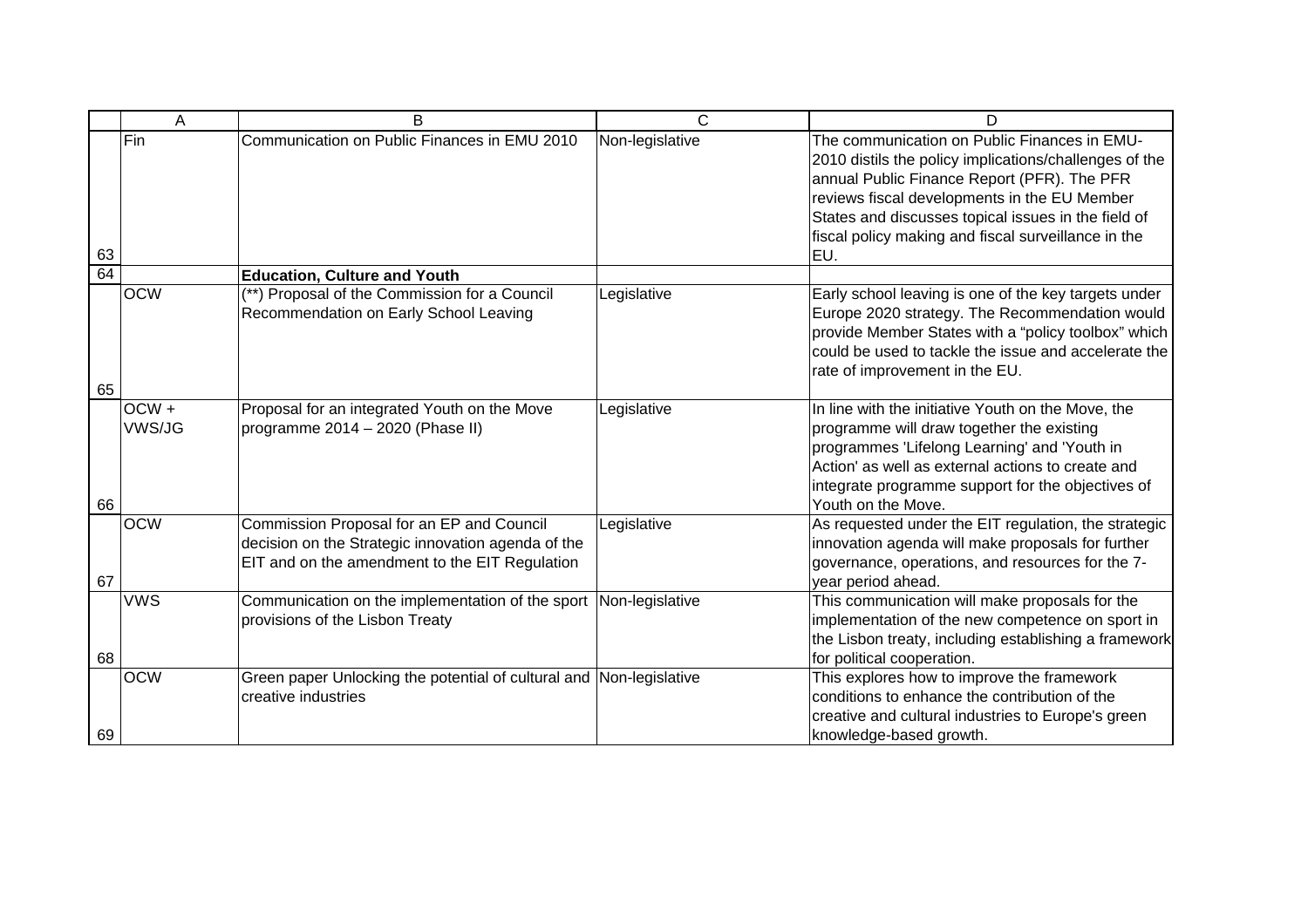|    | A          | B                                                                                                                                              | C               | D                                                                                                                                                                                                                                                                                                     |
|----|------------|------------------------------------------------------------------------------------------------------------------------------------------------|-----------------|-------------------------------------------------------------------------------------------------------------------------------------------------------------------------------------------------------------------------------------------------------------------------------------------------------|
| 70 | <b>OCW</b> | Communication on a new impetus for European<br>Vocational Education and Training cooperation:<br>$2010 - 2020$                                 | Non-legislative | This Communication will propose a set of<br>orientations to support the modernisation of VET<br>policies. It is an input to the Bruges Ministerial<br>meeting planned for late 2010.                                                                                                                  |
| 71 | <b>OCW</b> | Commission Communication on Opportunities and<br>Challenges for European Cinema in the Digital Era                                             | Non-legislative | Following a public consultation, the Communication<br>will analyse the current situation of the digital<br>cinema market, define the policy of the Commission<br>in the field (including in terms of State aid) and<br>outline the new MEDIA support scheme for the<br>digitisation of cinemas.       |
| 72 | <b>OCW</b> | (**) Proposal for a Recommendation of the Council Legislative<br>on Promoting Learning Mobility of Young People                                |                 | Part of the Youth on the Move initiative, the<br>Recommendation will propose actions by the<br>Member States to increase opportunities for<br>learning mobility and to tackle barriers to mobility.                                                                                                   |
| 73 | <b>OCW</b> | Communication from the Commission to the<br>Council and the European Parliament on the<br>implementation of the European Agenda for<br>Culture | Non-legislative | The Communication will report on progress made at<br>European and national levels towards the three<br>strategic objectives of the European Agenda for<br>Culture since its adoption in 2007. The report will<br>feed into Member States' reflections on a future<br>Work plan for Culture from 2011. |
| 74 | <b>OCW</b> | Communication on the initiative for new European<br>Competences                                                                                | Non-legislative | The Communication seeks to develop the key<br>competences approach in the fields of vocational<br>training, adult learning and higher education,<br>building on the 2006 Key Competences<br>Recommendation and will include a proposal for a<br>European Skills Passport                              |
| 75 | <b>SZW</b> | Commission Communication: Proposal for<br>benchmarks on mobility and on employability                                                          | Non-legislative | The Commission has been requested to make<br>proposals for new European benchmarks in the<br>fields of mobility and employability relating to how<br>well different parts and levels of education and<br>training prepare people for the labour market.                                               |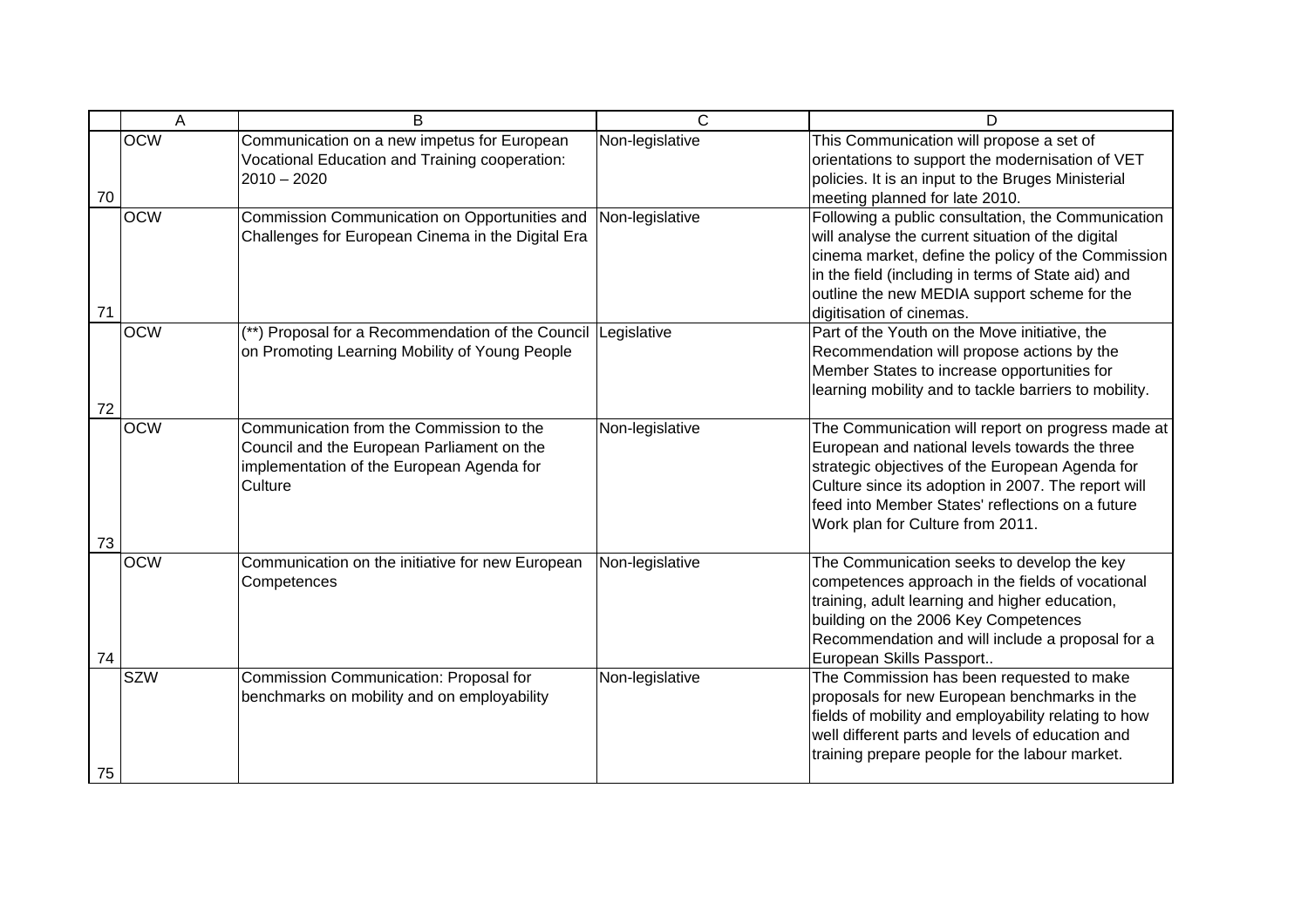|    | A          | B                                                                                                                                      | $\mathsf{C}$    | D                                                                                                                                                                                                                                                                                                                                                                                             |
|----|------------|----------------------------------------------------------------------------------------------------------------------------------------|-----------------|-----------------------------------------------------------------------------------------------------------------------------------------------------------------------------------------------------------------------------------------------------------------------------------------------------------------------------------------------------------------------------------------------|
| 76 | <b>OCW</b> | (**) Proposal for a Council Recommendation on<br>Mobility Information Services for Artists and Culture<br>Professionals                | Legislative     | It will set out minimum standards and services to be<br>provided by a network of national information<br>services, with the goal of providing artists and<br>culture professionals with the accurate, updated and<br>easily accessible information which they need to be<br>mobile.                                                                                                           |
| 77 | <b>OCW</b> | Commission Communication on Early Childhood<br>Education                                                                               | Non-legislative | The Communication will marshal the substantial<br>evidence that currently exists (e.g. via OECD,<br>UNICEF, etc) and set out an agenda for work under<br>the Open Method of Coordination.                                                                                                                                                                                                     |
| 78 | <b>OCW</b> | Commission Proposal for a Council<br>Recommendation on informal and non-formal<br>learning                                             | Legislative     | Part of the Youth on the Move initiative. it will map<br>out a policy toolbox for promoting and securing<br>better recognition of informal and non-formal<br>learning.                                                                                                                                                                                                                        |
| 79 | <b>OCW</b> | Commission Proposal for an EP and Council<br>Decision on new Culture and Media Actions 2014-<br>2020                                   | Legislative     | The proposal will build on the experience gained in<br>the Culture programme 2007-2013 and the MEDIA<br>2007 programme.                                                                                                                                                                                                                                                                       |
| 80 | <b>OCW</b> | Draft 2012 Joint Progress Report of the Council<br>and the Commission on the progress made under<br>the 2009-11 priorities of ET 2020. | Non-legislative | Report on implementation of the Education and<br>training OMC during 2009-11 as foreseen in the<br>Strategic Framework for European cooperation in<br>education and training and update of priorities to<br>cover the subsequent period.                                                                                                                                                      |
| 81 | <b>OCW</b> | Communication on the modernisation of higher<br>education                                                                              | Non-legislative | The purpose is to revise and propose new<br>objectives for the future of this policy agenda. This<br>may include possible proposals for a transparency<br>and ranking system for higher education institutions.                                                                                                                                                                               |
| 82 | <b>OCW</b> | Commission Communication: Proposal for a new<br>benchmark on language skills                                                           | Non-legislative | The Commission will present a proposal for a new<br>European benchmark in the field of language skills.<br>It is to be seen in the context of the existing set of<br>indicators and benchmarks for education and<br>training and seeks to increase the European<br>transparency on language learning in view of<br>boosting language skills, flexibility and mobility of<br>the EU workforce. |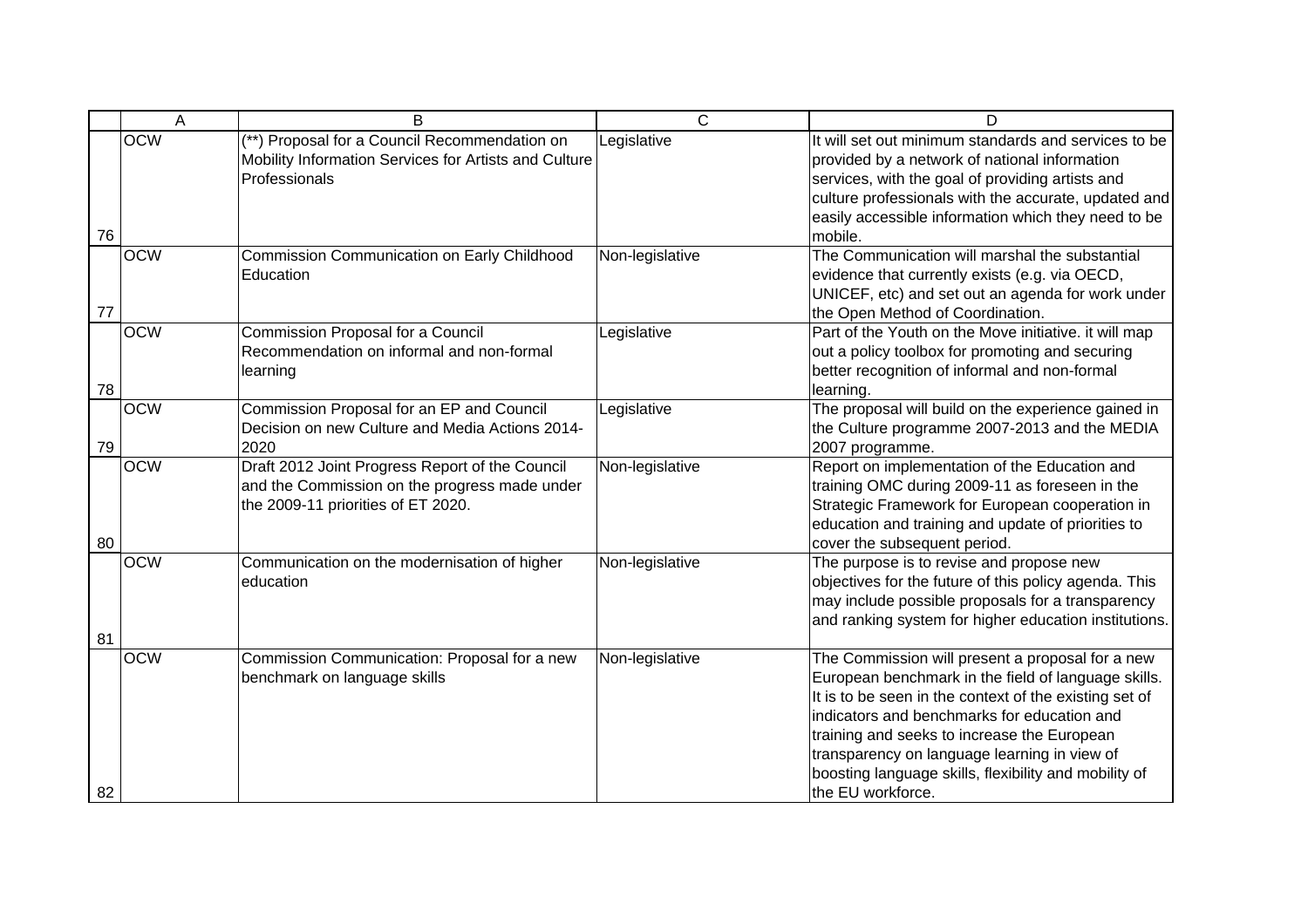|    | A          | B                                                                                                                    | $\mathsf{C}$    | D                                                                                                                                                                                                                                                                                                                                                                                                                                                                                                                                                              |
|----|------------|----------------------------------------------------------------------------------------------------------------------|-----------------|----------------------------------------------------------------------------------------------------------------------------------------------------------------------------------------------------------------------------------------------------------------------------------------------------------------------------------------------------------------------------------------------------------------------------------------------------------------------------------------------------------------------------------------------------------------|
| 83 |            | <b>Employment, Social Affairs and Inclusion</b>                                                                      |                 |                                                                                                                                                                                                                                                                                                                                                                                                                                                                                                                                                                |
| 84 | <b>SZW</b> | Initiative on pensions                                                                                               | Non-legislative | Based on the outcome of green paper (2010) and<br>further analysis of possible EU policy, the<br>Commission might launch specific initiatives in<br>certain areas or consider tabling a broader White<br>Paper presenting how the EU framework for<br>Pensions should be updated.                                                                                                                                                                                                                                                                              |
|    | <b>SZW</b> | Proposal on the implementation of the Posted<br><b>Workers' Directive</b>                                            | Legislative     | The initiative will aim to improve the implementation<br>of the Posting of Workers Directive. The proposal<br>will clarify the legal obligations for national<br>authorities, businesses and workers on the<br>Directive's implementation and ensure the same<br>rules are universally applicable. Any new legal<br>instrument would improve the provision of<br>information for firms and workers. It would improve<br>cooperation between national authorities, ensure<br>effective enforcement through sanctions and<br>remedial action, and prevent abuse. |
| 85 |            |                                                                                                                      |                 |                                                                                                                                                                                                                                                                                                                                                                                                                                                                                                                                                                |
| 86 | <b>SZW</b> | Legislative Proposal on the European Social Fund                                                                     | Legislative     | The Regulation will have to be adapted in line with<br>EU priorities for the programming period 2014-2020.                                                                                                                                                                                                                                                                                                                                                                                                                                                     |
|    | <b>SZW</b> | Proposal to improve the protection of workers<br>against the risk arising from exposure to<br>electromagnetic fields | Legislative     | The aim is to maintain a high level of protection of<br>the workers whilst taking account of the concerns<br>expressed by some stakeholders, in particular in the<br>health care sector using MRI (magnetic resonance<br>technology) for advanced diagnostic and<br>interventional medical procedures.                                                                                                                                                                                                                                                         |
| 87 |            |                                                                                                                      |                 |                                                                                                                                                                                                                                                                                                                                                                                                                                                                                                                                                                |
| 88 | <b>VWS</b> | Communication on an EU disability strategy 2010-<br>2020                                                             | Non-legislative | Elimination of discrimination on the grounds of<br>disability, securing full enjoyment of fundamental<br>rights and fundamental freedoms of persons with<br>disabilities.                                                                                                                                                                                                                                                                                                                                                                                      |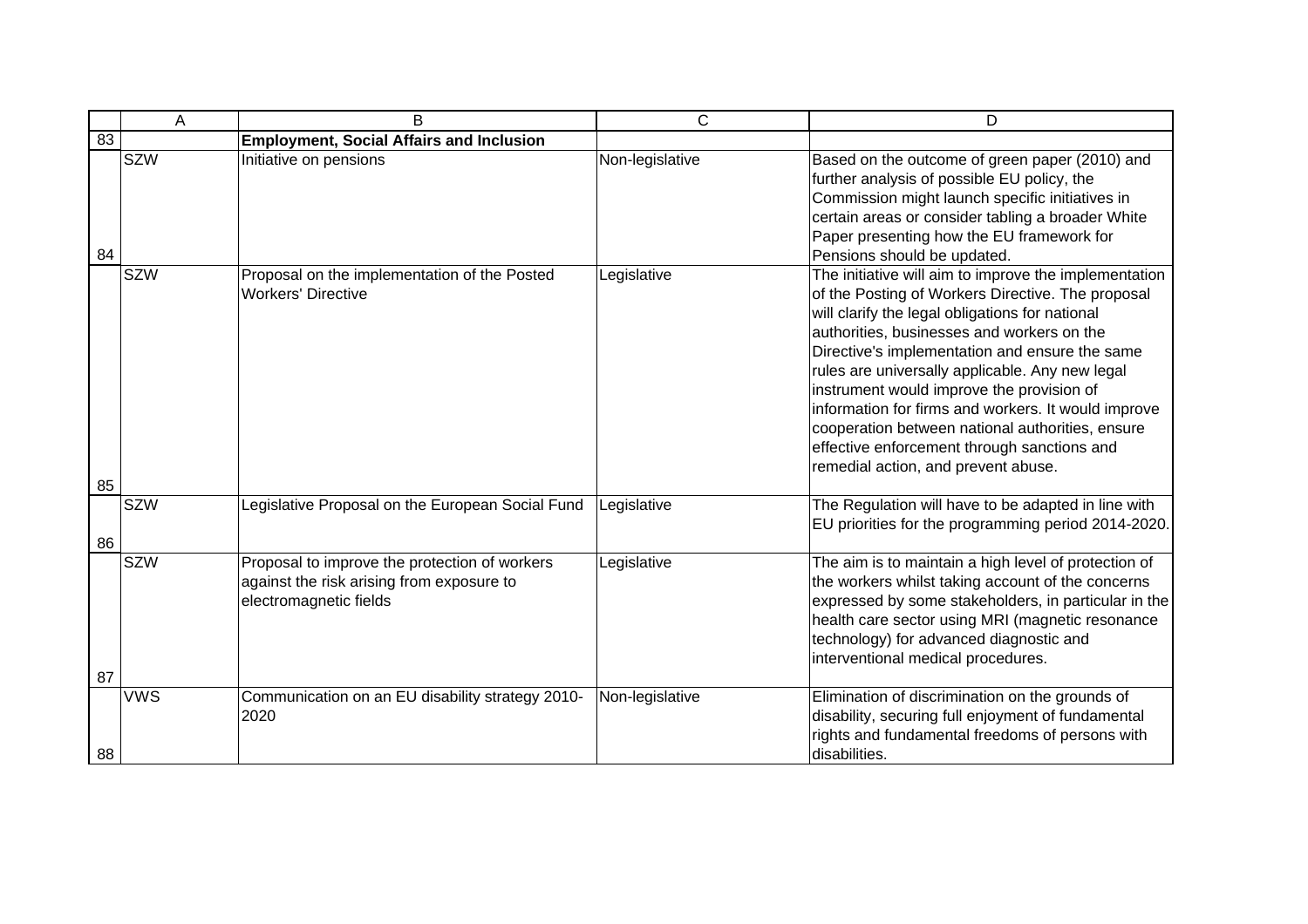|          | A          | B                                                                                                                                 | $\mathsf{C}$ | D                                                                                                                                                                                                                                                                                                                                                                                                                                                                                                                                                |
|----------|------------|-----------------------------------------------------------------------------------------------------------------------------------|--------------|--------------------------------------------------------------------------------------------------------------------------------------------------------------------------------------------------------------------------------------------------------------------------------------------------------------------------------------------------------------------------------------------------------------------------------------------------------------------------------------------------------------------------------------------------|
| 89       | <b>SZW</b> | Proposal to amend several labour law EC<br>Directives with a view to including seafaring<br>workers or vessels within their scope | Legislative  | The proposal aims to provide seafarers with the<br>same level of employment rights as on-shore<br>workers. A number of Directives in the field of labour<br>law currently exclude seafarers from their scope.<br>The amendments, which should cover several<br>Directives, will either include seafarers in their scope<br>or provide for special treatment of seafarers so as to<br>ensure an equivalent level of protection, while taking<br>into account the special circumstances and the<br>overall economic environment for this industry. |
|          | <b>SZW</b> | Proposal for a Regulation on the EGF 2013-2020                                                                                    | Legislative  | In 2011 the Commission will carry out a mid-term                                                                                                                                                                                                                                                                                                                                                                                                                                                                                                 |
| 90       |            |                                                                                                                                   |              | evaluation of the EGF, in particular concerning the<br>effectiveness and sustainability of results. This will<br>provide a solid basis for proposing improvements to<br>the preparation of and types of action the EGF can<br>co-finance and consider how delivery can be<br>improved.                                                                                                                                                                                                                                                           |
| 91       | <b>SZW</b> | Proposal for a Decision on the Progress<br>Programme 2013-2020                                                                    | Legislative  | PROGRESS is the EU's employment and social<br>solidarity programme, which started in 2007.                                                                                                                                                                                                                                                                                                                                                                                                                                                       |
|          | <b>SZW</b> | Proposals on reconciliation                                                                                                       | Legislative  | Following the Council agreement on the revision of<br>Directive 96/34/EC on parental leave which also<br>covers adoption leave and taking into consideration<br>the progress and outcome of the on-going<br>negotiations on the revision of Directive 92/85/EC,<br>the Commission will take further steps to improve<br>the legal and policy framework on reconciliation. To<br>this aim, a cost-benefit study will be carried out in<br>2010 with regard to a possible initiative on paternity                                                  |
| 92<br>93 |            |                                                                                                                                   |              | leave.                                                                                                                                                                                                                                                                                                                                                                                                                                                                                                                                           |
|          |            | <b>Energy</b>                                                                                                                     |              |                                                                                                                                                                                                                                                                                                                                                                                                                                                                                                                                                  |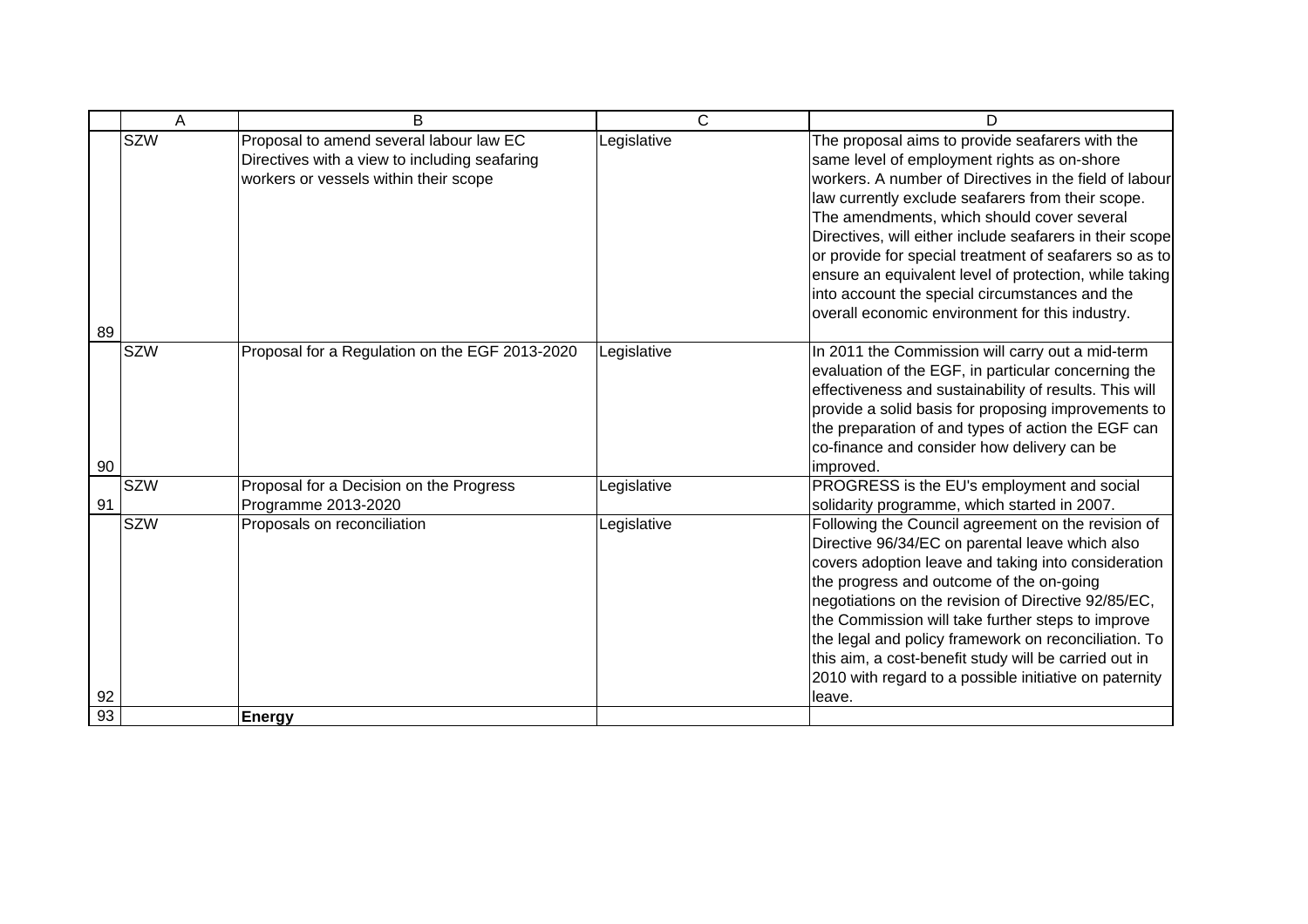|    | Α                | B                                                                     | C               | D                                                                                                                                                                                                                                                                                                                                                                                                   |
|----|------------------|-----------------------------------------------------------------------|-----------------|-----------------------------------------------------------------------------------------------------------------------------------------------------------------------------------------------------------------------------------------------------------------------------------------------------------------------------------------------------------------------------------------------------|
| 94 | VROM/WWI/<br>EZ  | Communication on Revised Energy Efficiency<br><b>Action Plan</b>      | Non-legislative | The Communication will identify the key measures<br>to achieve the savings potentials 20% by 2020,<br>most notably in the building, utility and transport<br>sectors. It may be accompanied where appropriate<br>by legislative proposals, e.g. a possible recast of the<br>energy services directive. In parallel, experience<br>from the first Energy Efficiency Action Plan will be<br>analyses. |
| 95 | EZ               | Energy Action Plan 2011-2020                                          | Non-legislative | Provide a holistic strategy document laying out the<br>priority action points for 2011-2020                                                                                                                                                                                                                                                                                                         |
| 96 | <b>VROM/WWI</b>  | Roadmap for low carbon energy system by 2050                          | Non-legislative | The communication will identify the required steps to<br>attain the ambition of a low carbon energy system<br>by 2050.                                                                                                                                                                                                                                                                              |
| 97 | VROM/WWI+<br>LNV | Communication on implementing the biofuel<br>sustainability scheme    | Non-legislative | The Communication will guide Member States and<br>economic operators on how to implement the<br>sustainability criteria. It will also endorse 'voluntary<br>schemes' and update/add 'default values' related to<br>the sustainability scheme.                                                                                                                                                       |
| 98 | EZ               | Proposal on transparency and integrity of<br>wholesale market trading | Legislative     | The proposal addresses the transparency and<br>integrity of European traded energy markets. It will<br>establish proper market conduct rules and a<br>regulatory framework for monitoring and<br>surveillance of these markets. It will cover as a<br>minimum electricity and gas and potentially carbon.                                                                                           |
| 99 | <b>VROM/WWI</b>  | Proposal revising the nuclear waste directive                         | Legislative     | The proposal will establish a common European<br>framework aiming at achieving and maintaining a<br>high level of safe management of radioactive waste<br>and spent fuel throughout the Union. This<br>framework could be based on internationally<br>accepted safety principles and require MS to<br>establish dedicated national programmes with<br>implementation calendars.                     |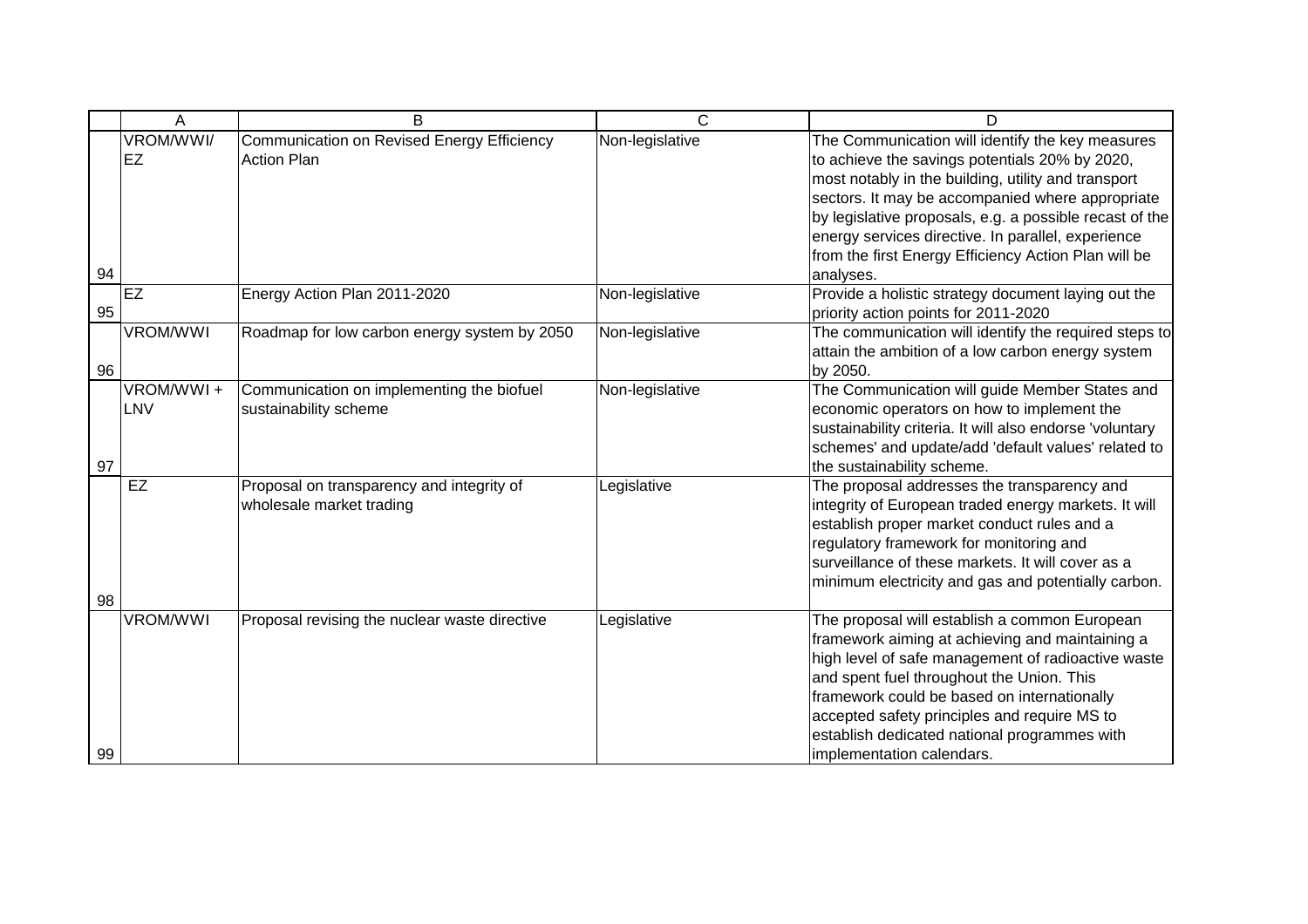|            | A               | B                                                                                                                           | C               | D                                                                                                                                                                                                                                                                                                                                                                                                                                                   |
|------------|-----------------|-----------------------------------------------------------------------------------------------------------------------------|-----------------|-----------------------------------------------------------------------------------------------------------------------------------------------------------------------------------------------------------------------------------------------------------------------------------------------------------------------------------------------------------------------------------------------------------------------------------------------------|
| 100        | <b>VROM/WWI</b> | Communication on Nuclear Energy - Update of the Non-legislative<br>Nuclear Illustrative Programme (PINC)                    |                 | The Communication will review the latest situation<br>regarding MS policies, nuclear investment decisions<br>and requirements. It will discuss capacity issues and<br>the contribution of nuclear for decarbonising<br>electricity generation and the energy mix.                                                                                                                                                                                   |
| 101        | VROM/WWI/<br>EZ | Interim document ("document d'étape") in<br>preparation of the Energy Action Plan and the<br>Roadmap low carbon energy 2050 | Non-legislative | This document will frame the issues at stake,<br>allowing the Commission to prepare a full-fledged<br>Energy Action Plan and Roadmap low carbon<br>energy for 2011 on the basis of June European<br>Council conclusions and a subsequent consultation<br>exercise to take place in the second semester of<br>2010                                                                                                                                   |
| 102        | <b>VWS</b>      | Communication on nuclear medicine and<br>radioisotopes                                                                      | Non-legislative | It will address medical use of ionizing radiation and<br>the available EU and international instruments. It will<br>deal with the protection of patients and medical staff<br>as defined by the EURATOM radiation protection<br>Directives and cover security of supply of<br>radioisotopes. In particular, it will define specific<br>initiatives to ensure sufficient production of<br>radioisotopes which are essential for nuclear<br>medicine. |
| 103        | VROM/WWI/<br>EZ | Communication on Regional Initiatives                                                                                       | Non-legislative | The Communication will guide Member States,<br>Regulators and stakeholders on the Regional<br>Initiatives. It will propose how to further achieve<br>progress within the Regional Initiatives, as a<br>stepping stone towards the internal energy market.<br>The Communication will make proposals as to the<br>best practices of the Regional Initiatives.                                                                                         |
|            | <b>EZ</b>       | Legislative proposal for a regulatory framework on<br>smart grids                                                           | Legislative     | This regulatory framework will address the various<br>issues linked with the establishment of smart grids,<br>incl. data protection, electric vehicles and open                                                                                                                                                                                                                                                                                     |
| 104<br>105 |                 | Enlargement and Neighbourhood Policy                                                                                        |                 | access to the grids                                                                                                                                                                                                                                                                                                                                                                                                                                 |
|            |                 |                                                                                                                             |                 |                                                                                                                                                                                                                                                                                                                                                                                                                                                     |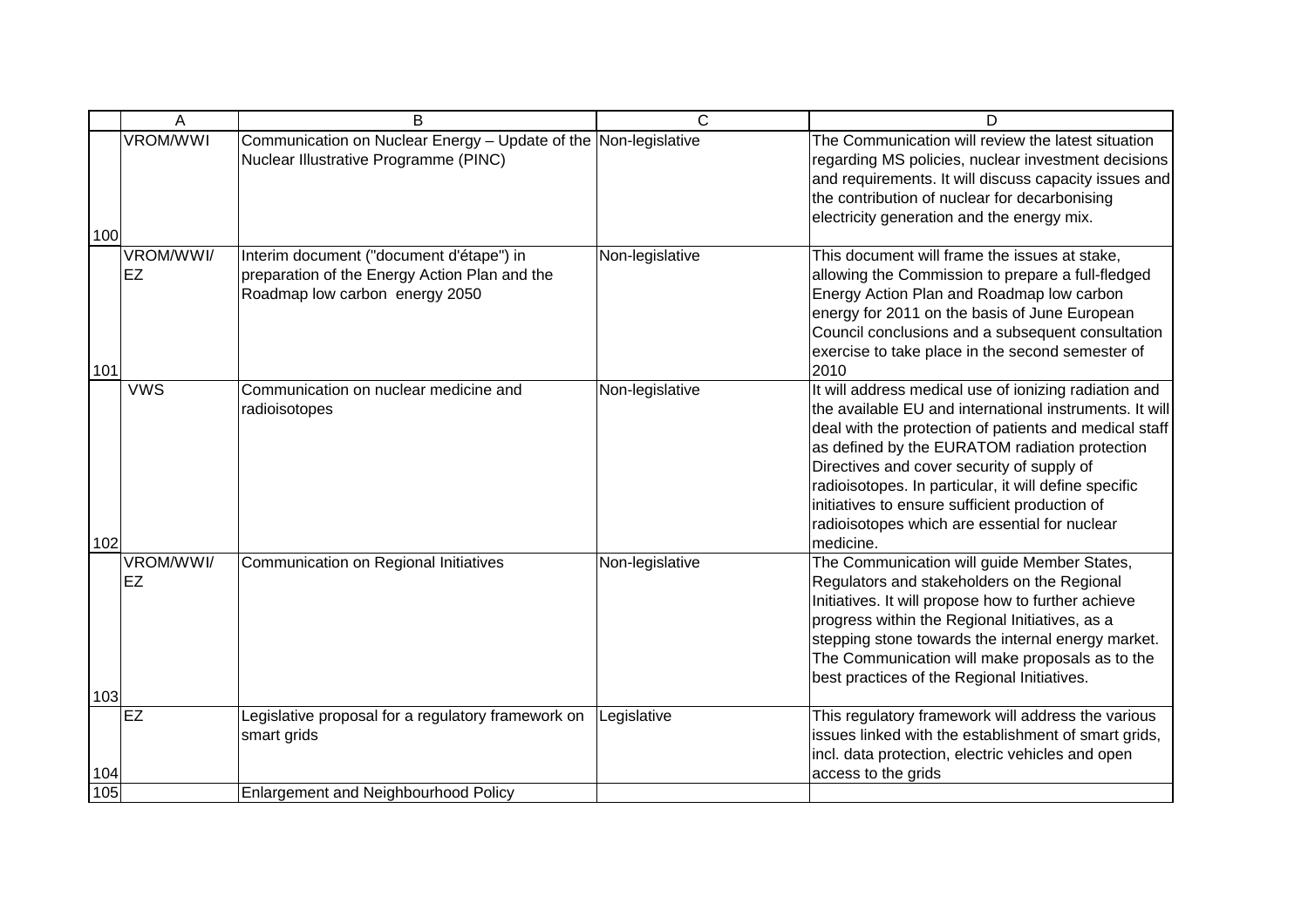|     | A               | B                                                         | C               | D                                                                                                                                                                                                                                                                                                                                                          |
|-----|-----------------|-----------------------------------------------------------|-----------------|------------------------------------------------------------------------------------------------------------------------------------------------------------------------------------------------------------------------------------------------------------------------------------------------------------------------------------------------------------|
| 106 | Eso             | Annual Enlargement package                                | Non-legislative | The Commission has been invited by the Council to<br>regularly report on the candidate and SAP countries.<br>The Commission Strategy Paper allows the<br>European Council to define main strategic<br>orientations on enlargement at the end of each year.                                                                                                 |
| 107 | <b>ESO</b>      | Commission opinion on Montenegro                          | Non-legislative | Assessment of Montenegro's readiness to fulfil the<br>Copenhagen criteria for EU membership and the<br>conditions set for the Stabilisation and Association<br>Process, assessment of the impact that<br>Montenegro's accession may have on relevant EU<br>policies and recommendations to the Council on its<br>response to the application of Montenegro |
| 108 | <b>ESO</b>      | Commission opinion on Albania                             | Non-legislative | Assessment of Albania's readiness to fulfil the<br>Copenhagen criteria for EU membership and the<br>conditions set for the Stabilisation and Association<br>Process, assessment of the impact that Albania's<br>accession may have on EU policies and<br>recommendations to the Council on its response to<br>the application of Albania                   |
| 109 | ESo             | Annual European Neighbourhood Policy package              | Non-legislative | A Communication taking stock of the ENP,<br>describing progress across the region and any<br>noteworthy political or economic trends,<br>accompanied by 13 Staff Working Documents: 12<br>reports on the individual countries and a sectoral<br>report covering progress in more technical areas.                                                          |
| 110 |                 | <b>Environment</b>                                        |                 |                                                                                                                                                                                                                                                                                                                                                            |
| 111 | <b>VROM/WWI</b> | Final assessment of 6th Environmental Action<br>Programme | Non-legislative | Final assessment of 6th Environmental Action<br>Programme covering the period 2002-2012.                                                                                                                                                                                                                                                                   |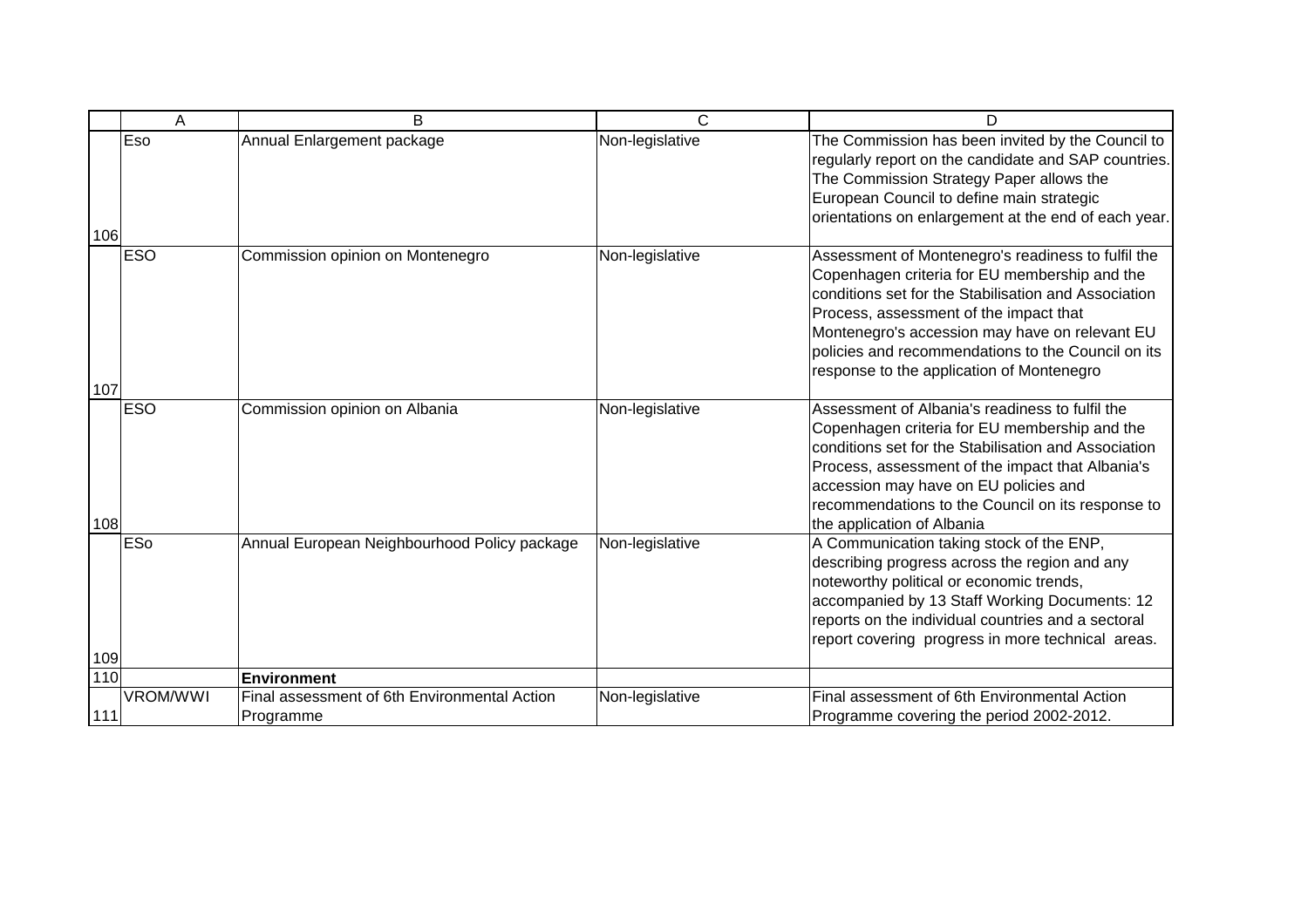|               | A                | B                                                                                       | C               | D                                                                                                                                                                                                                                                                                                                                                                                                                                                                                               |
|---------------|------------------|-----------------------------------------------------------------------------------------|-----------------|-------------------------------------------------------------------------------------------------------------------------------------------------------------------------------------------------------------------------------------------------------------------------------------------------------------------------------------------------------------------------------------------------------------------------------------------------------------------------------------------------|
| 112           | VROM/WWI+<br>V&W | Review of the list of priority substances under the<br><b>Water Framework Directive</b> | Legislative     | The Water Framework Directive requires the<br>Commission to review the list of priority substances<br>every 4 years and the deadline for the next proposal<br>is January 2011. Priority substances are those<br>posing a risk to or via the aquatic environment at EU<br>level. They are part of the basis of the EU strategy<br>to combat chemical pollution in EU waters.                                                                                                                     |
| 113           | <b>VROM/WWI</b>  | Roadmap to Resource Efficient and Low Carbon<br>Europe in 2020                          | Non-legislative | The roadmap will set out a coherent framework of<br>policies and actions in a variety of policy areas,<br>required for the shift towards a resource efficient<br>and low-carbon economy that is efficient in the way<br>it uses material and natural resources. The aim is to<br>increase resource productivity and decouple<br>economic growth from resource and energy use,<br>enhance competitiveness and promote greater<br>energy security and resource independence of the<br>EU by 2020. |
| 114           | <b>VROM/WWI</b>  | Directive on Water Efficiency of Buildings                                              | Legislative     | Addressing water efficiency in buildings follows from<br>the implementation of the Communication on Water<br>Scarcity and Droughts. The potential for water<br>savings in the EU is estimated at 40%. Binding rules<br>could be envisaged to promote water savings in<br>public and private buildings.                                                                                                                                                                                          |
| $\boxed{115}$ |                  | <b>Health and Consumers</b>                                                             |                 |                                                                                                                                                                                                                                                                                                                                                                                                                                                                                                 |
| 116           | LNV              | <b>EU Plant Health Strategy</b>                                                         |                 | The aim is to modernise existing plant health regime<br>with prevention at the core of the system.                                                                                                                                                                                                                                                                                                                                                                                              |
| 117           | EZ + Just        | Green Paper on the use of Alternative Dispute<br>Resolution in the EU                   | Non-legislative | Promoting ADR will improve consumer confidence<br>in cross-border shopping and the functioning of the<br>Internal Market. Initiative linked to the White Paper<br>on collective redress.                                                                                                                                                                                                                                                                                                        |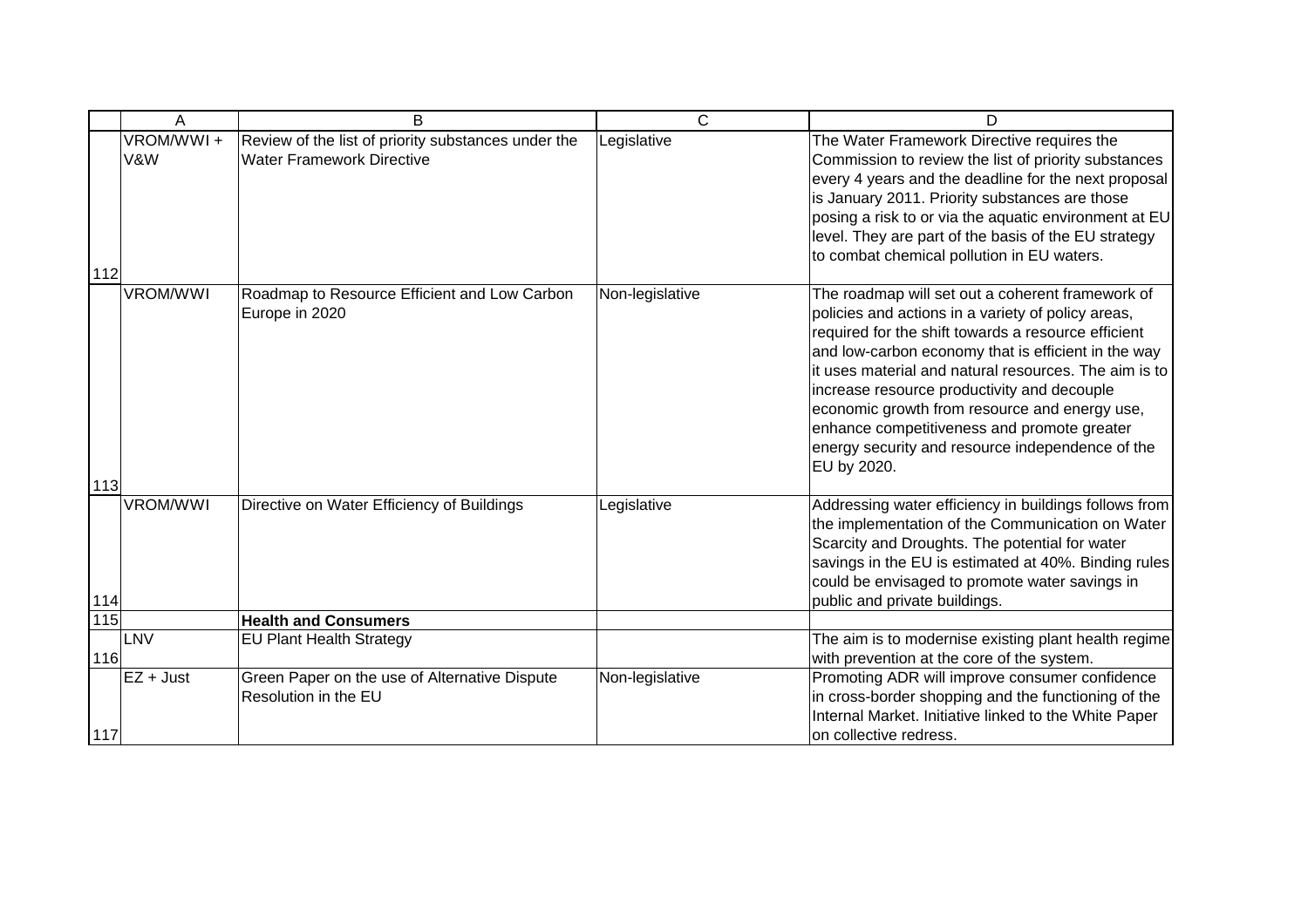|     | A          | B                                                                                                                             | $\overline{C}$  | D                                                                                                                                                                                                                                                                                                                                                                                                                                                                                         |
|-----|------------|-------------------------------------------------------------------------------------------------------------------------------|-----------------|-------------------------------------------------------------------------------------------------------------------------------------------------------------------------------------------------------------------------------------------------------------------------------------------------------------------------------------------------------------------------------------------------------------------------------------------------------------------------------------------|
| 118 | <b>VWS</b> | (**)Council Recommendation on pandemic<br>influenza preparedness and response planning in<br>the EU                           |                 | This initiative will support the effectiveness and<br>efficiency of European healthcare system and help<br>coordinate Member states reactions to human<br>pandemics. It will thus contribute to reducing the<br>impact on society, increasing stability and<br>preventing unnecessary loss to the economy.                                                                                                                                                                                |
| 119 | <b>VWS</b> | Communication on pandemic preparedness                                                                                        | Non-legislative | This initiative will support the effectiveness and<br>efficiency of European healthcare system and help<br>coordinate Member states reactions to human<br>pandemics. It will thus contribute to reducing the<br>impact on society, increasing stability and<br>preventing unnecessary loss to the economy.                                                                                                                                                                                |
| 120 | <b>EZ</b>  | (**) Commission Recommendation on harmonized<br>methodology for classifying and reporting on<br>consumer complaints in the EU |                 | Develop an EU-wide approach on the use of a<br>harmonised methodology for classifying and<br>reporting consumer complaints and enquiries. The<br>aim is to generate comparable data at EU level<br>which can be used in policy making decisions.                                                                                                                                                                                                                                          |
| 121 | <b>EZ</b>  | Consumer Market Scoreboard - Making markets<br>work for consumers                                                             | Non-legislative | The Scoreboard provides a regular monitoring which<br>is designed to identify which markets are<br>malfunctioning in terms of economic and social<br>outcomes for consumers, and where intervention<br>may be needed. The Scoreboard itself pinpoints<br>problematic markets at EU and national level; the<br>market studies identify problems in detail and<br>possible remedies. As an evidence-based<br>approach, the Scoreboard can make a major<br>contribution to smart regulation. |
| 122 | <b>EZ</b>  | Proposal for a Cooperation Agreement with the US<br>on enforcement of consumer protection laws                                | legislative     | The purpose is to provide a legal framework in the<br>field of consumers for international enforcement<br>activities with the US in order to increase EU<br>consumers' protection internationally.                                                                                                                                                                                                                                                                                        |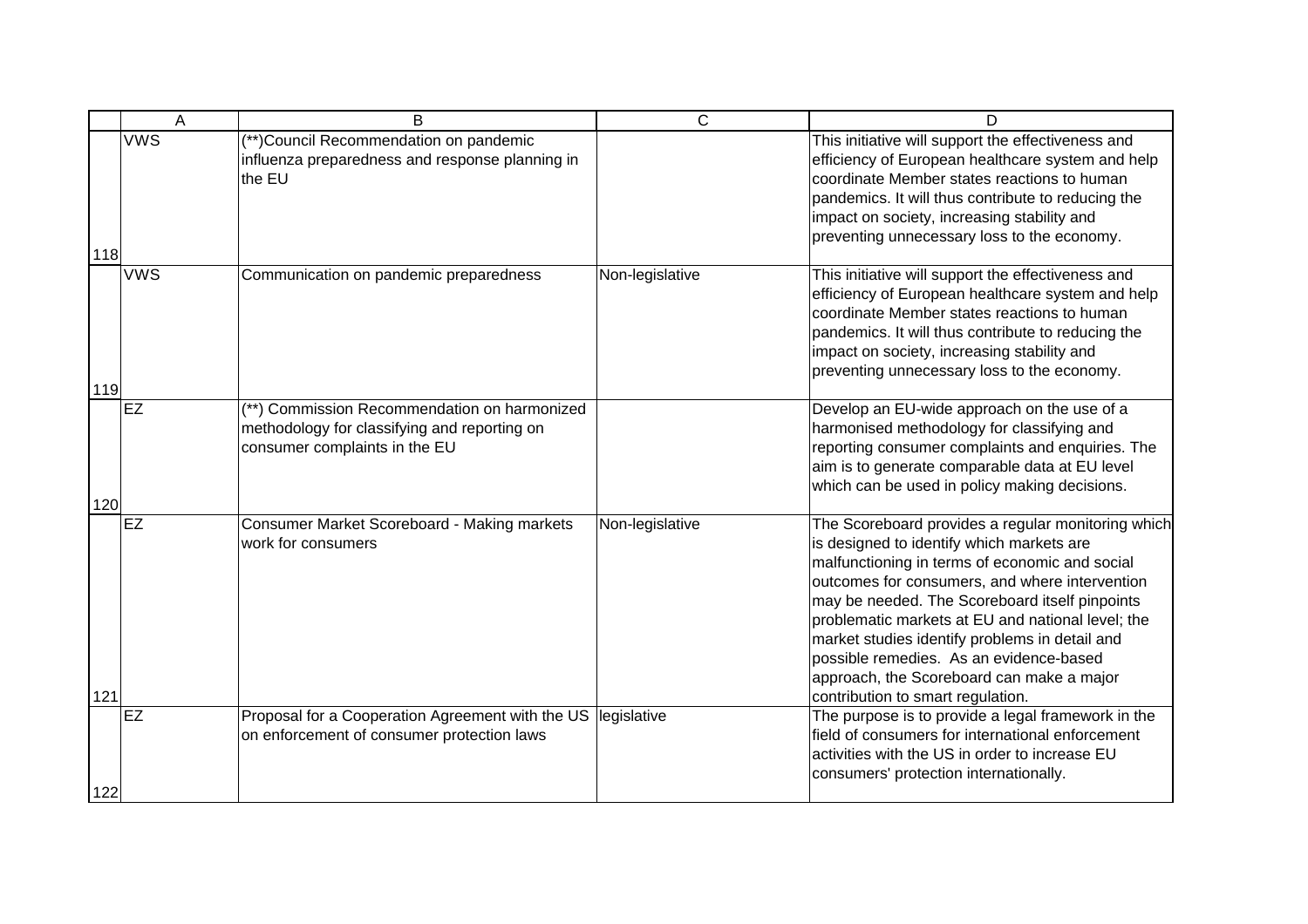|     | A          | B                                                                                         | $\mathsf{C}$    | D                                                                                                                                                                                                                                                                                                                                                                         |
|-----|------------|-------------------------------------------------------------------------------------------|-----------------|---------------------------------------------------------------------------------------------------------------------------------------------------------------------------------------------------------------------------------------------------------------------------------------------------------------------------------------------------------------------------|
| 123 | <b>LNV</b> | Council regulation reviewing legislation on<br>marketing of seed and propagating material | legislative     | The core objective is to replace the 12 Directives on<br>seed and propagating materials in the context of<br>Better Regulation in order to ensure identity and<br>quality of seed and propagating material and secure<br>the functioning of the internal market in this area.                                                                                             |
| 124 | <b>LNV</b> | <b>Animal Health Law</b>                                                                  | legislative     | The new Animal Health law aims to establish a<br>clearer regulatory structure for animal health in the<br>EU.                                                                                                                                                                                                                                                             |
| 125 | LNV        | New policy for GMO cultivation                                                            |                 | Following the presentation of the political guidelines,<br>the Commission will come forward by the end of<br>June with a concrete initiative on how to allow<br>freedom for Member States to decide about<br>cultivation of GMOs on their territories                                                                                                                     |
| 126 | LNV        | Report on the implementation of the animal<br>transport regulation                        | Non-legislative | Article 32 of Regulation (EC) No 1/2005 on the<br>protection of animals during transport provides that<br>the Commission shall present a report to Parliament<br>and the Council on the impact of the regulation on<br>the welfare of animals and trade flows of live<br>animals. The report could be accompanied, if<br>necessary, by appropriate legislative proposals. |
| 127 | LNV        | Report to EP and Council on animal cloning                                                | Non-legislative | The objective is to present a consistent approach as<br>regards innovation technologies for the food sector<br>(cloning, nanotechnology, GM animals). On the<br>framework of the report to the EP and the Council<br>the Commission will develop an extensive<br>consultation of stakeholders.                                                                            |
| 129 | <b>VWS</b> | Reviewed Directive or Regulation concerning<br>medical devices                            | legislative     | The objective is to simplify and strengthen the rules<br>in order to ensure a high level of health protection<br>while at the same time ensuring a smooth<br>functioning of the internal market.                                                                                                                                                                          |
| 130 | <b>VWS</b> | Reviewed Directive on clinical trials                                                     | legislative     | The objective is to amend the Directive on clinical<br>trials to address shortcomings identified.                                                                                                                                                                                                                                                                         |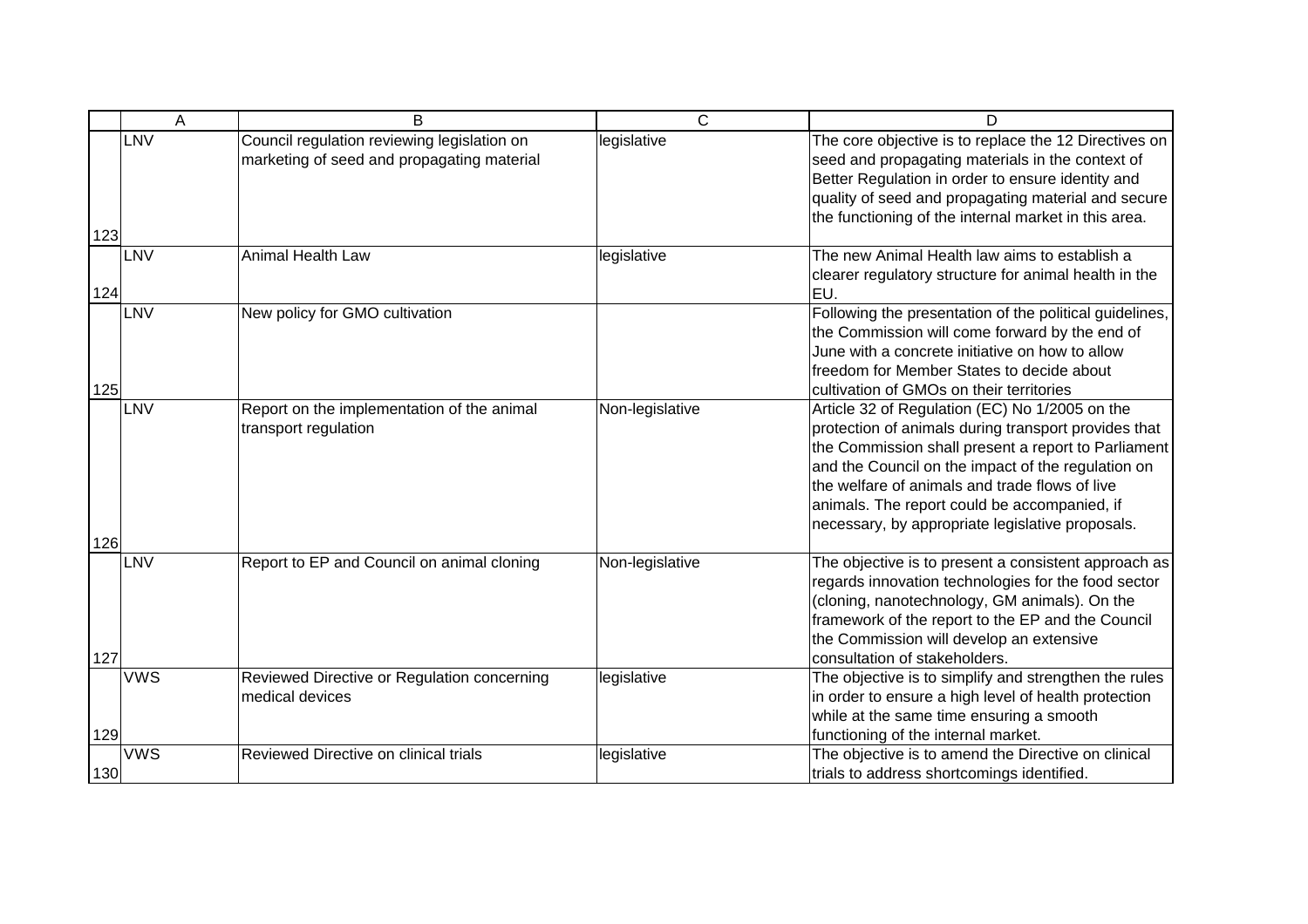|            | A          | B                                                                                                                               | $\overline{C}$  | D                                                                                                                                                                                                                                                                                                                                                                                                                                         |
|------------|------------|---------------------------------------------------------------------------------------------------------------------------------|-----------------|-------------------------------------------------------------------------------------------------------------------------------------------------------------------------------------------------------------------------------------------------------------------------------------------------------------------------------------------------------------------------------------------------------------------------------------------|
| 131        | <b>VWS</b> | Review of the Tobacco Products Directive<br>2001/37/EC concerning the manufacture,<br>presentation and sale of tobacco products | legislative     | Substantial developments in tobacco product<br>regulation have taken place that requires an update<br>of the Directive. Changes of the Directive should be<br>used to better target young people and vulnerable<br>groups.                                                                                                                                                                                                                |
|            | LNV        | Communication concerning the Second EU<br>strategy for the protection and welfare of animals<br>$(2011 - 2015)$                 | Non-legislative | The aim of the initiative is to consolidate future EU<br>policies in this area in a strategic paper that will<br>ensure that future action will be integrated and<br>understood both inside and outside the EU. The<br>Strategy responds to the demand of stakeholders<br>and the EP to develop EU policies on animal welfare<br>with due regard to the overall costs and their<br>impacts on competitiveness of the sector.              |
| 132        | LNV        | Review of Regulation 882/2004 on official controls<br>along the food chain                                                      | legislative     | A review is on-going with reference to the rules, on<br>the financing of official controls ("inspection fees").<br>These rules have not been able to deliver on the<br>main objective of the legislation i.e. that Member<br>States have adequate financial resources to<br>efficiently carry out the needed official controls and<br>that the scarce public resources for controls are<br>allocated and used as efficiently as possible. |
| 133<br>134 | $LNV + EZ$ | Review of General Product Safety Directive                                                                                      | legislative     | Recurrent product safety alerts have made clear the<br>need for a system that delivers more rapidly,<br>efficiently and consistently throughout the EU and<br>which is also flexible enough to adapt to the<br>challenges of globalisation.                                                                                                                                                                                               |
| 135        | $LNV + EZ$ | Proposal for a Cooperation Agreement with the US legislative<br>on consumer product safety                                      |                 | The objective is to improve the exchange of<br>information on dangerous products, injuries and<br>corrective actions taken both in the EU Member<br>States and the US. This will allow the EU to better<br>target market (or import) surveillance and<br>enforcement actions, thereby increasing the safety<br>of consumer products.                                                                                                      |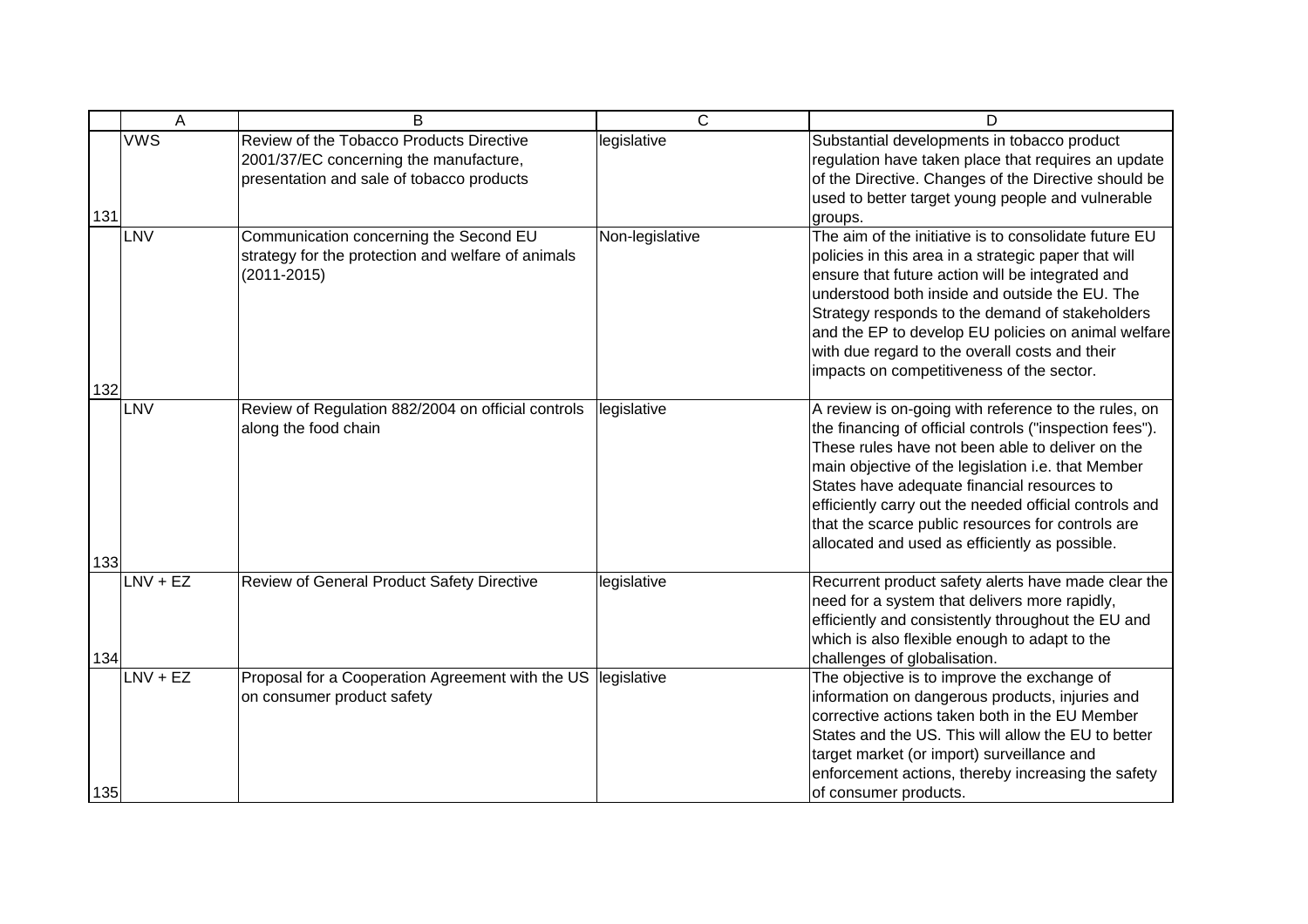|                   | A          | B                                                                                                                                                | $\overline{C}$ | D                                                                                                                                                                                                                                                                                                                                                                                                                                                                                             |
|-------------------|------------|--------------------------------------------------------------------------------------------------------------------------------------------------|----------------|-----------------------------------------------------------------------------------------------------------------------------------------------------------------------------------------------------------------------------------------------------------------------------------------------------------------------------------------------------------------------------------------------------------------------------------------------------------------------------------------------|
| 136               | LNV        | Reviewed Directive on veterinary medicinal<br>products                                                                                           | legislative    | The Objective is to improve consumer safety and<br>animal health protection and the competitiveness of<br>the veterinary industry.                                                                                                                                                                                                                                                                                                                                                            |
| $\frac{137}{138}$ | $EZ + LNV$ | Proposal to amend the Regulation on Consumer<br>Protection Cooperation N° 2006/2004                                                              | legislative    | After the report on implementation in 2011, a<br>revision of the Regulation will be considered in order<br>to address shortcomings.                                                                                                                                                                                                                                                                                                                                                           |
|                   |            | <b>Home Affairs</b>                                                                                                                              |                |                                                                                                                                                                                                                                                                                                                                                                                                                                                                                               |
| 139               | <b>JBZ</b> | Legislative proposal to set up Entry Exit System<br>(EES)                                                                                        | legislative    | To define the purpose, the functionalities and<br>responsibilities for the EES, and to establish the<br>conditions and procedures for the register, storage<br>and consultation of entry/exit data of third country<br>nationals crossing the EU external borders.                                                                                                                                                                                                                            |
| 140               | <b>JBZ</b> | Legislative proposal to set up Registered Traveller<br>Programme (RTP)                                                                           | legislative    | To define the purpose, the functionalities and<br>responsibilities for the EES, and to establish the<br>conditions and procedures for the register, storage<br>and consultation of entry/exit data of third country<br>nationals crossing the EU external borders.                                                                                                                                                                                                                            |
| 141               | <b>JBZ</b> | Proposal for a Directive on conditions of admission legislative<br>of third country nationals in the framework of an<br>intra-corporate transfer |                | This scheme will set out common procedures to<br>regulate the entry into, temporary stay and<br>residence in the EU of ICT as part of the 2005<br>Policy Plan on Legal Migration. It will establish a<br>transparent and simplified procedure for the<br>admission of intra-corporate transferees.                                                                                                                                                                                            |
| 142               | JBZ + SZW  | Proposal for a Directive on the conditions of entry<br>and residence of third-country nationals for the<br>purposes of seasonal employment       | legislative    | The proposal aims at establishing common entry<br>and residence conditions for seasonal workers from<br>third-countries as part of a comprehensive package<br>of measures, proposed in the 2005 Policy Plan on<br>Legal Migration. A specific objective is to ensure a<br>secure legal status and reinforced protection against<br>exploitation to a particularly weak category of third-<br>country workers. Another objective concerns the<br>development of the circular migration policy. |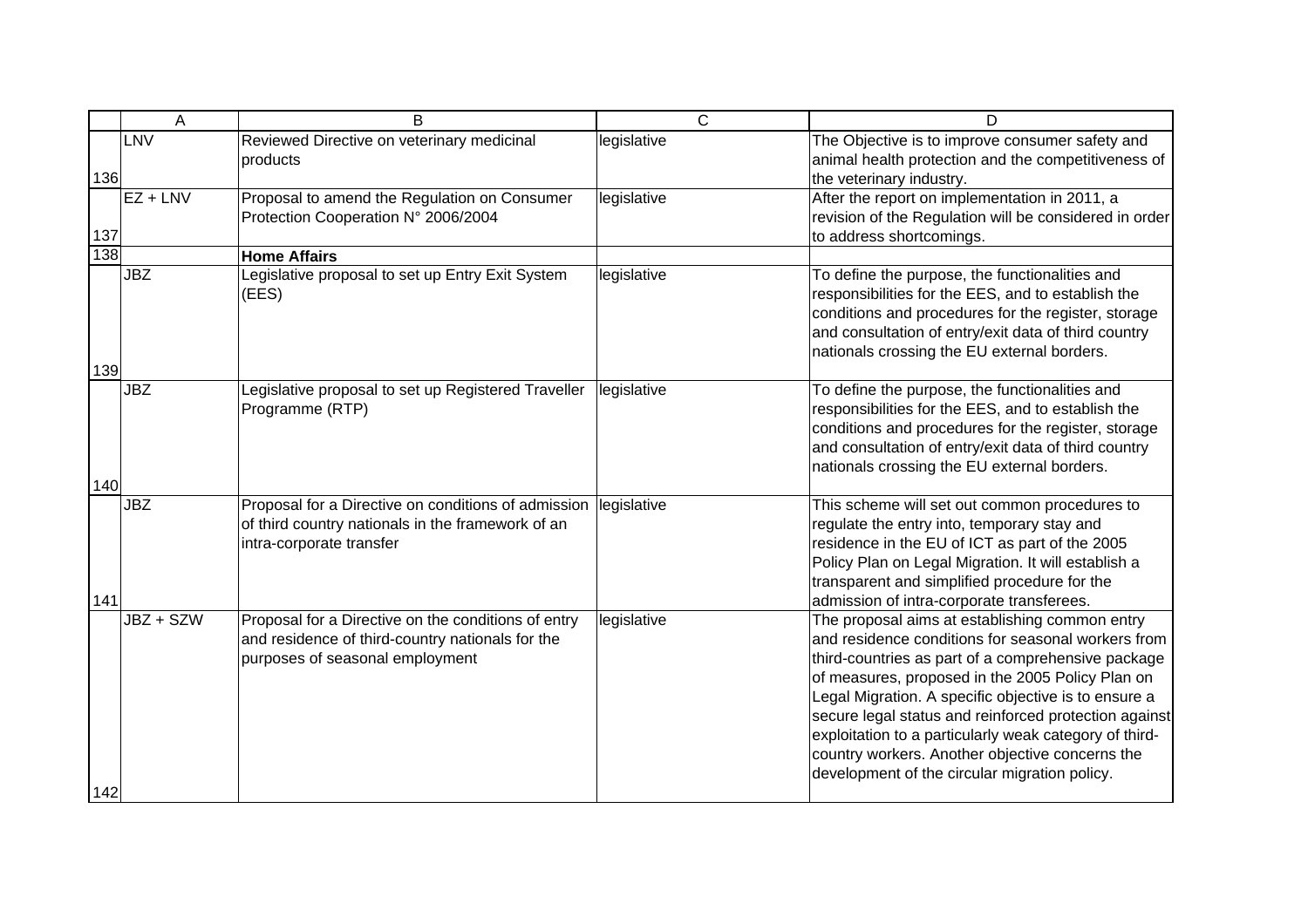|     | Α          | B                                                                                                                                        | C               | D                                                                                                                                                                                                                                                                                                                 |
|-----|------------|------------------------------------------------------------------------------------------------------------------------------------------|-----------------|-------------------------------------------------------------------------------------------------------------------------------------------------------------------------------------------------------------------------------------------------------------------------------------------------------------------|
| 143 | <b>JBZ</b> | Communication on an Action plan on<br>unaccompanied minor migrants                                                                       | Non-legislative | The aim is to put forward responses to challenges<br>posed by the arrival of important numbers of<br>unaccompanied minors on EU territory. The Action<br>Plan will underpin and supplement the relevant<br>legislative and financial instruments and strengthen<br>forms of cooperation with countries of origin. |
| 144 | <b>JBZ</b> | Report on Immigration and Asylum (implementation Non-legislative<br>of the European Pact and as from 2011 on the<br>Stockholm Programme) |                 | The Report stems from the European Pact on<br>Immigration and Asylum. It contributes to the annual<br>European Council debate and is based on Member<br>States' contributions and accompanied by proposals<br>for recommendations on the implementation of the<br>Pact.                                           |
| 145 | <b>JBZ</b> | Legislative proposal on attacks against information<br>systems                                                                           | legislative     | Part of Digital Agenda - The objective is to secure a<br>high level of protection for information systems<br>against criminal attacks. The proposal should<br>update the current level of protection (FD<br>2005/222/JHA) taking account of new<br>developments.                                                  |
| 146 | <b>JBZ</b> | Green Paper on the right to family reunification                                                                                         | Non-legislative | As a follow up of the implementation report of the<br>Council Directive 2003/86/EC on the right to family<br>reunification the Commission will launch a wider<br>consultation in the form of a Green paper on the<br>future of the family reunification regime for third<br>county nationals.                     |
| 147 | <b>JBZ</b> | Communication on a global approach of Passenger Non-legislative<br>Name Record (PNR) data to third countries                             |                 | Communication to set out the general policy on a<br>common EU approach to the use of passenger<br>name record data for law enforcement purposes<br>and on PNR agreements with third countries,<br>possibly accompanied by a legislative proposal for a<br>EU PNR.                                                 |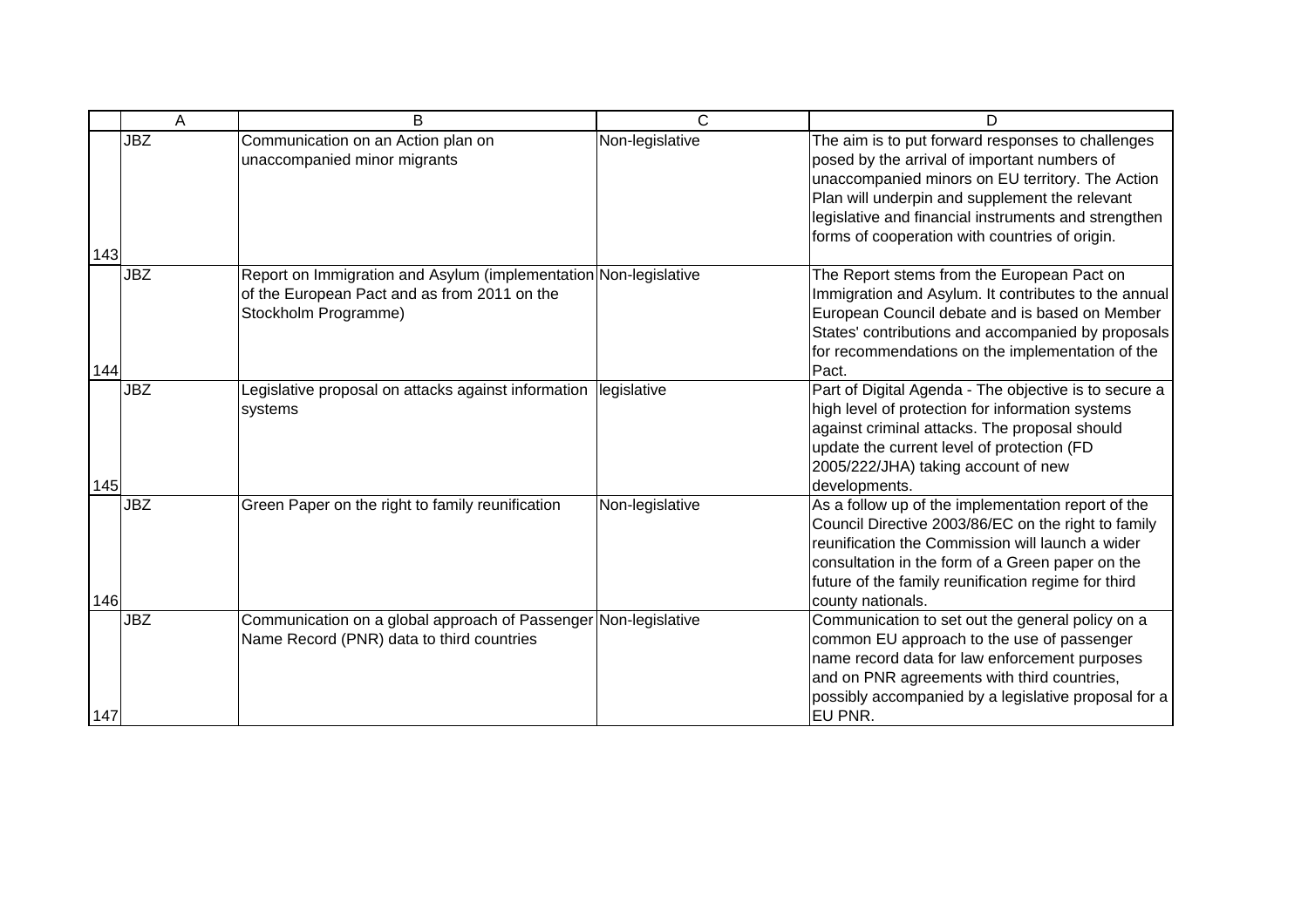|     | A                | B                                                                                                                                                             | $\overline{C}$  | D                                                                                                                                                                                                                                                                                                                                                                                                                                    |
|-----|------------------|---------------------------------------------------------------------------------------------------------------------------------------------------------------|-----------------|--------------------------------------------------------------------------------------------------------------------------------------------------------------------------------------------------------------------------------------------------------------------------------------------------------------------------------------------------------------------------------------------------------------------------------------|
| 148 | <b>JBZ</b>       | Legislative proposal on precursors to explosives                                                                                                              | legislative     | Contribute to preventing terrorism and improving the<br>security of European citizens through measures<br>which are meant to reduce the risk of abusing<br>chemicals, which can serve as precursors to<br>explosives, for criminal purposes, including acts of<br>terrorism. This would include restricting sales of<br>certain substances (above certain concentrations)<br>and obligations to register the identity of the buyers. |
| 149 | <b>JBZ</b>       | Communication on enhanced intra-EU solidarity                                                                                                                 | Non-legislative | Create a coherent and comprehensive framework<br>for better sharing responsibility for asylum seekers<br>and beneficiaries of international protection across<br>the EU.                                                                                                                                                                                                                                                             |
| 150 | <b>JBZ</b>       | Proposal of a new legal framework on the recovery<br>of assets                                                                                                | legislative     | Proposal of a new legal framework to enhance the<br>confiscation and recovery of criminal assets in the<br>EU                                                                                                                                                                                                                                                                                                                        |
| 151 | <b>JBZ</b>       | Legislative proposal on criminal measures aimed at legislative<br>ensuring the enforcement of intellectual property<br>rights (replacing COM's 2006 proposal) |                 | Modifies COM's 2006 proposal by introducing<br>comprehensive criminal sanctions (common<br>definition, level and types of penalties) in Member<br>States by defining infringements of an intellectual<br>property right as a criminal offence                                                                                                                                                                                        |
| 152 | JBZ+<br>VROM/WWI | Communication on an EU agenda for integration,<br>including the development of a coordination<br>mechanism                                                    | Non-legislative | The Communication should launch a "second<br>phase" of the Common Agenda on Integration<br>aimed at enhancing existing tools of coordination of<br>integration policies and developing new instruments,<br>including European Models on Integration.                                                                                                                                                                                 |
| 153 | <b>JBZ</b>       | Proposal for a review of Directive 2006/24/EC<br>(Data Retention)                                                                                             | legislative     | Following an evaluation of the existing Data<br>Retention Directive and recent judgments of MS<br>constitutional courts, a review of the Directive is<br>aimed at better matching data retention obligations<br>with law enforcement needs, protection of personal<br>data (right to privacy) and impacts on the functioning<br>of the internal market (distortions).                                                                |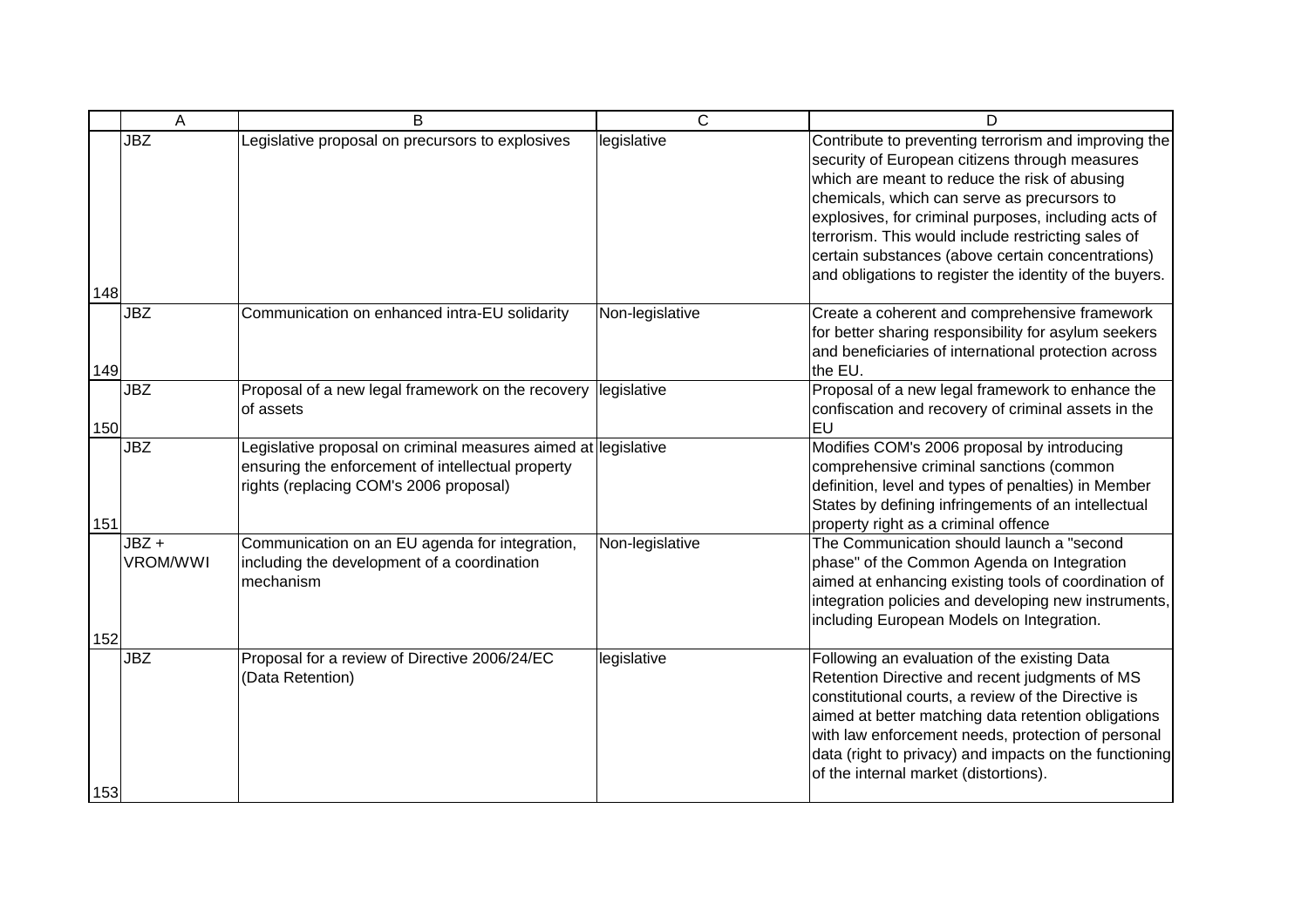|     | A               | B                                                                                                                                                                                                                                   | C               | D                                                                                                                                                                                                                                                                                                                                                                                                                                                                      |
|-----|-----------------|-------------------------------------------------------------------------------------------------------------------------------------------------------------------------------------------------------------------------------------|-----------------|------------------------------------------------------------------------------------------------------------------------------------------------------------------------------------------------------------------------------------------------------------------------------------------------------------------------------------------------------------------------------------------------------------------------------------------------------------------------|
| 154 | <b>JBZ</b>      | Communication on a comprehensive policy against Non-legislative<br>corruption                                                                                                                                                       |                 | Communication on a comprehensive policy against<br>corruption, including the establishment of an<br>evaluation mechanism as well as presenting<br>modalities of cooperation with GRECO (Council of<br>Europe group of States against corruption) for that<br>purpose.                                                                                                                                                                                                  |
| 155 | <b>JBZ</b>      | Legislative proposal amending the Schengen<br><b>Borders Code</b>                                                                                                                                                                   | legislative     | Amendment of Schengen Borders Code (SBC) to<br>take account of (1) technical adaptations; (2)<br>technical changes resulting from proposals for an<br>Entry/Exit System and/or Registered Traveller<br>Programme.                                                                                                                                                                                                                                                      |
| 156 | <b>JBZ</b>      | Communication on the possibility of introducing an<br><b>EU-ESTA</b>                                                                                                                                                                | Non-legislative | Some third countries have introduced an ESTA<br>system (a system of prior authorisation -to be<br>obtained before travelling after a screening which is<br>lighter than the traditional visa procedure- for third<br>country nationals of countries on their positive list).<br>It should be examined whether the EU should<br>introduce such an ESTA system, in the context of its<br>integrated border management and as a<br>complement to its present visa policy. |
| 157 | JBZ + OCW       | Proposal for amendments to Directive<br>2004/114/EC of 13 December 2004 on the<br>conditions of admission of third-country nationals<br>for the purposes of studies, pupil exchange,<br>unremunerated training or voluntary service | legislative     | Amendments to existing directives to take into<br>account shortcomings identified in the application of<br>the existing Directive and possible extension of<br>scope to include remunerated trainees and au-pairs<br>placements                                                                                                                                                                                                                                        |
| 158 | <b>JBZ</b>      | Communication on a new integrated strategy on<br>fighting Trafficking in Human beings, and on<br>measures to protect and assist victims                                                                                             | Non-legislative | Formulate a comprehensive policy framework,<br>through which the EU can pursue the prevention<br>and reduction of trafficking in human beings, the<br>prosecution of more criminals involved in trafficking<br>and better protection of and assistance to victims of<br>trafficking.                                                                                                                                                                                   |
| 159 | <b>JBZ</b>      | Proposal for modification of Directive 2003/86/EC<br>on the right to family reunification                                                                                                                                           | legislative     | Follow-up to the Green Paper of 2010                                                                                                                                                                                                                                                                                                                                                                                                                                   |
|     | $160$ JBZ + ESO | Proposal for a Regulation on Europol                                                                                                                                                                                                | legislative     | In line with Art. 88 TFEU.                                                                                                                                                                                                                                                                                                                                                                                                                                             |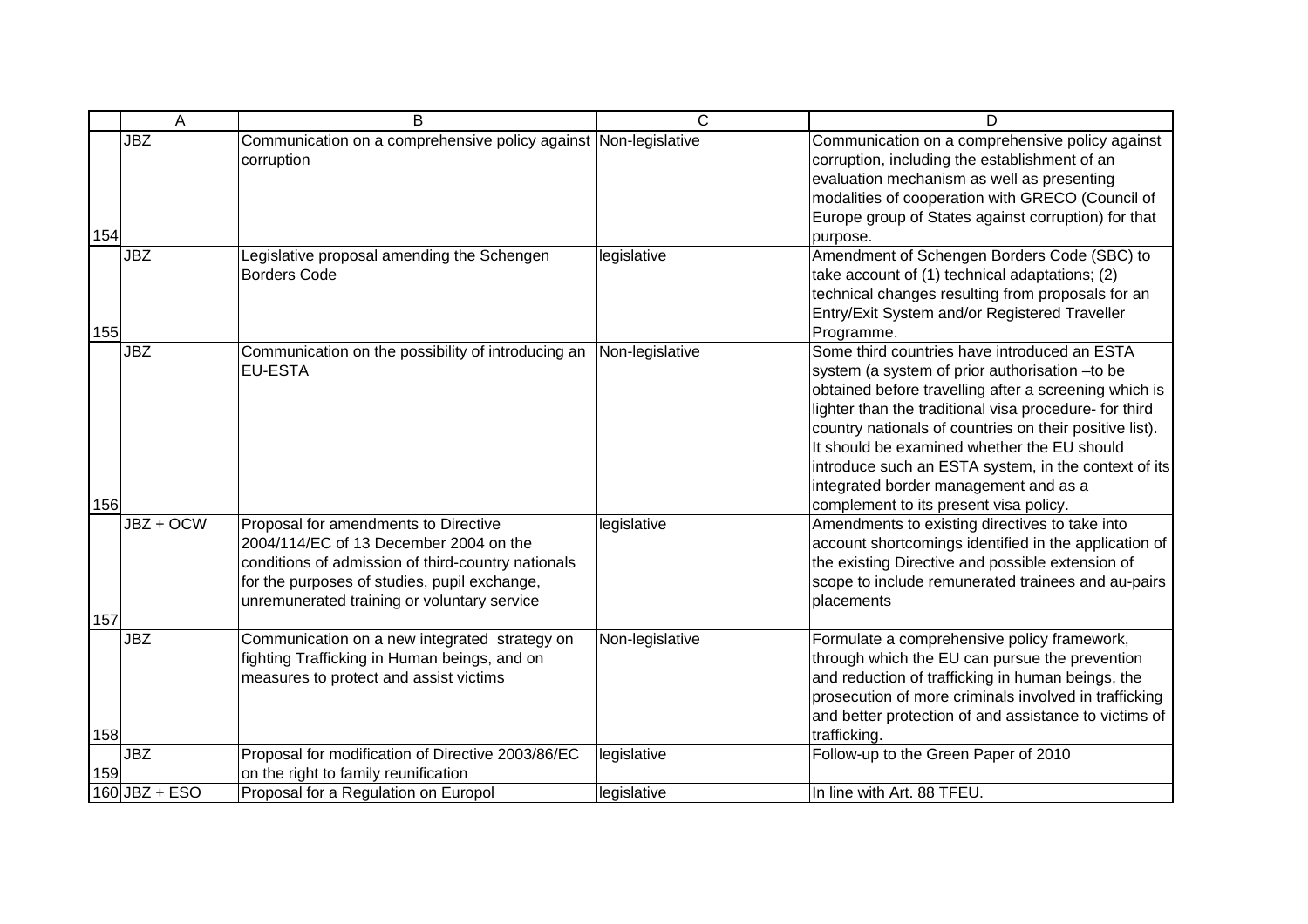|     | Α                     | B                                                                                                                             | C               | D                                                                                                                                                                                                                                                                                                                                |
|-----|-----------------------|-------------------------------------------------------------------------------------------------------------------------------|-----------------|----------------------------------------------------------------------------------------------------------------------------------------------------------------------------------------------------------------------------------------------------------------------------------------------------------------------------------|
| 161 | <b>JBZ</b>            | <b>EU Immigration Code</b>                                                                                                    |                 | Consolidation of all legislation in the area of<br>immigration, starting with legal migration, foreseen<br>by Stockholm Programme.                                                                                                                                                                                               |
|     | Humanitarian          |                                                                                                                               |                 |                                                                                                                                                                                                                                                                                                                                  |
|     | <b>Aid and Crisis</b> |                                                                                                                               |                 |                                                                                                                                                                                                                                                                                                                                  |
|     | 162 Response          |                                                                                                                               |                 |                                                                                                                                                                                                                                                                                                                                  |
| 163 | <b>BDO</b>            | Regulation on the establishment of a European<br>Voluntary Humanitarian Aid Corps                                             | legislative     | The objective is to establish a framework for joint<br>contributions from European volunteers to<br>humanitarian aid operations in third countries. The<br>scope is likely to be concentrated in humanitarian<br>aid and civil protection.                                                                                       |
| 164 | <b>BDO</b>            | Communication on Humanitarian Food Assistance                                                                                 | Non-legislative | Objectives of the Communication are to (i)<br>maximise efficiency and effectiveness of operations<br>(ii) improve coordination and policy coherence (iii)<br>inform stakeholders of objectives, priorities and<br>expected standards.                                                                                            |
| 165 | <b>BDO</b>            | Communication on European Voluntary<br><b>Humanitarian Aid Corps</b>                                                          | Non-legislative | The main objective of the Communication is to<br>provide an overview of the current situation of<br>volunteering in Europe. For this purpose, different<br>schemes (both at EU and national level) will be<br>analysed, and possible complementarities with a<br>European Voluntary Humanitarian Aid Corps will be<br>presented. |
| 166 | <b>JBZ</b>            | Legislative proposals on renewal of the Civil<br>Protection Mechanism and the Civil Protection<br><b>Financial Instrument</b> | legislative     | The evaluation of Civil Protection policy undertaken<br>in 2010 will assess the effectiveness of support<br>through the Financial Instrument and Mechanism<br>and assess the scope to reinforce the Mechanism.<br>The current Decision on the Civil Protection<br>Financial Instrument ends in 2013 and needs to be<br>renewed.  |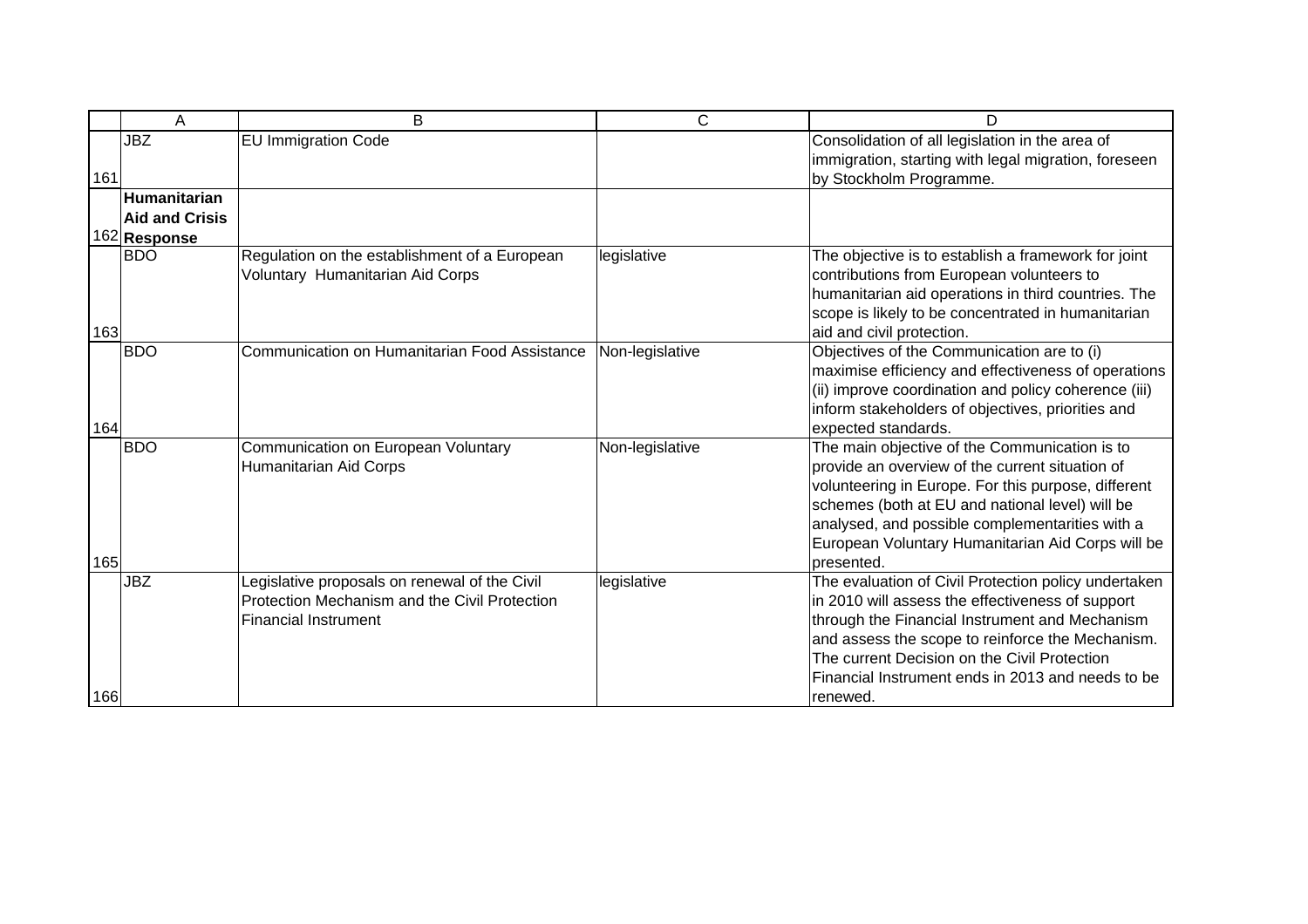|         | A                    | B                                                              | $\overline{C}$  | D                                                     |
|---------|----------------------|----------------------------------------------------------------|-----------------|-------------------------------------------------------|
|         | <b>BDO</b>           | Proposal for a regulation of the European                      | legislative     | Since its adoption in 1996, Council Regulation        |
|         |                      | Parliament and of the Council establishing a                   |                 | 1257/96 has never been amended in substance.          |
|         |                      | financing instrument for humanitarian aid                      |                 | One of the main objectives of the proposal should     |
|         |                      |                                                                |                 | be to align the legislative instrument to the         |
|         |                      |                                                                |                 | European Consensus on Humanitarian Aid                |
| 167     |                      |                                                                |                 | developments.                                         |
|         | Industry and         |                                                                |                 |                                                       |
|         | <b>Entrepreneurs</b> |                                                                |                 |                                                       |
| 168 hip |                      |                                                                |                 |                                                       |
|         | V&W                  | Communication on green vehicles                                | Non-legislative | The Communication will set out a comprehensive        |
|         |                      |                                                                |                 | strategy for clean and energy efficient vehicles that |
|         |                      |                                                                |                 | will maximise the decarbonisation potential in road   |
| 169     |                      |                                                                |                 | transport (in the 2020 perspective)                   |
|         | <b>EZ</b>            | Communication on Midterm review of Small                       | Non-legislative | After two years of implementation, it is necessary to |
|         |                      | <b>Business Act for Europe</b>                                 |                 | take stock of the progress achieved in the Member     |
|         |                      |                                                                |                 | States and by the Commission and conduct              |
|         |                      |                                                                |                 | reflection on possible new actions to be proposed in  |
|         |                      |                                                                |                 | the light of economic and social developments and     |
|         |                      |                                                                |                 | future challenges.                                    |
| 170     |                      |                                                                |                 |                                                       |
|         | V&W                  | Legislative proposal on access to Public Regulated Legislative |                 | Définir les conditions d'utilisation du PRS à travers |
|         |                      | Services of Galileo                                            |                 | une gestion efficace destinée à maintenir la sûreté   |
| 171     |                      |                                                                |                 | du PRS,                                               |
|         |                      |                                                                |                 | - mettre en place les interfaces nécessaires entre    |
|         |                      |                                                                |                 | l'infrastructure décisionnelle (Conseil, Etats        |
|         |                      |                                                                |                 | Membres, Commission) et l'infrastructure technique    |
|         |                      |                                                                |                 | du PRS (Autorité de surveillance, Concessionnaire,    |
| 172     |                      |                                                                |                 | utilisateurs).                                        |
|         |                      |                                                                |                 | - mettre en place les mécanismes techniques et        |
|         |                      |                                                                |                 | décisionnels en temps utile pour que le PRS puisse    |
|         |                      |                                                                |                 | être utilisé dès le début de la phase opérationnelle  |
| 173     |                      |                                                                |                 | de Galileo.                                           |
|         | $V$ &W + EZ +        | Communication on GNSS applications Action Plan                 | Non-legislative | Establish a strategy to ensure a better development   |
|         | <b>OCW</b>           |                                                                |                 | of goods for the commercial services of Galileo.      |
| 174     |                      |                                                                |                 |                                                       |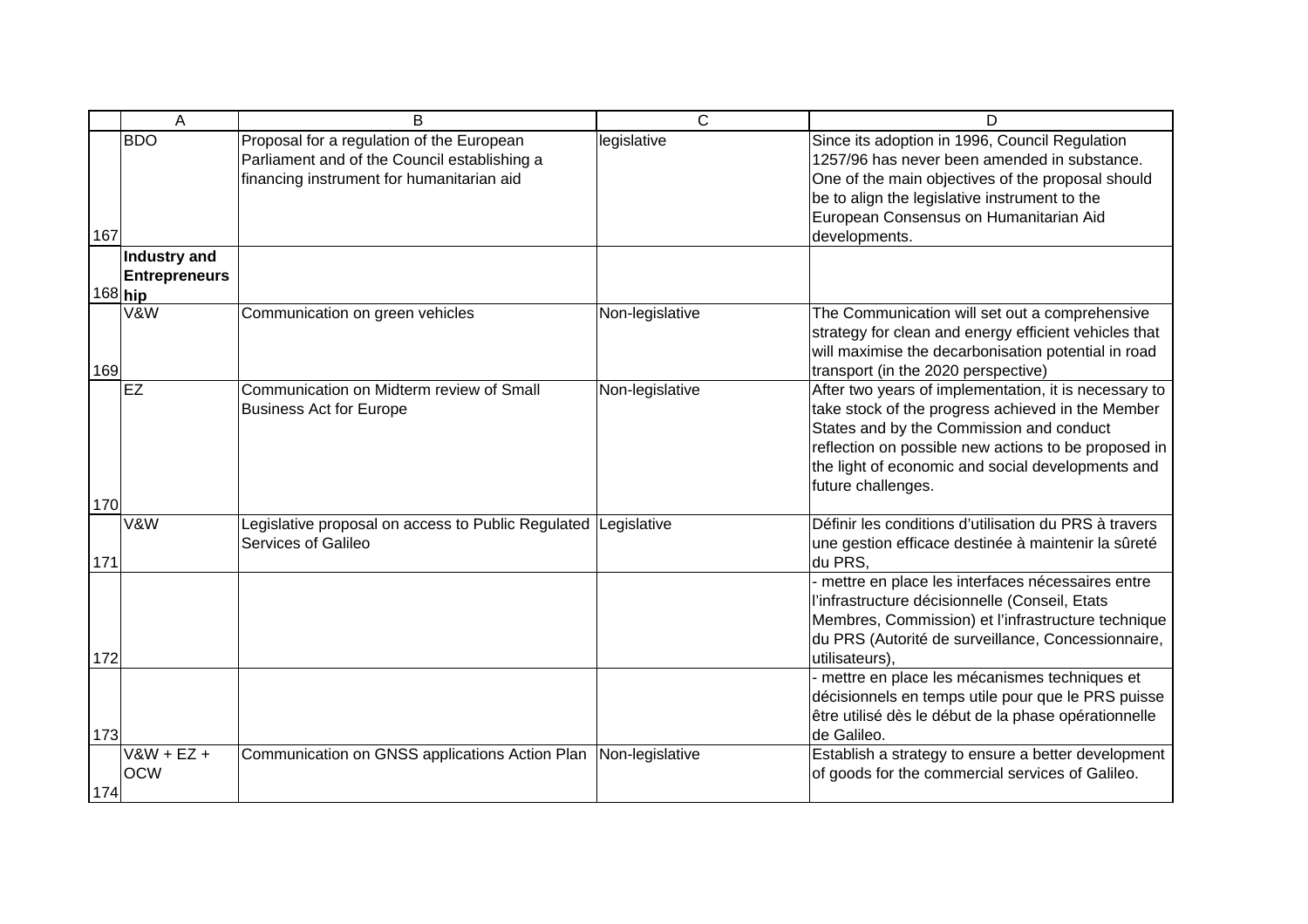|     | A                           | B                                                                                                                                                   | C                             | D                                                                                                                                                                                                                                                                                                                                                                                                                                                                                          |
|-----|-----------------------------|-----------------------------------------------------------------------------------------------------------------------------------------------------|-------------------------------|--------------------------------------------------------------------------------------------------------------------------------------------------------------------------------------------------------------------------------------------------------------------------------------------------------------------------------------------------------------------------------------------------------------------------------------------------------------------------------------------|
| 175 | $V$ &W + EZ +<br><b>OCW</b> | Communication on the European satellite<br>navigation programmes                                                                                    | Non-legislative               | The review is to focus on costs and risks related to<br>the full implementation of EGNOS and Galileo. This<br>is particularly urgent and sensitive given the likely<br>requirements for additional financing within the<br>current financial perspective necessary to complete<br>the full deployment. The mid-term evaluation has<br>also to be accompanied by recommendations on the<br>governance of EGNOS and Galileo after 2013 as<br>well as elements related to financial planning. |
| 176 | <b>EZ</b>                   | Communication on a more integrated European<br><b>Standardisation System</b>                                                                        | Legislative / non-legislative | Tying in with the innovation package, the<br>Communication will provide an action plan aiming at<br>a more integrated EU standardisation system, more<br>efficient and effective standards-setting, better<br>access to standardisation (in particular for<br>innovative and high-growth companies), a stronger<br>EU role in standard-setting at international level and<br>a more sustainable financing system for the<br>development of standards.                                      |
| 177 | <b>EZ</b>                   | Revision of:Directive 98/34/EC, Decision<br>87/95/EEC on ICT standardisation/ Decision<br>1673/2006 on the financing of European<br>standardisation |                               |                                                                                                                                                                                                                                                                                                                                                                                                                                                                                            |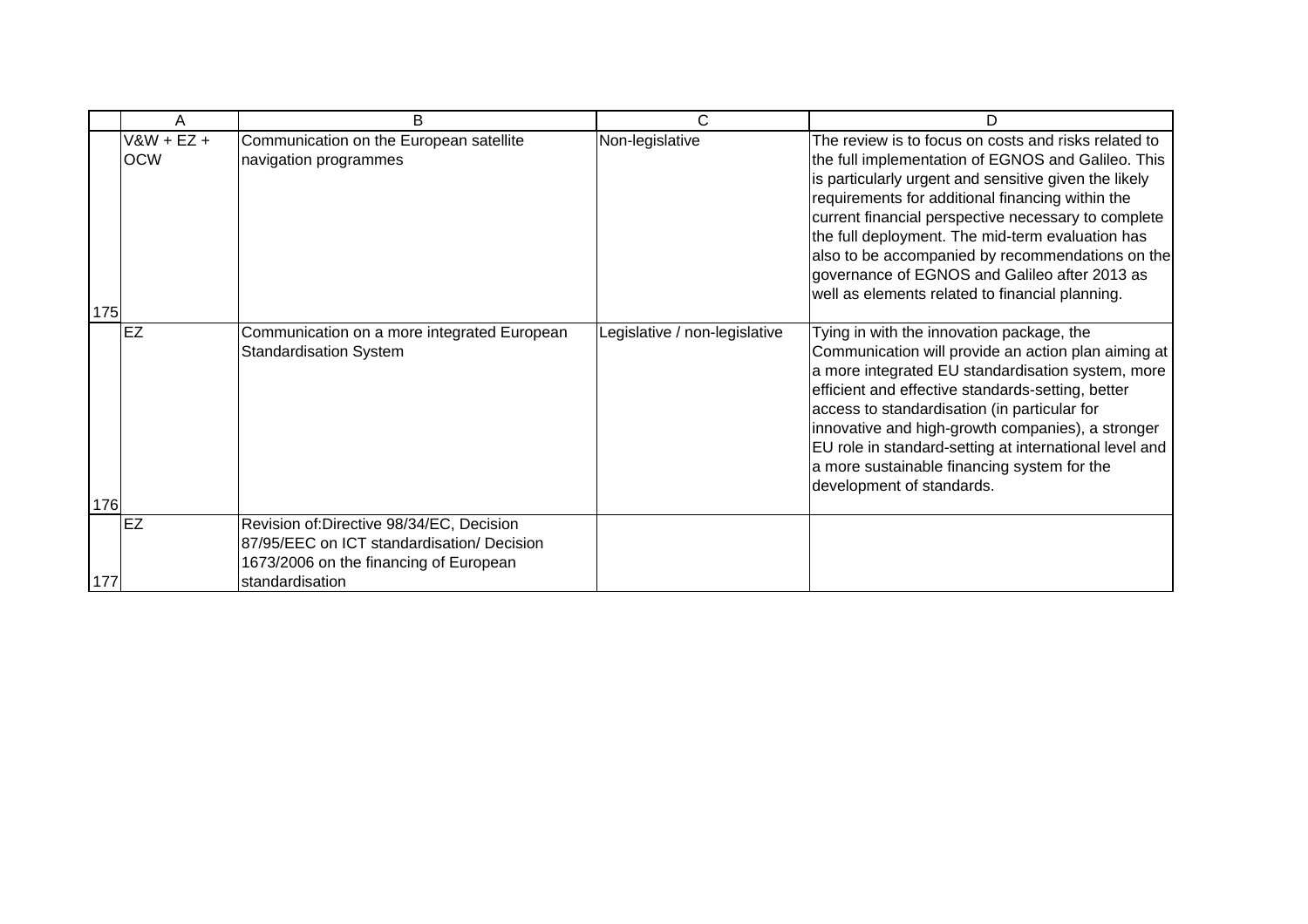|     | A                          | B                                                                         | $\mathsf{C}$    | D                                                                                                                                                                                                                                                                                                                                                                                                                                                                                                                                                                                                                                                                                        |
|-----|----------------------------|---------------------------------------------------------------------------|-----------------|------------------------------------------------------------------------------------------------------------------------------------------------------------------------------------------------------------------------------------------------------------------------------------------------------------------------------------------------------------------------------------------------------------------------------------------------------------------------------------------------------------------------------------------------------------------------------------------------------------------------------------------------------------------------------------------|
| 178 | EZ                         | Communication on Corporate Social Responsibility Non-legislative          |                 | This Communication on CSR will focus on<br>rebuilding trust in business on the part of European<br>citizens. It will address the question of how<br>enterprises disclose environmental, social and<br>governance information. The second emerging<br>issue is that of business and human rights in the<br>light of the recent UN developments. Thirdly, will<br>support and influence different international CSR<br>instruments, such as the UN Global Compact, the<br>OECD Guidelines for Multinational Enterprises, and<br>the draft ISO standard on social responsibility.                                                                                                           |
| 179 | <b>EZ</b>                  | Communication on raw materials                                            | Non-legislative | The Communication will set out the key challenges<br>with regard to access to raw materials as well the<br>crucial role that raw materials will play after the<br>crisis in order to ensure a sustainable development<br>of the EU economy in the long term and therefore its<br>contribution to the EU 2020. The revision of the<br>2008 Communication will include key strategic<br>issues such as the definition of critical raw<br>materials, policy actions to fight export restrictions<br>applied by third countries, how to better integrate the<br>raw materials dimension into the EU development<br>policy and actions to promote research and<br>substitution inside the EU. |
| 180 | $EZ + V&W +$<br><b>OCW</b> | Communication on the future involvement of the<br>European Union in space | Non-legislative | The communication will define the priorities and the<br>main activities of a future Space framework<br>programme, to be implemented under the next<br>financial perspectives. The programme would<br>respond to fundamental policy challenges. The<br>programme would build on what has been achieved<br>in the context of GALILEO, GMES and FP7 Space<br>theme.                                                                                                                                                                                                                                                                                                                         |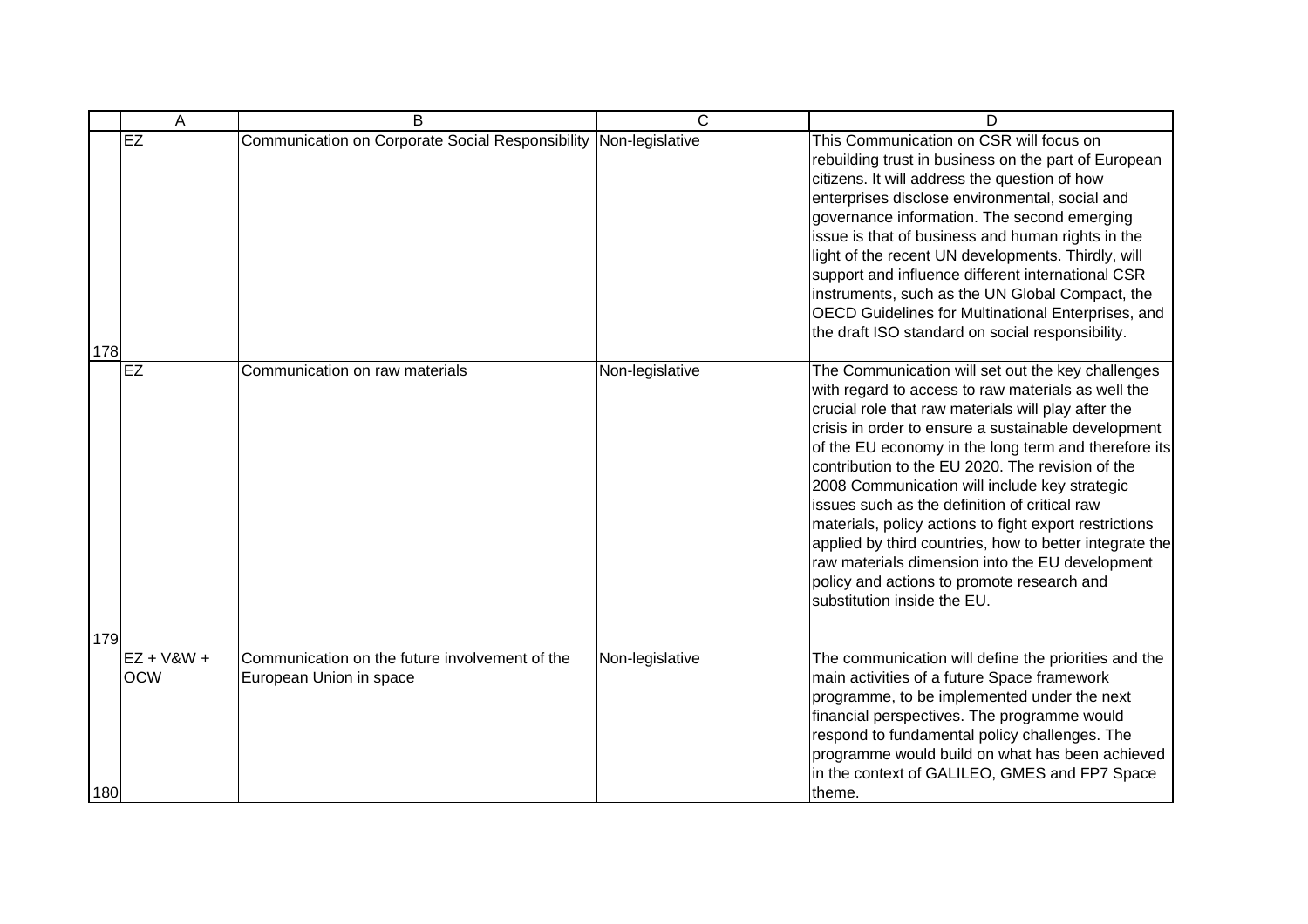|     | A          | B                                                                                                                                                                                                        | C           | D                                                                                                                                                                                                                                                                                                                 |
|-----|------------|----------------------------------------------------------------------------------------------------------------------------------------------------------------------------------------------------------|-------------|-------------------------------------------------------------------------------------------------------------------------------------------------------------------------------------------------------------------------------------------------------------------------------------------------------------------|
|     | EZ         | Communication on the sustainable competitiveness Non-legislative<br>of the EU construction sector                                                                                                        |             | The Communication will focus on four strategic<br>objectives aimed at enhancing the competitiveness<br>of the sector: (a) a coherent quality policy for the<br>sector; (b) an improved regulatory environment, in<br>particular for public procurement, competition,                                              |
| 181 |            |                                                                                                                                                                                                          |             | registration and qualification systems, health &<br>safety and payment delays; (c) better provision of<br>education and training; (d) strengthening of<br>research, innovation and knowledge deployment.<br>This Communication will also focus on the role of<br>this sector in the fight against climate change. |
| 182 | <b>EZ</b>  | Communication on the renewed EU Tourism Policy Non-legislative<br>Framework                                                                                                                              |             | The Communication will outline possible fields of<br>actions at EU, national and regional level, as well as<br>by the industry and other stakeholders and will<br>include an overview of the most appropriate<br>financial instruments for their coordination.                                                    |
| 183 | <b>VWS</b> | Revision of the Directive relating to transparency<br>of measures regulating the pricing of medicinal<br>products for human use and their inclusion in the<br>scope of national health insurance systems | Legislative | The foreseen review will examine ways to adapt the<br>requirements of the directive in order to improve the<br>functioning of the internal market for medicines,<br>taking into consideration the development of<br>national pricing and reimbursement policies.                                                  |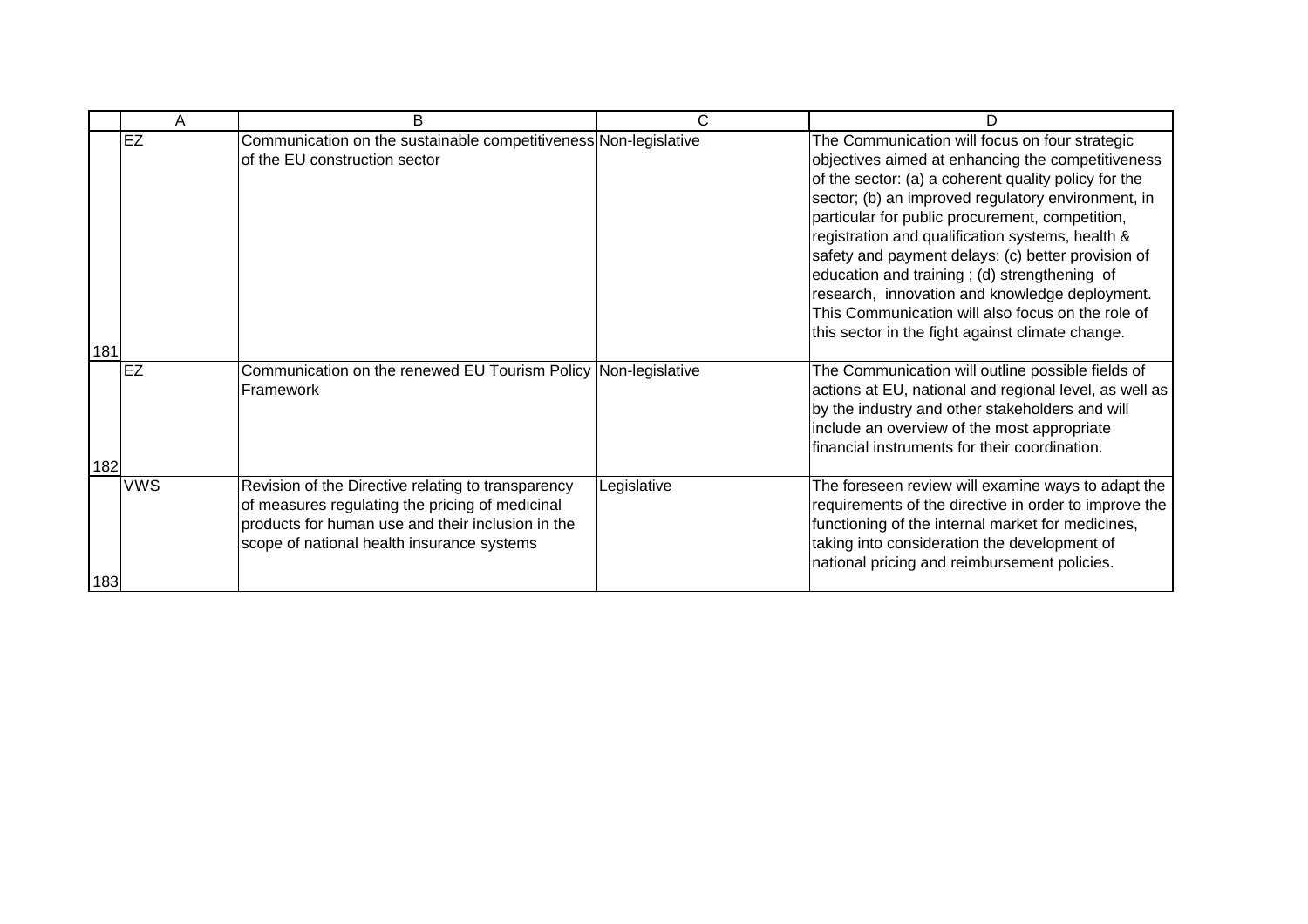|     | Α                          | B                                                                                                                                                                                   | C           | D                                                                                                                                                                                                                                                                                                                                                                                                                                                                                                                                                                                                                                                              |
|-----|----------------------------|-------------------------------------------------------------------------------------------------------------------------------------------------------------------------------------|-------------|----------------------------------------------------------------------------------------------------------------------------------------------------------------------------------------------------------------------------------------------------------------------------------------------------------------------------------------------------------------------------------------------------------------------------------------------------------------------------------------------------------------------------------------------------------------------------------------------------------------------------------------------------------------|
| 184 | $EZ + OCW$                 | Proposal for a decision of the European Parliament Legislative<br>and of the Council establishing the<br>Competitiveness and Innovation Framework<br>Programme 2014 - 2020 (CIP II) |             | The main policy objectives of the programme are<br>the improvement of competitiveness and<br>sustainable growth. In particular, it will address the<br>following objectives: speeding up the adjustment of<br>industry to structural changes, encouraging an<br>environment favourable to initiative and to the<br>development of enterprises throughout the Union,<br>particularly small and medium-sized ones,<br>encouraging an environment favourable to<br>cooperation between them, and fostering better<br>exploitation of the industrial potential of policies on<br>innovation (including eco-innovation), research and<br>technological development. |
| 185 | $EZ + OCW$                 | Proposal for a Regulation establishing the<br>European Earth Observation Programme (GMES)                                                                                           | Legislative | In the context of the next EU Multi-annual Financial<br>Framework, the proposal will address in particular<br>the programmatic and financial aspects of the<br>GMES service and infrastructure components. It will<br>also establish the legal and regulatory framework for<br>the implementation of the regulation including<br>ownership and data policy, governance and<br>international cooperation aspects of GMES.                                                                                                                                                                                                                                       |
| 186 | $EZ + V&W +$<br><b>OCW</b> | Regulation establishing a European Space<br>Programme                                                                                                                               | Legislative | Art 189 TFEU gives the EU the competence to<br>establish a European space programme. The<br>specific objective of the space programme would be<br>to support the implementation of the European<br>Space Policy, in a way complementary to activities<br>carried out by ESA and national space agencies.<br>The programme would build on what has been<br>achieved in the context of GALILEO, GMES and<br>FP7 Space theme.                                                                                                                                                                                                                                     |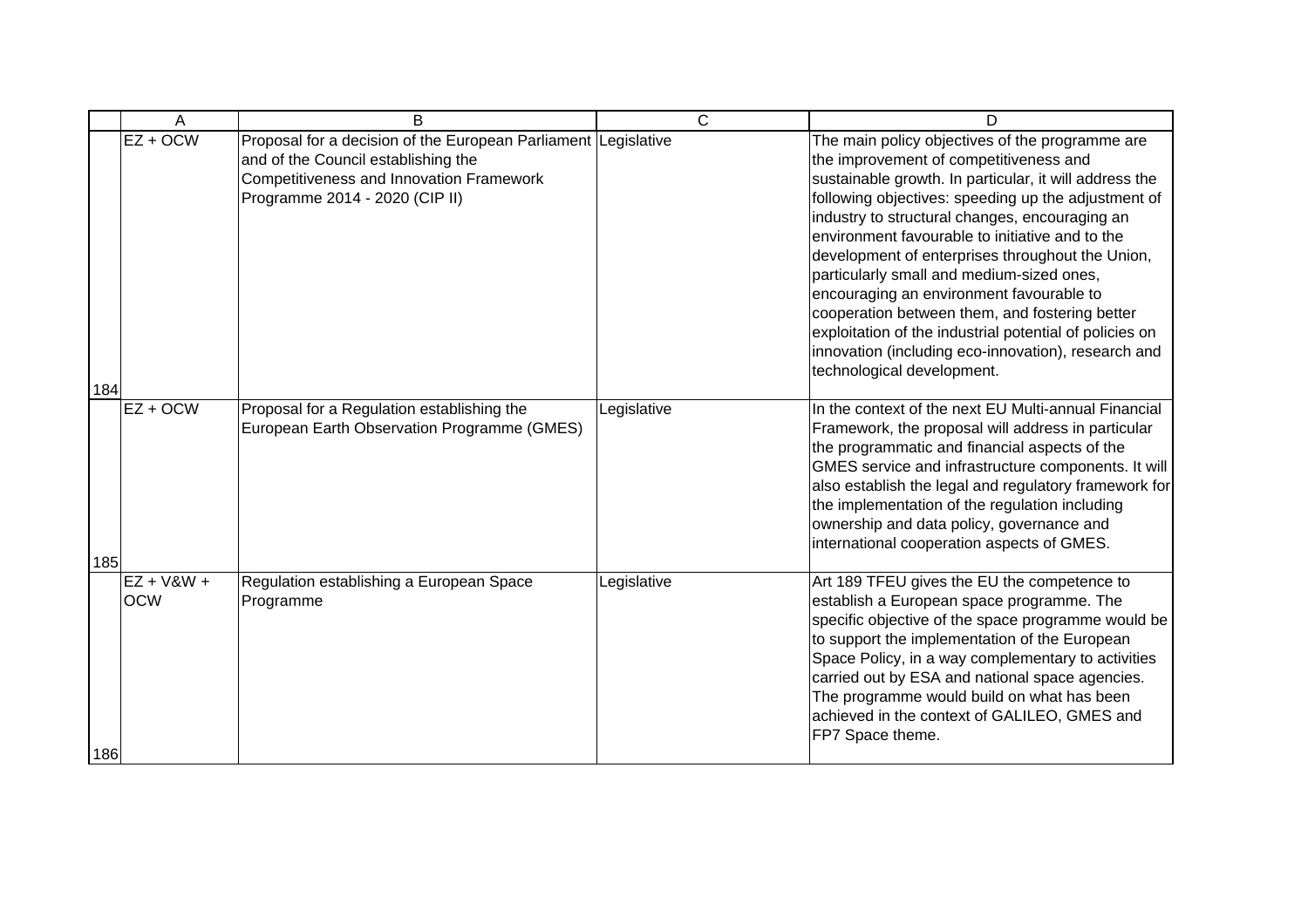|     | A                               | B                                                                                  | $\overline{C}$  | D                                                                                                                                                                                                                                                           |
|-----|---------------------------------|------------------------------------------------------------------------------------|-----------------|-------------------------------------------------------------------------------------------------------------------------------------------------------------------------------------------------------------------------------------------------------------|
| 187 | EZ                              | Proposal for governance and financing of the<br>European GNSS Programmes           | Legislative     | There needs to be a new programme regulation for<br>the post 2013 period covering governance issues<br>and funding. This also covers the question what the<br>agency should do.                                                                             |
| 188 | EZ                              | Communication on update regulatory review of<br>nanomaterials                      | Non-legislative | This Communication reflects a commitment taken in<br>a Communication of 2008 on regulatory aspects of<br>nanomaterials to inform the EU institutions on<br>developments in the regulatory framework and its<br>implementation in relation to nanomaterials. |
| 189 | <b>EZ</b>                       | Proposal to reinforcing support to EU SMEs in<br>markets outside the EU            | Non-legislative | Proposal to promote the development of EU<br>business support in markets outside the EU, in<br>particular for SMEs. Emphasize will be on<br>complementarity with existing services and fair<br>competition.                                                 |
| 190 | Internal Market<br>and Services |                                                                                    |                 |                                                                                                                                                                                                                                                             |
| 191 | <b>EZ</b>                       | White Paper on the Relaunch of the Single Market Non-legislative                   |                 | The paper will set out the concrete initiatives and<br>steps required for a relaunching of the Single<br>Market (2012 anniversary).                                                                                                                         |
| 192 | <b>EZ</b>                       | Legislative initiative on a framework for crisis<br>management and resolution      | Legislative     | This initiative is a follow up to 2010 Communication<br>and it will aim to create a more effective and<br>efficient crisis management framework.                                                                                                            |
| 193 | <b>EZ</b>                       | Commission report on the review of securitisation<br>retention                     | Non-legislative | This report is requested under CRD review and<br>concerns an evaluation whether an increase of the<br>5% securitisation retention should be proposed and<br>whether the methods of calculating the retention<br>requirement deliver their objective.        |
| 194 | <b>FIN</b>                      | Revision of Credit Rating Agencies Regulation to<br>provide for direct supervision | Legislative     | The Revision of the Regulation will introduce<br>centralised oversight of credit rating agencies<br>operating in the EU with the aim to increase investor<br>confidence.                                                                                    |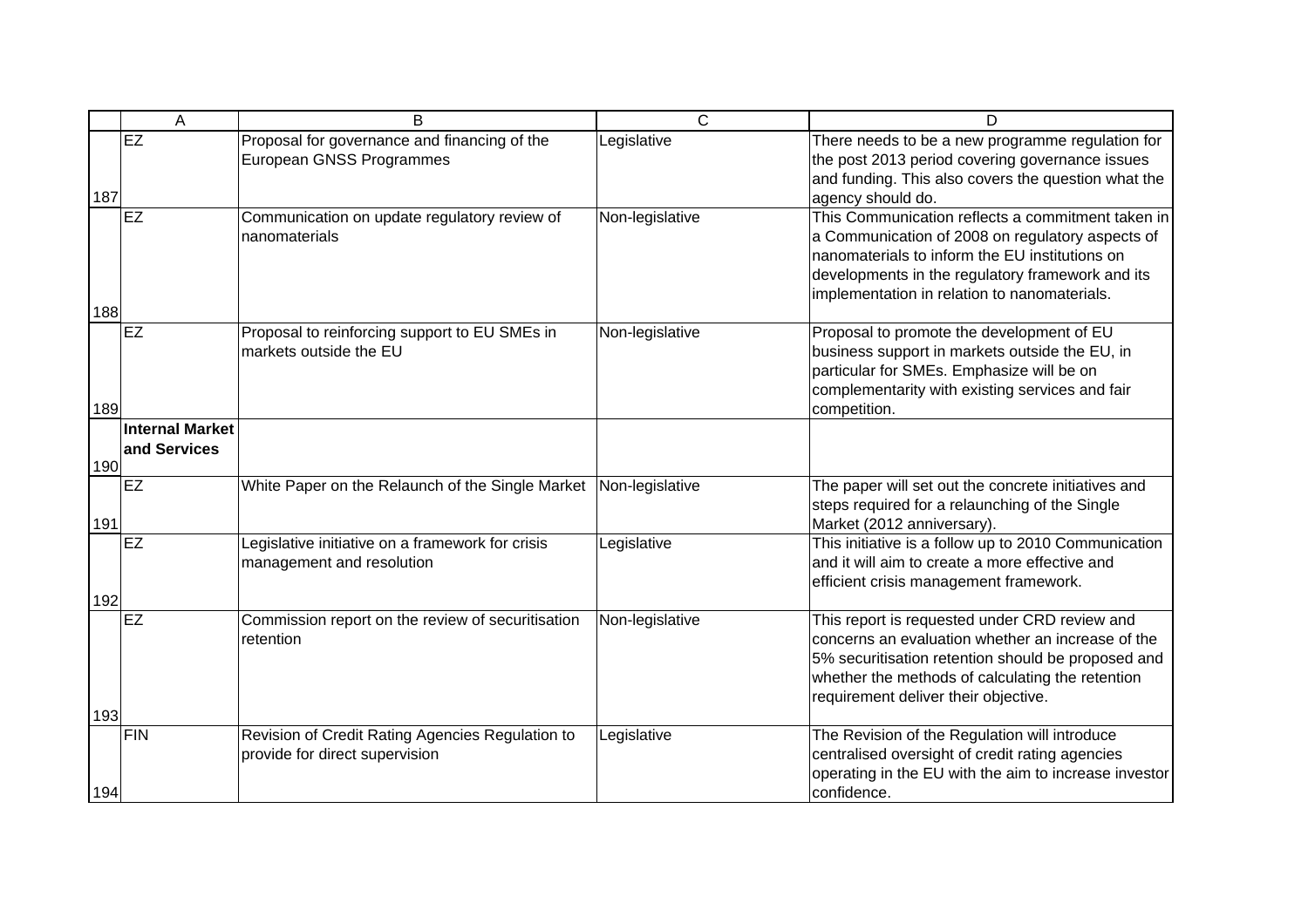|     | A          | B                                                                                                                                                                               | C               | D                                                                                                                                                                                                                                                                                                                                                   |
|-----|------------|---------------------------------------------------------------------------------------------------------------------------------------------------------------------------------|-----------------|-----------------------------------------------------------------------------------------------------------------------------------------------------------------------------------------------------------------------------------------------------------------------------------------------------------------------------------------------------|
| 195 | <b>EZ</b>  | <b>Communication on Retail Market Monitoring</b>                                                                                                                                | Non-legislative | The objective is to identify possible market<br>malfunctioning of the retail sector both from<br>consumers' and suppliers' perspectives and ensure<br>effective and co-ordinated multi-faceted policy<br>responses.                                                                                                                                 |
| 196 | FIN        | Green Paper on corporate governance practices in Non-legislative<br>financial institutions                                                                                      |                 | The purpose of the Green Paper is to identify<br>weaknesses in corporate governance practices in<br>financial institutions and propose recommendations<br>to remedy them in order to avoid repetition of<br>corporate governance failings in banks and other<br>financial institutions.                                                             |
| 197 | FIN        | Revision of Financial Conglomerates Directive                                                                                                                                   | Legislative     | The aim of the initiative is to update the framework<br>for supplementary supervision.                                                                                                                                                                                                                                                              |
|     | FIN        | Directive amending several financial services<br>Directives, specifying the competences of<br>European Supervisory Authorities ("Omnibus II"<br>Directive)                      | Legislative     | Sectoral legislation on financial services needs to be<br>adapted to the setting up of the European Banking<br>Authority, the European Insurance and Occupational<br>Pensions Authority, and the European Securities<br>and Markets Authority. Omnibus II should include<br>adaptations for the insurance and securities sectors.                   |
| 198 | <b>FIN</b> | Review of the Investor Compensation Schemes                                                                                                                                     | Legislative     | The aim is to increase investor confidence and                                                                                                                                                                                                                                                                                                      |
| 199 |            | Directive, 1997/9/EC                                                                                                                                                            |                 | ensure more efficiency in case of fraud and failure.                                                                                                                                                                                                                                                                                                |
| 200 | <b>FIN</b> | Directive on Legal Certainty in Securities law                                                                                                                                  | Legislative     | The aim is to simplify the legal environment for book-<br>entry securities.                                                                                                                                                                                                                                                                         |
| 201 | <b>EZ</b>  | Communication on public procurement with focus<br>on how to underpin 'Europe 2020' priorities:<br>innovation, low carbon investment, social affairs,<br>energy efficiency, etc. | Non-legislative | To provide guidance on the correct application of<br>existing instruments for the green, social and<br>innovative aspects of public procurement. The<br>Communication will explain to contracting authorities<br>what they are required to do (legally binding<br>provisions) and what they are allowed to do under<br>the current legal framework. |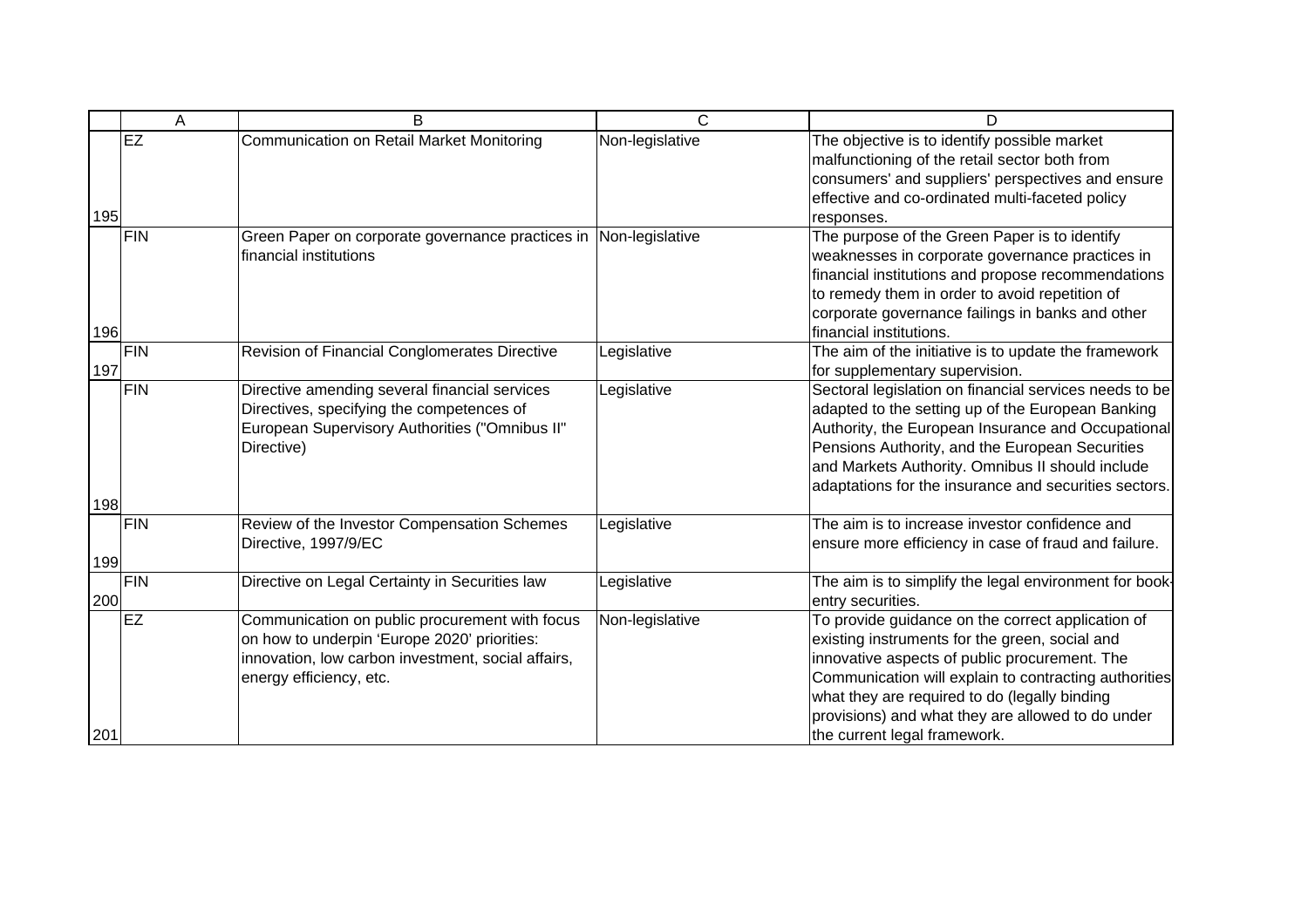|            | A          | B                                                                                    | $\mathsf{C}$                  | D                                                                                                                                                                                                                                                                                                                                                |
|------------|------------|--------------------------------------------------------------------------------------|-------------------------------|--------------------------------------------------------------------------------------------------------------------------------------------------------------------------------------------------------------------------------------------------------------------------------------------------------------------------------------------------|
|            | <b>FIN</b> | Legislation on end date for migration to SEPA<br>(Single Euro Payments Area)         | Legislative                   | The initiative will support migration to SEPA by<br>setting deadlines ('end-dates') for the migration to<br>SEPA products (credit transfers and direct debits).                                                                                                                                                                                  |
| 202<br>203 | FIN        | Initiative on Concessions                                                            | Legislative / Non-legislative | The aim of the initiative is to provide legal clarity and<br>certainty as to the rules governing award of<br>concession contracts.                                                                                                                                                                                                               |
| 204        | FIN        | Measures on responsible lending and borrowing                                        | Non-legislative               | This initiative will set out the Commission's views on<br>issues involved in the provision of credit to retail<br>customers, including such topics as the role played<br>by credit intermediaries, the assessment of the<br>suitability of credit products, information and advice<br>provision and how best to ensure responsible<br>borrowing. |
| 205        | <b>FIN</b> | White Paper on protection of insurance policy<br>holders / insurance guarantee funds | Non-legislative               | The aim of the White Paper is to maintain and<br>enhance consumer confidence and to prepare the<br>ground for a policy decision on possible future legal<br>proposals.                                                                                                                                                                           |
| 206        | <b>FIN</b> | Communication on best practices in Mortgages<br>(avoiding foreclosure).              | Non-legislative               | The Communication will provide examples and<br>guidance for national public authorities on how<br>solutions can be developed at a stage where it can<br>still be ensured that citizens do not find themselves<br>subject to foreclosure procedures.                                                                                              |
|            | JUS + OCW  | Legislative initiative on "orphan" works for digital<br>libraries                    | Legislative                   | The legislative initiative will provide a legal base to<br>allow EU libraries to scan and display 'orphan' works<br>(works of authors who are unknown or who cannot<br>be located). The initiative will allow expediting the<br>creation of European digital libraries.                                                                          |
| 207        |            |                                                                                      |                               |                                                                                                                                                                                                                                                                                                                                                  |
| 208        | <b>JUS</b> | Framework directive on collective rights<br>management                               | Legislative                   | As an initiative underpinning the European Digital<br>Agenda, the Directive will establish rules for the<br>operation of 'collecting societies' (the bodies that<br>collect and distribute copyright royalties).                                                                                                                                 |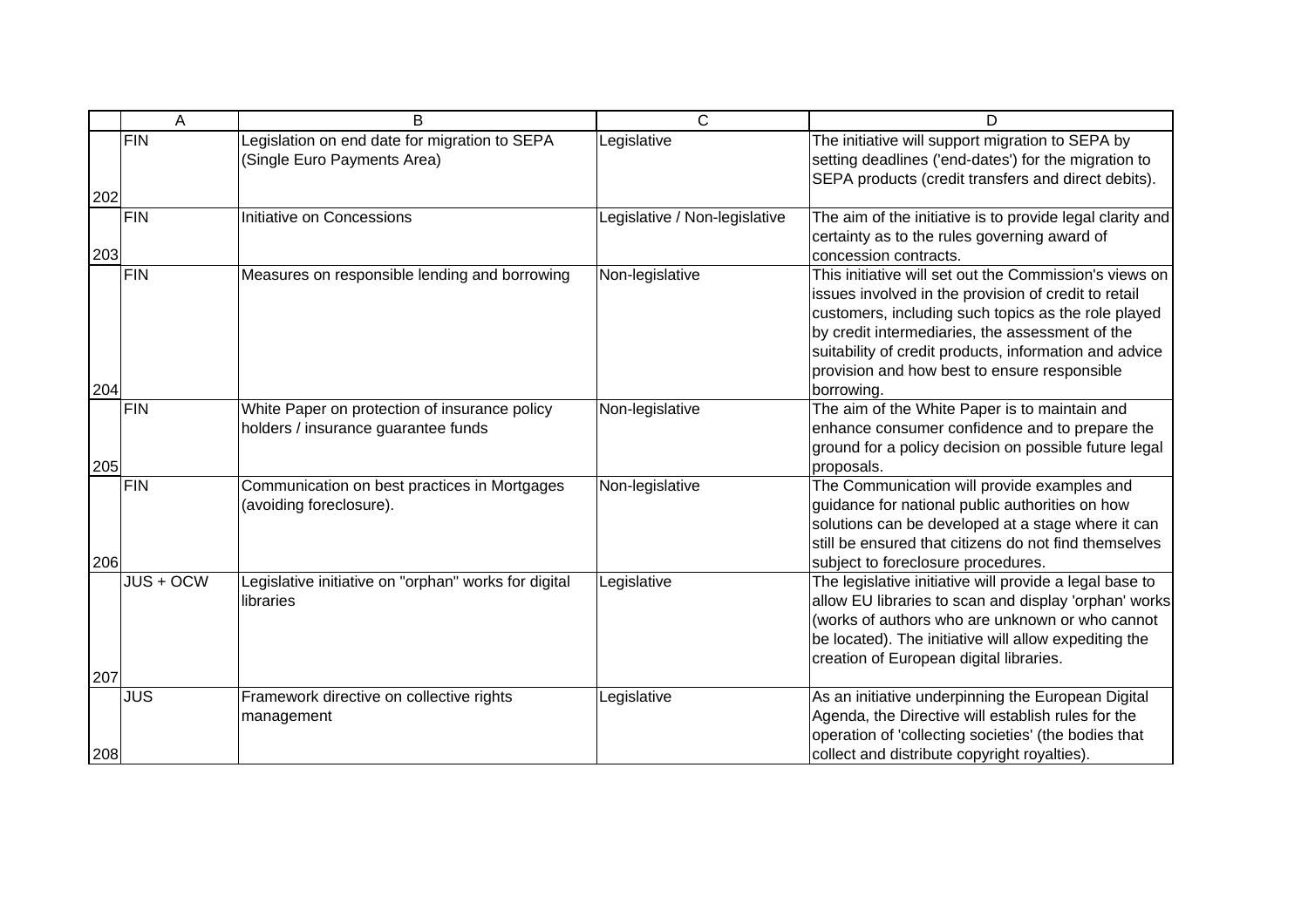|     | A          | B                                                                                                                                  | C               | D                                                                                                                                                                                                                                                                            |
|-----|------------|------------------------------------------------------------------------------------------------------------------------------------|-----------------|------------------------------------------------------------------------------------------------------------------------------------------------------------------------------------------------------------------------------------------------------------------------------|
| 209 | EZ         | Communication on sanctions                                                                                                         | Non-legislative | Follow-up to the April report to ECOFIN on<br>sanctions. The aim is the establishment of deterrent<br>sanctioning regimes and convergence of<br>supervisory powers and objectives across the EU.<br>This initiative complements the review of the Market<br>Abuse Directive. |
| 210 | FIN        | Solvency-II implementing measures including<br>remuneration provisions                                                             | Legislative     | The measures will introduce the calculation of the<br>new Solvency II risk sensitive capital requirement as<br>well as the level 2 technical measures, including<br>rules on remuneration.                                                                                   |
| 211 | <b>EZ</b>  | Communication and Report on the results of the<br>implementation of the Services Directives and its<br>'mutual evaluation process" | Non-legislative | Follow-up process of mutual evaluation under the<br>Services Directive into a policy document setting out<br>our policy on services for the future.                                                                                                                          |
| 212 | FIN        | Review of Markets in Financial Instruments<br>Directive (MiFID) and legislative proposals<br>(including 'dark pools' issue)        | Legislative     | The need for a review of the Directive originates in<br>numerous in-built review clauses in the legislation.<br>The aim is to enhance investor confidence and<br>create a level playing-field which delivers market<br>efficiency and transparency.                          |
| 213 | <b>EZ</b>  | Green Paper on steps to promote e-procurement                                                                                      | Non-legislative | The Green Paper will set out further steps to<br>facilitate the use of e-procurement and obstacles to<br>cross-border e-procurement.                                                                                                                                         |
| 214 | FIN        | Directives on disclosure and selling practices for<br>packaged retail investment products (PRIPs).                                 | Legislative     | The aim of the Directives is to ensure that selling<br>practices and information for consumers are<br>adequate and allow real comparisons between<br>financial products.                                                                                                     |
| 215 | <b>FIN</b> | Revision of the Accounting Directives                                                                                              | Legislative     | Simplification and modernisation of reporting<br>obligations.                                                                                                                                                                                                                |
| 216 | <b>FIN</b> | Directive amending the UCITS Directive (V)<br>covering the responsibilities of depositaries                                        | Legislative     | The aim is to increase level of investor protection<br>and a level playing field for UCITS investors across<br>Europe.                                                                                                                                                       |
| 217 | <b>SZW</b> | Review of Institutions for Occupational Retirement<br><b>Pensions Directive</b>                                                    | Legislative     | A review of this Directive is required in view of the<br>importance of ensuring that appropriate structures<br>are in place to fund retirement.                                                                                                                              |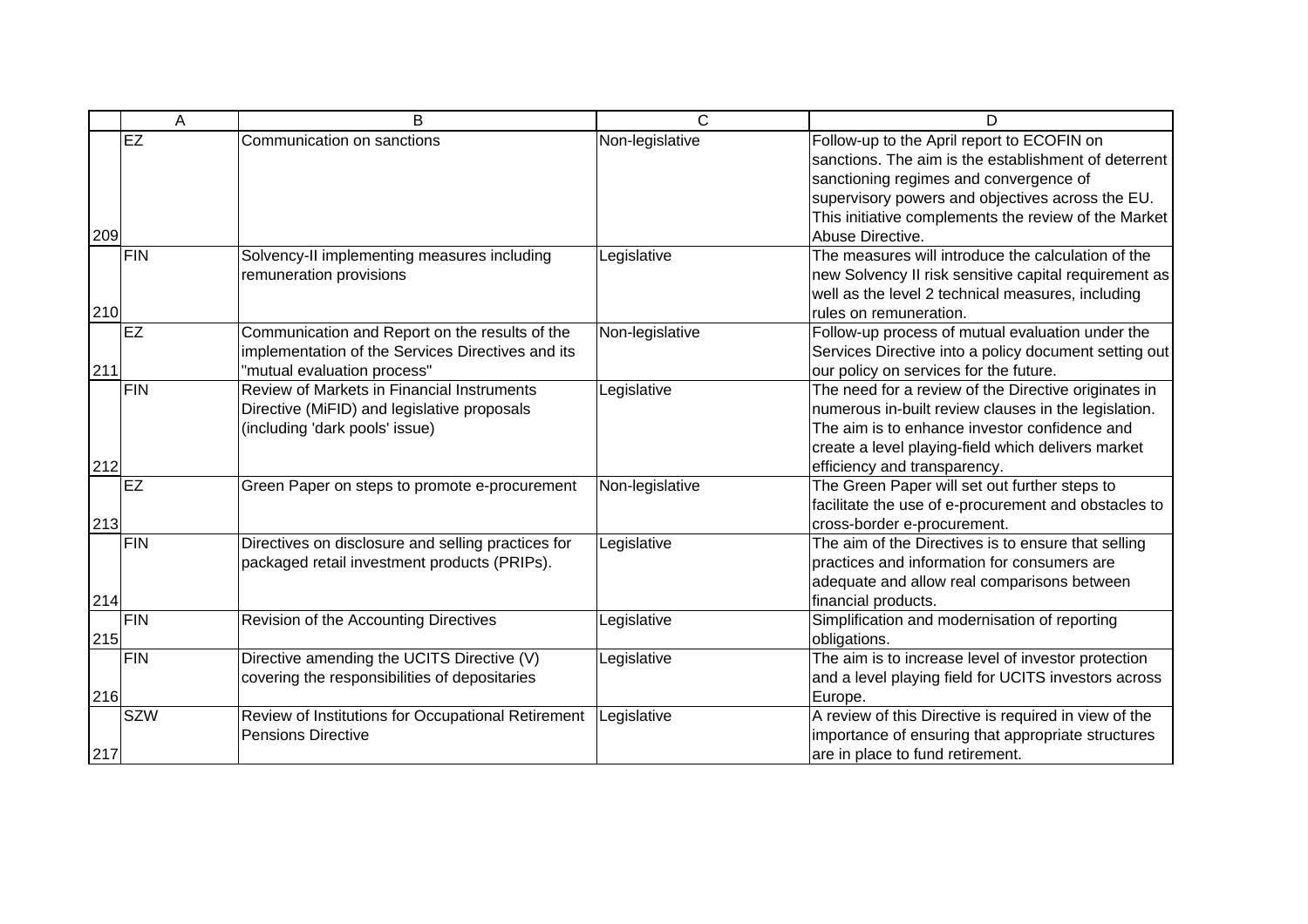|     | A                                                                       | B                                                | C               | D                                                                                                                                                                                                                                                                                                                                                                                                                                                                                                                             |
|-----|-------------------------------------------------------------------------|--------------------------------------------------|-----------------|-------------------------------------------------------------------------------------------------------------------------------------------------------------------------------------------------------------------------------------------------------------------------------------------------------------------------------------------------------------------------------------------------------------------------------------------------------------------------------------------------------------------------------|
| 218 | EZ                                                                      | Review of Community Trade Mark Regulation        | legislative     | The aim of the review is to improve and develop the<br>Community trade mark system to increase its<br>quality, efficiency and added value for the benefit of<br>users. It will be based on an overall evaluation of the<br>functioning of the trade mark system in Europe and<br>include the establishment of an enhanced<br>partnership between the Office for Harmonisation in<br>the Internal Market ("OHIM") and the trade mark<br>offices of Member States, contributing thereby to the<br>fight against counterfeiting. |
| 219 | <b>IEZ</b>                                                              | Communication on E-invoicing                     | Non-legislative | The Communication will define common framework<br>for interoperable e-invoicing system in order to<br>increase uptake of electronic invoicing, leading to<br>substantial economic benefits and reduction in<br>administrative burden. All business and trading<br>partners, in particular SMEs will benefit from this<br>increased uptake.                                                                                                                                                                                    |
| 220 | EZ                                                                      | White Paper on e-procurement                     |                 | The White Paper will draw conclusions following the<br>consultations on the basis of a Green Paper on e-<br>procurement in 2010.                                                                                                                                                                                                                                                                                                                                                                                              |
| 221 | <b>FIN</b>                                                              | <b>Revision of Insurance Mediation Directive</b> | Legislative     | The aim of the revision is to improve harmonization,<br>legal certainty, precision in definitions and at the<br>same time avoidance of existing difficulties in the<br>application of the current IMD at national level.                                                                                                                                                                                                                                                                                                      |
| 222 | <b>JUS</b>                                                              | Review of the Enforcement Directive              | Legislative     | Following the Report in October 2010, the Review<br>will set out possible legislative amendments to the<br><b>Enforcement Directive.</b>                                                                                                                                                                                                                                                                                                                                                                                      |
|     | Justice,<br><b>IFundamental</b><br><b>Rights and</b><br>223 Citizenship |                                                  |                 |                                                                                                                                                                                                                                                                                                                                                                                                                                                                                                                               |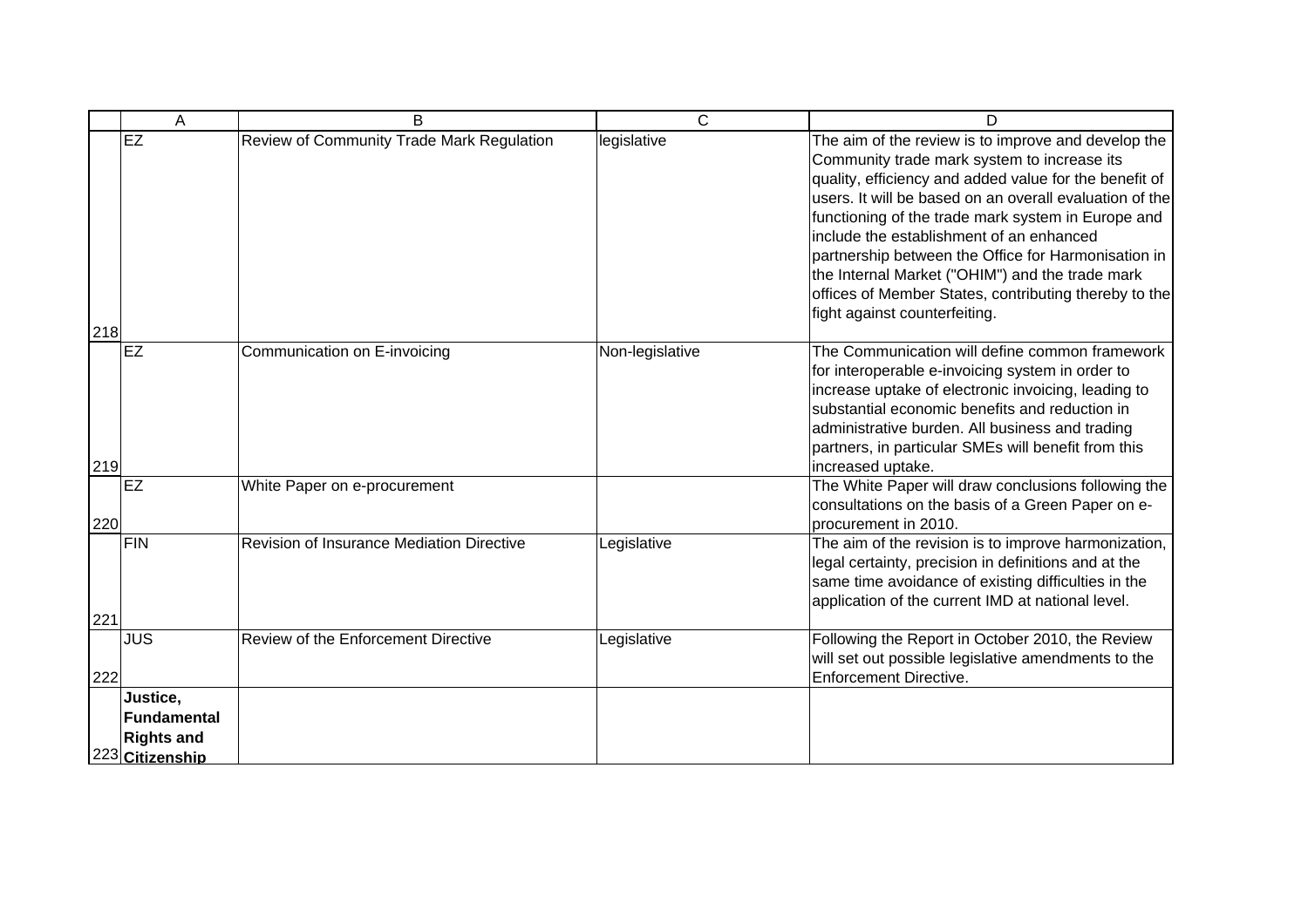|     | Α                       | B                                                                                                                                                                                         | $\overline{C}$  | D                                                                                                                                                                                                                                                                                                                                                                             |
|-----|-------------------------|-------------------------------------------------------------------------------------------------------------------------------------------------------------------------------------------|-----------------|-------------------------------------------------------------------------------------------------------------------------------------------------------------------------------------------------------------------------------------------------------------------------------------------------------------------------------------------------------------------------------|
| 224 | $JBZ + JUS$             | Legislative instrument on the Common Framework legislative<br>Reference                                                                                                                   |                 | As a follow-up to the Communication of 2010, the<br>initiative will set out the method to adopt and use in<br>practice the Common Framework Reference.                                                                                                                                                                                                                        |
| 225 | <b>JBZ</b>              | Proposal for a recommendation to authorise the<br>negotiation of a data protection and information<br>sharing agreement for law enforcement purposes<br>with the United States of America | legislative     | A recommendation from the Commission to the<br>Council to authorise the opening of negotiations for<br>an agreement between the EU and the USA on the<br>protection of personal data transferred or<br>exchanged for law enforcement purposes is<br>foreseen. This would bring legal certainty to<br>operators when it comes to processing data in both<br>the EU and the US. |
| 226 | $JBZ + Jus$             | Green paper on the free circulation of the<br>documents: civil status documents, authentic acts<br>and the simplification of legalisation                                                 | Non legislative | he free circulation of official documents would be a<br>major improvement to ease free movement of EU<br>citizens. The objective is to facilitate the mutual<br>recognition of legal documents, as nowadays<br>administrative burdens restrict citizens and<br>businesses.                                                                                                    |
| 227 | JBZ+<br><b>VROM/WWI</b> | Communication on the Social and Economic<br>Integration of the Roma in Europe                                                                                                             | Non-legislative | The aim is to indicate how, on the basis of the<br>progress achieved, the EU can develop further its<br>contribution to the full social and economic<br>integration of Roma. It outlines a concept to embed<br>specific and effective approaches into relevant<br>mainstream policies.                                                                                        |
| 228 | SZW + OCW               | Communication on a Gender Equality Strategy<br>$(2010 - 2015)$                                                                                                                            | Non-legislative | Following on the Gender Equality Roadmap (2006-<br>2010), the new Strategy will convert the recently<br>adopted Women's Charter into concrete actions.                                                                                                                                                                                                                        |
| 229 | JBZ                     | Directive on the right to information in criminal<br>proceedings                                                                                                                          | legislative     | To facilitate mutual recognition of judgments<br>throughout the EU, the Commission will propose<br>minimum rules on the right of suspects in criminal<br>proceedings. These rules will ensure that the<br>accused are informed promptly and in detail of their<br>rights and accusations against them.                                                                        |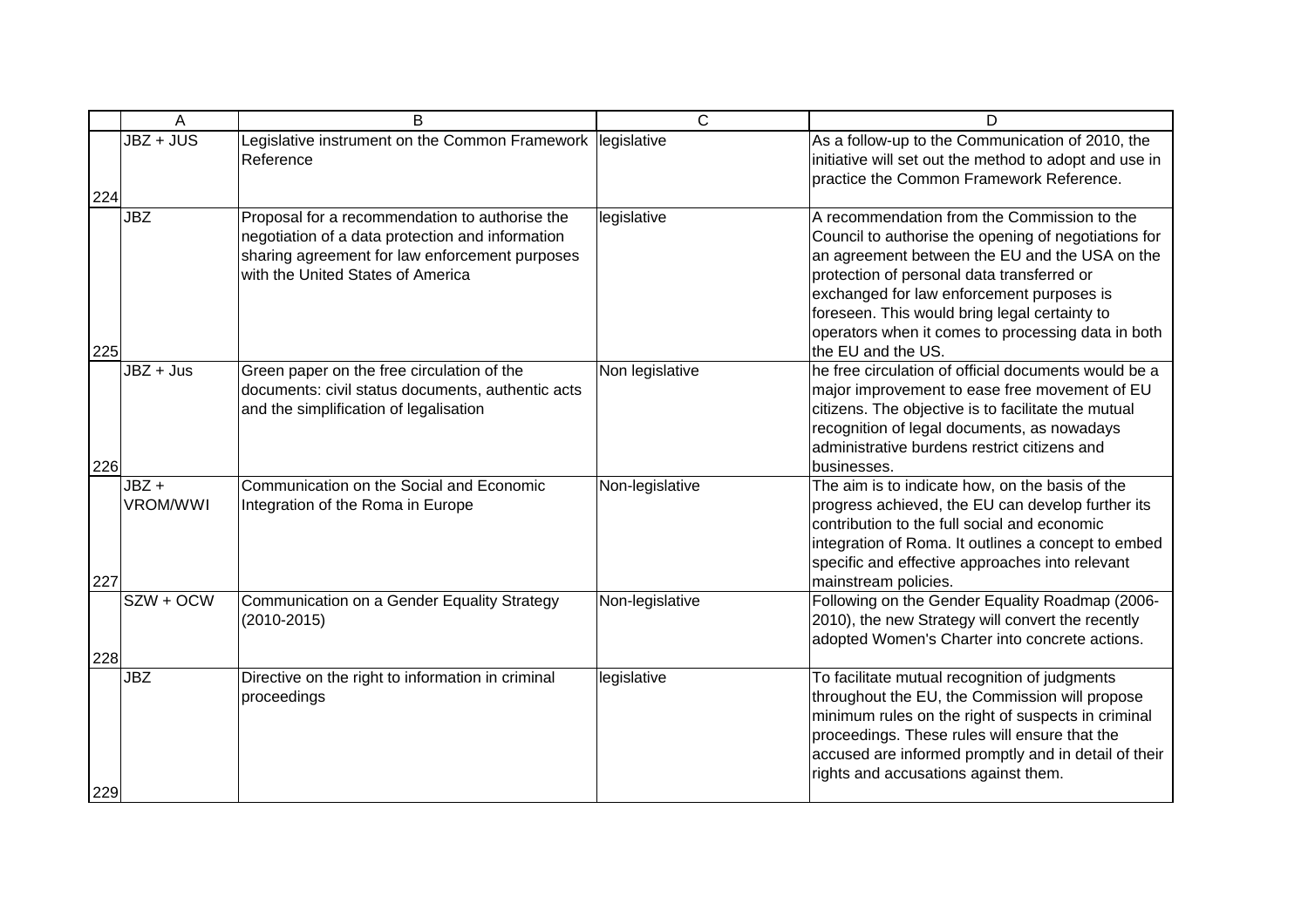|     | Α            | B                                                                                                                                                                                                                                                                                                       | C               | n                                                                                                                                                                                                                                                                                                                                                                                                                                                                     |
|-----|--------------|---------------------------------------------------------------------------------------------------------------------------------------------------------------------------------------------------------------------------------------------------------------------------------------------------------|-----------------|-----------------------------------------------------------------------------------------------------------------------------------------------------------------------------------------------------------------------------------------------------------------------------------------------------------------------------------------------------------------------------------------------------------------------------------------------------------------------|
| 230 | <b>JBZ</b>   | Proposal for a Regulation on the conflicts of laws in legislative<br>matters concerning matrimonial property rights,<br>including the question of jurisdiction and mutual<br>recognition, and for Regulation on the property<br>consequences of the separation of couples from<br>other types of unions |                 | The Regulation will provide for objective criteria to<br>determine the applicable law governing matrimonial<br>assets in the case of international marriages. This<br>would also cover the case of matrimonial assets<br>located in different Member States. The Regulation<br>will also deal with the question of which national<br>court is responsible and contain a mechanism of<br>recognition and enforcement of judgments from one<br>Member State to another. |
| 231 | JBZ + ESO    | Communication on the Fundamental Rights policy                                                                                                                                                                                                                                                          | Non-legislative | This Communication will set out the EU system of<br>protection of fundamental rights and present the<br>Commission's approach to ensure the effectiveness<br>of the Charter for Fundamental Rights across EU<br>policies. It will e.g. propose a fundamental rights<br>chapter to all impact assessments of the<br>Commission and outline the importance of an<br>annual report to monitor the implementation and the<br>respect of the Charter.                      |
| 232 | <b>JBZ</b>   | Communication on strategy for data protection                                                                                                                                                                                                                                                           | Non-legislative | Communication on a strategy for the protection of<br>the fundamental right to data protection after the<br>entry into force of the Lisbon Treaty.                                                                                                                                                                                                                                                                                                                     |
| 233 | JBZ + VWS/JG | Communication on the strategy on the rights of the<br>child $(2010 - 2014)$ , on the basis of an evaluation<br>of the impact of the EU instruments affecting<br>children's rights                                                                                                                       | Non-legislative | The Communication will present the Commission's<br>priorities as regards the rights of the child on the<br>basis of the consultations carried out with EU<br>Institutions, UNICEF, NGOs and with children. The<br>communication will also include a stock-taking of the<br>functioning of the hotlines for missing children.                                                                                                                                          |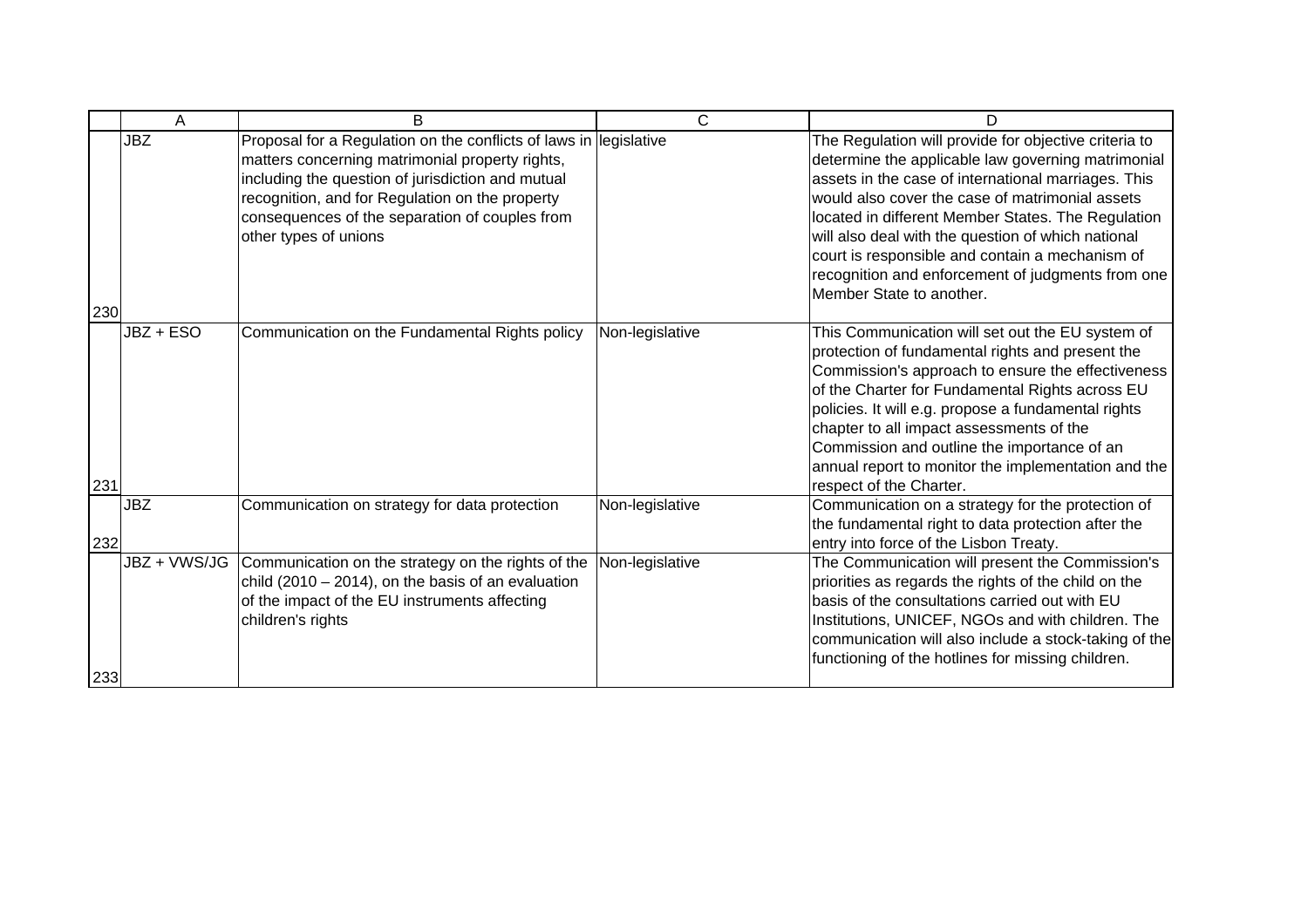|     | A            | B                                                                                                                                                                                 | $\mathsf{C}$    | D                                                                                                                                                                                                                                                                                                                                                                                                  |
|-----|--------------|-----------------------------------------------------------------------------------------------------------------------------------------------------------------------------------|-----------------|----------------------------------------------------------------------------------------------------------------------------------------------------------------------------------------------------------------------------------------------------------------------------------------------------------------------------------------------------------------------------------------------------|
| 234 | $EZ + JBZ$   | Proposal for a Regulation on improving the<br>efficiency of the enforcement of judgements in the<br>European Union: the attachment of bank accounts                               | legislative     | Aims to facilitate the recovery of debt claims by<br>business and citizens. Particularly in the current<br>situation where access to capital is limited, a rapid<br>enforcement of claims can be essential for the<br>survival of the business. We need to improve cross-<br>border debts collection, as currently over 60% of<br>cross-border debt remains unrecovered in the<br>internal market. |
| 235 | $Just + JBZ$ | Legislative proposal on a comprehensive regime<br>on obtaining evidence in criminal matters based on<br>the principle of mutual recognition and covering all<br>types of evidence | legislative     | This new model could have a broader scope and<br>should cover as many types of evidence as<br>possible, taking account of the measures concerned                                                                                                                                                                                                                                                   |
| 236 | $Just + JBZ$ | Legislative proposal to introduce common<br>standards for gathering evidence in criminal<br>matters in order to ensure its admissibility                                          | legislative     | Existing rules aimed at ensuring the admissibility of<br>evidence obtained from another Member State only<br>approach the issue indirectly as they do not set any<br>common standards for gathering evidence. There is<br>a risk that the exchange of evidence in criminal<br>matters will only function between Member States<br>with similar national standards for gathering<br>evidence.       |
| 237 | JBZ + Just   | Directive on rights of and support to victims of<br>crime                                                                                                                         | legislative     | Develop one comprehensive legal instrument on<br>the protection of victims, by joining together the<br>Directive on compensation to victims and the<br>Framework Decision on victims, on the basis of an<br>evaluation of the two instruments.                                                                                                                                                     |
| 238 | $JBZ + Just$ | Green paper on detention issues                                                                                                                                                   | Non-legislative | Green paper to reflect on ways to strengthen mutual<br>trust and render more efficient the principle of<br>mutual recognition in the area of detention. Efforts<br>to promote the exchange of best practices should<br>be pursued and implementation of the European<br>Prison Rules, approved by the Council of Europe,<br>supported.                                                             |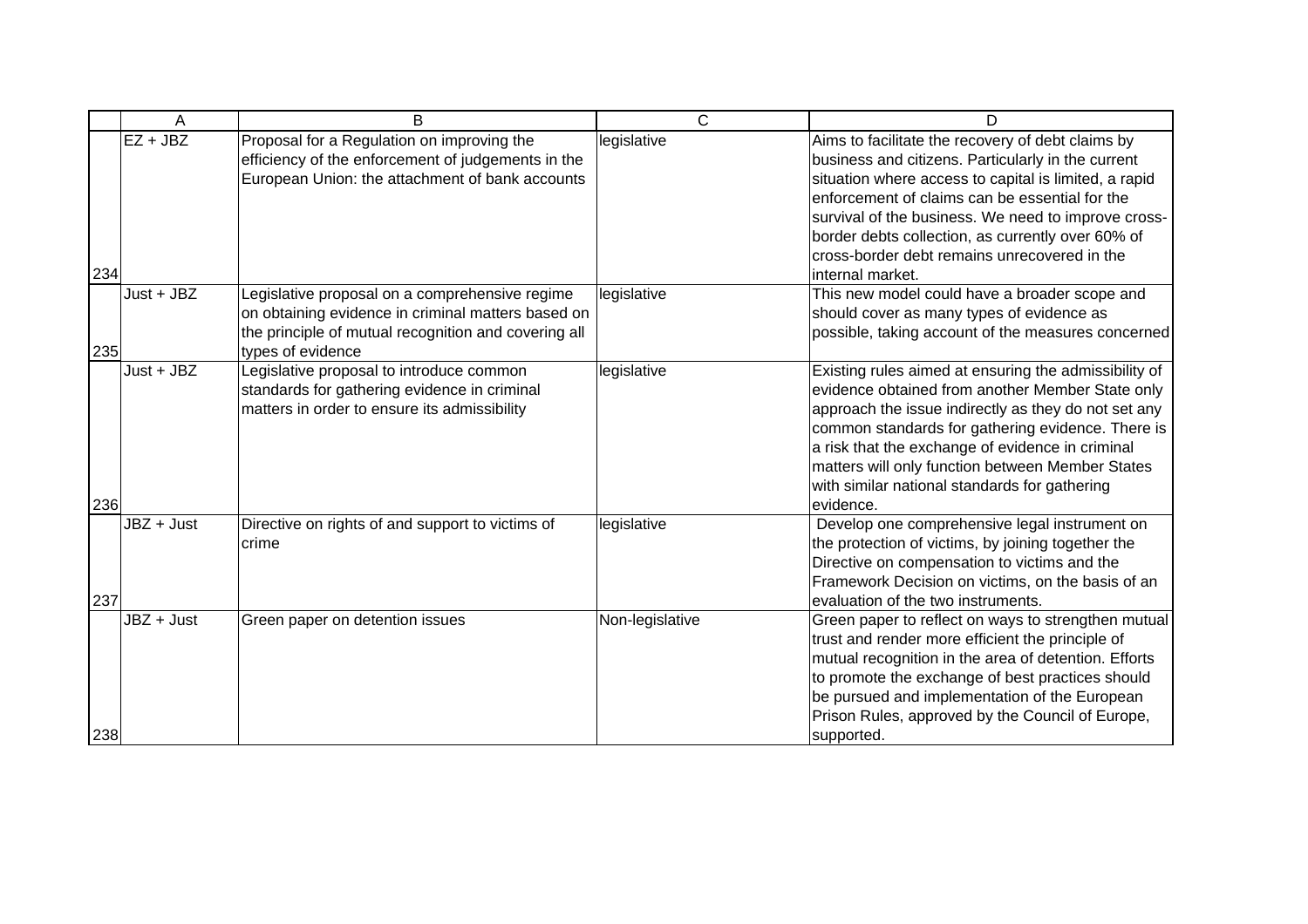|     | Α          | <sub>B</sub>                                                                                               | $\mathsf{C}$ | D                                                                                                                                                                                                                                                                                                                                                                                                                                                                      |
|-----|------------|------------------------------------------------------------------------------------------------------------|--------------|------------------------------------------------------------------------------------------------------------------------------------------------------------------------------------------------------------------------------------------------------------------------------------------------------------------------------------------------------------------------------------------------------------------------------------------------------------------------|
| 239 | <b>JBZ</b> | Legislative proposal on Legal Advice and Legal Aid legislative                                             |              | Procedural rights - measure C Suspects and<br>accused persons in criminal proceedings do not<br>consistently receive adequate access to legal advice<br>which is (partially) free of charge where necessary<br>as provisions on legal aid vary significantly between<br>Member States.                                                                                                                                                                                 |
| 240 | <b>EZ</b>  | Revision of the Council Directive 90/314/EEC on<br>Package Travel, Package Holidays and Package<br>Tours   | legislative  | The Directive no longer provides adequate<br>protection for consumers going on holidays; nor<br>does it provide sufficient legal certainty for<br>businesses. Due to the minimum harmonisation of<br>the Directive, the legal fragmentation in Member<br>States is significant, causing compliance costs for<br>businesses eager to trade cross-border and can<br>also cause detriment for consumers trying to pursue<br>their legal rights in a cross border context. |
| 241 | <b>JBZ</b> | Legislative proposal on an ECRIS-TCN system<br>regarding convicted third country nationals                 | legislative  | To create a common index and a hit/no hit system<br>enabling the criminal records central authority of<br>each Member States to find quickly whether a third<br>country national has been previously convicted and<br>in which other Member States.                                                                                                                                                                                                                    |
| 242 | <b>BDO</b> | Legislative proposal on improving financial<br>compensation of consular protection in crisis<br>situations | legislative  | The Commission's Action Plan 2007-2009 on<br>providing effective consular protection in third<br>countries stated that coordination mechanisms in<br>the field of consular assistance could be improved.<br>It suggested examining the possibility of setting up a<br>compensation system for crises situations between<br>Member States.                                                                                                                              |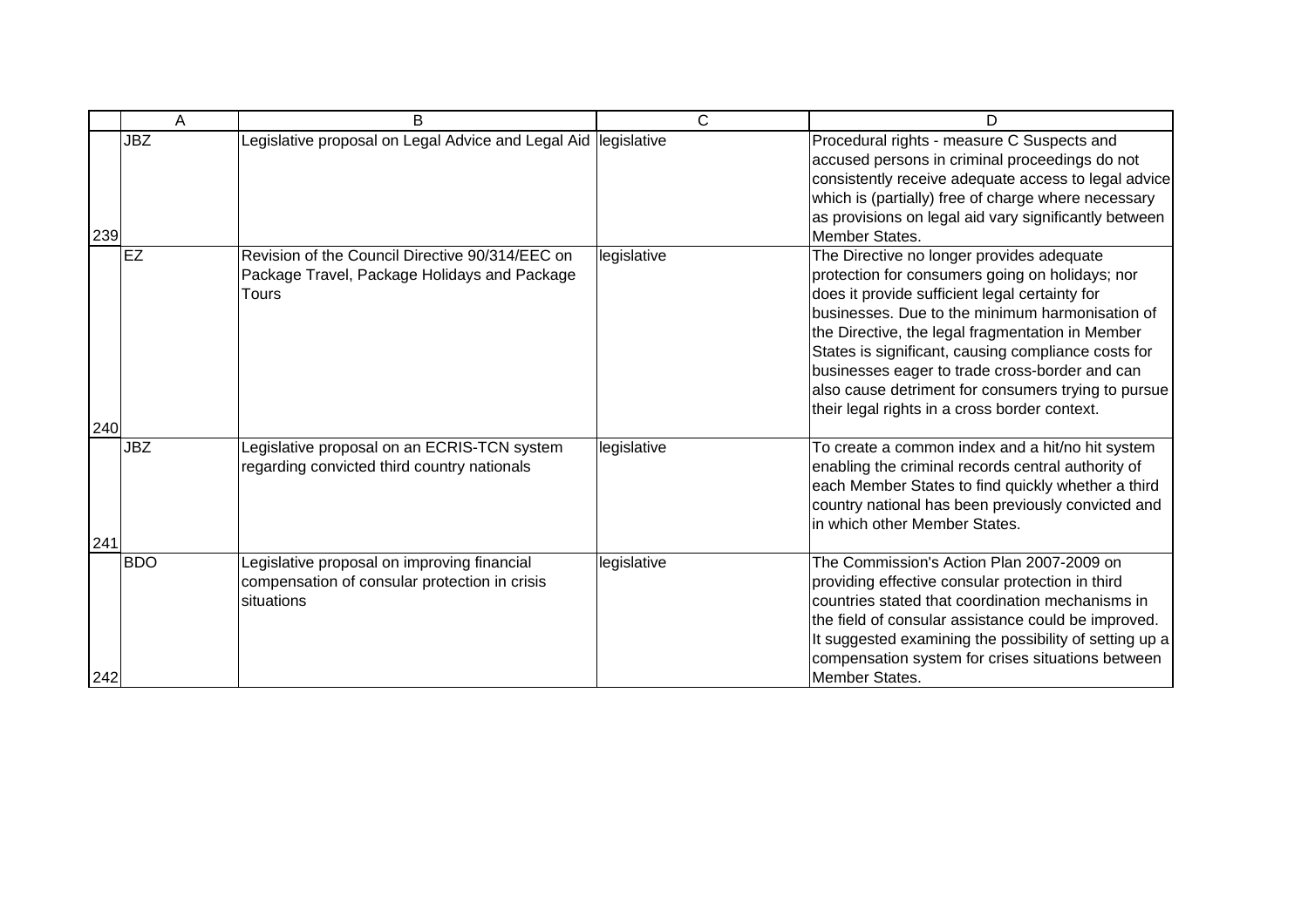|     | A          | B                                                                                                                      | $\overline{C}$  | D                                                                                                                                                                                                                                                                                                                                                                                                                                                                                                                                                                                                           |
|-----|------------|------------------------------------------------------------------------------------------------------------------------|-----------------|-------------------------------------------------------------------------------------------------------------------------------------------------------------------------------------------------------------------------------------------------------------------------------------------------------------------------------------------------------------------------------------------------------------------------------------------------------------------------------------------------------------------------------------------------------------------------------------------------------------|
|     | <b>BDO</b> | Legislative proposal amending Decision<br>1995/553/EC implementing the right to consular<br>protection                 | legislative     | Any EU citizen who is in a third country where his or<br>her Member State is not represented, is entitled to<br>receive effective consular assistance from<br>embassies or consulates of any other Member State<br>on the same conditions as their nationals. The<br>Commission aims to assist the Member States with<br>this task by proposing concrete measures which aim<br>to ensure that all EU citizens are informed of their<br>rights and that the scope of protection is clarified.<br>Under the Lisbon Treaty the Commission can initiate<br>legislative proposals to facilitate such protection. |
| 243 |            |                                                                                                                        |                 |                                                                                                                                                                                                                                                                                                                                                                                                                                                                                                                                                                                                             |
| 244 | EZ         | Amendment of Directive on unfair commercial<br>practices                                                               | legislative     | Modernisation of the Directive on unfair business-to-<br>consumer commercial practices.                                                                                                                                                                                                                                                                                                                                                                                                                                                                                                                     |
| 245 | <b>JBZ</b> | Communication on the fight against racism, and<br>xenophobia                                                           | Non-legislative | The Communication will present a common<br>approach to better mobilise and maximize the<br>existing legal and financial instruments in order to<br>tackle racism, xenophobia and discrimination.                                                                                                                                                                                                                                                                                                                                                                                                            |
|     | <b>JBZ</b> | Proposal for a Regulation on Eurojust                                                                                  | legislative     | Provide Eurojust with powers to directly initiate<br>investigations, making its internal structure more<br>efficient and involving the European Parliament and<br>national Parliaments in the evaluation of Eurojust's<br>activities, in accordance with Art. 85 TFEU.                                                                                                                                                                                                                                                                                                                                      |
| 246 |            |                                                                                                                        |                 |                                                                                                                                                                                                                                                                                                                                                                                                                                                                                                                                                                                                             |
| 247 | <b>JBZ</b> | Communication on the establishment of European<br>Public Prosecutor's Office (EPPO) from Eurojust                      | Non-legislative | Possibility to give further powers to the Eurojust<br>national member, reinforcement of powers of<br>Eurojust College or setting-u of a European Public<br>Prosecutor.                                                                                                                                                                                                                                                                                                                                                                                                                                      |
| 248 | <b>JBZ</b> | Legislative proposal on mutual recognition of the<br>effects of certain civil status documents                         | legisllative    | Follow-up to Green Paper on the free circulation of<br>documents, civil status documents, authentic acts<br>and the simplification of legislation.                                                                                                                                                                                                                                                                                                                                                                                                                                                          |
| 249 | <b>JBZ</b> | Legislative proposal for dispensing with the<br>formalities for the legalisation of documents<br>between Member States | legislative     | Follow-up to Green Paper on the free circulation of<br>documents, civil status documents, authentic acts<br>and the simplification of legislation.                                                                                                                                                                                                                                                                                                                                                                                                                                                          |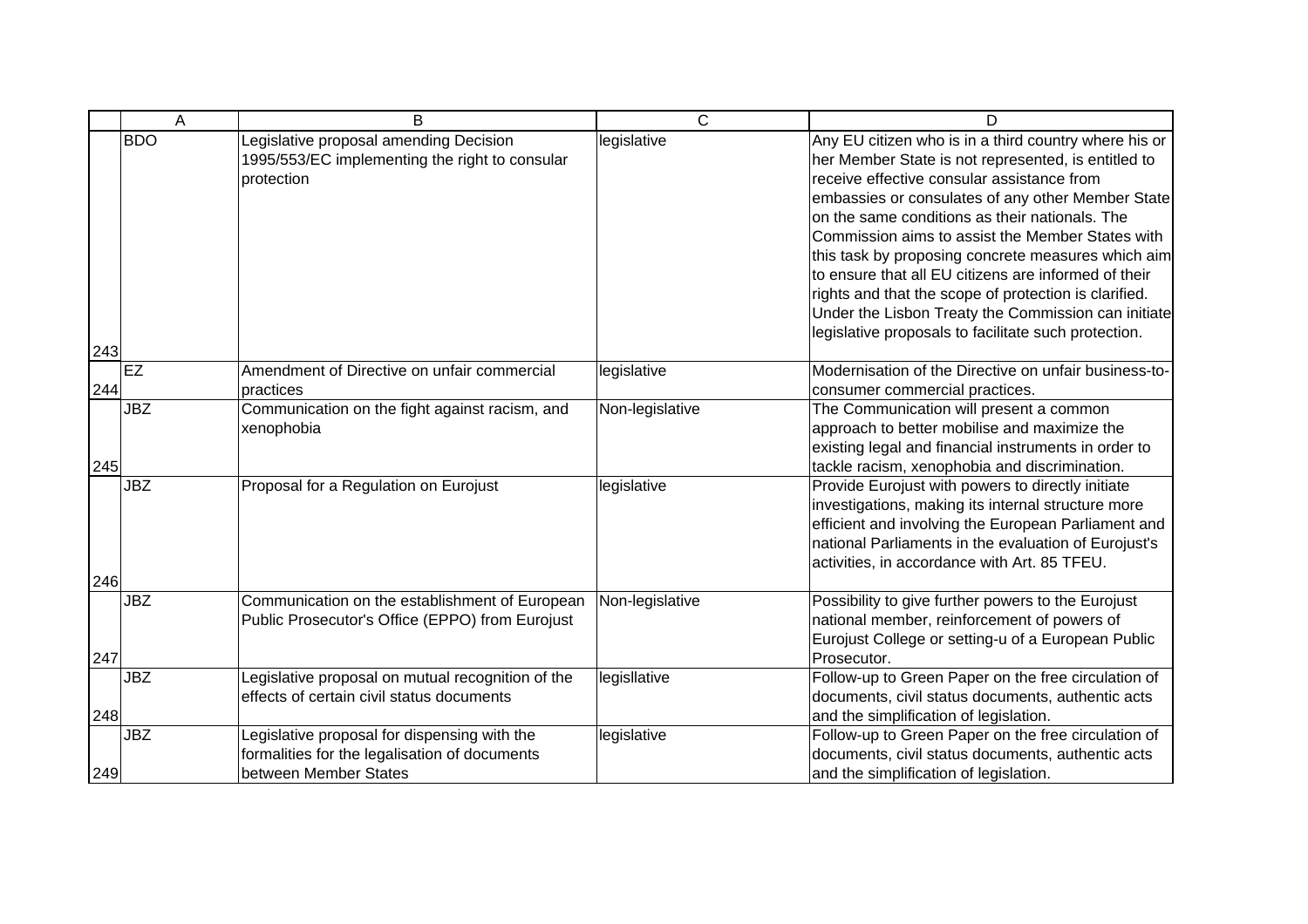|     | Α                                                      | B                                                                                                                                                                                                       | $\mathsf{C}$    | D                                                                                                                                                                                                                                                                                                                                                                                                                           |
|-----|--------------------------------------------------------|---------------------------------------------------------------------------------------------------------------------------------------------------------------------------------------------------------|-----------------|-----------------------------------------------------------------------------------------------------------------------------------------------------------------------------------------------------------------------------------------------------------------------------------------------------------------------------------------------------------------------------------------------------------------------------|
|     | <b>Maritime</b><br><b>Affairs and</b><br>250 Fisheries |                                                                                                                                                                                                         |                 |                                                                                                                                                                                                                                                                                                                                                                                                                             |
| 251 | LNV                                                    | Proposals on the reform of the Common Fisheries<br>Policy                                                                                                                                               | legislative     | The CFP reform package will comprise the following<br>proposals:                                                                                                                                                                                                                                                                                                                                                            |
| 252 |                                                        |                                                                                                                                                                                                         |                 | a proposal for a new basic regulation for the CFP,<br>including aquaculture;                                                                                                                                                                                                                                                                                                                                                |
| 253 |                                                        |                                                                                                                                                                                                         |                 | a proposal for a new regulation on the Common<br>Market Organisation;                                                                                                                                                                                                                                                                                                                                                       |
| 254 |                                                        |                                                                                                                                                                                                         |                 | proposals for the financial dimension of the new<br>CFP:                                                                                                                                                                                                                                                                                                                                                                    |
| 255 |                                                        |                                                                                                                                                                                                         |                 | technical measures.                                                                                                                                                                                                                                                                                                                                                                                                         |
| 256 | LNV                                                    | Regulations on 2011 fishing opportunities:                                                                                                                                                              | legislative     | Various regulations covering the Baltic Sea, the<br>Black Sea, other areas in the Atlantic and the North<br>Sea and deep-sea species for the years 2011-2012.<br>All these regulations will be preceded by a<br>Communication to the Council.                                                                                                                                                                               |
| 257 | LNV                                                    | Regulations on multiannual management or<br>recovery plans for selected species such as<br>salmon in the Baltic Sea, bluefin tuna, haddock,<br>herring in the Celtic Sea, southern hake and<br>nephrops | legislative     | As regards haddock, herring southern hake and<br>nephrops, the proposed new plans will provide i.a.<br>for setting TACs each year in such a way that the<br>objective to exploit this stock according to maximum<br>sustainable yield will be reached. As regards bluefin<br>tuna, the current recovery plan will have to be<br>amended in the light of the outcome of 2009 ICCAT<br>negotiations.                          |
| 258 | LNV                                                    | MARINE KNOWLEDGE 2020: marine data and<br>observation for smart growth.                                                                                                                                 | Non-legislative | At present, responsibility for collecting data on<br>Europe's seas and oceans is fragmented between<br>regional, national, public and private organisations<br>that collect data over open ocean and coastal,<br>territorial and jurisdictional waters. The European<br>Marine Observation and Data Network action plan<br>will outline a set of steps enabling public and private<br>operators to provide better services. |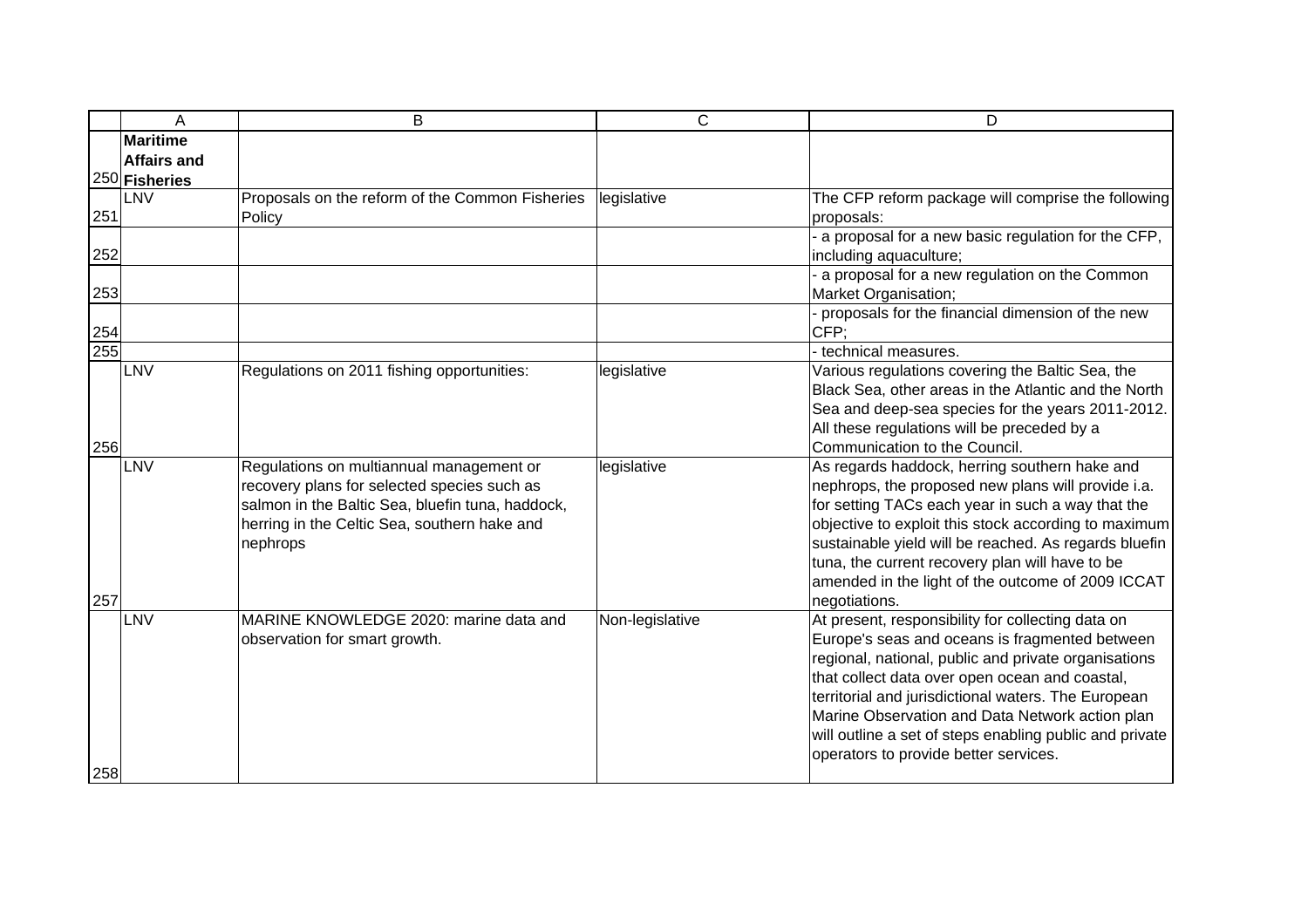|     | A   | B                                                                                                                            | $\mathsf{C}$    | D                                                                                                                                                                                                                                                                                                                                                                                                                                                          |
|-----|-----|------------------------------------------------------------------------------------------------------------------------------|-----------------|------------------------------------------------------------------------------------------------------------------------------------------------------------------------------------------------------------------------------------------------------------------------------------------------------------------------------------------------------------------------------------------------------------------------------------------------------------|
| 259 | LNV | Regulation of EP and Council concerning the<br>establishment of a programme to support further<br>development towards an IMP | legislative     | The objective to be achieved by the proposed<br>Regulation is to ensure a continued modest financial<br>underpinning for further promoting the development<br>and implementation of the Integrated Maritime<br>Policy in the remaining time of the current Financial<br>Perspective during the period 2011-2013.                                                                                                                                           |
| 260 | LNV | Communication on sea basins (North Sea and<br>Atlantic)                                                                      | Non-legislative | Preparation of initiatives to implement the integrated<br>maritime policy in the North Sea and Atlantic sea<br>basins, following similar communications already<br>prepared on the Mediterranean, the Baltic and the<br>Arctic.                                                                                                                                                                                                                            |
| 261 | LNV | Proposal for a Regulation of EP and Council<br>amending Reg. 1288/2009 on transitional technical<br>measures                 | legislative     | As the 2009 November Council could not agree on<br>permanent technical measures in the Atlantic<br>(COM(2008)324), a transitional technical measures<br>regulation was agreed ensuring that urgent technical<br>measures provided in Annex III of Regulation No<br>43/2009 for TAC and quota continue to apply as<br>from 01.01.2010 on. The proposed amendment to<br>the transitional regulation aims at extending its<br>validity for another 18 months. |
| 262 | LNV | Regulation of EP and Council amending the Shark   legislative<br>Finning Regulation (EC) No 1185/2003                        |                 | One option is to amend the ratio allowing for 5% of<br>fin weight relative to the live weight (before<br>processing) of the shark catch so that in no case the<br>weight of the fins will exceed 5% of the dressed<br>(gutted and beheaded) weight of the shark catch<br>Another option would be to implement a "fins<br>attached" policy whereby the fins would remain<br>attached to the body.                                                           |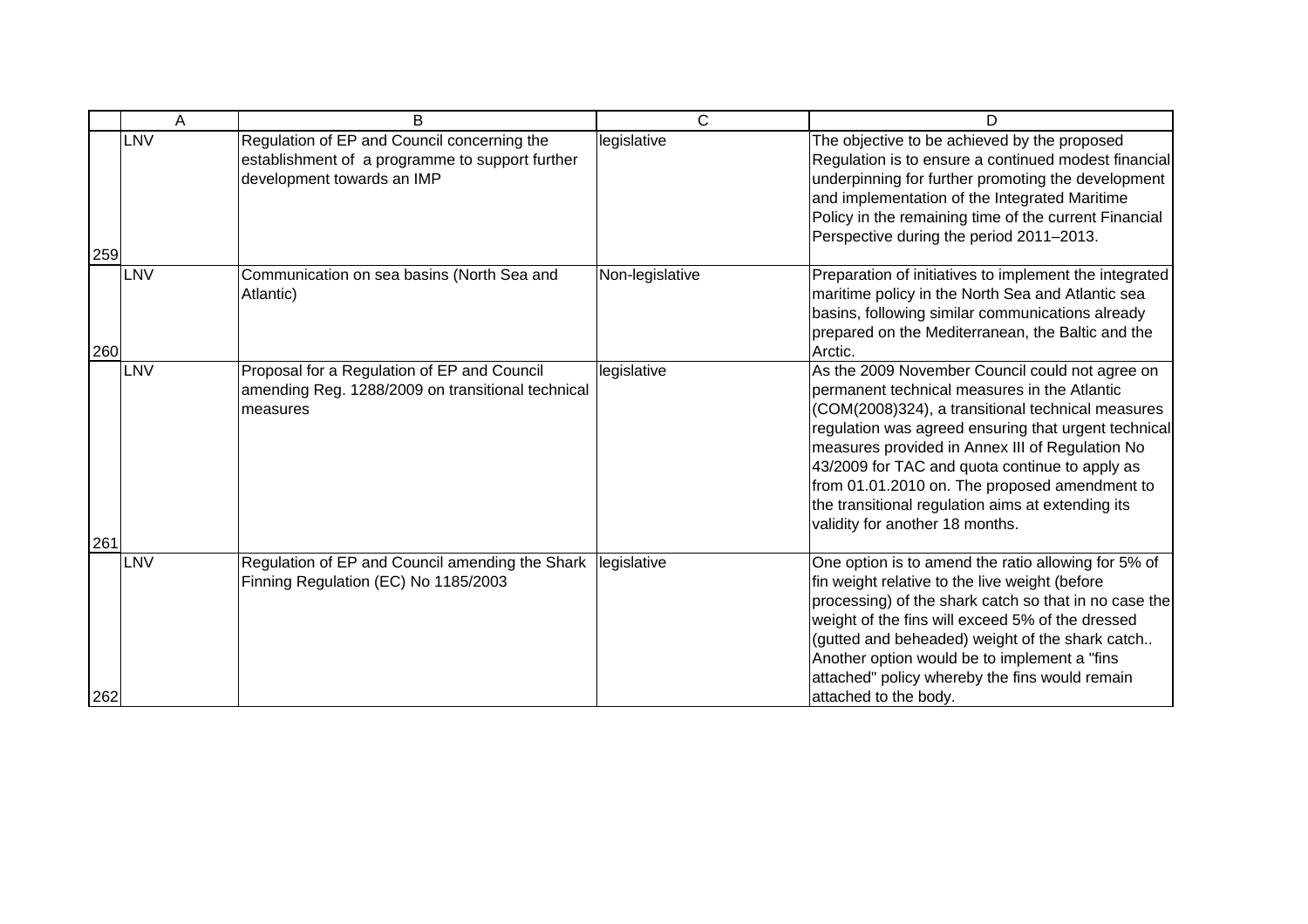|     | A                      | B                                                                                                                                                                 | C               | D                                                                                                                                                                                                                                                                                       |
|-----|------------------------|-------------------------------------------------------------------------------------------------------------------------------------------------------------------|-----------------|-----------------------------------------------------------------------------------------------------------------------------------------------------------------------------------------------------------------------------------------------------------------------------------------|
| 263 | <b>LNV</b>             | Communication on a Community Plan of action for<br>reducing incidental catches of seabirds in fishing<br>gears                                                    | Non-legislative | In ways to integrate environmental protection<br>requirements into the Common Fisheries Policy,<br>one of the Community objectives is to improve the<br>fishing methods with a view to reduce the incidental<br>and unwanted catches, and the impacts on the<br>marine environment.     |
| 264 | LNV                    | Regulation of EP and Council on a management<br>plan for pelagic stocks in the Baltic Sea                                                                         | legislative     | The Regulation intends to establish a long-term<br>management framework for pelagic stocks in the<br>Baltic Sea. It will set long-term stock management<br>objectives and targets and contain some specific<br>provisions necessary to reach that aim.                                  |
| 265 | LNV                    | Regulation of EP and Council revising Council<br>Regulation (EC) No 1098/2007 on the multiannual<br>plan for Baltic cod                                           | legislative     | Council Regulation (EC) No 1098/2007 provides<br>that the management measures should be<br>evaluated in 2010 and possibly be revised if the<br>evaluation so requires.                                                                                                                  |
| 266 | <b>LNV</b>             | Regulation of EP and Council establishing a long<br>term management plan for sole and plaice in the<br>North Sea                                                  | legislative     | The Regulation intends to revise the long-term<br>management framework for sole and plaice<br>fisheries in the North Sea, and to set up long-term<br>stock management objectives and targets, based on<br>the results obtained from the implementation of the<br>first management plan. |
| 267 | <b>LNV</b>             | New sources of growth from seas and oceans:<br>Communication on "blue growth" - a new vision for<br>sustainable growth in coastal regions and maritime<br>sectors | Non-legislative | The Communication will build on a study exploring<br>future growth scenarios for coastal regions and the<br>maritime economy, with a particular emphasis on<br>positive effects on employment.                                                                                          |
| 268 | LNV                    | Communication on financial implications for the<br>integration of maritime surveillance                                                                           | Non-legislative | The Commission has been requested to identify the<br>financial implications of creating a Common<br>Information Sharing Environment.                                                                                                                                                    |
|     | Regional<br>269 Policy |                                                                                                                                                                   |                 |                                                                                                                                                                                                                                                                                         |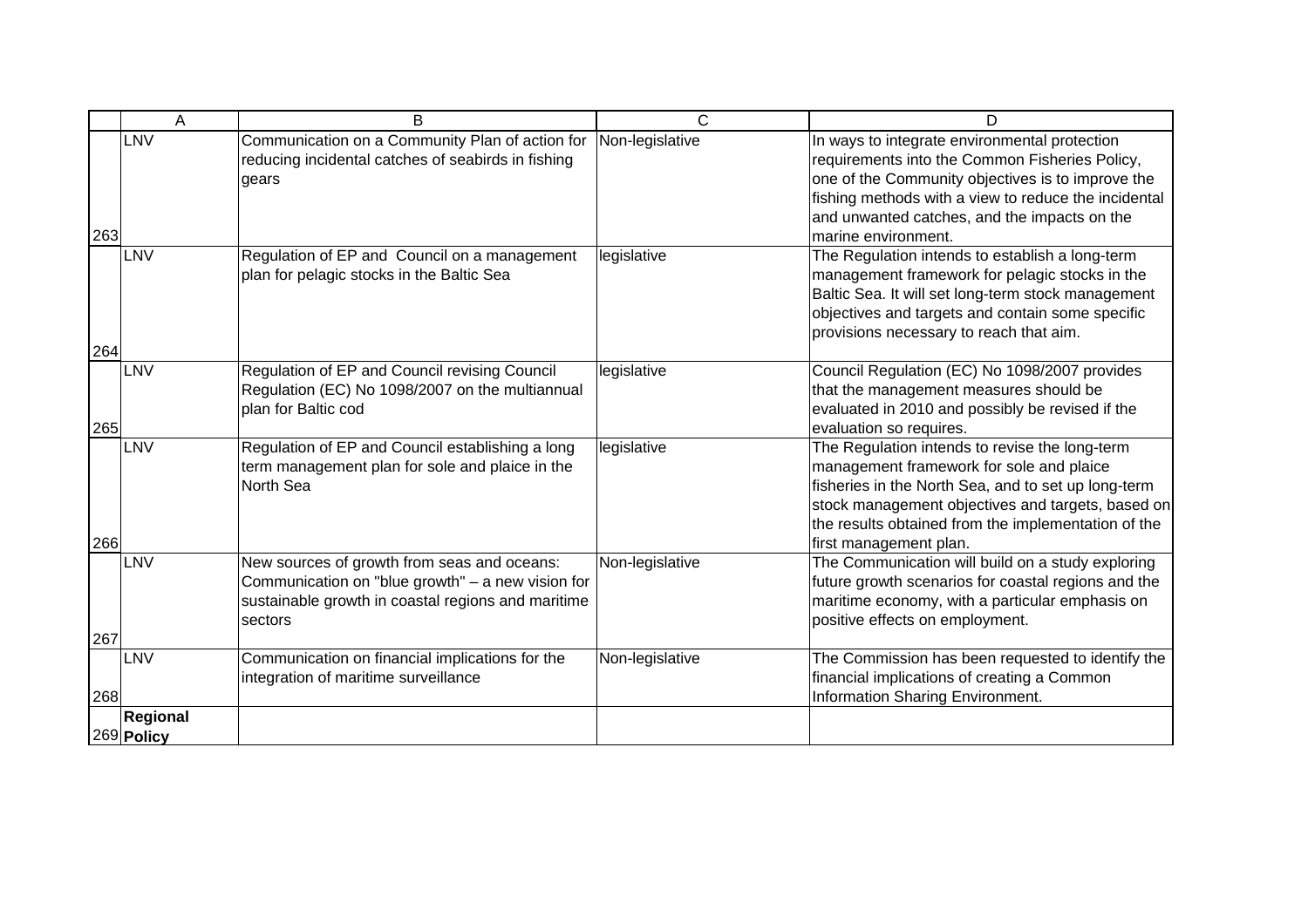|     | A                                     | B                                                                                                                                                                              | $\mathsf{C}$    | D                                                                                                                                                                                                                                                                                                                          |
|-----|---------------------------------------|--------------------------------------------------------------------------------------------------------------------------------------------------------------------------------|-----------------|----------------------------------------------------------------------------------------------------------------------------------------------------------------------------------------------------------------------------------------------------------------------------------------------------------------------------|
| 270 | $EZ + ESO$                            | Legislative proposals on the European Regional<br>Development Fund (ERDF),) and Cohesion Fund<br>(CF)                                                                          | Legislative     | Regulations will have to be adapted / replaced in<br>line with the EU priorities and with the objective to<br>adapt the delivery of cohesion policy for the<br>programming period 2014-2020. They will be<br>accompanied by new EU strategic guidelines on<br>cohesion for the period post-2013.                           |
| 271 | $EZ + ESO$                            | EU Cohesion Policy strategic report 2010 -<br>Communication on Member States' delivery of<br>cohesion policy programmes 2007-2013                                              | Non-legislative | To summarise the 27 national strategic reports on<br>the contribution to the objectives of cohesion policy,<br>the tasks of the funds and the implementation of the<br>objectives of Community strategic guidelines, the<br>national strategic references frameworks and the<br>Integrated Guidelines for Growth and Jobs. |
| 272 | $EZ + ESO$                            | Communication on "Reinforcing the contribution of<br>Cohesion Policy to the sustainable development of<br>the EU's regions and delivering Europe 2020"                         | Non-legislative | The Communication will provide policy guidance on<br>how to align Cohesion Policy objectives in the field<br>of sustainable development with the Europe 2020<br>vision in terms of promoting a more resource<br>efficient, greener and more competitive economy.                                                           |
| 273 | $EZ + ESO$                            | Communication on 'Reinforcing the contribution of<br>Cohesion Policy to the development of a<br>knowledge based economy and regional innovation<br>and delivering Europe 2020' | Non-legislative | The Communication will provide policy guidance on<br>how to align Cohesion Policy objectives with the<br>Europe 2020 vision in the field of smart growth in<br>terms of developing regional economies based on<br>knowledge and innovation.                                                                                |
| 274 | <b>ESO</b>                            | EU strategy for the Danube region                                                                                                                                              | Non-legislative | The European Council of June 2009 invited the<br>Commission to present an EU strategy for the<br>Danube region before December 2010.                                                                                                                                                                                       |
|     | <b>Research and</b><br>275 Innovation |                                                                                                                                                                                |                 |                                                                                                                                                                                                                                                                                                                            |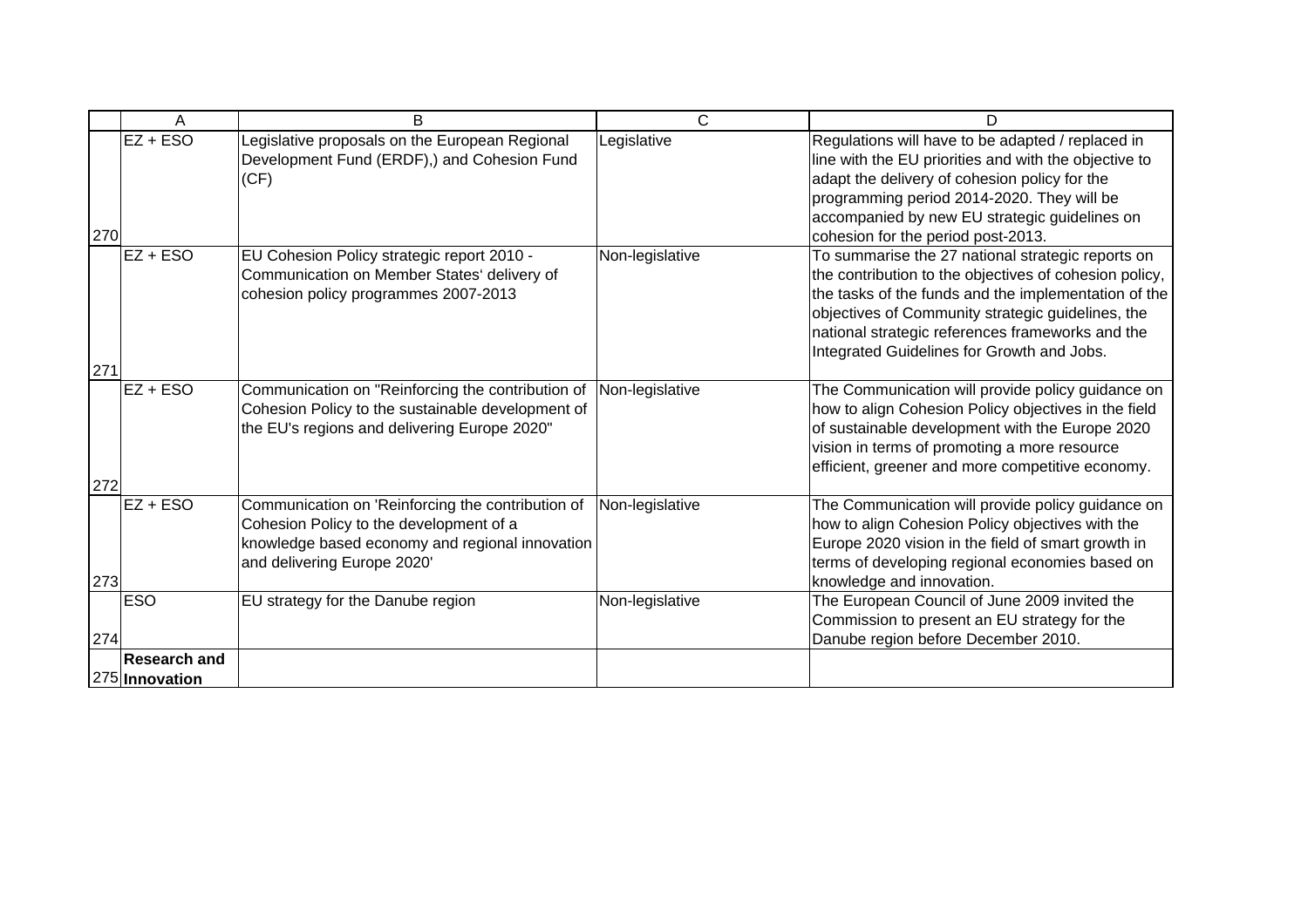|            | A          | B                                                                                                                                       | C               | D                                                                                                                                                                                                                                                                                                                                                                                                                                                                                                                       |
|------------|------------|-----------------------------------------------------------------------------------------------------------------------------------------|-----------------|-------------------------------------------------------------------------------------------------------------------------------------------------------------------------------------------------------------------------------------------------------------------------------------------------------------------------------------------------------------------------------------------------------------------------------------------------------------------------------------------------------------------------|
| 276        | $EZ + LNV$ | <b>Communication Towards a Resource Efficient</b><br>Europe and a Smart, Sustainable Bio-Economy                                        | Communication   | The aim is to mobilise research, innovation and<br>education to identify and facilitate the path Towards<br>a Resource Efficient Europe and provide a vision<br>and action plan for a sustainable and innovative<br>European Bio-economy. The Communication will<br>address the policy framework and concrete actions<br>which contribute to the "Innovation Union" as set in<br>the Europe 2020 Strategy and identify strategic<br>agendas, modalities to carry them out and<br>monitoring systems to ensure progress. |
| 277        | $EZ + OCW$ | Commission proposal 8th Framework Programme                                                                                             | Legislative     | This proposal regards the TFEU Framework<br>Programme for research funding for the period 2014-<br>2020. The proposal, containing the main<br>orientations, will be further detailed in a set of<br>proposals for specific programmes and rules for<br>participation.                                                                                                                                                                                                                                                   |
| 278        | $EZ + OCW$ | Commission proposals for 8th Euratom Framework Legislative<br>Programme                                                                 |                 | This proposal regards the Euratom Framework<br>Programme for research funding for the period 2014-<br>2018. The proposal, containing the main<br>orientations, will be further detailed in a set of<br>proposals for specific programmes and rules for<br>participation.                                                                                                                                                                                                                                                |
|            | LNV        | (**) Proposal for Council Recommendation on Joint Non-legislative<br>Programming on "Agriculture, food security, and<br>climate change" |                 | As indicated in Europe 2020, the Commission will<br>work to complete the European Research Area<br>(ERA) in particular by enhancing joint programming<br>with Member States. The theme related to food<br>security and the impact of climate change on<br>agriculture was identified as a major societal<br>challenge for Europe which needs to be tackled                                                                                                                                                              |
| 279<br>280 | VWS + LNV  | (**) Proposal for Council recommendation on Joint<br>Programming on "Health, food, and prevention of<br>diet-related diseases"          | Non-legislative | through a Joint Programming Initiative.<br>The theme related to Health, food and prevention of<br>diet related diseases was identified as a major<br>societal challenge for Europe which needs to be<br>tackled through a Joint Programming Initiative.                                                                                                                                                                                                                                                                 |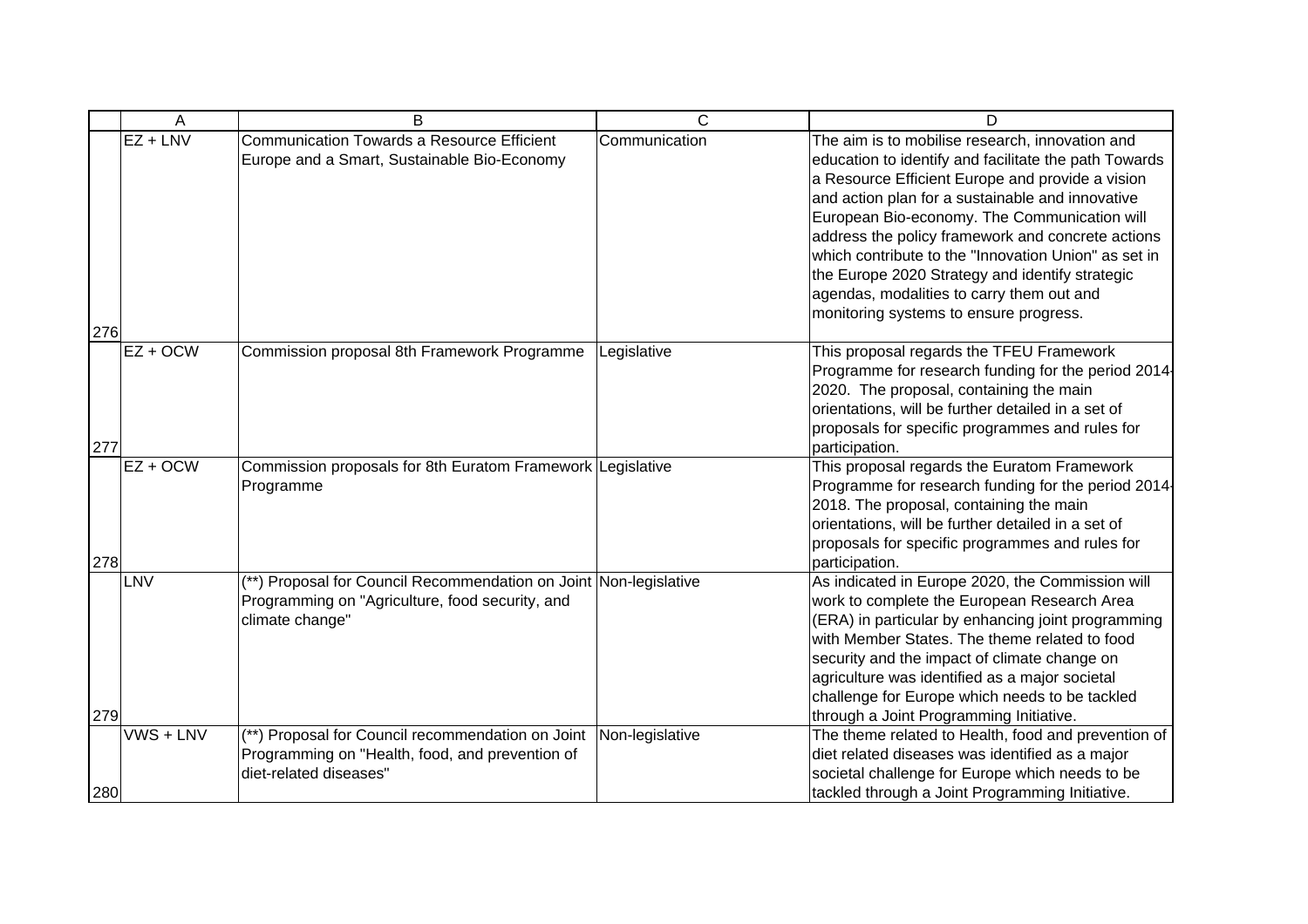|     | A                         | B                                                                                                                                       | C               | D                                                                                                                                                                                                                                                                                                                                                                                                                                        |
|-----|---------------------------|-----------------------------------------------------------------------------------------------------------------------------------------|-----------------|------------------------------------------------------------------------------------------------------------------------------------------------------------------------------------------------------------------------------------------------------------------------------------------------------------------------------------------------------------------------------------------------------------------------------------------|
| 281 | <b>OCW</b>                | (**) Proposal for Council recommendation on Joint<br>Programming on "Cultural heritage, climate<br>change, and security"                | Non-legislative | This Joint Programming Initiative will ensure<br>European Member States to maximise and exploit<br>their combined critical mass by coordinating their<br>efforts. The main objectives are the study of the<br>impact of environmental changes on cultural<br>heritage, the development of measures for the<br>protection and security of cultural heritage and the<br>implementation of sustainable development to<br>cultural heritage. |
| 282 | <b>OCW</b>                | Proposal concerning the Framework programme of Legislative<br>Euratom for nuclear research and training activities<br>(including ITER). |                 | The objectives of the proposed legislation -<br>covering 2012 and 2013 - are to continue the<br>activities planned in the Euratom FP7 decisions<br>adopted in 2006 and to support the construction<br>phase of ITER taking into account new budgetary<br>needs.                                                                                                                                                                          |
| 283 | $EZ +$<br><b>VROM/WWI</b> | Decision concerning the specific programme for<br>indirect actions                                                                      |                 | The rules for the participation provide a<br>comprehensive framework to ensure efficient<br>implementation of the Euratom Framework<br>Programme, taking into account the need for easy<br>access for all participants through simplified<br>procedures.                                                                                                                                                                                 |
| 284 | $EZ + OCW$                | Regulation laying down the rules for the<br>participation and for the dissemination of research<br>results                              |                 |                                                                                                                                                                                                                                                                                                                                                                                                                                          |
| 285 | $EZ + OCW$                | Communication on an overarching action plan for<br>the development of ERA                                                               | Non-legislative | This communication will define steps to implement<br>the Research and Innovation plan. This will also be<br>linked to the preparation of the 8th Framework<br>Programme.                                                                                                                                                                                                                                                                 |
| 286 | $EZ + OCW$                | Midterm review of 7th Framework Programme                                                                                               | Non-legislative | The review will draw lessons to be taken account of<br>in the preparation of the 8th Framework Programme<br>to be proposed in 2011.                                                                                                                                                                                                                                                                                                      |
|     | <b>Services of</b>        |                                                                                                                                         |                 |                                                                                                                                                                                                                                                                                                                                                                                                                                          |
|     | general                   |                                                                                                                                         |                 |                                                                                                                                                                                                                                                                                                                                                                                                                                          |
|     | 287 interest              |                                                                                                                                         |                 |                                                                                                                                                                                                                                                                                                                                                                                                                                          |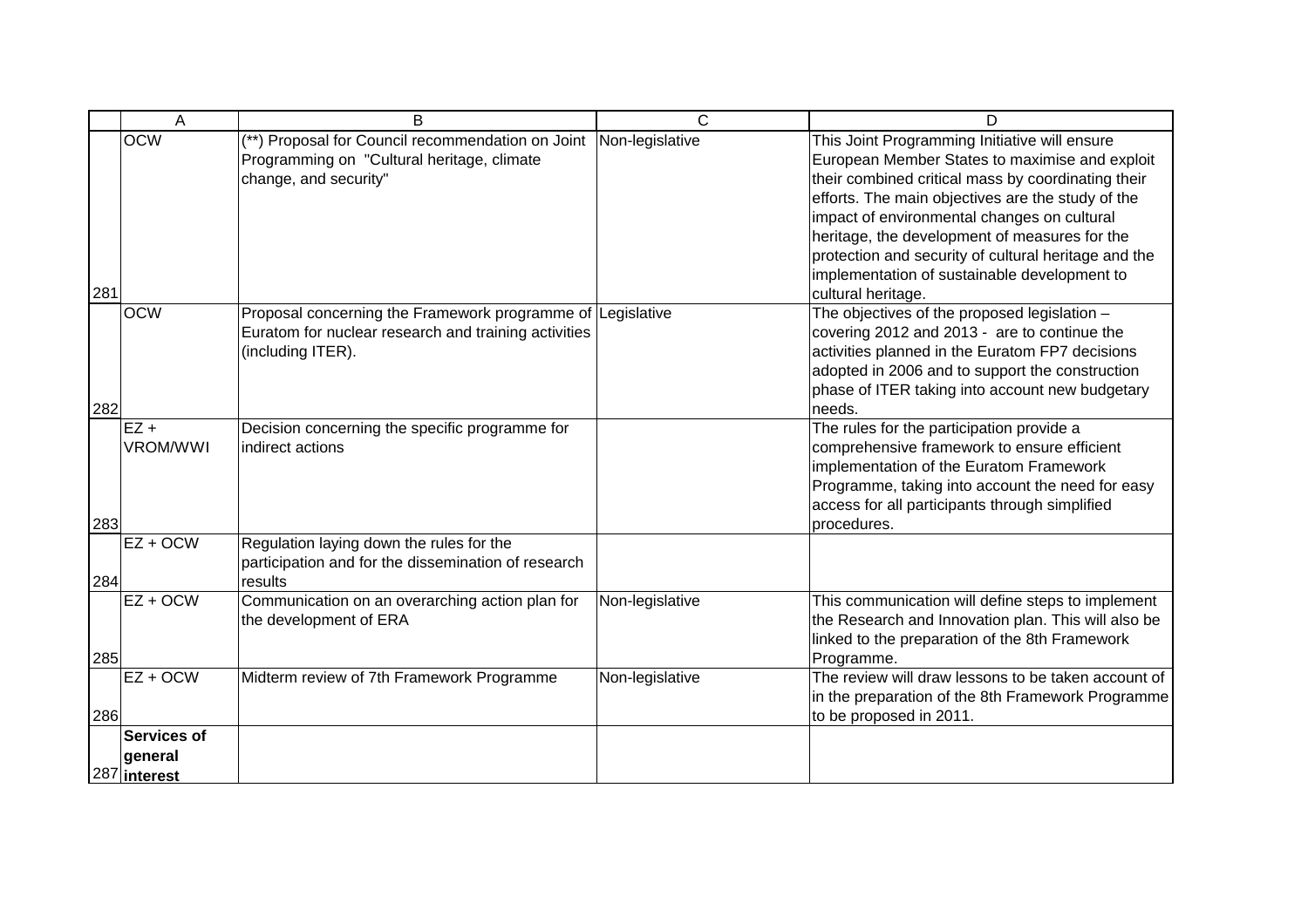|     | A              | B                                                                                      | $\mathsf{C}$    | D                                                                                                                                                                                                                                                                                                                                                                                                            |
|-----|----------------|----------------------------------------------------------------------------------------|-----------------|--------------------------------------------------------------------------------------------------------------------------------------------------------------------------------------------------------------------------------------------------------------------------------------------------------------------------------------------------------------------------------------------------------------|
| 288 | EZ             | Communication on a quality framework for services Non-legislative                      |                 | This initiative will build on the Protocol annexed to                                                                                                                                                                                                                                                                                                                                                        |
| 289 | EZ             | of general interest<br>Revision of 2005 Services of General Interest<br>Package        | Non-Legislative | the Lisbon Treaty<br>The framework text expires in November 2011. The<br>objective of the revision will be to adjust the rules in<br>the light of the evaluation report to be completed in<br>2010. Such an initiative is to be seen in the context<br>of establishing a quality framework for public and<br>social services as set out in the political guidelines<br>of the President                      |
| 290 | EZ             | Evaluation report on the 2005 Services of General<br>Interest Package                  | Non-legislative | This report should be prepared on the basis of a<br>public consultation to be launched in the coming<br>weeks. Initiatives that relate to services of general<br>economic interest are to be seen in the context of<br>establishing a quality framework for public and<br>social services.                                                                                                                   |
|     | <b>Smart</b>   |                                                                                        |                 |                                                                                                                                                                                                                                                                                                                                                                                                              |
|     | 291 Regulation |                                                                                        |                 |                                                                                                                                                                                                                                                                                                                                                                                                              |
|     | $BZK + Jus$    | Communication on smart regulation                                                      | Non-legislative | The Communication will present this Commission's<br>priorities for smart regulation covering actions to<br>simplify existing legislation and reduce<br>administrative burdens; the development of a more<br>systematic approach to evaluating the extent to<br>which legislation and policies have reached their<br>objectives; and the use of impact assessments to<br>ensure the quality of new proposals. |
| 292 |                |                                                                                        |                 |                                                                                                                                                                                                                                                                                                                                                                                                              |
| 293 | <b>JBZ</b>     | Council Decision on Solidarity clause (proposal to<br>be delivered jointly with HR/VP) | legislative     | Implementation of provision in Art. 222 (3) TFEU<br>which requires that arrangements for the<br>implementation by the Union of the solidarity clause<br>shall be defined by a decision adopted by the<br>Council acting on a joint proposal by the<br>Commission and the High Representative for<br>Foreign Affairs and Security Policy.                                                                     |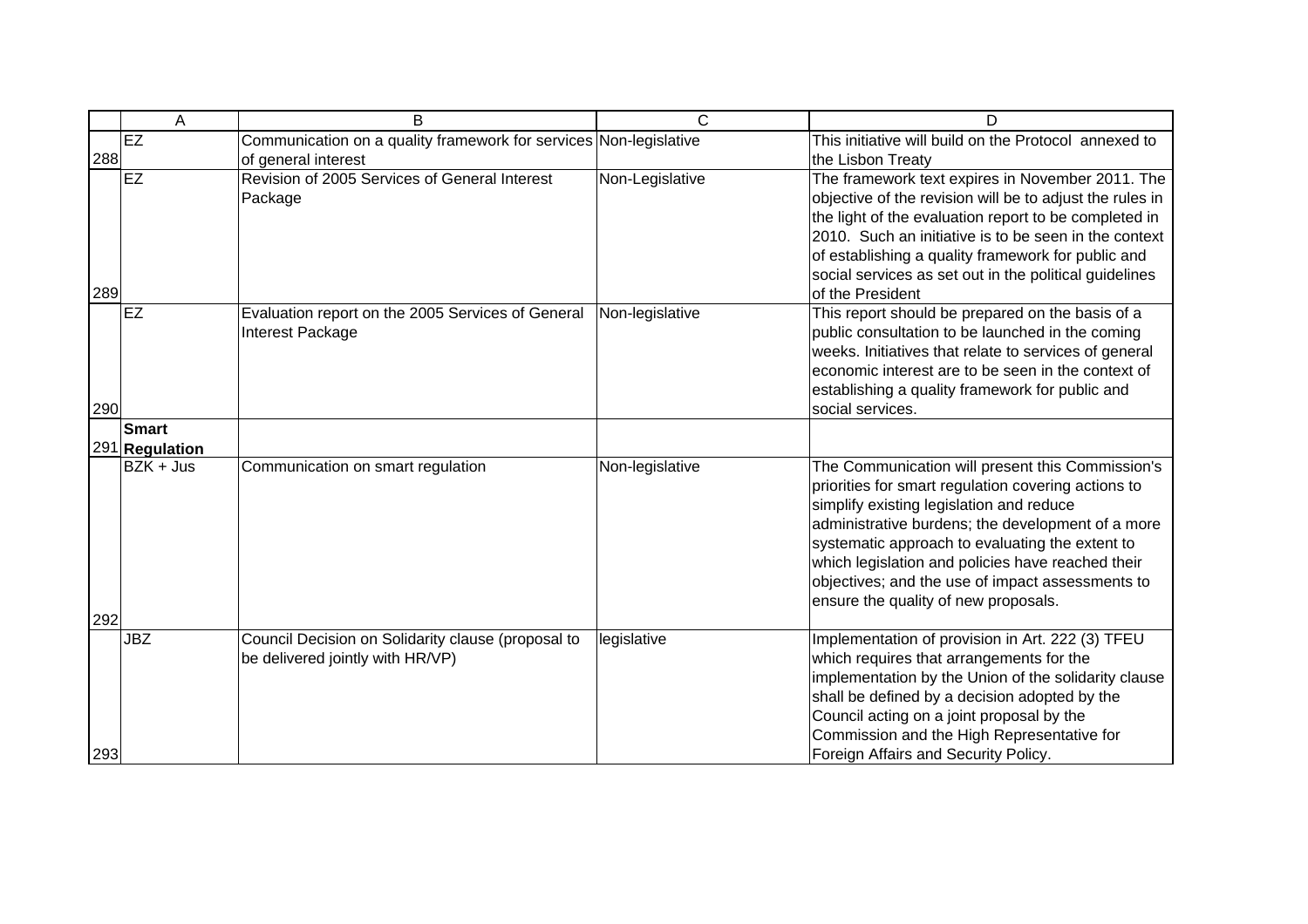|     | Α                                                  | B                                                                                                                                      | $\mathsf{C}$    | D                                                                                                                                                                                                                                                                                                                                               |
|-----|----------------------------------------------------|----------------------------------------------------------------------------------------------------------------------------------------|-----------------|-------------------------------------------------------------------------------------------------------------------------------------------------------------------------------------------------------------------------------------------------------------------------------------------------------------------------------------------------|
|     | <b>Taxation and</b><br><b>Customs</b><br>294 Union |                                                                                                                                        |                 |                                                                                                                                                                                                                                                                                                                                                 |
| 295 | <b>FIN</b>                                         | Communication on the future VAT strategy                                                                                               |                 | The purpose of the communication will be to identify<br>actions which can reduce the administrative burden,<br>combat fraud, modernise and simplify the current<br>system.                                                                                                                                                                      |
| 296 | <b>FIN</b>                                         | Communication on Tax and Development:<br>Cooperating with Developing Countries on<br>Promoting Good Governance in Tax Matters          | Non-legislative | The communication promotes the principle of good<br>tax governance and supports developing countries<br>in their fight against tax evasion and other harmful<br>tax practices. It also proposes to strengthen taxation<br>and public finance management in these countries.                                                                     |
| 297 | <b>FIN</b>                                         | Revision of Energy Taxation Directive                                                                                                  | Legislative     | In the context of the Europe 2020 Strategy and as<br>an important contribution to combating climate<br>change and ensuring a more sustainable and<br>resource efficient economy, the revised Directive will<br>complement the European Emissions Trading<br>System and tax energy products based on their<br>energy content and CO2 performance |
| 298 | <b>FIN</b>                                         | Revision of the Regulation concerning customs<br>action against goods suspected of infringing certain<br>intellectual property rights. | Legislative     | The objective is to simplify procedures and clarify<br>the rules                                                                                                                                                                                                                                                                                |
| 299 | <b>FIN</b>                                         | Proposal for a minimum VAT standard rate<br>applicable from 2011 on.                                                                   | Legislative     | The minimum VAT standard rate currently<br>applicable will come to an end on 31/12/2010 and<br>the extension of the current level will be proposed.                                                                                                                                                                                             |
| 300 | <b>FIN</b>                                         | Proposal on the VAT treatment of vouchers (and<br>other promotional schemes)                                                           | Legislative     | The proposal aims at modernising the existing VAT<br>rules (taxable amount) applicable to vouchers                                                                                                                                                                                                                                              |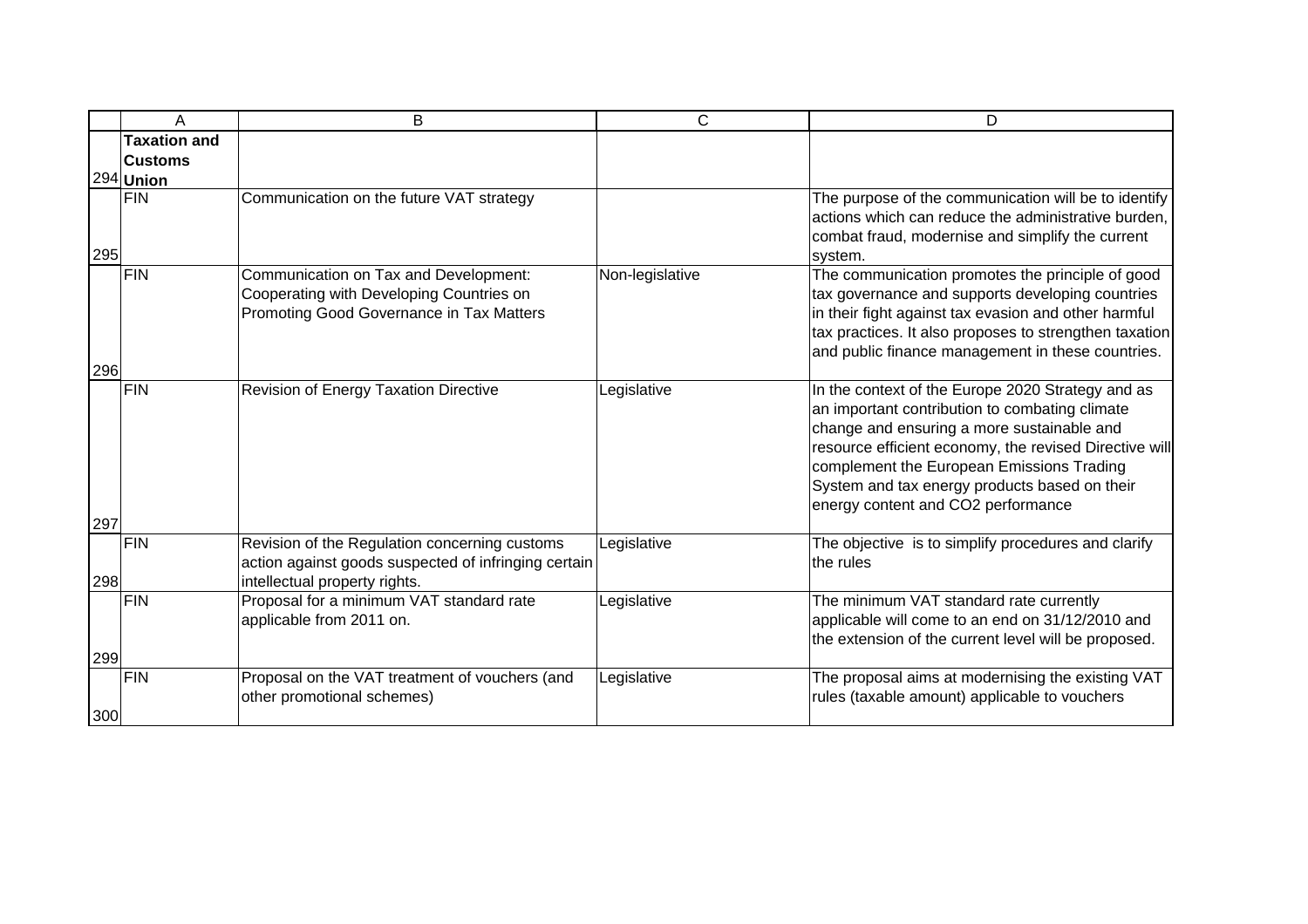|     | Α          | B                                                                                                                                                            | C               | D                                                                                                                                                                                                                                                                        |
|-----|------------|--------------------------------------------------------------------------------------------------------------------------------------------------------------|-----------------|--------------------------------------------------------------------------------------------------------------------------------------------------------------------------------------------------------------------------------------------------------------------------|
| 301 | <b>FIN</b> | Green Paper on a new VAT strategy                                                                                                                            | Non-legislative | Consultation document on a new VAT Strategy<br>ensuring its adaptation to changing economic<br>realities and taking into account notably new<br>developments in IT technologies (with a view to<br>adopt a "new VAT strategy" Communication in the<br>2nd half of 2011). |
| 302 | FIN        | Communication on a "Citizen's First" taxation policy Non-legislative<br>initiative                                                                           |                 | In context of re-launching of the Single Market, the<br>objective is to identify areas of interest for citizens<br>(incl. double taxation, pension, second residence,<br>capital gains or income tax) to develop soft law<br>initiatives.                                |
| 303 | FIN        | Communication on coordination of inheritance<br>taxes                                                                                                        | Non-legislative | To promote coordination of inheritance taxation<br>between the EU Member States in order to avoid<br>double taxation and double non-taxation in cross-<br>border situations.                                                                                             |
| 304 | <b>FIN</b> | Legislative proposal for a Common Consolidated<br>Corporate Tax Base (CCCTB)                                                                                 | Legislative     | The proposal will aim to make tax rules simpler,<br>reduce compliance costs and remove tax obstacles<br>which companies currently suffer when they operate<br>cross-border.                                                                                              |
| 305 | <b>FIN</b> | Revision of the Directive on the taxation of interest<br>and royalty payments between associated<br>companies of different Member States (recast<br>version) | Legislative     | To extend the scope of the Directive by reducing the<br>participation thresholds, the inclusion of indirect<br>holdings and by updating the annex (types of<br>companies).                                                                                               |
|     | 306 Trade  |                                                                                                                                                              |                 |                                                                                                                                                                                                                                                                          |
| 307 | $BDO + EZ$ | Proposal for a Regulation applying the scheme of<br>the Generalised System of Preference (GSP) from<br>1 January 2014                                        | legislative     | The new Regulation will review and refine the<br>current GSP to ensure its simplicity and<br>predictability as well as maximising its support for<br>sustainable development and developing countries<br>most in need.                                                   |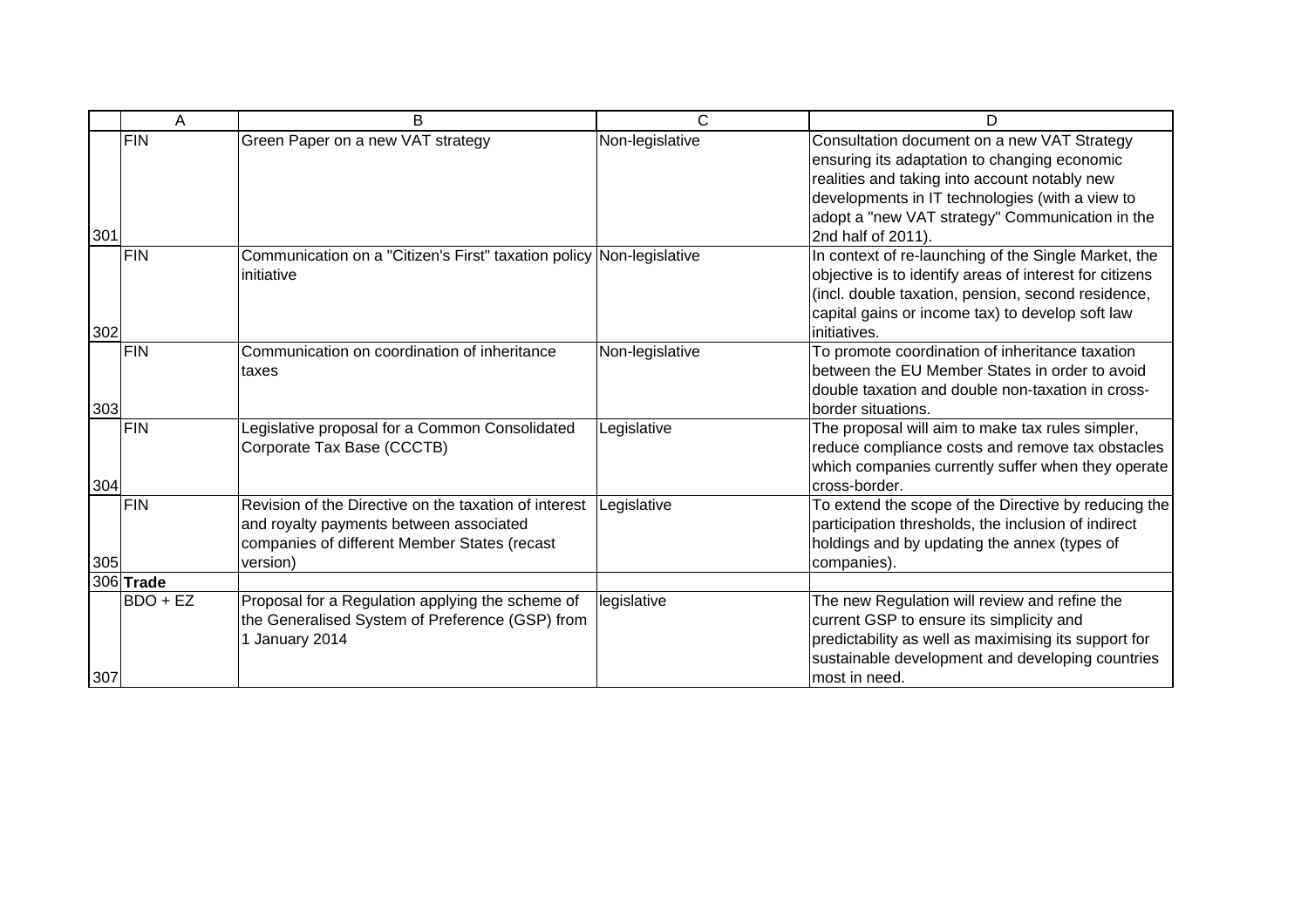| Α                      | <sub>B</sub>                                                                                                                                                | C               | D                                                                                                                                                                                                                                                                                                                                                                                                                                                                                                                                                                                                                                                                                                     |
|------------------------|-------------------------------------------------------------------------------------------------------------------------------------------------------------|-----------------|-------------------------------------------------------------------------------------------------------------------------------------------------------------------------------------------------------------------------------------------------------------------------------------------------------------------------------------------------------------------------------------------------------------------------------------------------------------------------------------------------------------------------------------------------------------------------------------------------------------------------------------------------------------------------------------------------------|
| $BDO + EZ$<br>308      | Proposal for a Regulation establishing transitional<br>arrangements for international investment<br>agreements between Member States and third<br>countries | legislative     | Since the entry into force of the Lisbon Treaty, which<br>confers to the EU exclusive competence on foreign<br>direct investment, the continuing existence of<br>Member States' international agreements relating to<br>investment, and the commitments undertaken<br>therein, could be questioned. The objective is to<br>establish legal certainty on the status and validity of<br>international agreements relating to investment<br>concluded between Member States and third<br>countries by authorising the continuation in force of<br>such agreements and by establishing a procedural<br>framework for the negotiation and conclusion by<br>Member States of such agreements in the future. |
| <b>BDO + EZ</b><br>309 | Communication on the EU investment policy                                                                                                                   | Non-legislative | The objective is to set out the broad lines within<br>which the future EU investment policy will develop.<br>The Communication would include a broad<br>toolbox/concept box that can form the basis for the<br>presentation and discussion of new negotiating<br>directives for future investment negotiations with<br>third countries.                                                                                                                                                                                                                                                                                                                                                               |
| BDO + EZ<br>310        | Proposal for a Regulation prolonging the validity of legislative<br>the Generalised System of Preference (GSP)<br>scheme (rollover Regulation)              |                 | Technical prolongation of the current scheme of<br>generalised tariff preferences (GSP), ensuring also<br>the continuity of the special sub-schemes: GSP+<br>and EBA (Everything But Arms). The proposed<br>Regulation amending Regulation (EC) No 732/2008<br>covers only those technical changes which are<br>necessary for the extension of the validity of the<br>current GSP to 31 December 2013. The proposal<br>does not review the GSP eligibility of current<br>beneficiaries.                                                                                                                                                                                                               |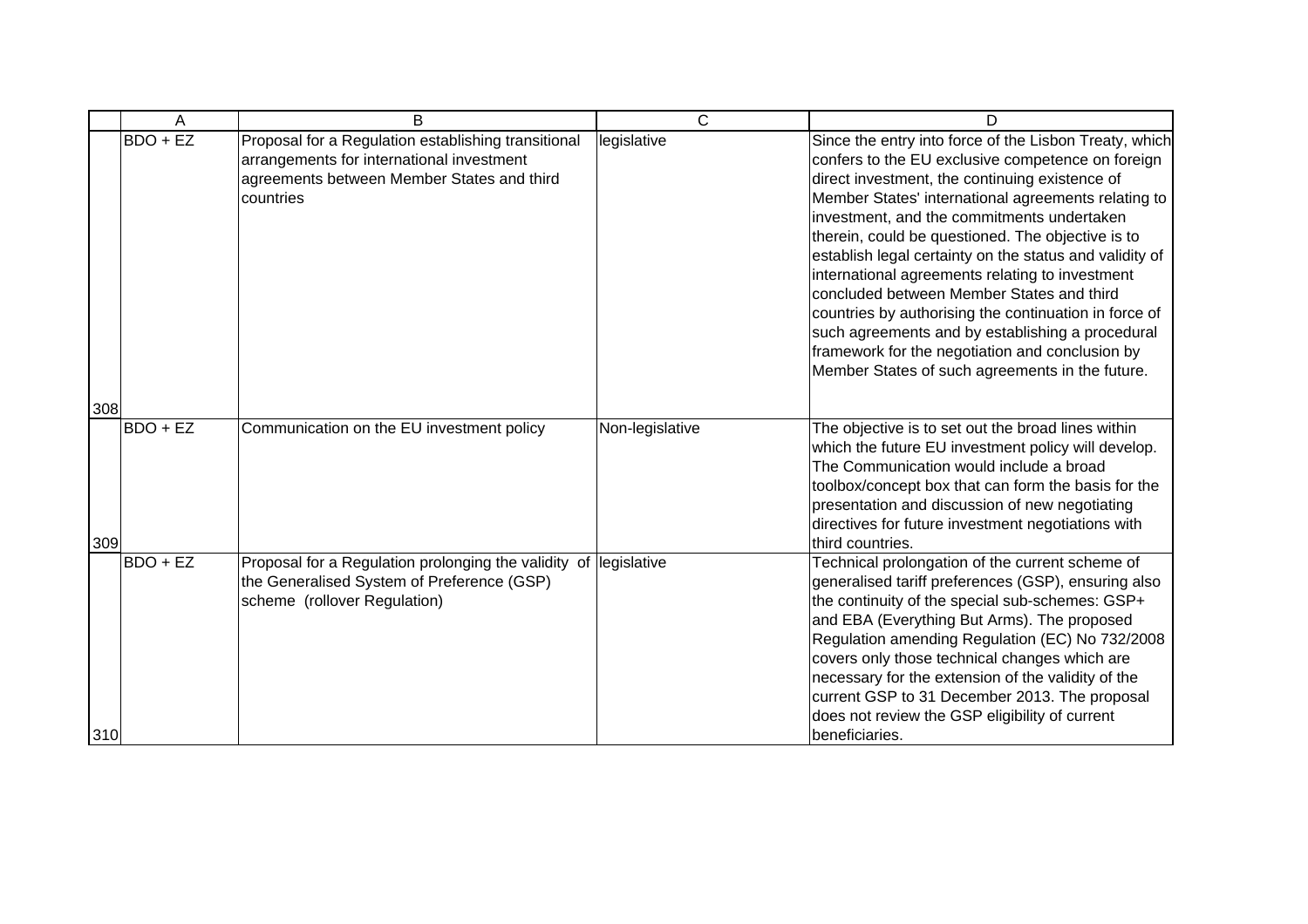|     | A             | B                                                                                                                                                               | $\mathsf{C}$    | D                                                                                                                                                                                                                                                                                                                                                                                                                                                                                      |
|-----|---------------|-----------------------------------------------------------------------------------------------------------------------------------------------------------------|-----------------|----------------------------------------------------------------------------------------------------------------------------------------------------------------------------------------------------------------------------------------------------------------------------------------------------------------------------------------------------------------------------------------------------------------------------------------------------------------------------------------|
| 311 | EZ            | Proposal for a regulation adjusting decision-making legislative<br>in the field of trade policy in the light of the entry<br>into force of the Treaty of Lisbon |                 | The trade "omnibus" regulation will deal with certain<br>specific decision-making procedures in the field of<br>trade policy, which had previously been exempted<br>from comitology.                                                                                                                                                                                                                                                                                                   |
| 312 | $EZ + Jus$    | Anti-Counterfeiting Trade Agreement (Council<br>decisions for the authorisation for signature and<br>conclusion of the agreement                                | legislative     | The action would consist in a proposal for a decision<br>authorising the signature of the agreement and a<br>proposal for a decision on the conclusion of the<br>agreement. The objective of the ACTA negotiations<br>is to provide an international framework that<br>improves the enforcement of intellectual property<br>right laws by improving international standards as to<br>how to act against large scale infringements of IPR<br>often conducted by criminal organisations. |
| 313 | <b>IEZ</b>    | Trade and investment barriers report                                                                                                                            | Non-legislative | The objective is to identify ways to improve market<br>access and regulatory environment for EU<br>companies.                                                                                                                                                                                                                                                                                                                                                                          |
|     | 314 Transport |                                                                                                                                                                 |                 |                                                                                                                                                                                                                                                                                                                                                                                                                                                                                        |
|     | V&W           | Sustainable transport package: Revising the TEN-T Legislative / Non-legislative<br>guidelines                                                                   |                 | The legislative proposal revising the current TEN-T<br>guidelines shall focus on a core network that<br>promises the highest degree of contribution to the<br>key objectives of the TEN-T policy. It will be<br>accompanied by a report discussing the progress of<br>the TEN-T priority projects and TEN-T policy.                                                                                                                                                                    |
| 315 |               |                                                                                                                                                                 |                 |                                                                                                                                                                                                                                                                                                                                                                                                                                                                                        |
| 316 | V&W           | Sustainable transport package: Strategic Transport Non-legislative<br><b>Technology Plan</b>                                                                    |                 | The STTP will provide a strategic framework for<br>research and technological development and<br>deployment, based on policy needs and on a vision<br>for an integrated efficient and environmentally<br>friendly transport system at the horizon 2050.                                                                                                                                                                                                                                |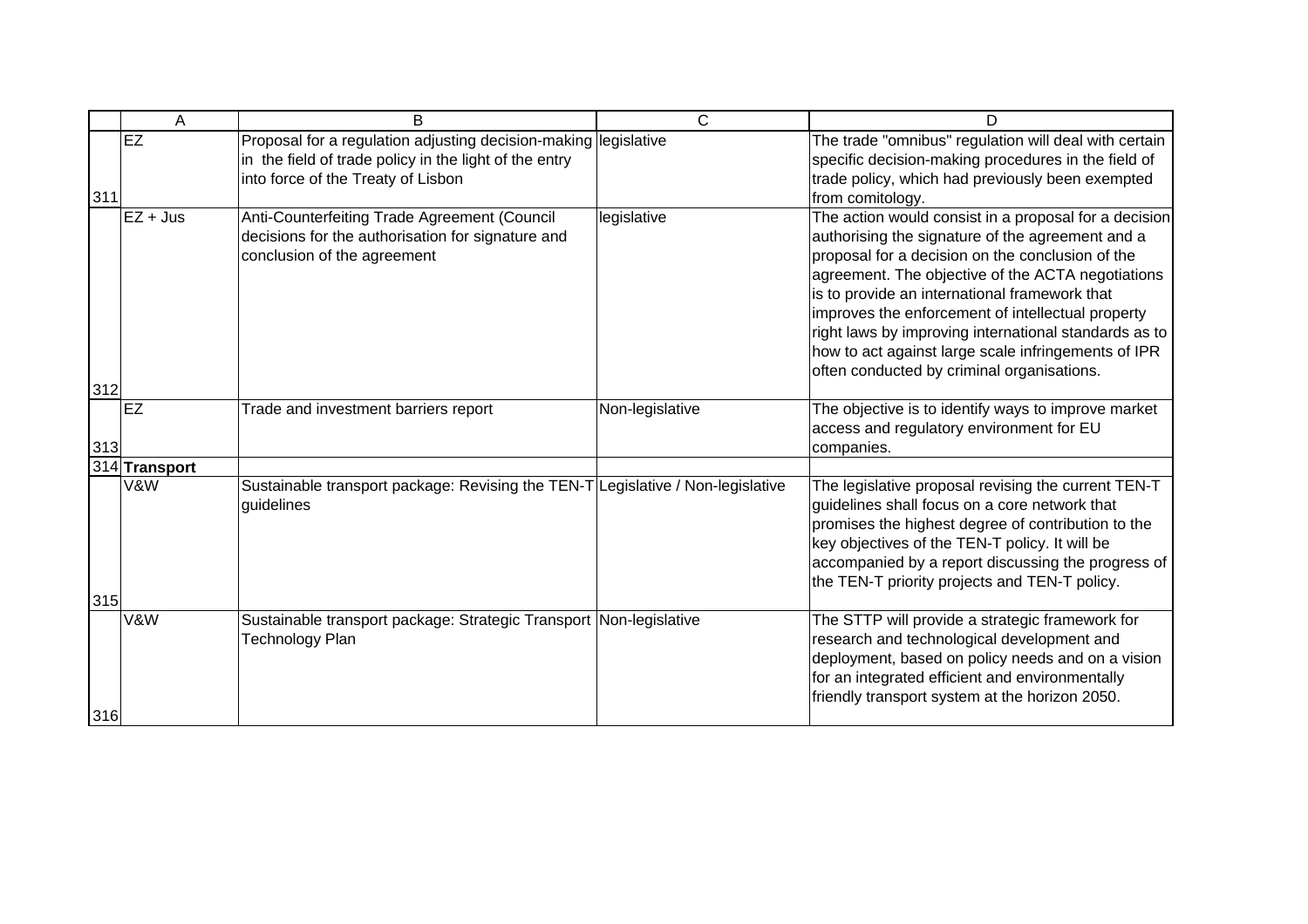|     | A              | B                                                                                                                        | $\mathsf{C}$                  | D                                                                                                                                                                                                                                                                                                                        |
|-----|----------------|--------------------------------------------------------------------------------------------------------------------------|-------------------------------|--------------------------------------------------------------------------------------------------------------------------------------------------------------------------------------------------------------------------------------------------------------------------------------------------------------------------|
| 317 | <b>V&amp;W</b> | Safety package: Communication Towards a<br>European road safety area: strategic guidelines for<br>road safety up to 2020 | Non-legislative               | The strategic guidelines will describe actions<br>addressing road safety in an integrated way (drivers'<br>behaviour, vehicles and infrastructures safety) and<br>across various policy areas (transport, public health,<br>research, new technologies, external dimension of<br>road safety).                           |
| 318 | V&W en JBZ     | Report on Security Scanners at Airports                                                                                  | Non-legislative               | The report will assess the implications of security<br>scanners with regard to their efficiency but also with<br>regard to health risks, violation of fundamental rights<br>and privacy.                                                                                                                                 |
|     | V&W            | Communication on passenger rights                                                                                        | Non-legislative               | The Communication will take stock of the situation<br>of passenger rights in all modes of transport,<br>incorporating results of public consultations, will<br>assess whether application of current EU rules<br>ensures adequate protection of passenger rights<br>and will identify possible areas for further action. |
| 319 |                |                                                                                                                          |                               |                                                                                                                                                                                                                                                                                                                          |
| 320 | V&W            | Internal market package: Recast of the First<br>Railway package                                                          | Legislative                   | The recast will clarify existing provisions in the first<br>railway package to increase precision and/or<br>guidance for implementation.                                                                                                                                                                                 |
| 321 | V&W            | Airports package: Communication on airport policy,<br>accompanied by legislative proposals                               | Legislative / Non-legislative | The Communication will discuss the state of play on<br>airport policy, take stock of progress in the<br>implementation of the capacity action plan and<br>address the need to review the slot Regulation and<br>the ground handling directive.                                                                           |
| 322 | V&W            | e-mobility package                                                                                                       | Legislative / Non-legislative | This set of legislative measures will introduce<br>deployment of new technology across various<br>transport modes in support of an efficient and<br>sustainable transport system. Measures will tackle<br>integrated rail ticketing, digital tachograph,<br>electronic tolls, integrated maritime data etc.              |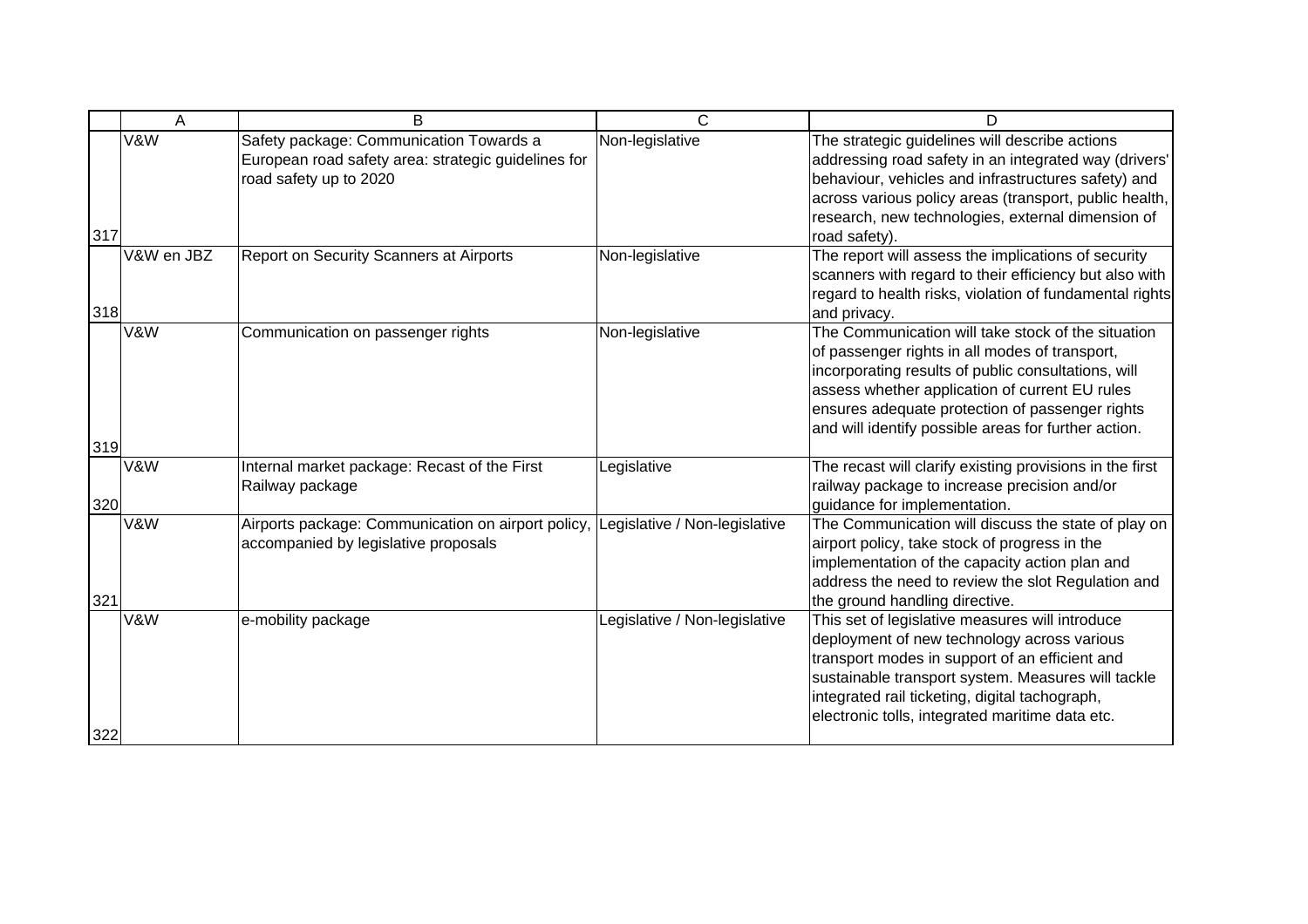|     |                | в                                                   |                               |                                                                                                                                                                                                                                                                                                                                                                               |
|-----|----------------|-----------------------------------------------------|-------------------------------|-------------------------------------------------------------------------------------------------------------------------------------------------------------------------------------------------------------------------------------------------------------------------------------------------------------------------------------------------------------------------------|
| 323 | <b>SZW</b>     | Package on a Social Maritime Agenda                 | Legislative / Non-legislative | It will discuss various aspects of the "human<br>element" in maritime transport, most notably training<br>and certification of sea farers (Communication on a<br>Social Agenda for maritime transport, Proposal for<br>Directive on controlling the application of the ILO<br>convention, Proposal for the revision of Directive<br>2008/106/EC on the training of seafarers) |
| 324 | V&W            | Communication on the road goods transport<br>market | Non-legislative               | Review of the functioning of the internal market in<br>road goods transport, including road cabotage.                                                                                                                                                                                                                                                                         |
| 325 | <b>V&amp;W</b> | Communication on rail market access                 | Non-legislative               | Review of the rail market organisation, including the<br>market for domestic passenger transport                                                                                                                                                                                                                                                                              |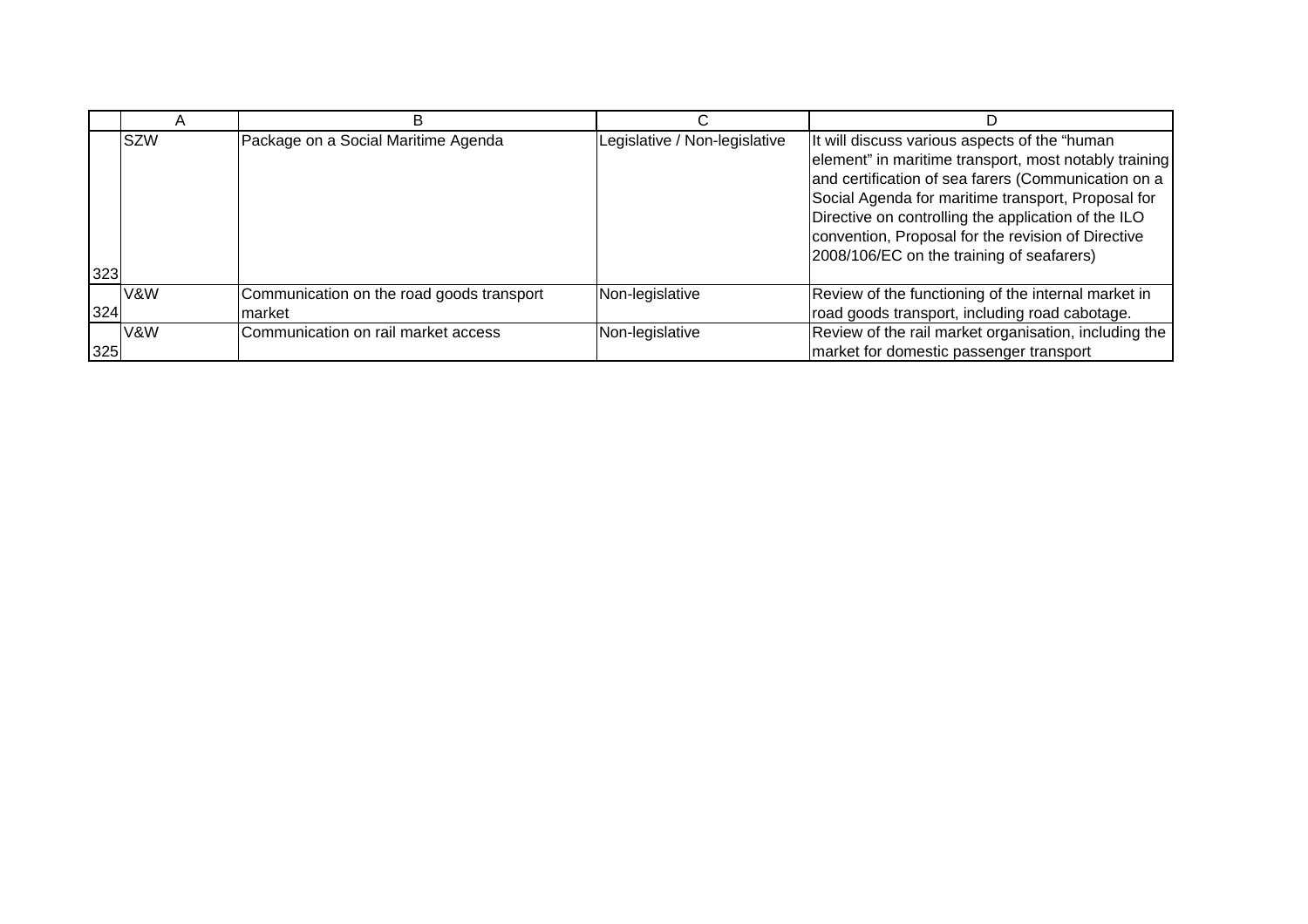|                | A            | B                                                                                                                                                                                                                                                                                                                                                                                                                                  | $\mathsf{C}$                  | D                                                                                                                                                                                                                                                                                                                                            | E    |
|----------------|--------------|------------------------------------------------------------------------------------------------------------------------------------------------------------------------------------------------------------------------------------------------------------------------------------------------------------------------------------------------------------------------------------------------------------------------------------|-------------------------------|----------------------------------------------------------------------------------------------------------------------------------------------------------------------------------------------------------------------------------------------------------------------------------------------------------------------------------------------|------|
|                |              | <b>Annex III: list of simplification initiatives</b>                                                                                                                                                                                                                                                                                                                                                                               |                               |                                                                                                                                                                                                                                                                                                                                              |      |
| $\overline{2}$ | Commissie EK | <b>Title</b>                                                                                                                                                                                                                                                                                                                                                                                                                       | Type of simplification action | Scope and objectives                                                                                                                                                                                                                                                                                                                         | Year |
| 3              | LNV          | Amending Commission Regulation (EC) No<br>1276/2008 on the monitoring by physical<br>checks of exports of agricultural products<br>receiving refunds or other amounts and<br>Regulation (EC) No 612/2009 on laying down<br>common detailed rules for the application of<br>the system of export refunds on agricultural<br>products                                                                                                | Revision                      | When carrying out these checks<br>authorities make hand written<br>comments on customs documents<br>Understanding and reading is difficult.<br>Standard information by digital codes<br>will solve this. 1 Annex will replace 5.                                                                                                             | 2010 |
| 4              | LNV          | Simplification package amending Council<br>regulation (EC) No 1698/2005 on support for<br>rural development by the EAFRD and<br>amending Council Regulation (EC) No<br>73/2009 establishing common rules for direct<br>support schemes for farmers under the CAP<br>and establishing certain support schemes for<br>farmers, amending Regulations No<br>1290/2005, 247/206, 378/2007 and repealing<br>Regulation (EC) No 1782/2003 | Revision                      | The aim: to reduce administrative<br>burden of cross compliance controls:<br>to simplify area declarations; to<br>reduce the number of Member State<br>reports on Rural Development; to<br>introduce payment deadlines for<br>certain measures; and to align the<br>regulations with delegated and<br>implementing powers under the<br>TFUE. | 2010 |
| 5              | LNV          | Regulation of the European Parliament and<br>of the Council with a view to repealing the<br>approval procedure for beef voluntary<br>labelling scheme                                                                                                                                                                                                                                                                              | Revision/Repeal               | The aim is to reduce the<br>administrative burden for approving<br>voluntary beef labels. This requires an<br>amendment of Regulation 1760/2000.                                                                                                                                                                                             | 2010 |
| 6              | $LNV + SZW$  | Commission regulation laying down (new)<br>rules of food distribution for the most<br>deprived persons in the Community                                                                                                                                                                                                                                                                                                            | Revision                      | The aim is to provide for clearer,<br>simpler and more effective<br>implementing rules for the distribution<br>of food to the most deprived persons<br>in the Community.                                                                                                                                                                     | 2010 |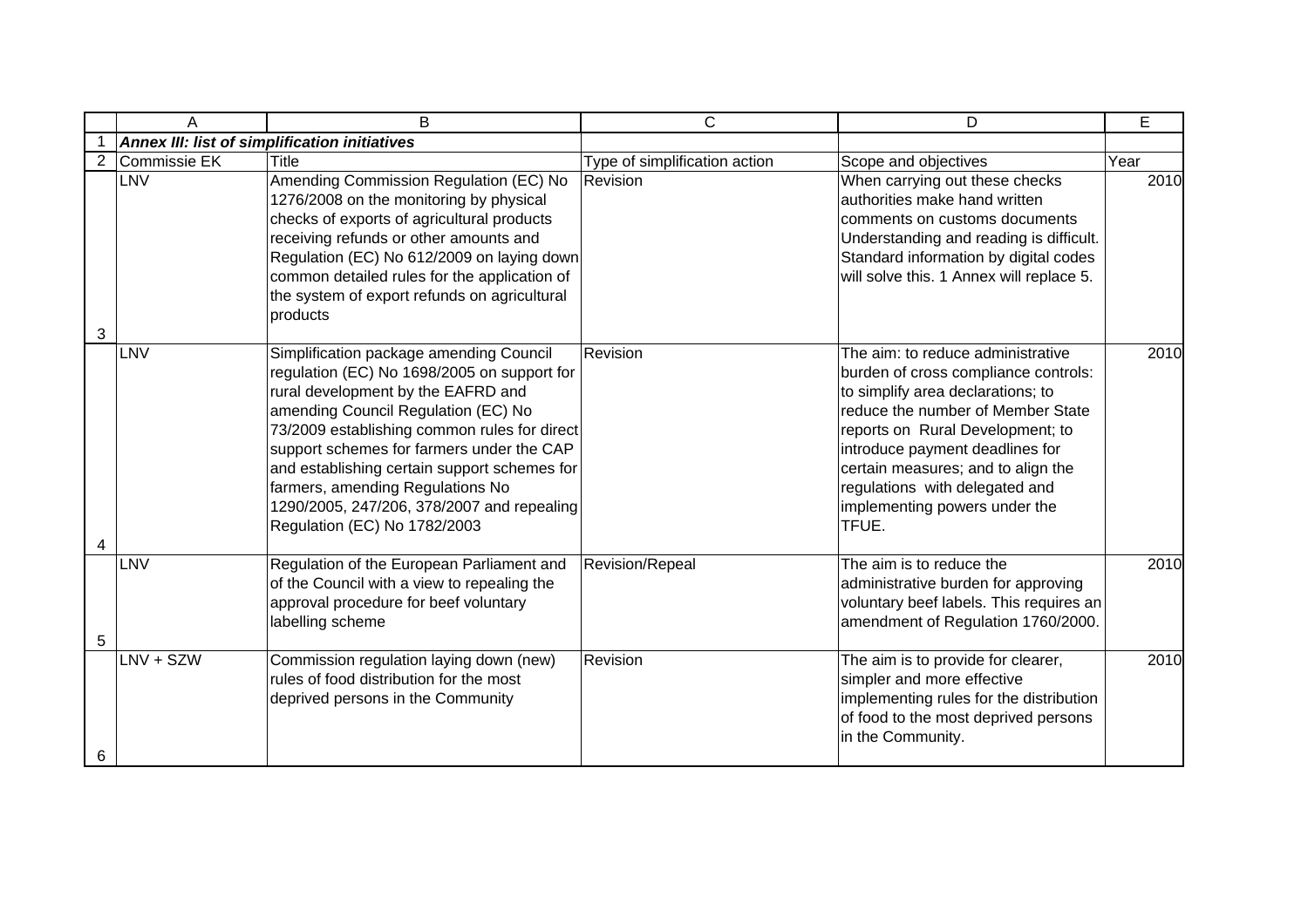|    | Α           | B                                                                                                                                                                                                                                                                                                                                                  | С      | D                                                                                                                                                                                                                                                                                                                           | E       |
|----|-------------|----------------------------------------------------------------------------------------------------------------------------------------------------------------------------------------------------------------------------------------------------------------------------------------------------------------------------------------------------|--------|-----------------------------------------------------------------------------------------------------------------------------------------------------------------------------------------------------------------------------------------------------------------------------------------------------------------------------|---------|
| 7  | <b>SZW</b>  | Community initiative on work-related<br>musculoskeletal disorders                                                                                                                                                                                                                                                                                  | Recast | The objective is to integrate into a<br>single legislative instrument the<br>provisions on the protection of the<br>health and safety of workers from the<br>risks of musculo-skeletal disorders at<br>work.                                                                                                                | 2011    |
| 8  | <b>SZW</b>  | Revision of Council Directive 2003/72/EC of Revision<br>22 July 2003 supplementing the Statute for a<br>European Cooperative Society with regard to<br>the involvement of employees and of Council<br>Directive 2001/86/EC of 8 October 2001<br>supplementing the Statute for a European<br>company with regard to the involvement of<br>employees |        | The aim is to examine possible<br>simplification of the provisions on<br>information and consultation of<br>employees once the full evaluation<br>report on Regulation (EC) No<br>1435/2003 (European Cooperative<br>Society Statute) has been completed<br>in 2011.                                                        | 2011/12 |
| 9  | <b>VROM</b> | Proposal for a Regulation establishing a<br>Community system for Registration of<br>carriers of radioactive materials                                                                                                                                                                                                                              | Recast | To codify and simplify the Community<br>regulatory framework for a safer,<br>more secure and transparent<br>transport of radioactive materials.                                                                                                                                                                             | 2010    |
| 10 | VWS + SZW   | Recast of basic safety standards legislation<br>in the field of radioprotection                                                                                                                                                                                                                                                                    |        | The aim is to recast 10 acts into a<br>single Directive establishing the basic<br>safety standards for the protection<br>against the dangers arising from<br>exposure to ionising radiation, and to<br>up date in line with the<br>Recommendations of the International<br>Commission on Radiological<br>protection (ICRP). | 2011    |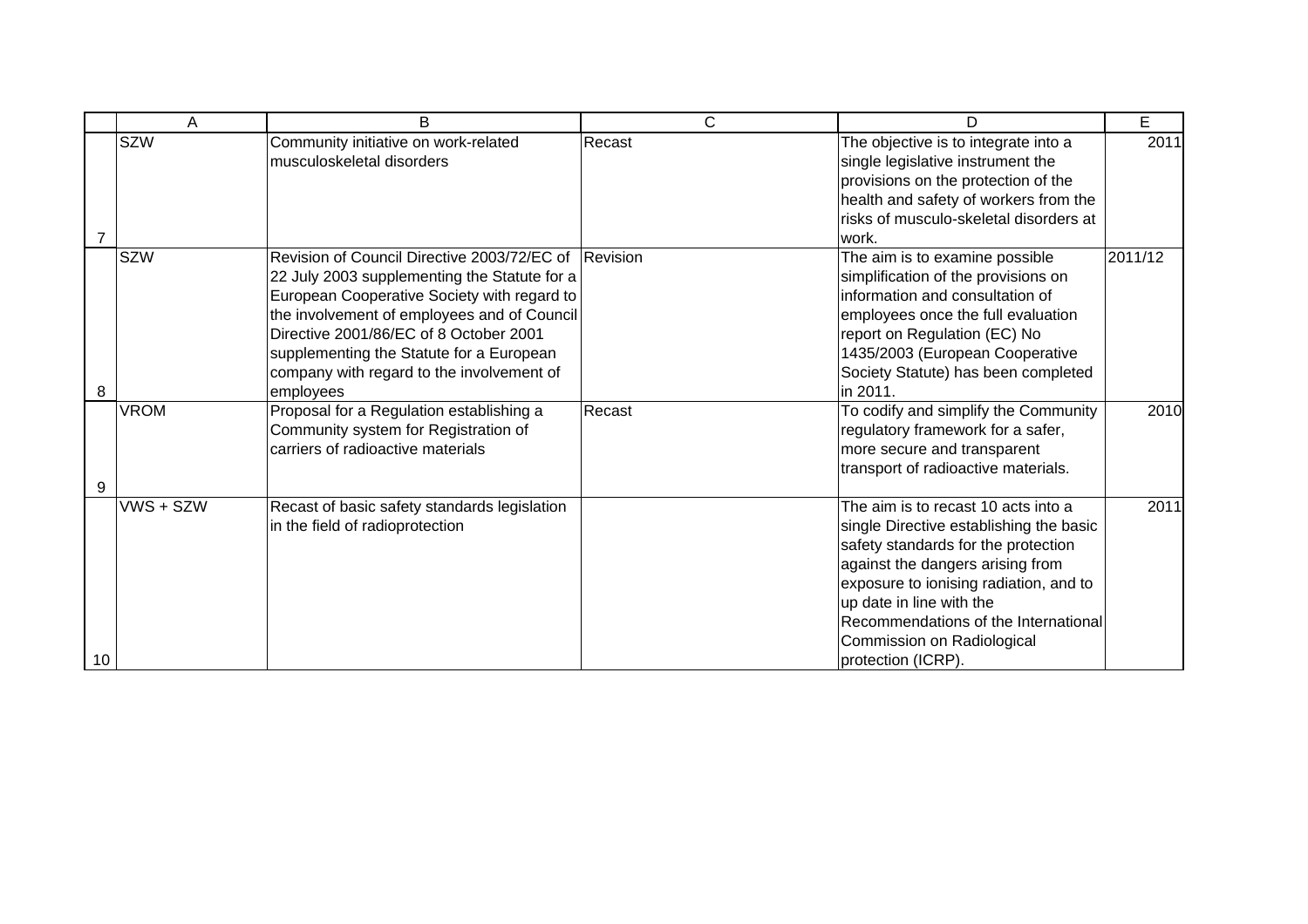|    | A                             | B                                                                                                                                                                                                                                                                                                                                              | C        | D                                                                                                                                                                                                                                                                                                           | E    |
|----|-------------------------------|------------------------------------------------------------------------------------------------------------------------------------------------------------------------------------------------------------------------------------------------------------------------------------------------------------------------------------------------|----------|-------------------------------------------------------------------------------------------------------------------------------------------------------------------------------------------------------------------------------------------------------------------------------------------------------------|------|
| 11 | <b>VWS</b>                    | Revision of a Recommendation on<br>radiological consequences                                                                                                                                                                                                                                                                                   | Revision | The aim is to clarify, simplify and<br>improve the Recommendation<br>applying Article 37, by which the<br>Commission delivers opinions on the<br>implementation of plans giving rise to<br>releases of radioactive effluents which<br>may have radiological consequences<br>for neighbouring Member States. | 2010 |
| 12 | V&W                           | Proposal for a Regulation of the European<br>Parliament and of the Council establishing a<br>framework for the approval of motor vehicles<br>of the L-category, and of systems,<br>components and separate technical units<br>intended for such vehicles                                                                                       | Repeal   | The aim to reduce administrative for<br>Industry, EU and National legislators<br>and Type Approval Authorities.                                                                                                                                                                                             | 2010 |
| 13 | V&W + LNV + SZW<br>+ VROM/WWI | Regulation relating to the type-approval of<br>agricultural and forestry vehicles (repeal of<br>24 Directives)                                                                                                                                                                                                                                 | Repeal   | The proposal will repeal 24 Directives<br>and replace them with one<br>Regulation.                                                                                                                                                                                                                          | 2010 |
| 14 | V&W + LNV                     | Commission Directive amending, for the<br>purposes of their adaptation to technical<br>progress, Council Directives 80/720/EEC,<br>86/298/EEC, 86/415/EEC and 87/402/EEC<br>and Directives 2000/25/EC and 2003/37/EC<br>of the European Parliament and of the<br>Council relating to the type-approval of<br>agricultural or forestry tractors | Revision | The proposal will amend 6 Directives<br>on agricultural tractors to clarify and<br>improve the technical requirements                                                                                                                                                                                       | 2010 |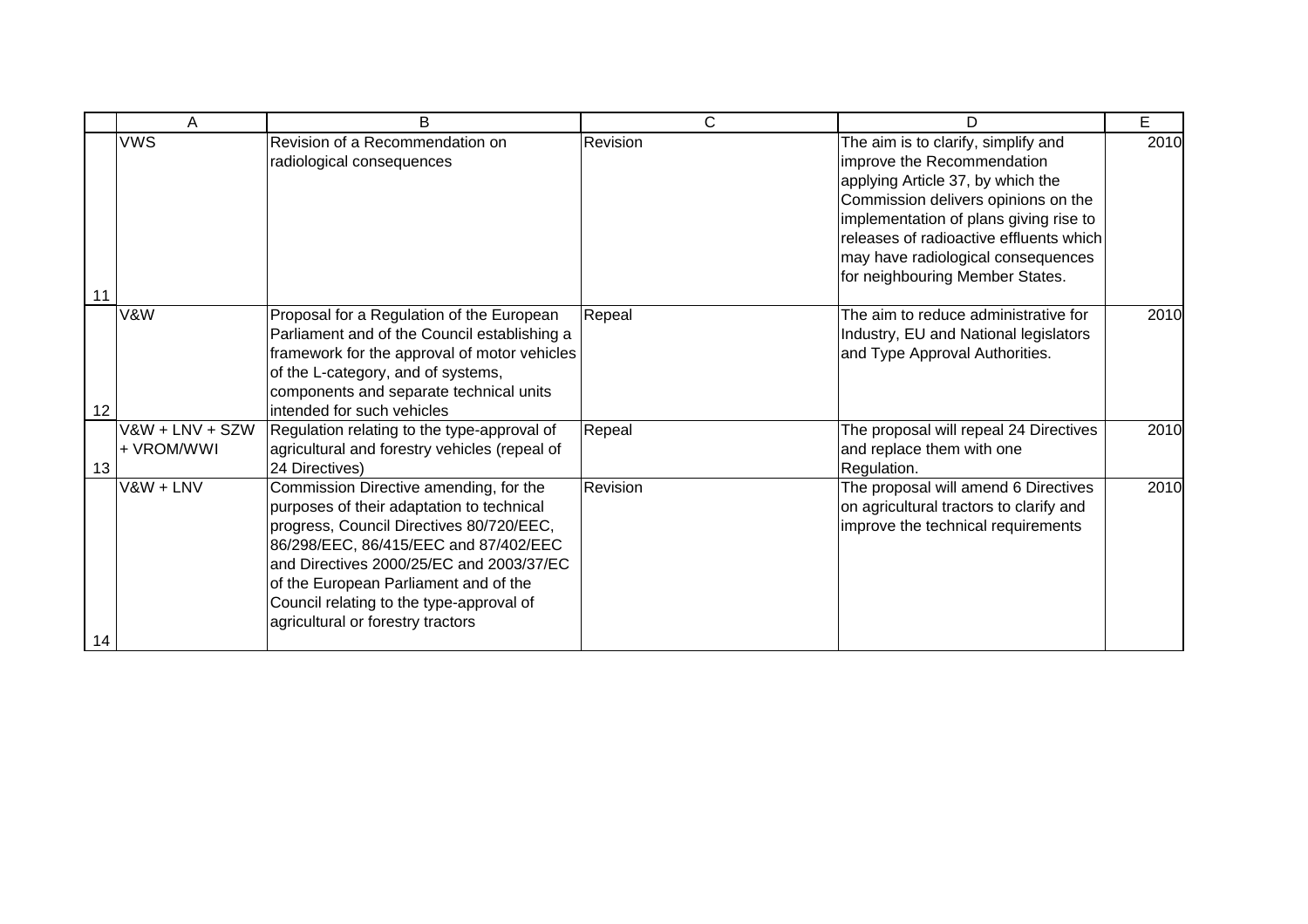|    | Α           | B                                                                                                                                                                                               | $\mathsf{C}$ | D                                                                                                                                                                                                                                                                                                                                                  | $\overline{E}$ |
|----|-------------|-------------------------------------------------------------------------------------------------------------------------------------------------------------------------------------------------|--------------|----------------------------------------------------------------------------------------------------------------------------------------------------------------------------------------------------------------------------------------------------------------------------------------------------------------------------------------------------|----------------|
| 15 | V&W + VROM  | Directive 94/25/EC relating to recreational<br>craft                                                                                                                                            |              | The aim is to improve noise and<br>exhaust emissions of recreational<br>craft and to protect better human<br>health and the environment while<br>limiting compliance costs arising from<br>different emission standards in<br>different jurisdictions. The Directive will<br>be aligned to the New legislative<br>framework (Decision 768/2008/EC) | 2010           |
| 16 | <b>VROM</b> | Directive 97/68/EC on the emissions of<br>gaseous and particulates pollutants of non<br>road mobile machinery                                                                                   |              | The proposal will simplify the rules for<br>marketing Non road mobile<br>machinery, including the type<br>approval, and aligning it with the New<br>Legislative framework (Decision<br>768/2008/EC)                                                                                                                                                | 2010           |
| 17 | <b>VROM</b> | Directive 2000/14/EC on noise emissions in<br>the environment by equipment used<br>outdoors                                                                                                     |              | The proposal will simplify the<br>operation of the Directive, review its<br>conformity assessment procedures,<br>and improve market surveillance. The<br>Directive will be aligned to the New<br>legislative framework (Decision<br>768/2008/EC)                                                                                                   | 2010           |
| 18 | EZ          | Directive 1999/5/EC on radio and<br>telecommunications terminal equipment                                                                                                                       |              | The revision will aim to replace many<br>impractical and ineffective<br>administrative provisions by more<br>modern electronic means, and to<br>focus on enforcement and better tools<br>for national administrations.                                                                                                                             | 2010           |
| 19 | LNV         | Fertilisers - Draft Commission Regulation<br>amending Regulation (EC) No 2003/2003<br>relating to fertilisers for the purposes of<br>adapting Annexes I and IV thereto to<br>technical progress | Revision     | The aim is to amend Annex IV of the<br>Regulation to ensure that CEN<br>Standards can be used as a reference<br>for official controls.                                                                                                                                                                                                             | 2011           |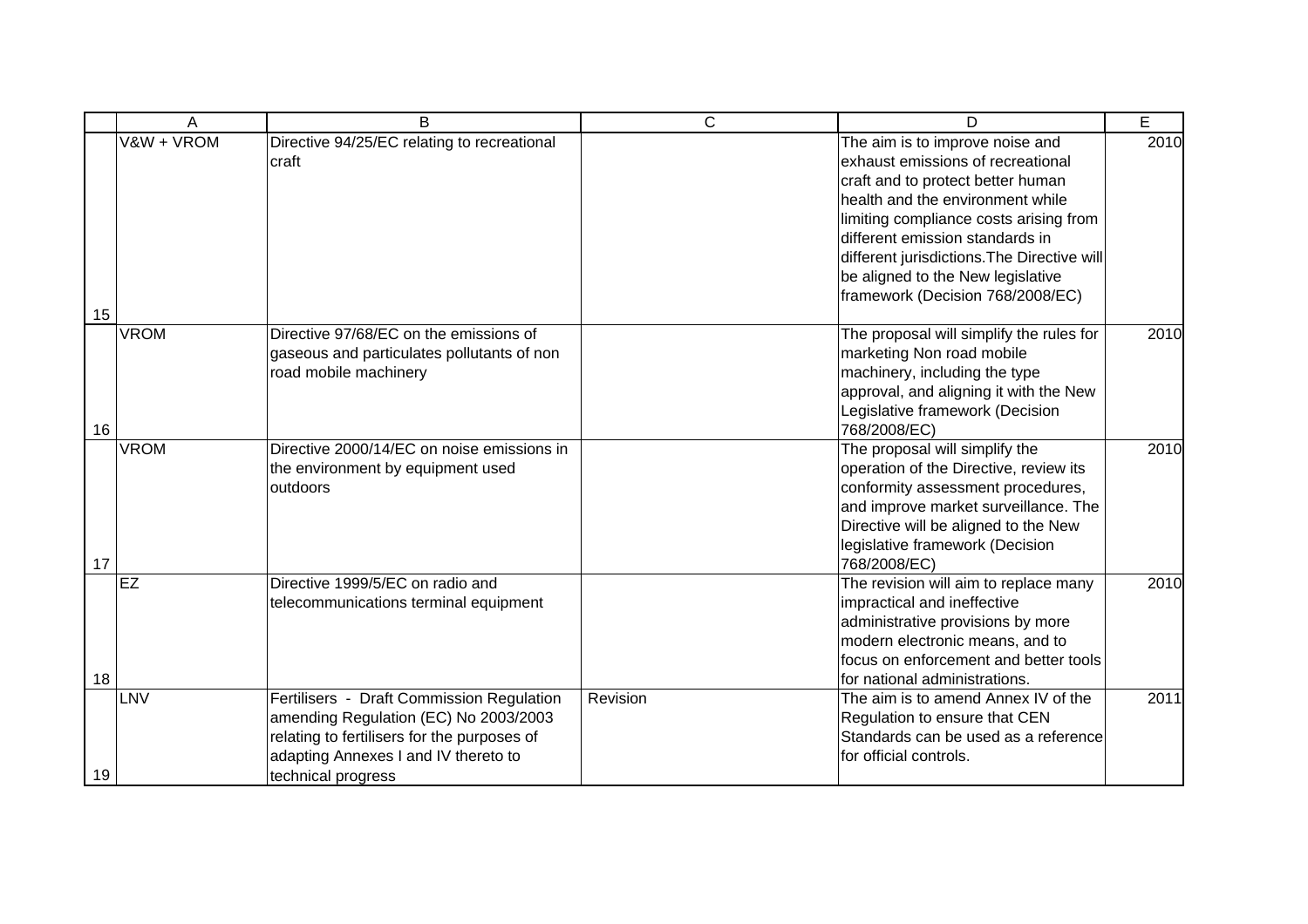|          | Α           | B                                                                                                                                                                                                                                                     | $\mathsf{C}$ | D                                                                                                                                                                                                                                                                    | E    |
|----------|-------------|-------------------------------------------------------------------------------------------------------------------------------------------------------------------------------------------------------------------------------------------------------|--------------|----------------------------------------------------------------------------------------------------------------------------------------------------------------------------------------------------------------------------------------------------------------------|------|
| 20       | <b>VROM</b> | Directive 2003/105/EC of the European<br>Parliament and of the Council of 16<br>December 2003 amending Council Directive<br>96/82/EC on the control of major-accident<br>hazards involving dangerous substances                                       |              | Provisions will be simplified/<br>streamlined to reduce administrative<br>burdens, notably regarding reporting<br>obligations.                                                                                                                                       | 2010 |
| 21       | VROM + LNV  | Council Directive 98/83/EC on the quality of<br>water intended for human consumption                                                                                                                                                                  |              | A risk-based management approach<br>will help to simplify the management<br>of water supplies and will reduce the<br>monitoring and reporting burden.                                                                                                                | 2010 |
|          | <b>VROM</b> | Legislative proposal on the<br>coherence/simplification of the waste acquis<br>(alignment of product-specific waste<br>legislation to Waste Framework Directive;<br>this includes the directives on end-of-life<br>vehicles, batteries and packaging) | Review       | The aim will be to carry out a full<br>screening of the EU recycling<br>Directives during the next<br>Commission.                                                                                                                                                    | 2012 |
| 22<br>23 | V&W         | Proposal for a Regulation of the European<br>Parliament and of the Council amending<br>Council Regulation (EC) No 1172/98 of 25<br>May 1998 on statistical returns in respect of<br>the carriage of goods by road                                     | Revision     | The proposal aims at exempting<br>Malta from the reporting requirements<br>under Council Regulation 1172/98.                                                                                                                                                         | 2011 |
| 24       | <b>VROM</b> | Regulation (EC) No 2150/2002 on waste<br>statistics                                                                                                                                                                                                   | Revision     | This revision aims at simplifying the<br>Regulation and aligning it with other<br>reporting obligations in Community<br>waste legislation.                                                                                                                           | 2010 |
| 25       | LNV         | Council Directive 2001/109/EC of the EP and<br>Council on fruit trees                                                                                                                                                                                 |              | The proposal aims to reduce the<br>number of variables requested in the<br>orchard survey, to establish<br>thresholds at national level allowing<br>exemptions from reporting, and to<br>increase use of administrative data or<br>other sources instead of surveys. | 2010 |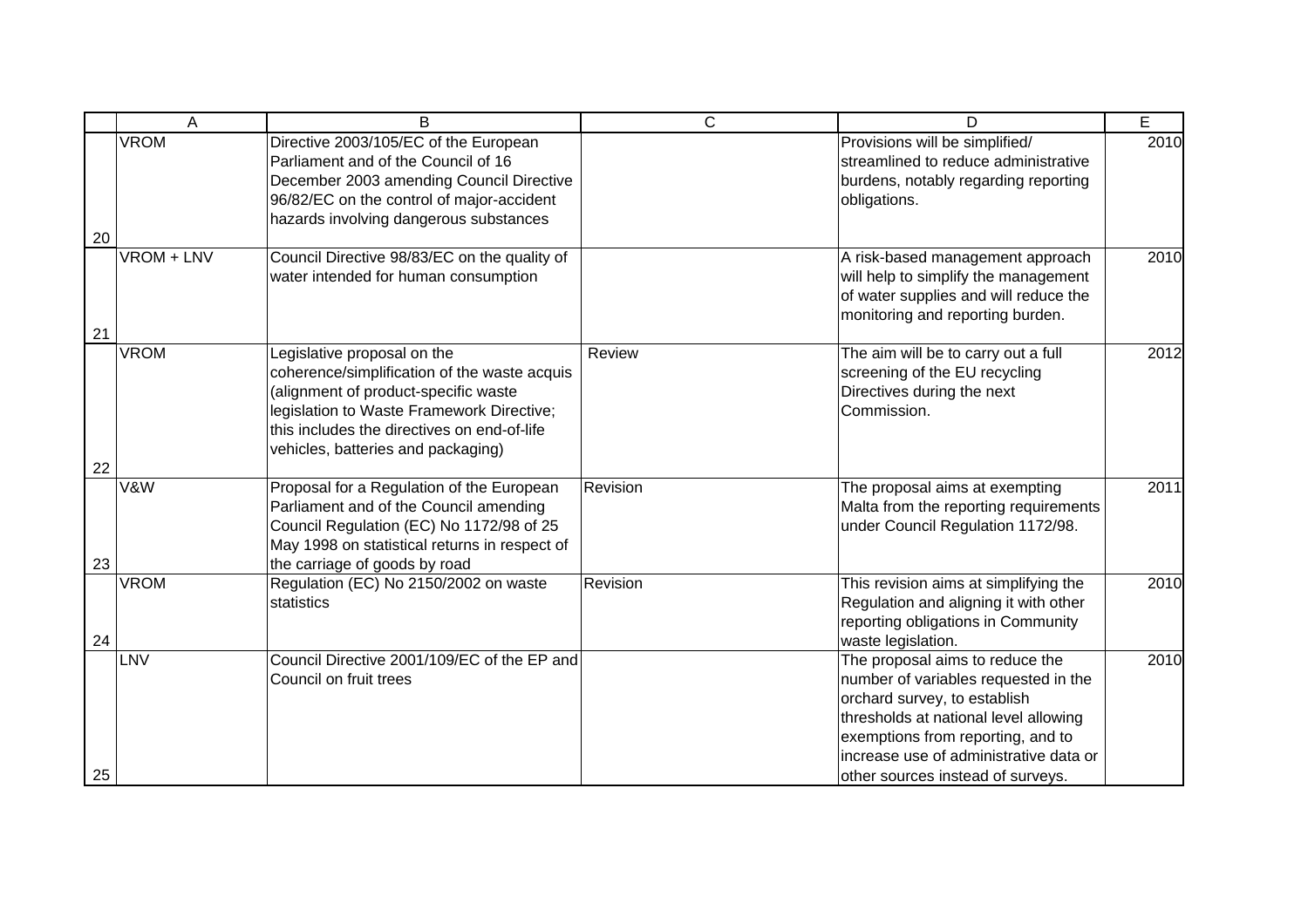|    | Α          | B                                                                                                                                                                                                                                                                                 | $\mathsf{C}$ | D                                                                                                                                                                                                                                                                                  | E    |
|----|------------|-----------------------------------------------------------------------------------------------------------------------------------------------------------------------------------------------------------------------------------------------------------------------------------|--------------|------------------------------------------------------------------------------------------------------------------------------------------------------------------------------------------------------------------------------------------------------------------------------------|------|
| 26 | EZ         | Council Directive 95/57/EC of 23 November<br>1995 on the collection of statistical<br>information in the field of tourism                                                                                                                                                         | Revision     | The proposal will change the scope of<br>the directive to reduce reporting<br>requirements. Member States will be<br>allowed to use estimation techniques<br>instead of surveys for compiling<br>statistics.                                                                       | 2010 |
| 27 | <b>JBZ</b> | Proposal for a Regulation of the European<br>Parliament and the council amending<br>Regulation (EC) N°44/2001 concerning<br>jurisdiction, recognition and enforcement of<br>judgments in civil and commercial matters                                                             | Revision     | The proposal will abolish certain steps<br>which citizens have to go through in<br>order to have a judicial decision<br>recognised and enforced abroad.                                                                                                                            | 2011 |
| 28 | <b>JBZ</b> | Proposal for amendment of EU legal<br>instruments on data protection                                                                                                                                                                                                              | Revision     | The EU legal framework for Personal<br>Data Protection will be brought into<br>line with the Lisbon treaty, and will be<br>simplified and adapted to<br>technological developments.                                                                                                | 2010 |
| 29 | <b>JBZ</b> | Amendment of the Schengen Borders Code Revision                                                                                                                                                                                                                                   |              | The objective is to align the code with<br>the Registered Traveller Programme<br>Regulation and the Entry/Exit System<br>Regulation, to facilitate and<br>harmonise specific aspects of border<br>checks, and to remedy weaknesses<br>identified since the adoption of the<br>Code | 2011 |
| 30 | LNV        | Proposal for a Regulation of the European<br>Parliament and of the Council amending<br>Council Regulation (EC) No 2187/2005 for<br>the conservation of fishery resources<br>through technical measures in the Baltic<br>Sea, the Belts and the Sound, amending<br>Regulation (EC) | Revision     | The amendment is needed in light of<br>the entry into force of the Lisbon<br>Treaty and the need to reallocate<br>provisions on technical measures<br>currently contained in the Fishing<br>Opportunities Regulation for the<br>Baltic.                                            | 2010 |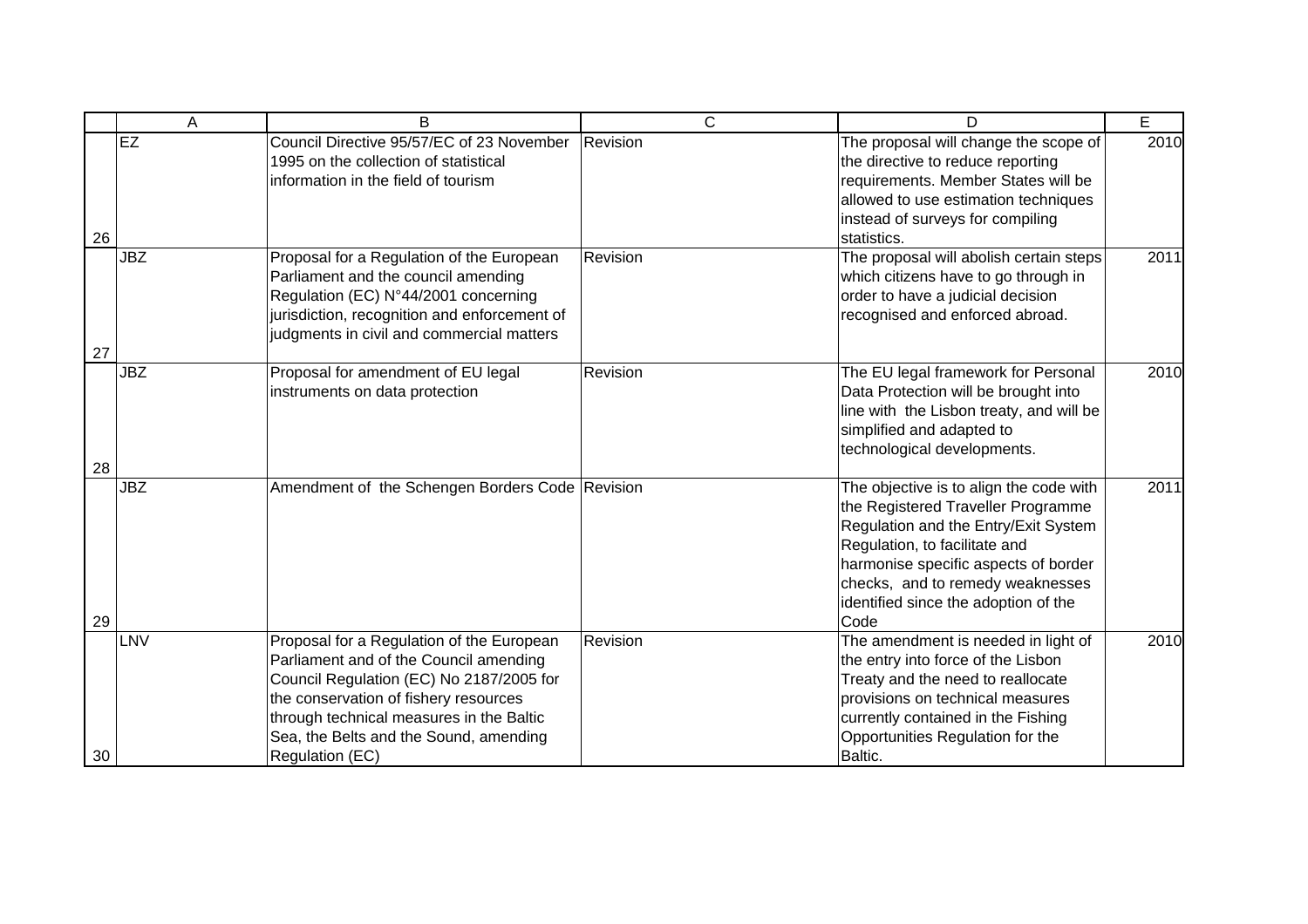|    | A           | B                                                                                                                                                                                                                                                                                                                                                                                                                 | C        | D                                                                                                                                                                                                                                               | E    |
|----|-------------|-------------------------------------------------------------------------------------------------------------------------------------------------------------------------------------------------------------------------------------------------------------------------------------------------------------------------------------------------------------------------------------------------------------------|----------|-------------------------------------------------------------------------------------------------------------------------------------------------------------------------------------------------------------------------------------------------|------|
| 31 | LNV         | Commission Regulation laying down rules<br>for the implementation of Council Regulation<br>(EC) N° 1224/2009 establishing a<br>Community system for inspection,<br>monitoring, control, surveillance and<br>enforcement of the rules of the Common<br><b>Fisheries Policy and amending Council</b><br>Regulation (EC) N° 768/2005 of 26 April<br>2005 establishing a Community Fisheries<br><b>Control Agency</b> | Revision | The objective is to modernize<br>procedures and facilitate better<br>enforcement by reducing the burden<br>for the sector and public<br>administrations, and increasing the<br>use of IT tools to reduce reporting<br>obligations.              | 2010 |
| 32 | LNV         | Proposals on the reform of the Common<br><b>Fisheries Policy</b>                                                                                                                                                                                                                                                                                                                                                  | Revision | The reform will include a new basic<br>regulation for the CFP including<br>aquaculture, a new regulation on the<br>Common Market Organisation; and<br>financial proposals. It will simplify the<br>regulatory environment wherever<br>possible. | 2011 |
| 33 | EZ          | Proposal for a Directive for the full review of<br>the 4th and 7th Council Directives, to result<br>in a proposal(s) for (a) Directive(s)                                                                                                                                                                                                                                                                         | Revision | Overhaul of the 4th and 7th<br>Accounting Directives to take into<br>account the specific interests of SMEs                                                                                                                                     | 2011 |
| 34 | $Just + EZ$ | COUNCIL REGULATION (EC) No<br>2157/2001 of 8 October 2001 on the Statute<br>for a European company (SE)                                                                                                                                                                                                                                                                                                           |          | Possible simplification of the rules for<br>setting up a European Company (SE)<br>and transferring its seat                                                                                                                                     | 2012 |
| 35 | V&W         | Recast of regulation (EC) No 725/2004 on<br>ship and port facility security and repealing<br>directive on enhancing port security                                                                                                                                                                                                                                                                                 | Recast   | Clarify and improve existing<br>provisions following an evaluation of<br>the implementation of the relevant<br>legislation by Member States.                                                                                                    | 2012 |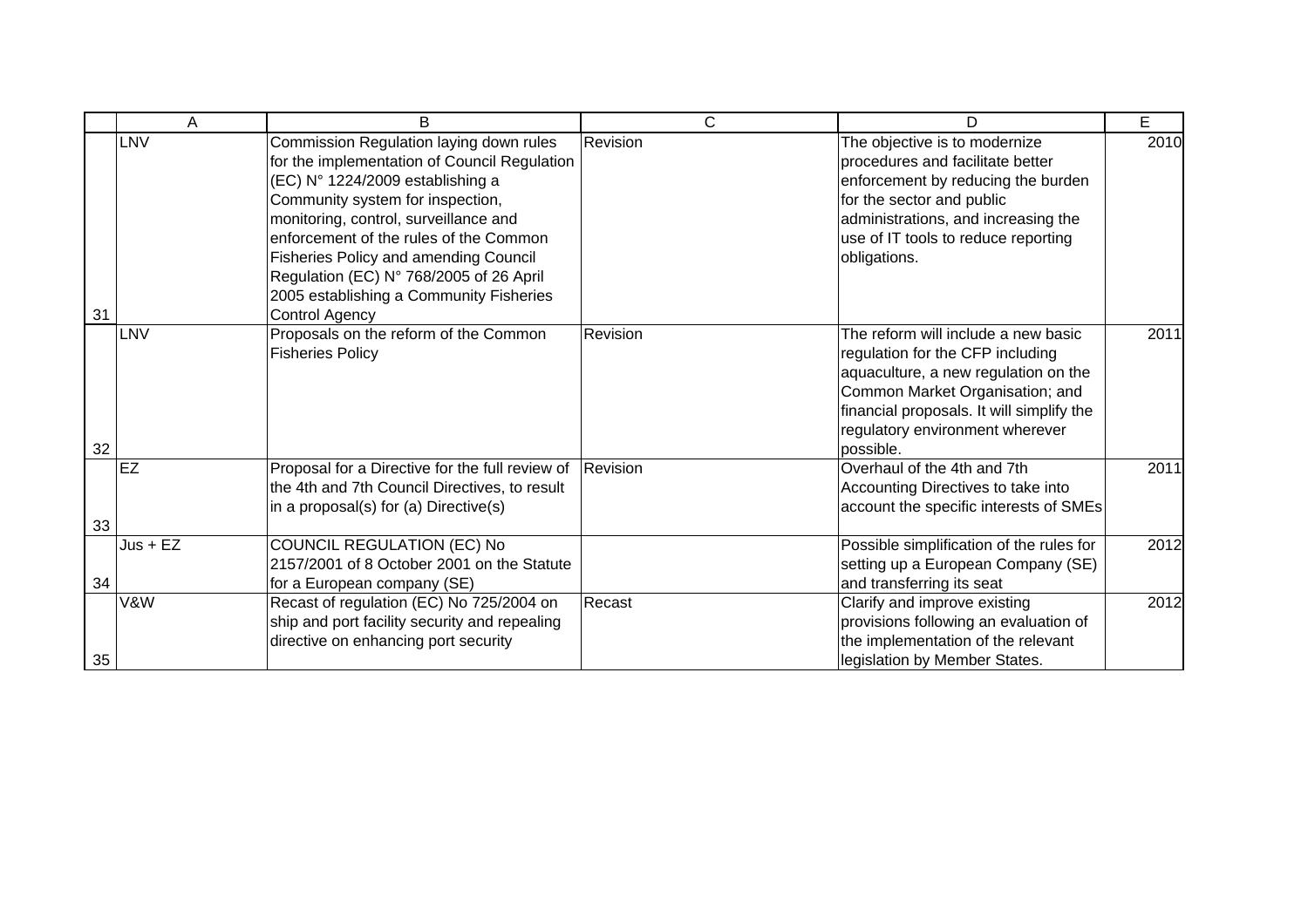|    | A   | B                                                                                                                                                                                                            | C      | D                                                                                                                                                                                                                                                                                                                          | E    |
|----|-----|--------------------------------------------------------------------------------------------------------------------------------------------------------------------------------------------------------------|--------|----------------------------------------------------------------------------------------------------------------------------------------------------------------------------------------------------------------------------------------------------------------------------------------------------------------------------|------|
| 36 | V&W | e-mobility package: Recast of Regulation<br>(EC) No 3821/85 on recording equipment in<br>road transport (tachograph)                                                                                         | Recast | This will update the legislative<br>framework to enhance the security<br>and functionality of the digital<br>tachograph used by professional<br>drivers. It will reduce the<br>administrative burden on business<br>while making controls more reliable to<br>ensure fair competition between road<br>transport operators. | 2011 |
| 37 | V&W | Proposal for a Directive of the European<br>Parliament and of the Council on Marine<br>Equipment                                                                                                             | Recast | The revision aims at increasing legal<br>certainty and therefore at increasing<br>the effectiveness of the directive. It<br>will make increased use of European<br>standards.                                                                                                                                              | 2010 |
| 38 | V&W | Internal market package: Recast of First<br>Railway Package legislation: simplification<br>and modernisation of the legislative<br>framework for access to the rail transport<br>market                      | Recast | Three Directives will be merged and<br>restructured, eliminating cross-<br>references, clarifying provisions in the<br>first railway package, and increasing<br>precision and/or guidance for<br>implementation.                                                                                                           | 2010 |
| 39 | V&W | Legislative proposal recasting the directive<br>on Community maritime vessel traffic<br>monitoring                                                                                                           | Recast | To integrate and update with recent<br>technical developments. The objective<br>is to have a more integrated Maritime<br>surveillance system.                                                                                                                                                                              | 2012 |
| 40 | V&W | Council Directive 96/50/EC on the<br>harmonisation of the conditions for obtaining<br>national boat masters' certificates for the<br>carriage of goods and passengers by inland<br>waterway in the Community |        | The aim is to improve legal clarity, to<br>facilitate boat masters access to the<br>Rhine, and to safeguard better safety<br>standards on all EU inland waterways.                                                                                                                                                         | 2010 |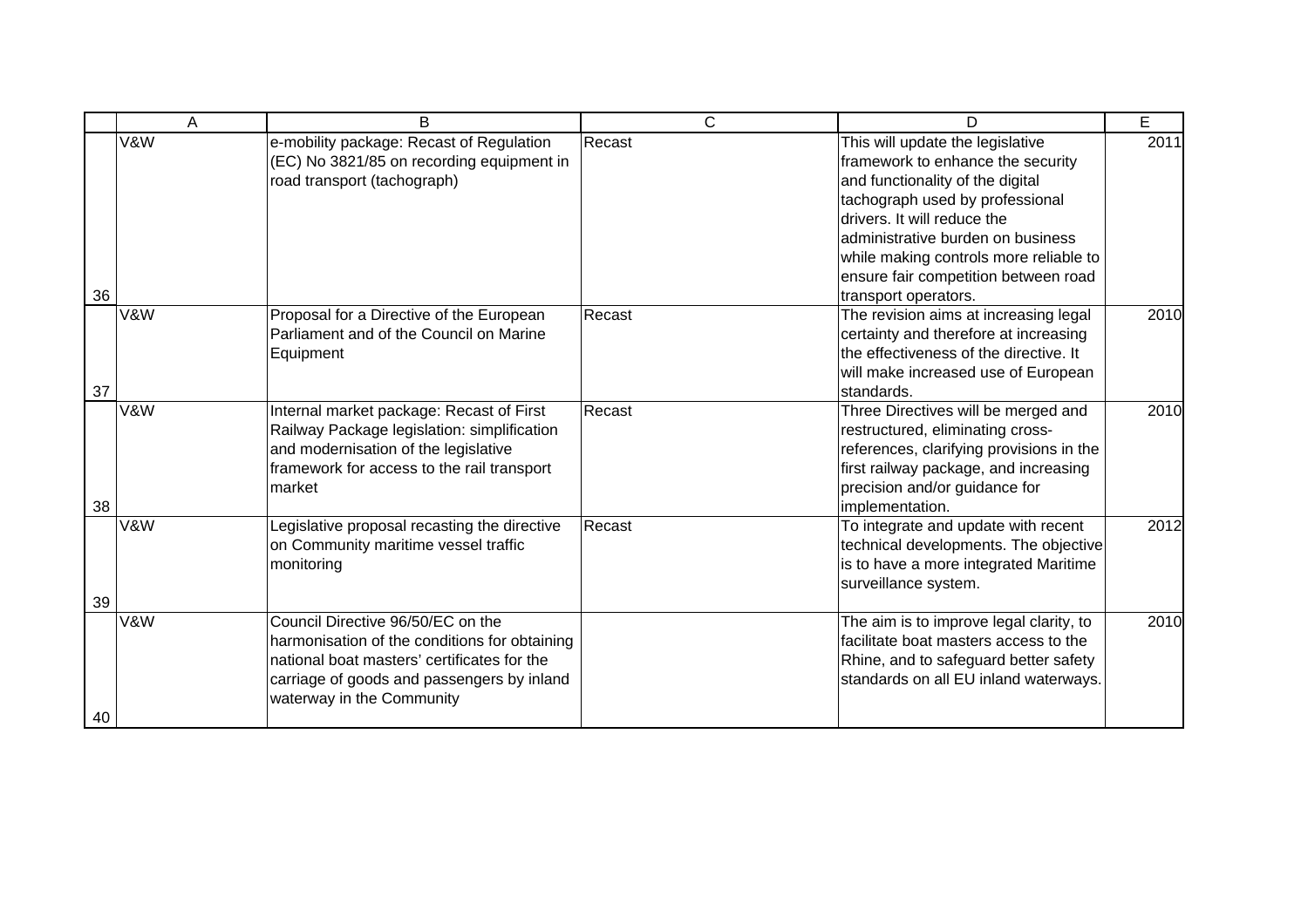|    | Α          | B                                                                                                                                                                                                                                                                                                                                                                      | C        | D                                                                                                                                                                                                                                                                                                                                                                       | E    |
|----|------------|------------------------------------------------------------------------------------------------------------------------------------------------------------------------------------------------------------------------------------------------------------------------------------------------------------------------------------------------------------------------|----------|-------------------------------------------------------------------------------------------------------------------------------------------------------------------------------------------------------------------------------------------------------------------------------------------------------------------------------------------------------------------------|------|
| 41 | FIN + LNV  | Recast of Regulation 766/2008 of the<br>European Parliament and of the Council<br>amending Council Regulation (EC) No<br>515/97 on mutual assistance between the<br>administrative authorities of the Member<br>States and cooperation between the latter<br>and the Commission to ensure the correct<br>application of the law on customs and<br>agricultural matters | Recast   | Regulation 766/2008 and Council<br>Decision 2009/917/JHA of 30<br>November 2009 on the use of<br>information technology for customs<br>purposes partially deal with the same<br>issues. The objective is, under the<br>provisions of the TFUE (article 33 and<br>325), to have a single instrument<br>instead. Impact: in particular,<br>improved accessibility to law. | 2011 |
| 42 | <b>OCW</b> | Communication from the Commission to the<br>Council and the European Parliament:<br>Simplifying the implementation of the<br>research framework programmes                                                                                                                                                                                                             | Revision | The aim is to launch an<br>interinstitutional debate by presenting<br>options for simplification with a view to<br>concrete actions either under the<br>current legal framework or in the form<br>of legislative proposals.                                                                                                                                             | 2010 |
| 43 | <b>VWS</b> | New proposals recasting the existing<br>Directives on Medical devices (90/385,<br>93/42, 98/79)                                                                                                                                                                                                                                                                        | Recast   | The objective is to simplify and<br>strengthen the rules to ensure a high<br>level of health protection while at the<br>same time ensuring a smooth<br>functioning of the internal market.                                                                                                                                                                              | 2011 |
| 44 | LNV + VWS  | Recast of Directives on plastic food contact<br>materials and articles into one Commission<br>Regulation                                                                                                                                                                                                                                                               | Recast   | The aim of the recast into one<br>Regulation is to speed up<br>authorisation of new additives and<br>monomers and to simplify rules on<br>migration testing.                                                                                                                                                                                                            | 2010 |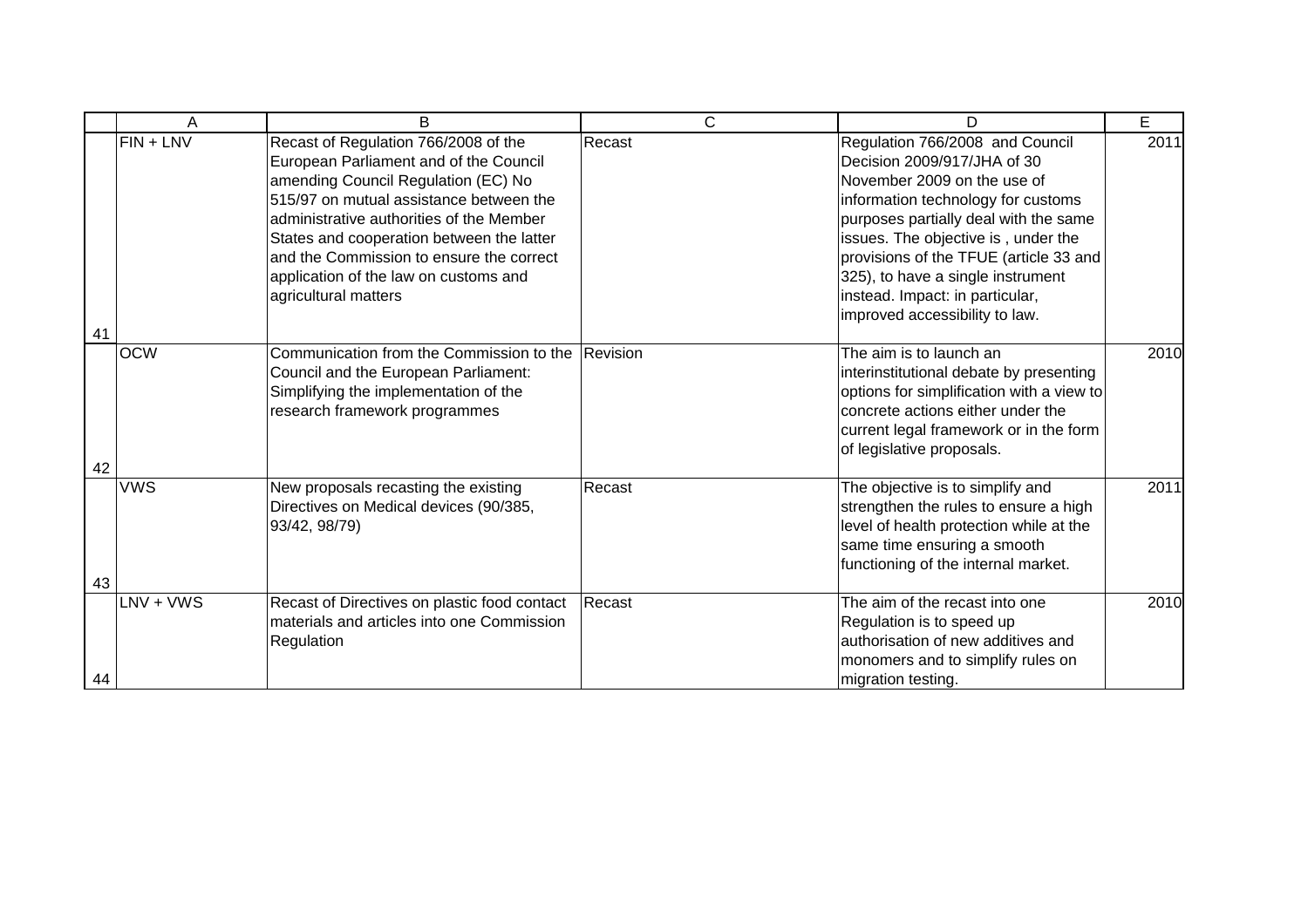|    | A          | B                                               | C | D                                      | E    |
|----|------------|-------------------------------------------------|---|----------------------------------------|------|
|    | $LNV + EZ$ | Commission Directives amending, in respect      |   | The aim, on the basis of an evaluation | 2010 |
|    |            | of the consolidation of the internal market,    |   | of the whole acquis in this area, will |      |
|    |            | certain provisions of seed marketing            |   | be to simplify and reduce              |      |
|    |            | Directives, with regard to the conservation of  |   | administrative burdens.                |      |
|    |            | plant genetic resources (seed                   |   |                                        |      |
|    |            | mixtures)Council Directive 66/402/EC on the     |   |                                        |      |
|    |            | marketing of cereal seed/Council Directive      |   |                                        |      |
|    |            | 2002/53/EC on the common catalogue of           |   |                                        |      |
|    |            | varieties of agricultural plant species/Council |   |                                        |      |
|    |            | Directive 2002/54/EC on the marketing of        |   |                                        |      |
|    |            | beet seed/Council Directive 2002/55/EC on       |   |                                        |      |
|    |            | the marketing of vegetable seed/Council         |   |                                        |      |
|    |            | Directive 2002/56/EC on the marketing of        |   |                                        |      |
|    |            | seed potatoes/Council Directive 2002/57/EC      |   |                                        |      |
|    |            | on the marketing of seed of oil and fibre       |   |                                        |      |
|    |            | plants/Council Directive 68/193/EC on the       |   |                                        |      |
|    |            | marketing of material for the vegetative        |   |                                        |      |
|    |            | propagation of the vine/Council Directive       |   |                                        |      |
|    |            | 1998/56/EC on the marketing of propagating      |   |                                        |      |
|    |            | material of ornamental plants/ Council          |   |                                        |      |
|    |            | Directive 92/33/EC on the marketing of          |   |                                        |      |
|    |            | vegetable propagating and planting material,    |   |                                        |      |
|    |            | other than seed                                 |   |                                        |      |
|    |            |                                                 |   |                                        |      |
| 45 |            |                                                 |   |                                        |      |
|    | LNV + EZ   | Council Directive 92/34/EC on the marketing     |   |                                        |      |
|    |            | of fruit plant propagating material and fruit   |   |                                        |      |
|    |            | plants intended for fruit production/Council    |   |                                        |      |
|    |            | Directive 1999/105/EC on the marketing of       |   |                                        |      |
|    |            | forest reproductive material                    |   |                                        |      |
| 46 |            |                                                 |   |                                        |      |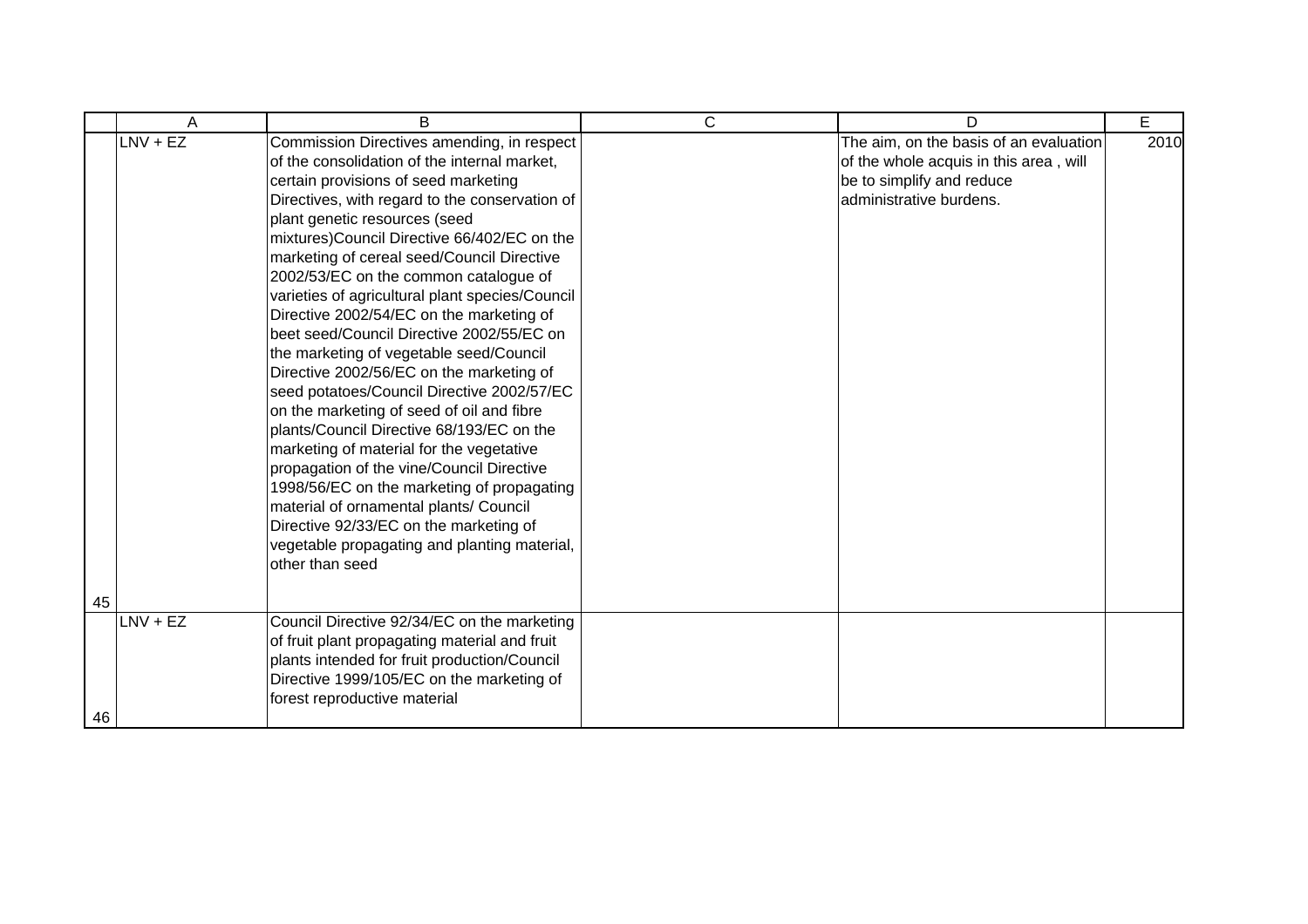|    |             | D                                                                                                                                                                                              | С                  | D                                                                                                                                                                                                     |         |
|----|-------------|------------------------------------------------------------------------------------------------------------------------------------------------------------------------------------------------|--------------------|-------------------------------------------------------------------------------------------------------------------------------------------------------------------------------------------------------|---------|
| 47 | LNV         | Council and EP Regulation revising Directive Recast<br>2009/39/EC on foodstuffs intended for<br>particular nutritional uses (recast)                                                           |                    | The aim is to simplify the rules and<br>reduce the administrative burden by<br>taking into account other horizontal<br>and vertical legislations, like claims,<br>food supplements and fortification. | 2010    |
| 48 | <b>IFIN</b> | Communication on the future VAT strategy                                                                                                                                                       | Review/Examination | The aim will be to reduce<br>administrative burden, combat fraud,<br>and modernise and simplify the<br>current system, building on the results<br>of a Green Paper consultation.                      | 2011    |
| 49 | <b>FIN</b>  | Proposal for a Council Directive amending<br>Directive 77/388/EEC as regards the VAT<br>treatment of public authorities and the<br>exemptions for certain activities in the public<br>interest | Revision           | The aim is to ensure more<br>harmonised and neutral VAT systems<br>in particular by clarifying definitions.                                                                                           | 2011/12 |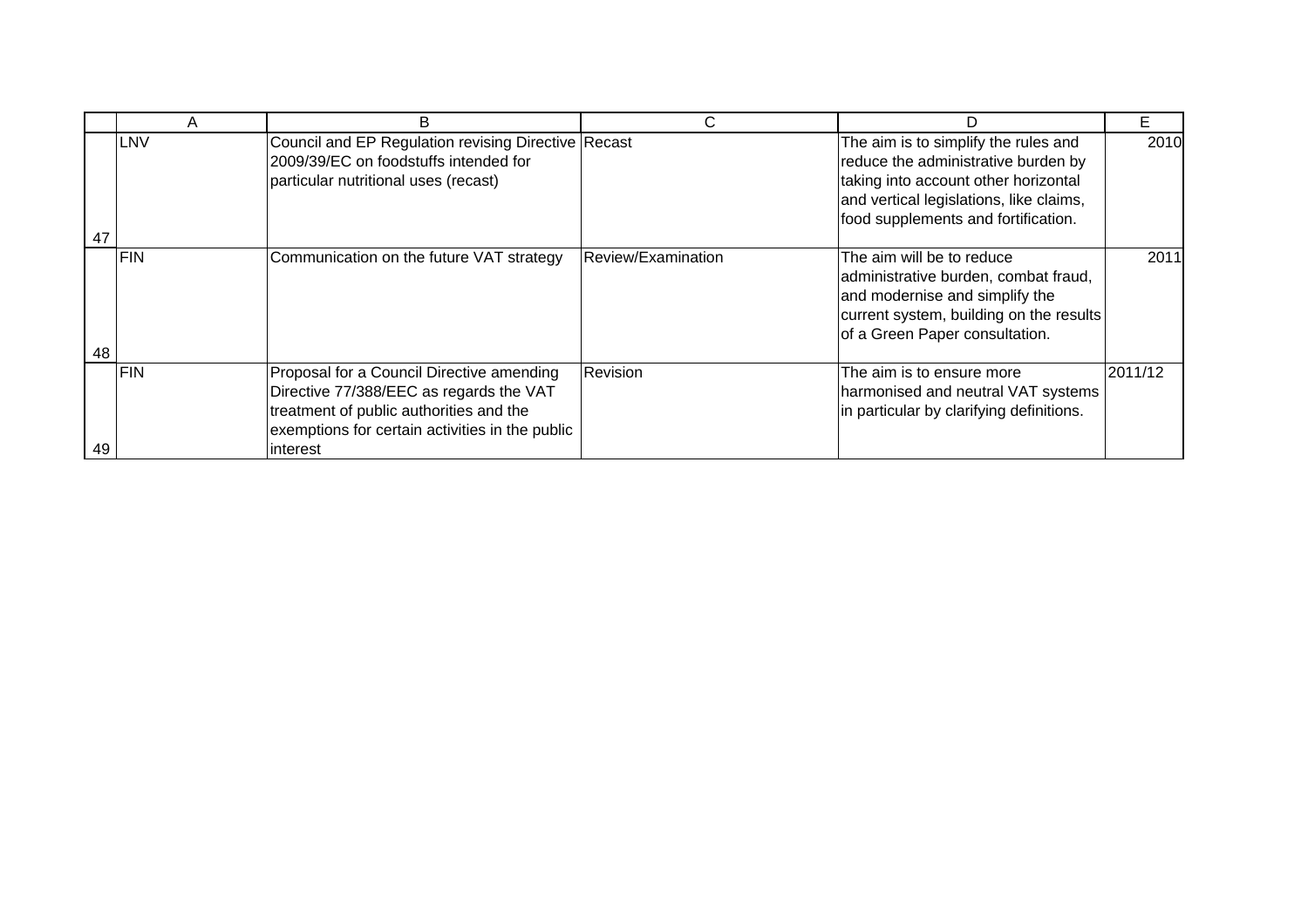|                | A                   | B.                                                 | C                                                                                                                                                                                                   | D                                                                                                                                                                                      |
|----------------|---------------------|----------------------------------------------------|-----------------------------------------------------------------------------------------------------------------------------------------------------------------------------------------------------|----------------------------------------------------------------------------------------------------------------------------------------------------------------------------------------|
|                |                     | Annex IV: list of withdrawals of pending proposals |                                                                                                                                                                                                     |                                                                                                                                                                                        |
| $\overline{2}$ | <b>Commissie EK</b> | <b>COM/SEC</b>                                     | <b>Title</b>                                                                                                                                                                                        | <b>Justification</b>                                                                                                                                                                   |
| 3              |                     | COM(1980)298                                       | PROPOSAL FOR A COUNCIL<br>REGULATION(EEC)FIXING THE BASIC<br>PRICE, THE INTERVENTION PRICE AND<br>THE REFERENCE PRICE FOR SHEEPMEAT<br>FOR THE 1980/81 MARKETING YEAR                               | Obsolete                                                                                                                                                                               |
|                |                     | COM(2007)712<br>(2007/0246/ACC)                    | Proposal for a COUNCIL DECISION on the<br>conclusion of the Agreement between the<br>European Community and Australia on trade<br>in wine                                                           | Obsolete. The Decision has been adopted by the<br>Council as Decision 2009/49 on the basis of proposal<br>in COM (2008) 653.                                                           |
| 4              |                     |                                                    |                                                                                                                                                                                                     |                                                                                                                                                                                        |
| 5              |                     | COM(2007)239                                       | financial contributions to be paid by the<br>Member States contributing to the European<br>Development Fund (supplementary instalment<br>for 2007)                                                  | Proposal for a COUNCIL DECISION fixing the Obsolete as result of Council Decision adopted on<br>28/06/2007 based on the proposal from the<br>Commission COM (2007) 321 of 13 June 2007 |
| 6              |                     | COM(1979)345                                       | PROPOSAL FOR A COUNCIL DECISION<br>ALLOCATING TO THE EUROPEAN COAL<br>AND STEEL COMMUNITY(ECSC)A SPECIAL<br>FINANCIAL CONTRIBUTION FROM THE<br>GENERAL BUDGET OF THE EUROPEAN<br><b>COMMUNITIES</b> | Obsolete                                                                                                                                                                               |
| 7              |                     | COM(1998)96                                        | Proposal for a COUNCIL DECISION<br>concerning the signature by the European<br>Community of a Protocol to the United Nations<br>framework Convention on climate change                              | Obsolete. Council Conclusions on the issue were<br>adopted on 16/06/1998                                                                                                               |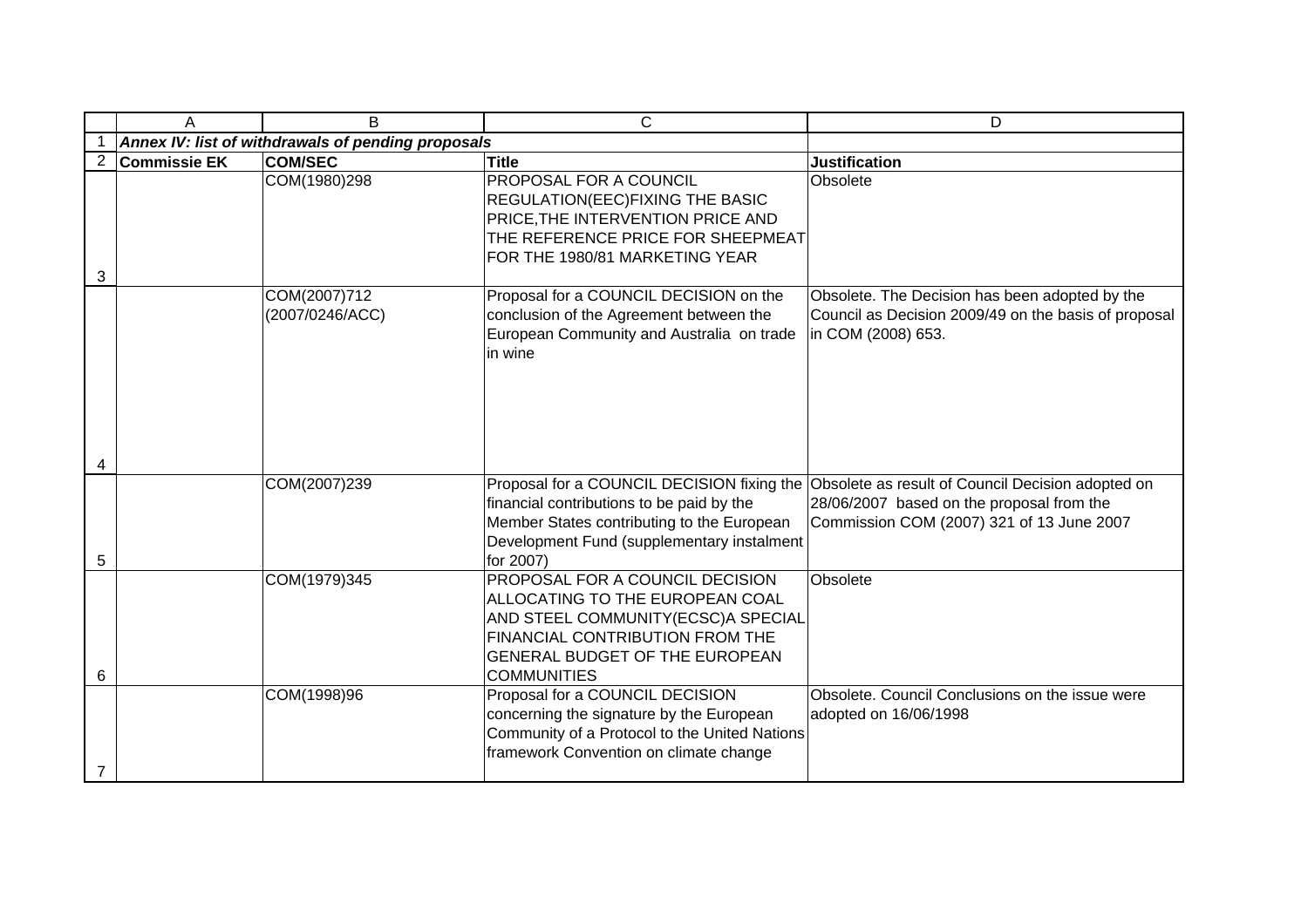|    | A | B               | C                                                                                                                                                                                                                                                                                        | D                                                                                                                   |
|----|---|-----------------|------------------------------------------------------------------------------------------------------------------------------------------------------------------------------------------------------------------------------------------------------------------------------------------|---------------------------------------------------------------------------------------------------------------------|
| 8  |   | COM(2006)602    | Proposal for a COUNCIL DECISION<br>establishing the position to be adopted on<br>behalf of the European Community with<br>regard to a proposal for amendment of the<br>Kyoto Protocol to the United Nations<br>Framework Convention on Climate Change                                    | Obsolete. The proposal relates to a Meeting of the<br>Parties to the Kyoto Protocol (COP/MOP2) in<br>November 2006. |
| 9  |   | COM(1980)863/2  | PROPOSITION DE REGLEMENT(CEE)DU<br>CONSEIL RELATIF A LA BONIFICATION<br>D'INTERET DE CERTAINS PRETS<br>ACCORDES DANS LE CADRE DE L'AIDE<br>EXCEPTIONNELLE DE LA COMMUNAUTE<br>EN FAVEUR DE LA RECONSTRUCTION<br>DES ZONES SINISTREES PAR LE SEISME<br>SURVENU EN ITALIE EN NOVEMBRE 1980 | Obsolete                                                                                                            |
| 10 |   | SEC(2002)1110   | Recommendation for a COUNCIL<br>RECOMMENDATION TO PORTUGAL with a<br>view to bringing an end to the situation of an<br>excessive government deficit - application of<br>article 104(7) of the Treaty                                                                                     | Obsolete                                                                                                            |
| 11 |   | SEC(2002)1118   | Recommendation for a COUNCIL DECISION<br>on the existence of an deficit in Portugal -<br>application of article 104(6) of the treaty<br>establishing the European Community                                                                                                              | Obsolete                                                                                                            |
| 12 |   | SEC(2002)1246/1 | Recommendation for a COUNCIL<br>DECISSION with a view to giving early<br>warning to France in order to prevent the<br>occurrence of an excessive deficit                                                                                                                                 | Obsolete                                                                                                            |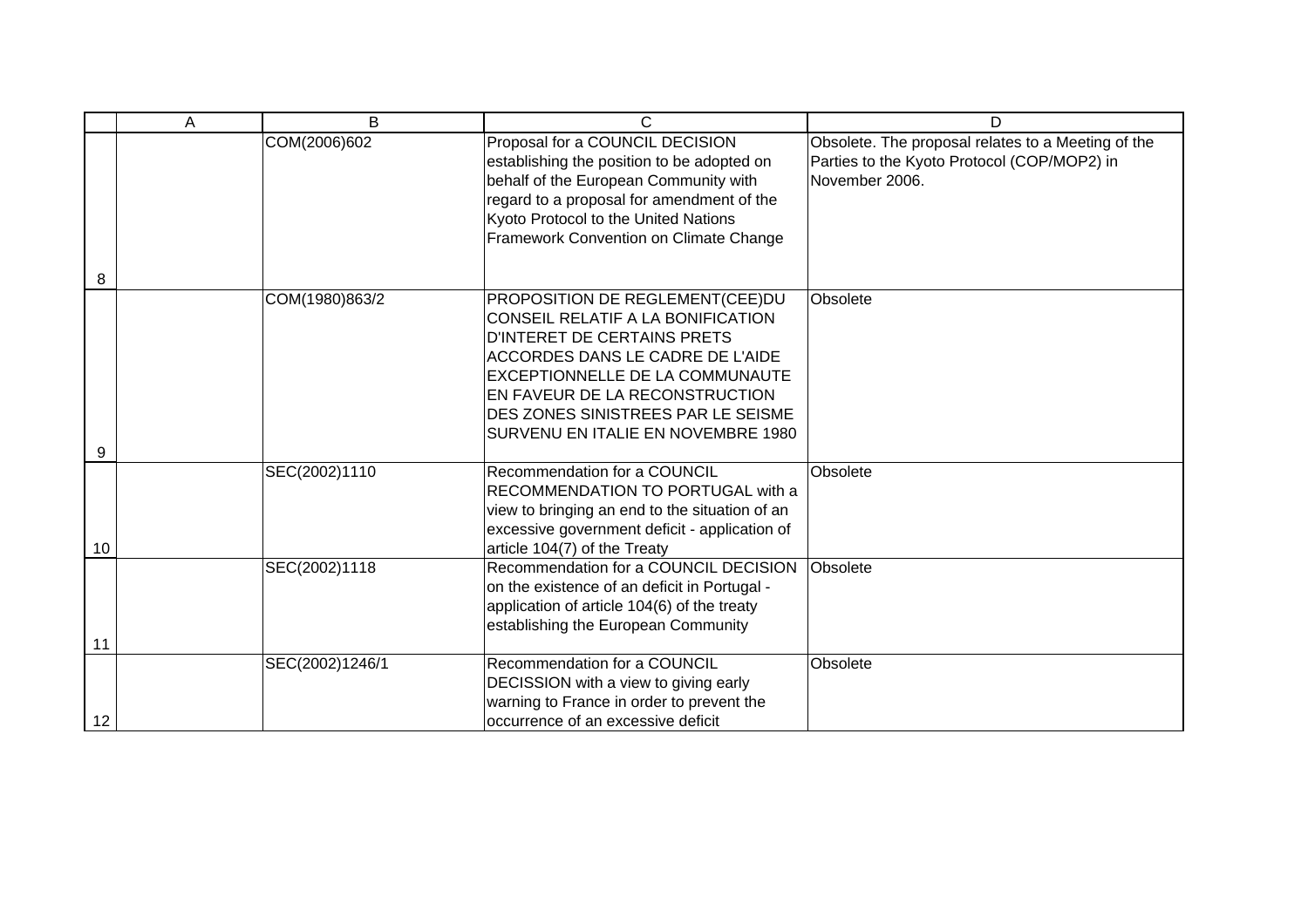|    | A | B               | C                                                                                                                                                                                                                       | D        |
|----|---|-----------------|-------------------------------------------------------------------------------------------------------------------------------------------------------------------------------------------------------------------------|----------|
|    |   | SEC(2002)1246/2 | Proposal for a COUNCIL DECISION on                                                                                                                                                                                      | Obsolete |
|    |   |                 | making public the recommendation with a                                                                                                                                                                                 |          |
|    |   |                 | view to giving early warning to France in order                                                                                                                                                                         |          |
|    |   |                 | to prevent the occurrence of an excessive                                                                                                                                                                               |          |
| 13 |   |                 | deficit                                                                                                                                                                                                                 |          |
|    |   | SEC(2005)994    | Recommendation for a COUNCIL                                                                                                                                                                                            | Obsolete |
|    |   |                 | RECOMMENDATION TO PORTUGAL with a                                                                                                                                                                                       |          |
|    |   |                 | view to bringing an end to the situation of an                                                                                                                                                                          |          |
| 14 |   |                 | excessive government deficit                                                                                                                                                                                            |          |
|    |   | COM(2002)615    | Proposal for a COUNCIL DECISION on the                                                                                                                                                                                  | Obsolete |
|    |   | (2002/0262/ACC) | Community position in relation to the                                                                                                                                                                                   |          |
|    |   |                 | establishment of a Joint Consultative                                                                                                                                                                                   |          |
|    |   |                 | Committee to be decided on by the                                                                                                                                                                                       |          |
|    |   |                 | Association Council established by the Europe                                                                                                                                                                           |          |
|    |   |                 | Agreement between the European                                                                                                                                                                                          |          |
|    |   |                 | Communities and Lithuania                                                                                                                                                                                               |          |
| 15 |   |                 |                                                                                                                                                                                                                         |          |
|    |   | COM(1986)14     | <b>PROPOSAL FOR A COUNCIL REGULATION Obsolete</b><br>(EEC) AMENDING REGULATION (EEC) NO<br>1365/75 ON THE CREATION OF A<br>EUROPEAN FOUNDATION FOR THE<br><b>IMPROVEMENT OF LIVING AND WORKING</b><br><b>CONDITIONS</b> |          |
| 16 |   |                 |                                                                                                                                                                                                                         |          |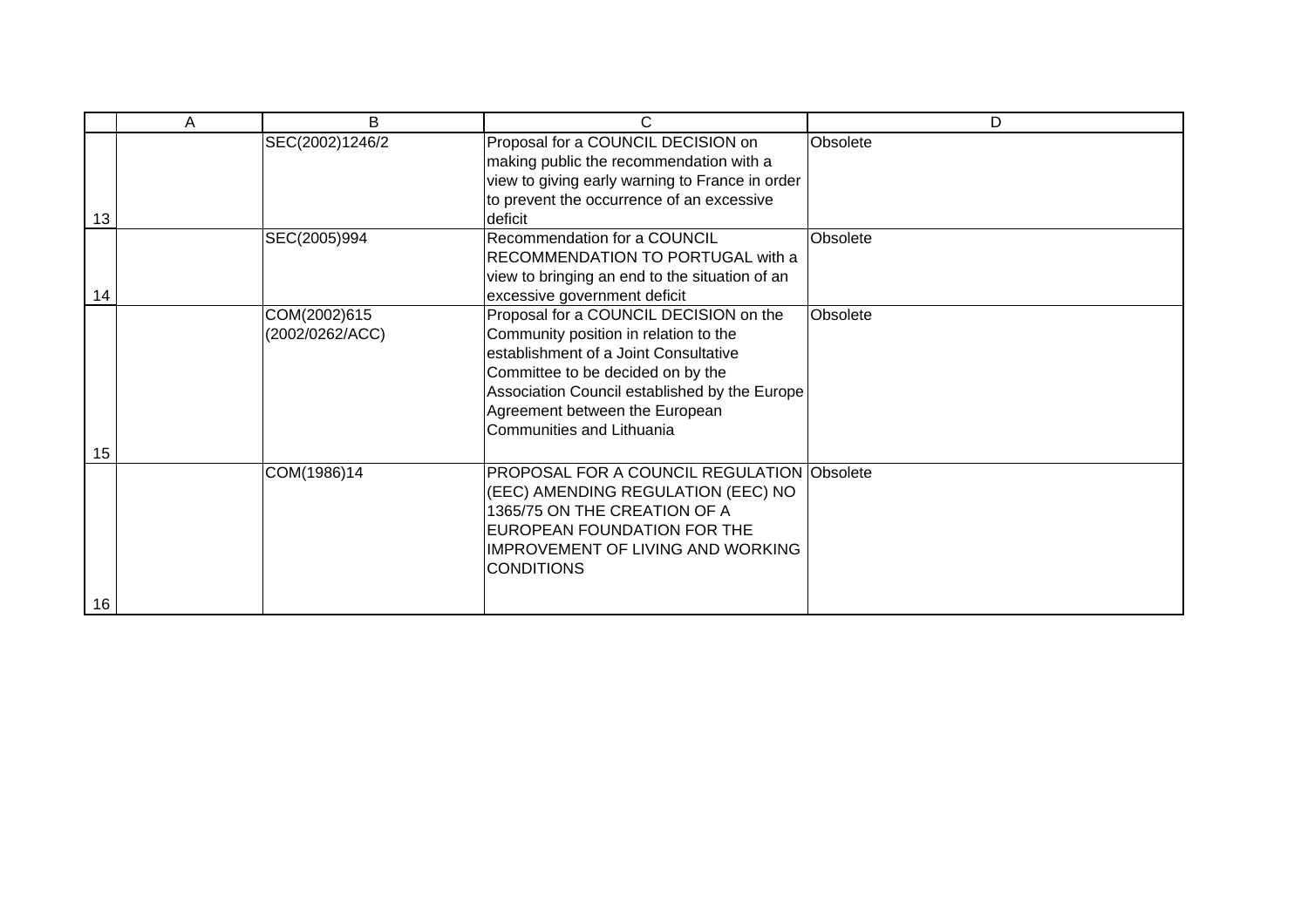|    | Α | B                                | C                                                                                                                                                                                                                                                                                                                                                                                                                                                                | D                                                                                                                                    |
|----|---|----------------------------------|------------------------------------------------------------------------------------------------------------------------------------------------------------------------------------------------------------------------------------------------------------------------------------------------------------------------------------------------------------------------------------------------------------------------------------------------------------------|--------------------------------------------------------------------------------------------------------------------------------------|
| 17 |   | COM(2001)344<br>(2001/0137/COD)  | Proposal for a EUROPEAN PARLIAMENT<br>AND COUNCIL REGULATION amending, for<br>the benefit of European parliamentary<br>assistants, Council Regulation (EEC) No<br>1408/71 on the application of social security<br>schemes to employed persons, self-employed<br>persons and to members of their families<br>moving within the Community, and Council<br>Regulation (EEC) No 574/72 laying down the<br>procedure for implementing Regulation (EEC)<br>No 1408/71 | Obsolete. Covered by Regulation (883/2004).                                                                                          |
| 18 |   | SEC(1993)1465                    | DRAFT COUNCIL DECISION ADOPTING<br>DIRECTIVES FOR THE NEGOTIATION BY<br>THE COMMISSION FOR AN<br>INTERNATIONAL CONVENTION ON<br><b>NUCLEAR SAFETY</b>                                                                                                                                                                                                                                                                                                            | Obsolete. Euratom has acceded to the Convention on<br>Nuclear Safety on the basis of a Council Decision of 7<br>December 1998.       |
| 19 |   | COM(2003)32/1<br>(2003/0021/CNS) | Proposal for a COUNCIL (Euratom)<br>DIRECTIVE Setting out basic obligations and<br>general principles on the safety of nuclear<br>installations                                                                                                                                                                                                                                                                                                                  | Obsolete, given that the "Directive (Euratom) setting<br>up a Community framework for nuclear safety " was<br>adopted on 18/06/2009. |
| 20 |   | COM(2004)716<br>(2004/0249/CNS)  | Proposal for a COUNCIL DIRECTIVE on the<br>supervision and control of shipments of<br>radioactive waste and spent fuel                                                                                                                                                                                                                                                                                                                                           | Obsolete. Council adopted a proposal based on<br>COM/2005/673                                                                        |
| 21 |   | COM(2006)179                     | Draft INTERINSTITUTIONAL AGREEMENT<br>on inter-institutional co-operation in the<br>framework of international Conventions to<br>which the European Atomic Energy<br>Community and its Member States are parties                                                                                                                                                                                                                                                 | Obsolete                                                                                                                             |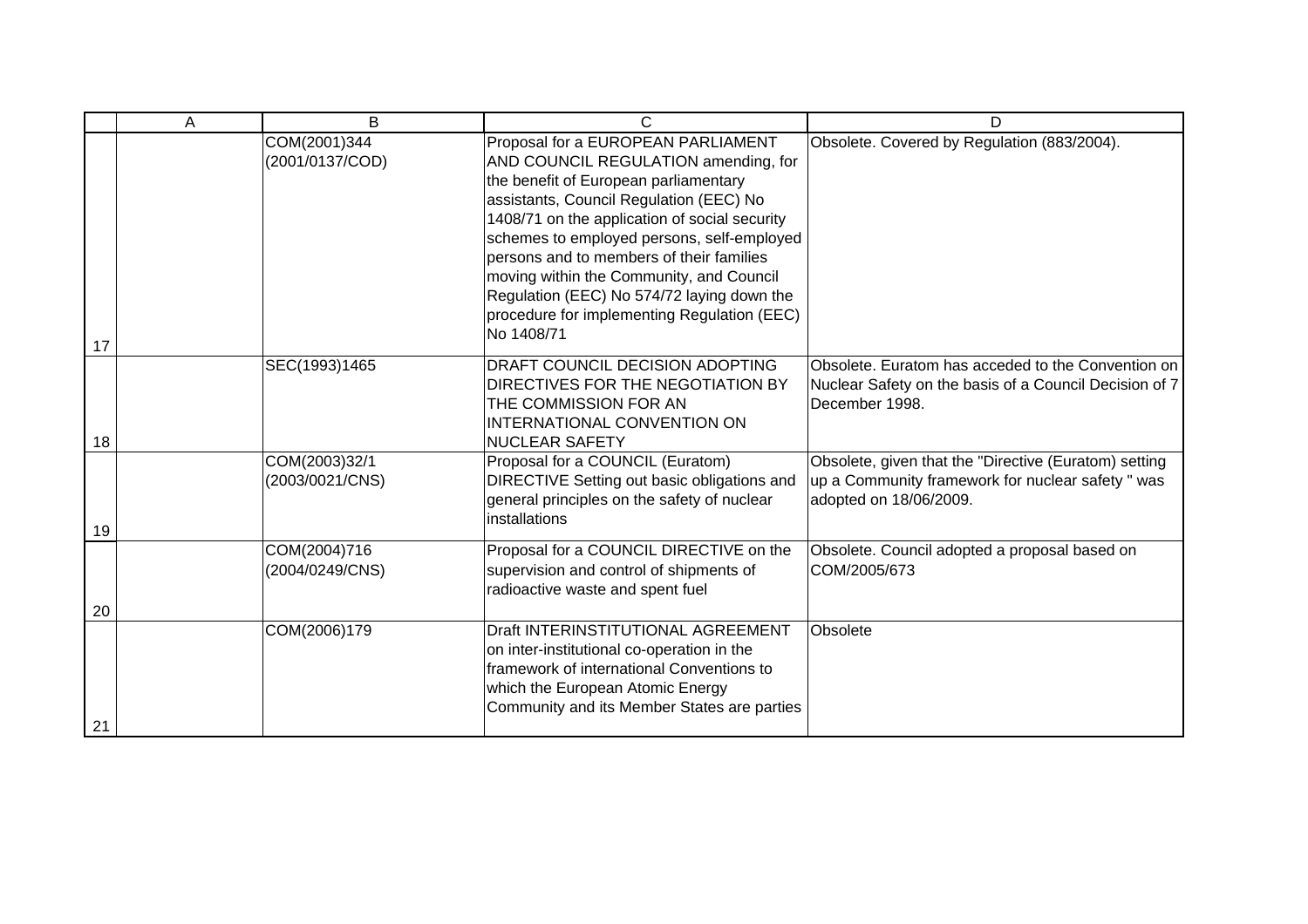|          | A | B              | C                                                                                                                                                                                                                                                                                      | $\overline{D}$                                                       |
|----------|---|----------------|----------------------------------------------------------------------------------------------------------------------------------------------------------------------------------------------------------------------------------------------------------------------------------------|----------------------------------------------------------------------|
| 22       |   | COM(2007)748   | Proposal for a COUNCIL DECISION On<br>establishing the European Community position<br>within the Ministerial Council of the Energy<br>Community (Belgrade, 18 December 2007)                                                                                                           | Obsolete                                                             |
| 23       |   | COM(1979)179   | <b>RECOMMENDATION FOR A COUNCIL</b><br><b>DECISION AUTHORIZING THE</b><br>COMMISSION TO TAKE PART IN THE<br>NEGOTIATIONS FOR A CONVENTION ON<br>THE CONSERVATION OF MIGRATORY<br><b>SPECIES OF WILD ANIMALS</b>                                                                        | Obsolete                                                             |
|          |   | COM(1985)281   | <b>RECOMMENDATION FOR A COUNCIL</b><br><b>DECISION AUTHORIZING THE</b><br>COMMISSION TO NEGOTIATE ON BEHALF<br>OF THE COMMUNITY THE ADOPTION OF<br><b>PROGRAMMES AND MEASURES UNDER</b><br>THE CONVENTION FOR THE PREVENTION<br>OF MARINE POLLUTION FROM LAND-<br><b>BASED SOURCES</b> | Obsolete                                                             |
| 24       |   | COM(1986)362/3 | <b>RECOMMENDATION FOR A COUNCIL</b><br><b>DECISION AUTHORIZING THE</b><br>COMMISSION TO NEGOTIATE ON BEHALF<br>OF THE COMMUNITY WITHIN THE<br>FRAMEWORK OF THE OECD AND UNEP<br>THE NOTIFICATION AND CONSULTATION<br>PROCEDURES CONCERNING TRADE IN<br><b>DANGEROUS CHEMICALS</b>      | Obsolete                                                             |
| 25<br>26 |   | COM(1995)325/2 | DRAFT COUNCIL RESOLUTION ON THE<br>DEVELOPMENT AND IMPLEMENTATION<br>OF THE EUROPEAN ENVIRONMENT<br><b>AGENCY</b>                                                                                                                                                                      | Obsolete. Council adopted conclusions on the issue<br>on 09/11/1995. |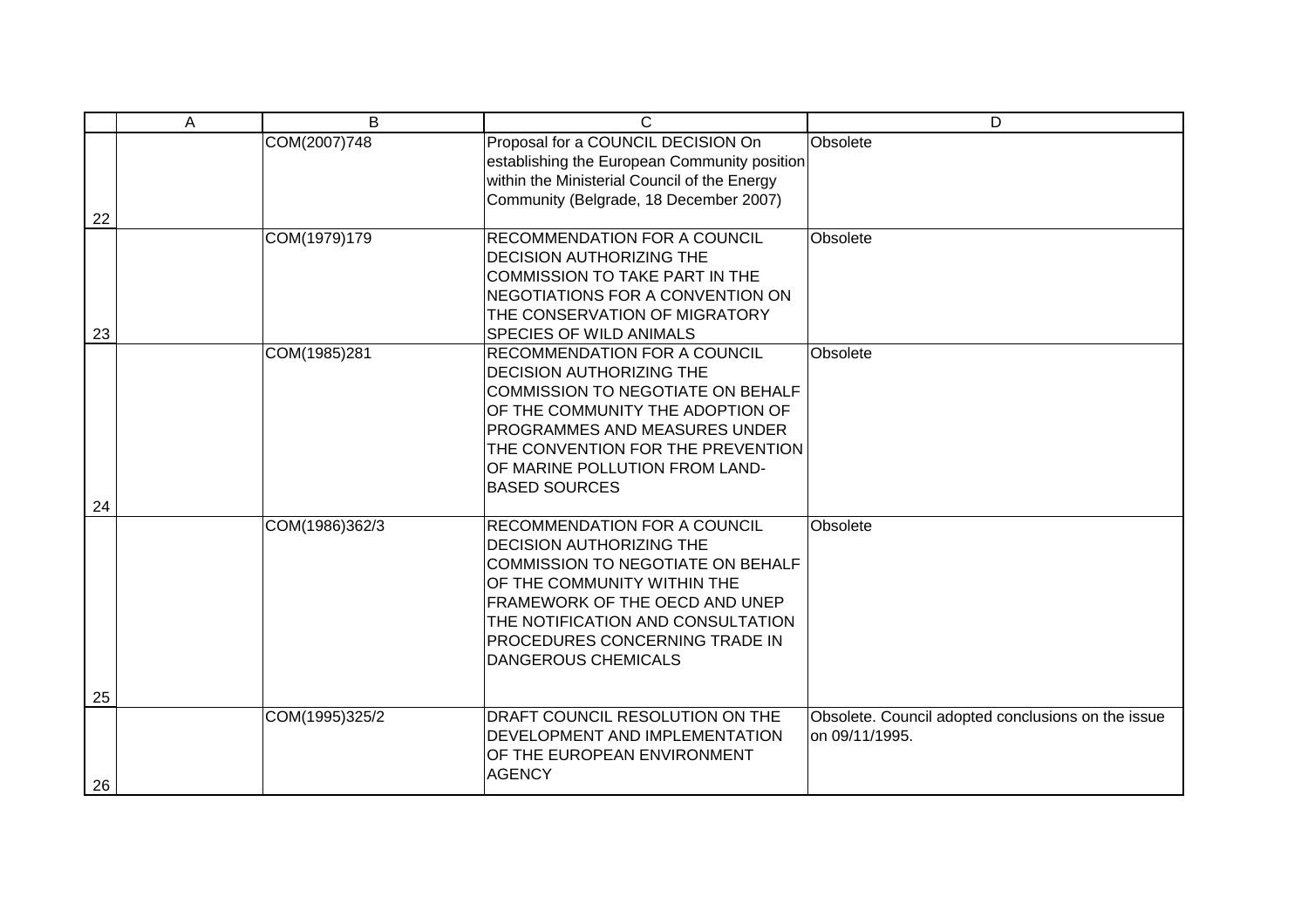|    | Α | B            | C                                                                                                                                                                                                                                                                                                           | D                                                                                                                                                                                                                                  |
|----|---|--------------|-------------------------------------------------------------------------------------------------------------------------------------------------------------------------------------------------------------------------------------------------------------------------------------------------------------|------------------------------------------------------------------------------------------------------------------------------------------------------------------------------------------------------------------------------------|
| 27 |   | COM(1998)344 | Proposal for a COUNCIL DECISION on the<br>signature by the European Community of the<br>UN/ECE Convention on access to information,<br>public participation and access to justice in<br>environmental matters                                                                                               | Obsolete. Council adopted conclusions on the issue<br>on 17/06/1998.                                                                                                                                                               |
| 28 |   | COM(2007)367 | Proposal for a DIRECTIVE OF THE<br>EUROPEAN PARLIAMENT AND OF THE<br><b>COUNCIL repealing Council Directive</b><br>87/372/EEC on the frequency bands to be<br>reserved for the coordinated introduction of<br>public pan-European cellular digital land-<br>based mobile communications in the<br>Community | Obsolete. The Commission presented a modified<br>proposal COM(2008)762, which was adopted by the<br>legislator as Directive 2009/114/EC of the European<br>Parliament and of the Council amending Council<br>Directive 87/372/EEC. |
| 29 |   | COM(2006)255 | Proposal for a COUNCIL DECISION on the<br>conclusion of the agreement between the<br>European Community and the Government of<br>the Republic of Bulgaria on the participation of<br>Bulgaria in the work of the European<br>Monitoring Centre for Drugs and Drug<br>Addiction                              | Obsolete                                                                                                                                                                                                                           |
| 30 |   | COM(2006)256 | Proposal for a COUNCIL DECISION on the<br>conclusion of the agreement between the<br>European Community and Romania on the<br>participation of Romania in the work of the<br>European Monitoring Centre for Drugs and<br>Drug Addiction                                                                     | Obsolete                                                                                                                                                                                                                           |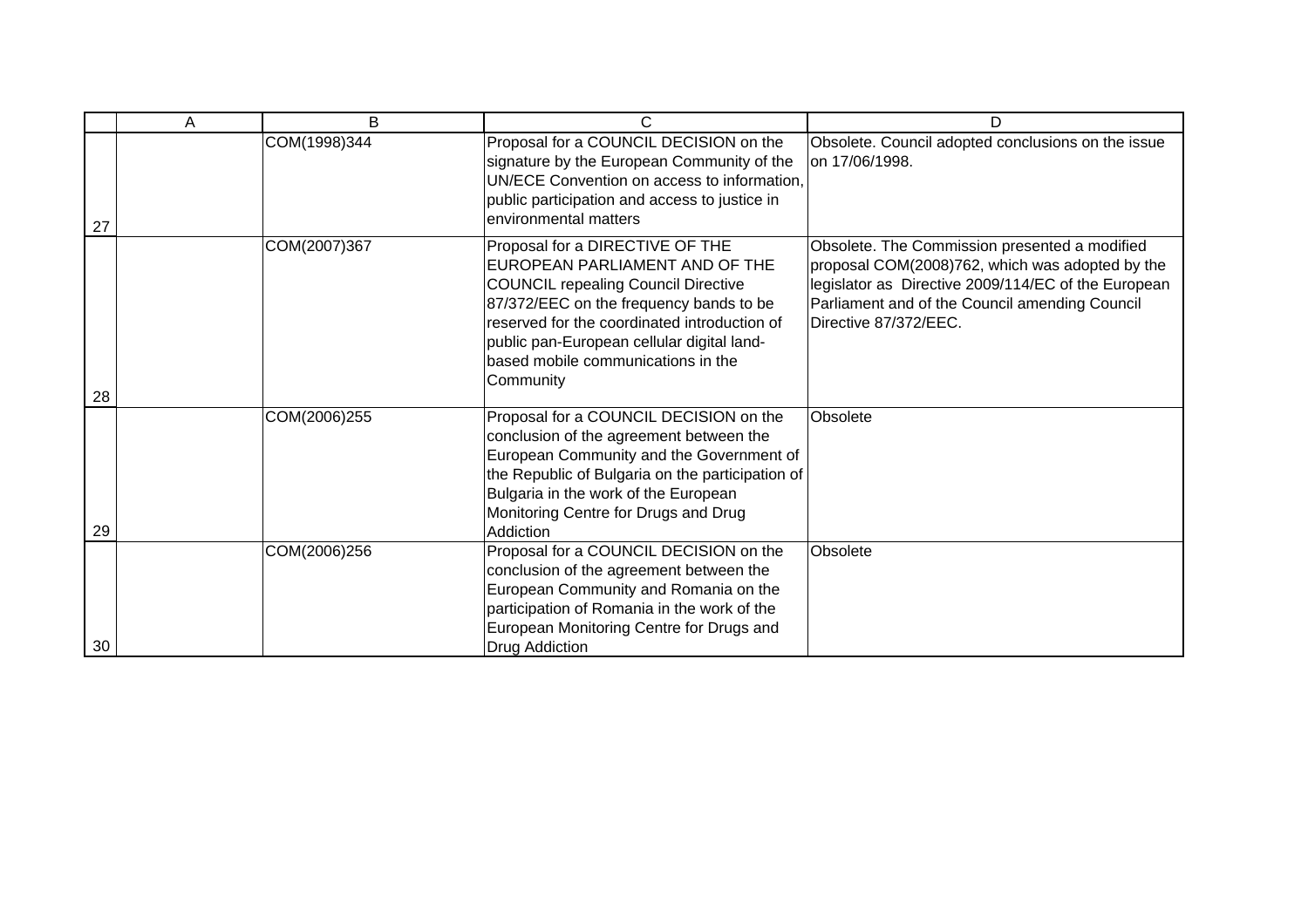|    | Α | B               | C                                                                                                                                                                                                                                                                                                                                                                                                                                                                                                                                                          | D                                                                                                                                                                                                                       |
|----|---|-----------------|------------------------------------------------------------------------------------------------------------------------------------------------------------------------------------------------------------------------------------------------------------------------------------------------------------------------------------------------------------------------------------------------------------------------------------------------------------------------------------------------------------------------------------------------------------|-------------------------------------------------------------------------------------------------------------------------------------------------------------------------------------------------------------------------|
| 31 |   | COM (2006)752/3 | Proposals for Council Decisions on the<br>conclusion on behalf of the European Union of merged with COM (2006)752/4<br>the Protocol between the European Union, the<br>European Community, the Swiss<br>Confederation and the Principality of<br>Liechtenstein on the accession of the<br>Principality of Liechtenstein to the Agreement<br>between the European Union, the European<br>Community and the Swiss Confederation on<br>the Swiss Confederation's association with the<br>implementation, appliction and development<br>of the Schengen acquis | Obsolete following the entry into force of the TFEU;                                                                                                                                                                    |
| 32 |   | COM(2005)276/1  | Proposal for a EUROPEAN PARLIAMENT                                                                                                                                                                                                                                                                                                                                                                                                                                                                                                                         | The Commission intends to present a new proposal in                                                                                                                                                                     |
| 33 |   | COM(2007)306    | AND COUNCIL DIRECTIVE on criminal<br>Proposal for a COUNCIL DECISION on the<br>installation, operation and management of a<br>Communication Infrastructure for the<br>Schengen Information System (SIS)<br>environment                                                                                                                                                                                                                                                                                                                                     | 2011.<br>This proposal (and the next proposal) aimed to<br>provide a specific legal basis for a new contract for<br>these activities. As the call for tender has now been<br>completed, the two proposals are obsolete. |
| 34 |   | COM(2007)311    | Proposal for a COUNCIL REGULATION on<br>the installation, operation and management of<br>a Communication Infrastructure for the<br>Schengen Information System (SIS)<br>environment                                                                                                                                                                                                                                                                                                                                                                        | This proposal (and the previous proposal) aimed to<br>provide a specific legal basis for a new contract for<br>these activities. As the call for tender has now been<br>completed, the two proposals are obsolete.      |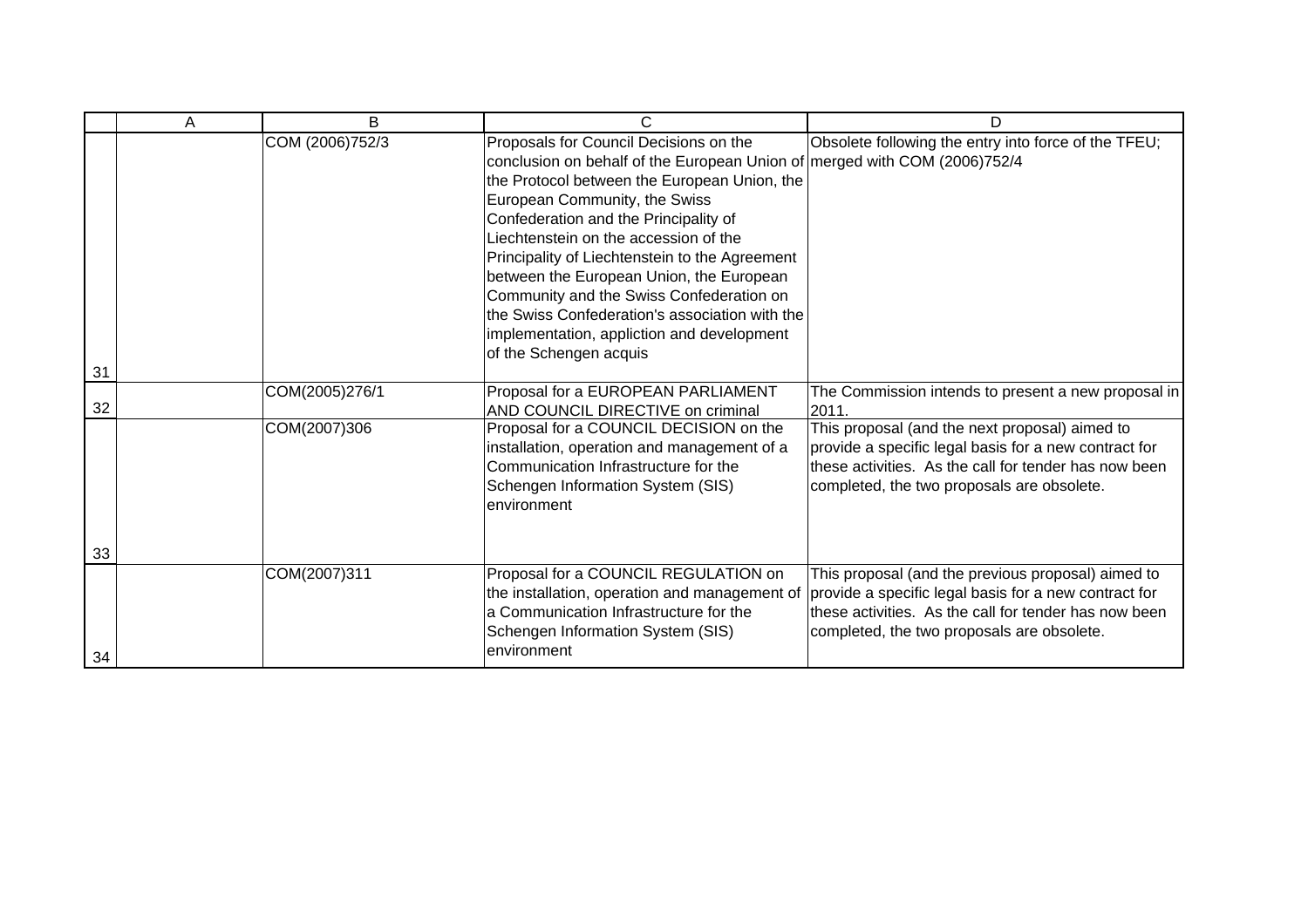|    | Α | B            | C                                                                                                                                                                                                                                                                                                     | D                                                                                                                                                             |
|----|---|--------------|-------------------------------------------------------------------------------------------------------------------------------------------------------------------------------------------------------------------------------------------------------------------------------------------------------|---------------------------------------------------------------------------------------------------------------------------------------------------------------|
|    |   | COM(1980)722 | PROPOSAL FOR A COUNCIL<br>REGULATION(EEC)CONCERNING,FOR<br>CERTAIN FISH STOCKS OCCURING IN<br>THE COMMUNITY FISHING ZONE, THE<br>FIXING OF THE TOTAL ALLOWABLE<br>CATCHES FOR 1981 AND THE<br>CONDITIONS FOR TAKING THESE<br><b>CATCHES TOGETHER WITH SHARES</b><br><b>AVAILABLE TO THE COMMUNITY</b> | Obsolete                                                                                                                                                      |
| 35 |   | COM(2007)595 | Proposal for a COUNCIL REGULATION                                                                                                                                                                                                                                                                     | Obsolete further to the new legislative procedures for                                                                                                        |
|    |   |              | authorising the Commission to approve<br>modifications to protocols of fisheries<br>partnership agreements concluded between<br>the European Community and third countries                                                                                                                            | adoption of FPA's under the Lisbon Treaty.                                                                                                                    |
| 36 |   |              |                                                                                                                                                                                                                                                                                                       |                                                                                                                                                               |
|    |   | COM(2007)782 | Proposal for a COUNCIL DECISION on the<br>termination of the Protocol setting out the<br>fishing opportunities and financial contribution<br>under the Fisheries Partnership Agreement<br>between the European Community and the<br>Islamic Republic of Mauritania                                    | Obsolete. Council Regulation (EC) No 704/2008 was<br>adopted on 15 July 2008.                                                                                 |
| 37 |   |              |                                                                                                                                                                                                                                                                                                       |                                                                                                                                                               |
| 38 |   | COM(2008)324 | Proposal for a Council Regulation concerning<br>the conservation of fisheries resources<br>through technical measures                                                                                                                                                                                 | Obsolete. Council Regulation (EC) N° 1288/2009 was<br>adopted on 27/11/2009 and established transitional<br>technical measures from 01/01/2010 to 30/06/2011. |
|    |   |              |                                                                                                                                                                                                                                                                                                       |                                                                                                                                                               |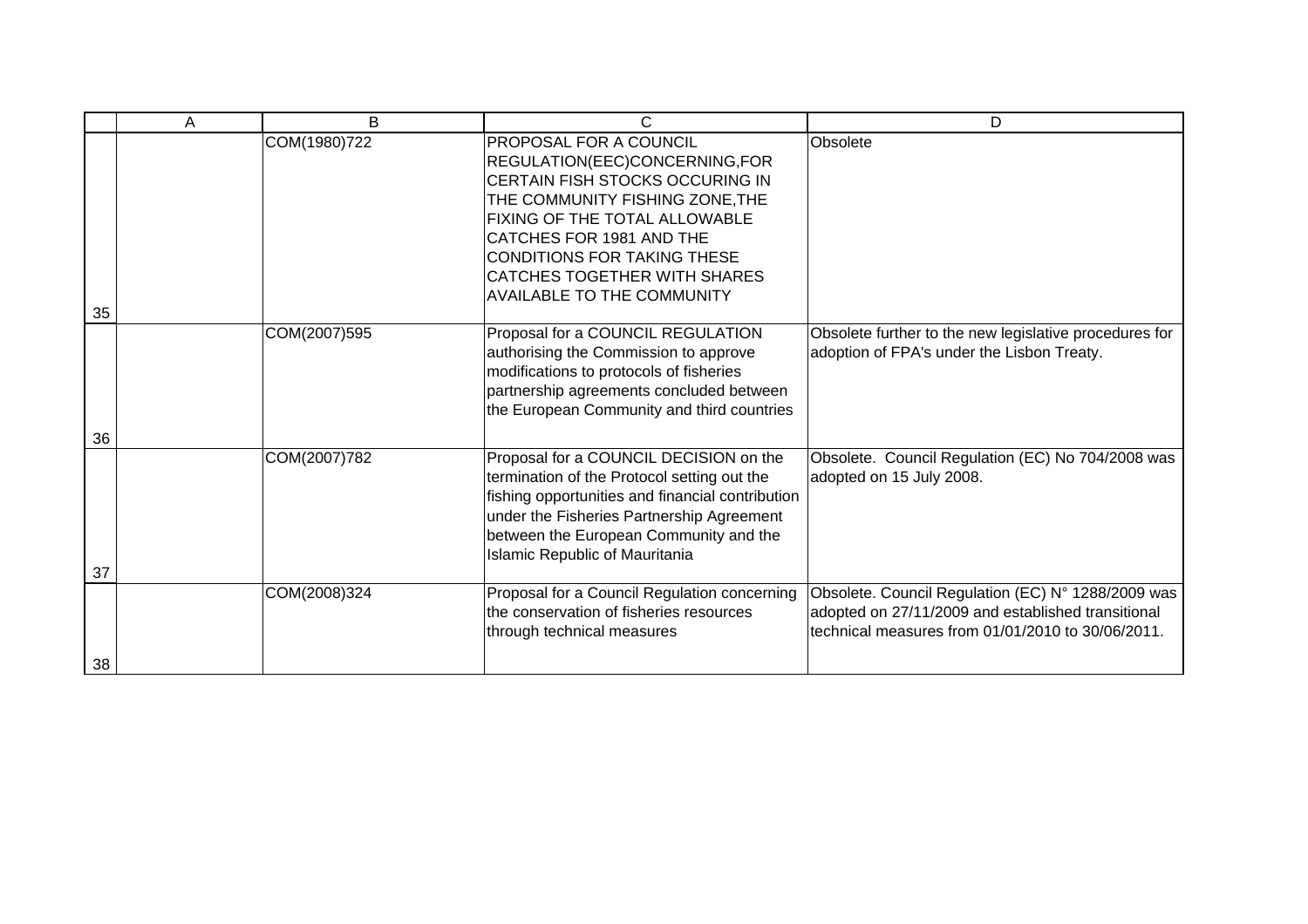|    | A | B              | C                                                                                                                                                                                                                                | D                                                                                                                                                                                                    |
|----|---|----------------|----------------------------------------------------------------------------------------------------------------------------------------------------------------------------------------------------------------------------------|------------------------------------------------------------------------------------------------------------------------------------------------------------------------------------------------------|
| 39 |   | COM(1975)490   | <b>PROPOSAL FOR A COUNCIL</b><br><b>REGULATION(EEC)CONCERNING A</b><br>SYSTEM FOR MONITORING THE<br><b>MARKETS FOR THE CARRIAGE OF</b><br>GOODS BY RAIL, ROAD AND INLAND<br><b>WATERWAYS BETWEEN THE MEMBER</b><br><b>STATES</b> | Obsolete                                                                                                                                                                                             |
| 40 |   | COM(2005)158/2 | Proposal for a COUNCIL DECISION on the<br>conclusion of the Agreement between the<br>European Community and the Republic of<br>Bulgaria on certain aspects of air services                                                       | Obsolete                                                                                                                                                                                             |
| 41 |   | COM(2005)369/2 | Proposal for a COUNCIL DECISION on<br>conclusion of the Agreement between the<br>European Community and Romania on certain<br>aspects of air services                                                                            | Obsolete                                                                                                                                                                                             |
| 42 |   | COM(2006)79/2  | Proposal for a REGULATION OF THE<br>EUROPEAN PARLIAMENT AND OF THE<br>COUNCIL on enhancing supply chain security                                                                                                                 | Obsolete. Regulation 450/2008 of the European<br>Parliament and of the Council laying down the<br><b>Community Customs Code (Modernised Customs</b><br>Code) covers the objectives of this proposal. |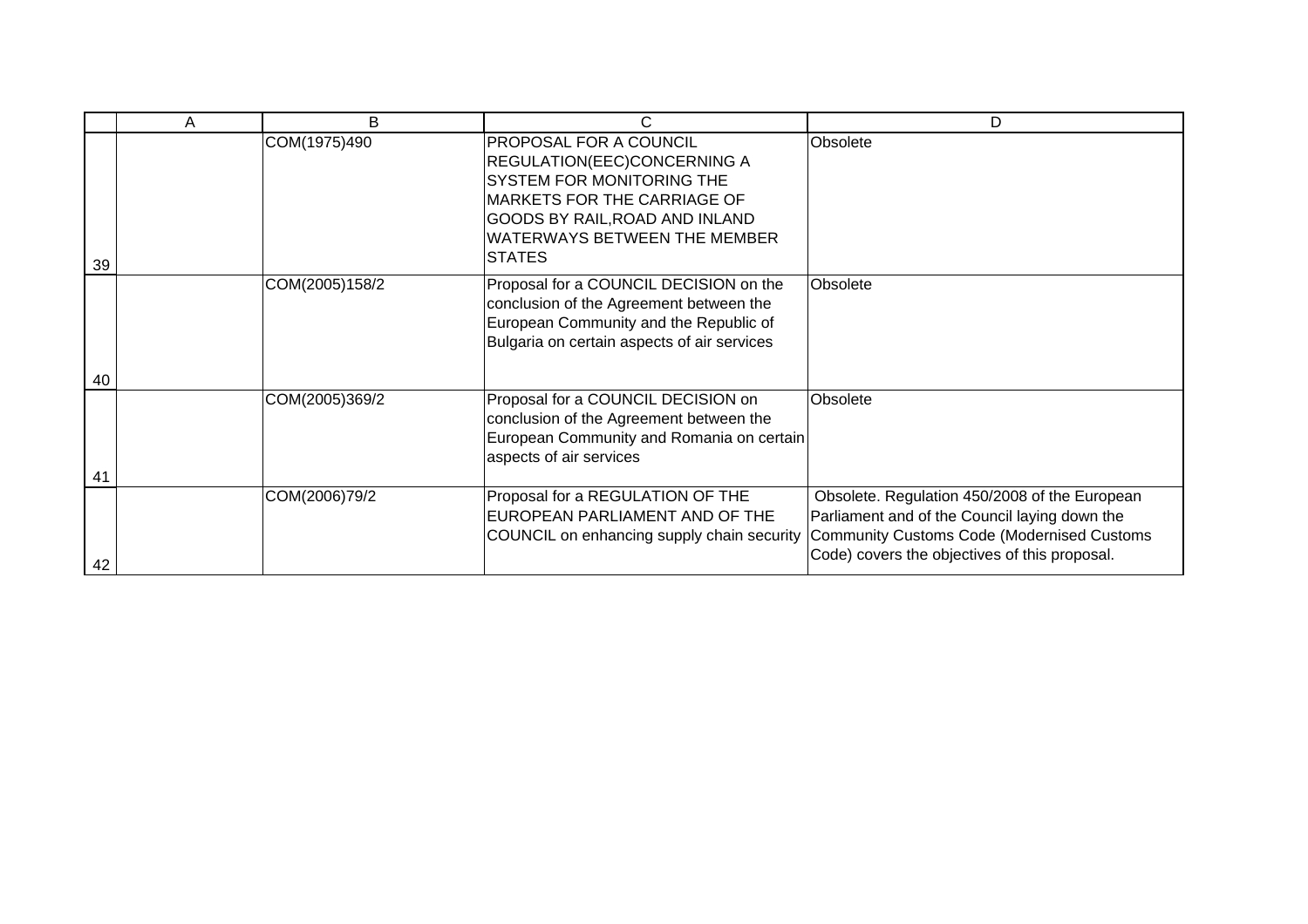|          | А | B            | C                                                                                                                                                                                                                                                                                                                                                                                                                                                                                                            | D                                                                                                                                                         |
|----------|---|--------------|--------------------------------------------------------------------------------------------------------------------------------------------------------------------------------------------------------------------------------------------------------------------------------------------------------------------------------------------------------------------------------------------------------------------------------------------------------------------------------------------------------------|-----------------------------------------------------------------------------------------------------------------------------------------------------------|
|          |   | COM(2005)468 | Proposal for a COUNCIL DECISION<br>authorizing the conclusion, on behalf of the<br>European Community, of a Memorandum of<br>Understanding between the European<br>Community and the Swiss Federal Council on<br>a contribution by the Swiss Confederation<br>towards reducing economic and social<br>disparities in the enlarged European Union,<br>and authorizing certain Member States to<br>conclude individually agreements with the<br>Swiss Confederation on the implementation of<br>the Memorandum | Obsolete. This proposal was overtaken by the<br>Memorandum of Understanding between the<br>European Union and Switzerland, signed on 27<br>February 2006. |
| 43<br>44 |   | COM(1998)339 | Proposal for a COUNCIL DECISION                                                                                                                                                                                                                                                                                                                                                                                                                                                                              | Obsolete                                                                                                                                                  |
| 45       |   | COM(1998)340 | Proposal for a COUNCIL DECISION                                                                                                                                                                                                                                                                                                                                                                                                                                                                              | Obsolete                                                                                                                                                  |
|          |   | COM(2003)537 | Proposal for a COUNCIL REGULATION<br>introducing exceptional trade measures for<br>countries and territories participating in or<br>linked to the European Union's Stabilisation<br>and Association process (Codified version)                                                                                                                                                                                                                                                                               | Obsolete. Codification adopted - Council Regulation<br>(EC) No 1215/2009 of 30 November 2009 - COM<br>(2008) 889                                          |
| 46       |   | COM(2004)232 | Proposal for a DIRECTIVE OF THE<br>EUROPEAN PARLIAMENT AND OF THE<br>COUNCIL on the licensing of railway<br>undertakings (Codified version)                                                                                                                                                                                                                                                                                                                                                                  | Obsolete. To be replaced by a new recast proposal<br>under preparation                                                                                    |
| 47<br>48 |   | COM(2006)286 | Proposal for a DIRECTIVE OF THE<br>EUROPEAN PARLIAMENT AND OF THE<br>COUNCIL on the contained use of genetically<br>modified micro-organisms                                                                                                                                                                                                                                                                                                                                                                 | Obsolete. Codification adopted - Directive 2009/41/EC<br>of the European Parliament and of the Council of 6<br>May 2009                                   |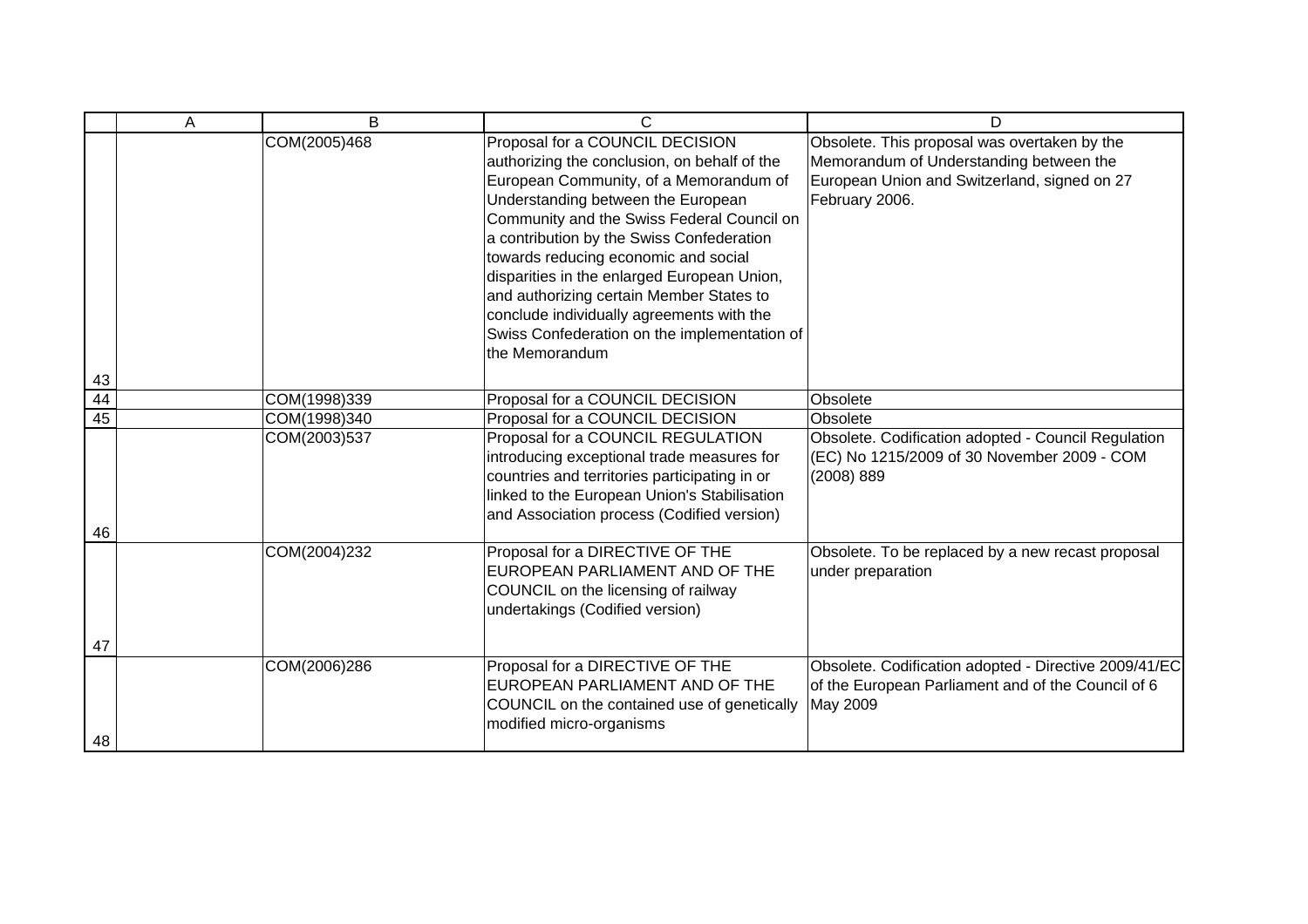|    | A | B            | C                                                                                                                                                                                                                                                  | D                                                                                                                                |
|----|---|--------------|----------------------------------------------------------------------------------------------------------------------------------------------------------------------------------------------------------------------------------------------------|----------------------------------------------------------------------------------------------------------------------------------|
| 49 |   | COM(2006)497 | Proposal for a REGULATION OF THE<br>EUROPEAN PARLIAMENT AND OF THE<br>COUNCIL on the submission of nominal catch Council of 11 March 2009 - COM (2007) 762<br>statistics by Member States fishing in the<br>north-east Atlantic (Codified version) | Obsolete. Codification adopted - Regulation (EC) No<br>217/2009 of the European Parliament and of the                            |
| 50 |   | COM(2007)344 | Proposal for a DIRECTIVE OF THE<br>EUROPEAN PARLIAMENT AND OF THE<br>COUNCIL on statutory plates and inscriptions<br>for motor vehicles and their trailers, and their<br>location and method of attachment (Codified<br>version)                   | Obsolete. Basic act repealed by Regulation (EC) No<br>661/2009 of the European Parliament and of the<br>Council of 13 July 2009. |
|    |   | COM(2007)451 | Proposal for a DIRECTIVE OF THE<br>EUROPEAN PARLIAMENT AND OF THE<br>COUNCIL on rear registration plate lamps for<br>motor vehicles and their trailers (Codified<br>version)                                                                       | Obsolete. Basic act repealed by Regulation (EC) No<br>661/2009 of the European Parliament and of the<br>Council of 13 July 2009. |
| 51 |   |              |                                                                                                                                                                                                                                                    |                                                                                                                                  |
| 52 |   | COM(2007)867 | Proposal for a DECISION OF THE<br>EUROPEAN PARLIAMENT AND OF THE<br>COUNCIL on Community guidelines for the<br>development of the trans-European transport<br>network (Codified version)                                                           | Obsolete. Replaced by recast proposal -<br>COM(2009)391                                                                          |
| 53 |   | COM(2007)873 | Proposal for a DIRECTIVE OF THE<br>EUROPEAN PARLIAMENT AND OF THE<br>COUNCIL on the return of cultural objects<br>unlawfully removed from the territory of a<br>Member State (Codified version)                                                    | Obsolete. The Commission intends to submit a<br>proposal for recasting Directive 93/7/EEC in 2011                                |
| 54 |   | COM(2003)841 | Proposal for a COUNCIL DIRECTIVE<br>amending Directive 2003/49/EC on a common<br>system of taxation applicable to interest and<br>royalty payments made between associated<br>companies of different Member States                                 | Obsolete. A new proposal is planned for 2010/2011                                                                                |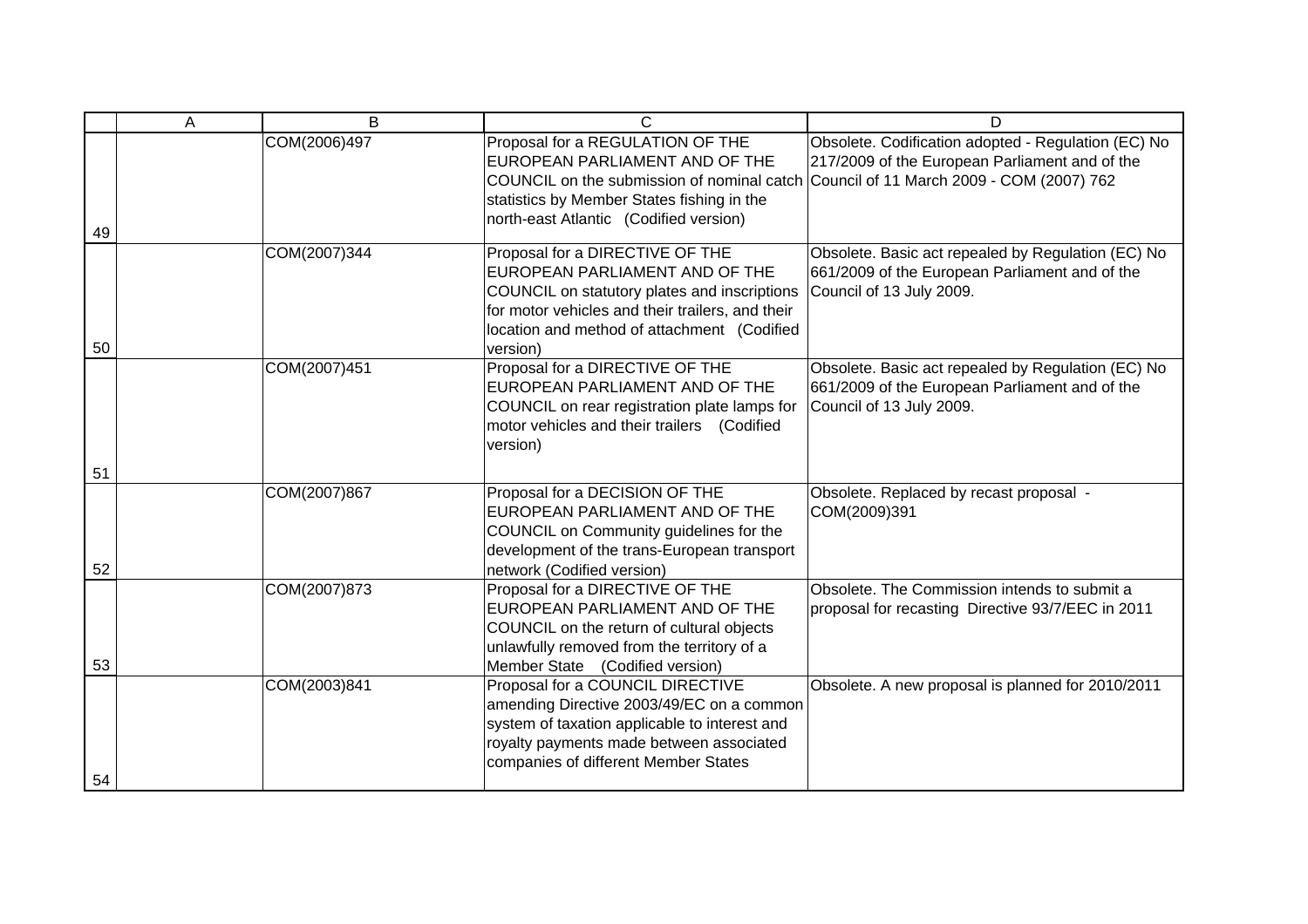|    | Α | B              | С                                                                                                                                                                                                                                                                                                                      | D                                                                                                                                                                                                                                                                                         |
|----|---|----------------|------------------------------------------------------------------------------------------------------------------------------------------------------------------------------------------------------------------------------------------------------------------------------------------------------------------------|-------------------------------------------------------------------------------------------------------------------------------------------------------------------------------------------------------------------------------------------------------------------------------------------|
|    |   | COM(2004)227/2 | Proposal for a COUNCIL DIRECTIVE<br>amending Directive 92/12/EEC on the general<br>arrangements for products subject to excise<br>duty and on the holding, movement and<br>monitoring of such products                                                                                                                 | Obsolete following adoption of Directive 2008/118                                                                                                                                                                                                                                         |
| 55 |   |                |                                                                                                                                                                                                                                                                                                                        |                                                                                                                                                                                                                                                                                           |
|    |   | SEC(2004)1015  | Draft DECISION No 1/2004 OF THE EC-<br>EFTA JOINT COMMITTEE ON "COMMON<br>TRANSIT" amending the Convention of 20<br>May 1987 on a common transit procedure -<br>Draft common position of the Community -                                                                                                               | Obsolete. The proposed modifications have been<br>integrated into the Convention (Decision 2005/558/EC<br>of 17 June 2005).                                                                                                                                                               |
| 56 |   |                |                                                                                                                                                                                                                                                                                                                        |                                                                                                                                                                                                                                                                                           |
| 57 |   | COM(2006)263   | Proposal for a COUNCIL DECISION<br>authorising Greece and Portugal to introduce<br>special measures derogating from Article<br>21(1) of Directive 77/388/EEC on the<br>harmonisation of the laws of the Member<br>States relating to turnover taxes                                                                    | Obsolete as the specific rules are now allowed by the<br>Directive itself (art 199 of the VAT directive)                                                                                                                                                                                  |
|    |   | COM(1995)245/1 | THE CONCLUSION BY THE EUROPEAN<br><b>COMMUNITY OF THE INTERIM</b><br>AGREEMENT BETWEEN THE EUROPEAN<br>COMMUNITY, THE EUROPEAN COAL AND<br>STEEL COMMUNITY AND THE EUROPEAN<br>ATOMIC ENERGY COMMUNITY, OF THE<br>ONE PART, AND THE REPUBLIC OF<br>BELARUS, OF THE OTHER PART, ON<br>TRADE AND TRADE - RELATED MATTERS | PROPOSAL FOR A COUNCIL DECISION ON Given that the proposal dates from 15 years ago, both<br>the institutional and political context has changed. The<br>Commission is currently preparing a Joint Interim Plan<br>for Belarus as a follow-up to the November 2009<br>council conclusions. |
| 58 |   |                |                                                                                                                                                                                                                                                                                                                        |                                                                                                                                                                                                                                                                                           |
| 59 |   | 1996/0053/APP  |                                                                                                                                                                                                                                                                                                                        |                                                                                                                                                                                                                                                                                           |